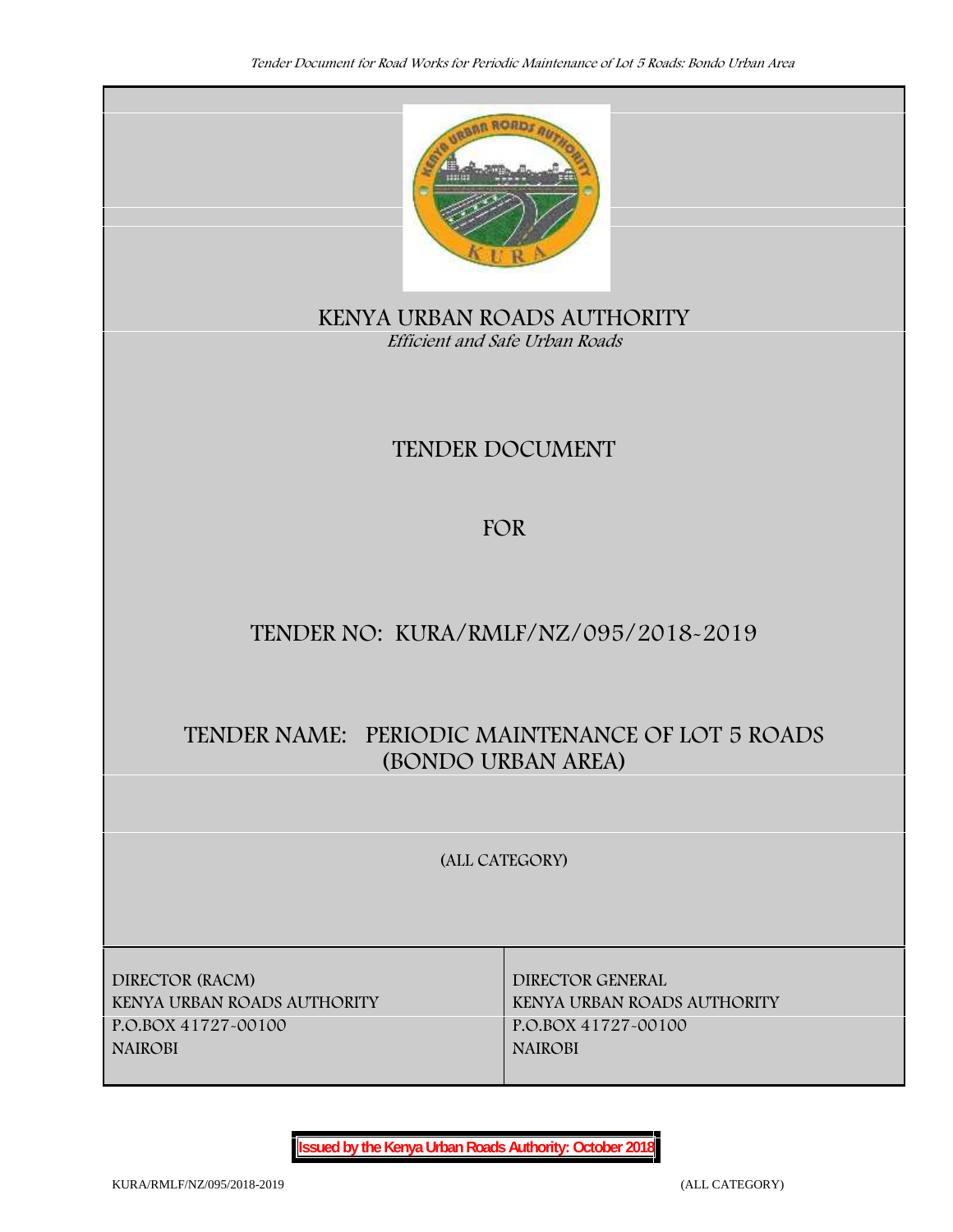## **PERIODIC MAINTENANCE OF LOT 5 ROADS: BONDO URBAN AREA**

## **TABLE OF CONTENTS**

| SECTION II: INSTRUCTIONS TO TENDERERS AND CONDITIONS OF TENDER 3     |
|----------------------------------------------------------------------|
|                                                                      |
|                                                                      |
|                                                                      |
|                                                                      |
|                                                                      |
| SECTION VI: SUPERVISION AND CONTRACT EVALUATION MANUAL 2012109       |
|                                                                      |
|                                                                      |
|                                                                      |
|                                                                      |
|                                                                      |
|                                                                      |
|                                                                      |
|                                                                      |
|                                                                      |
| SECTION XIII: FORM OF PERFORMANCE BANK GUARANTEE (UNCONDITIONAL) 150 |

1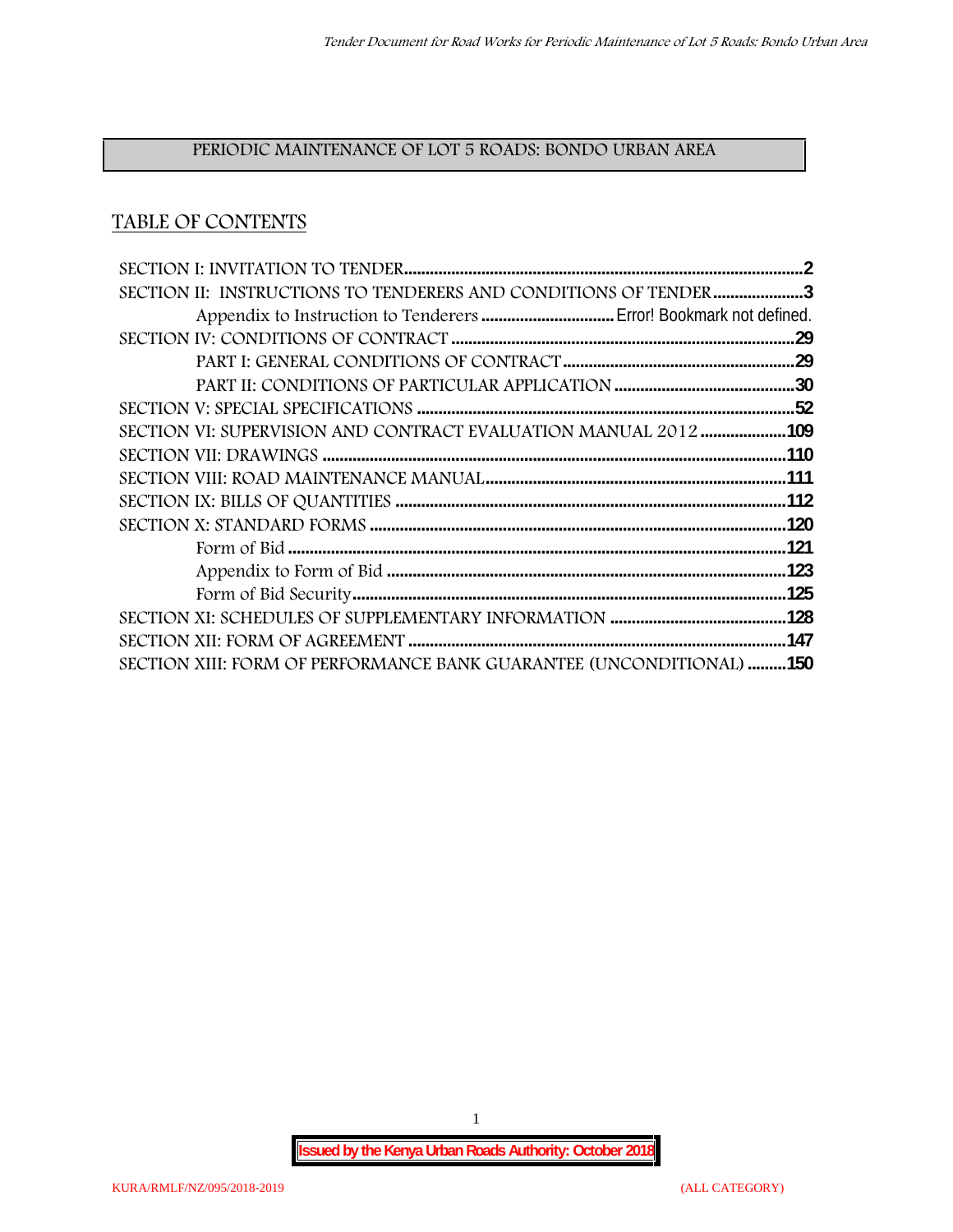## **SECTION I: INVITATION TO TENDER**

(See tender invitation on www.kura.go.ke/tender notices)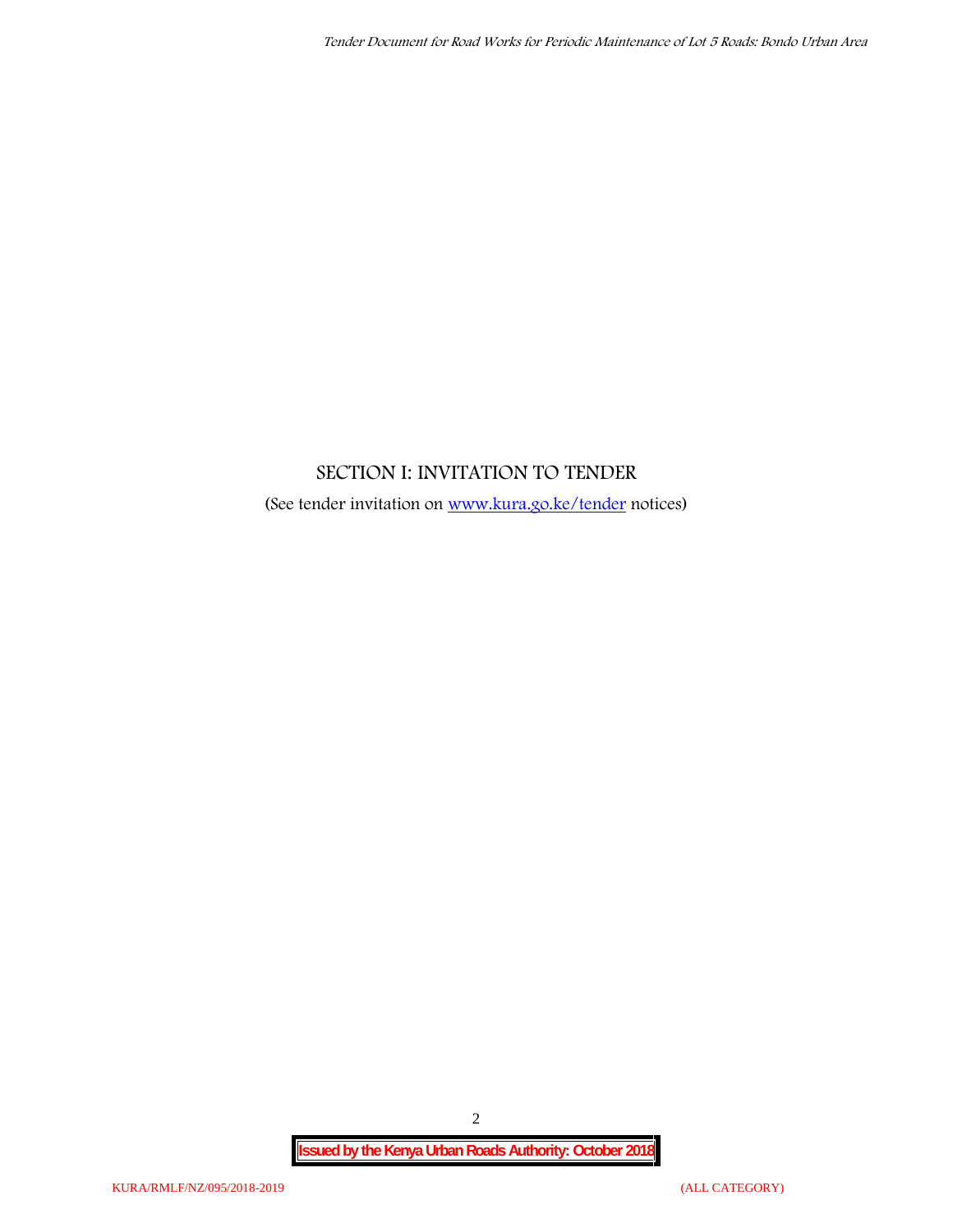**SECTION II: INSTRUCTIONS TO TENDERERS AND CONDITIONS OF TENDER**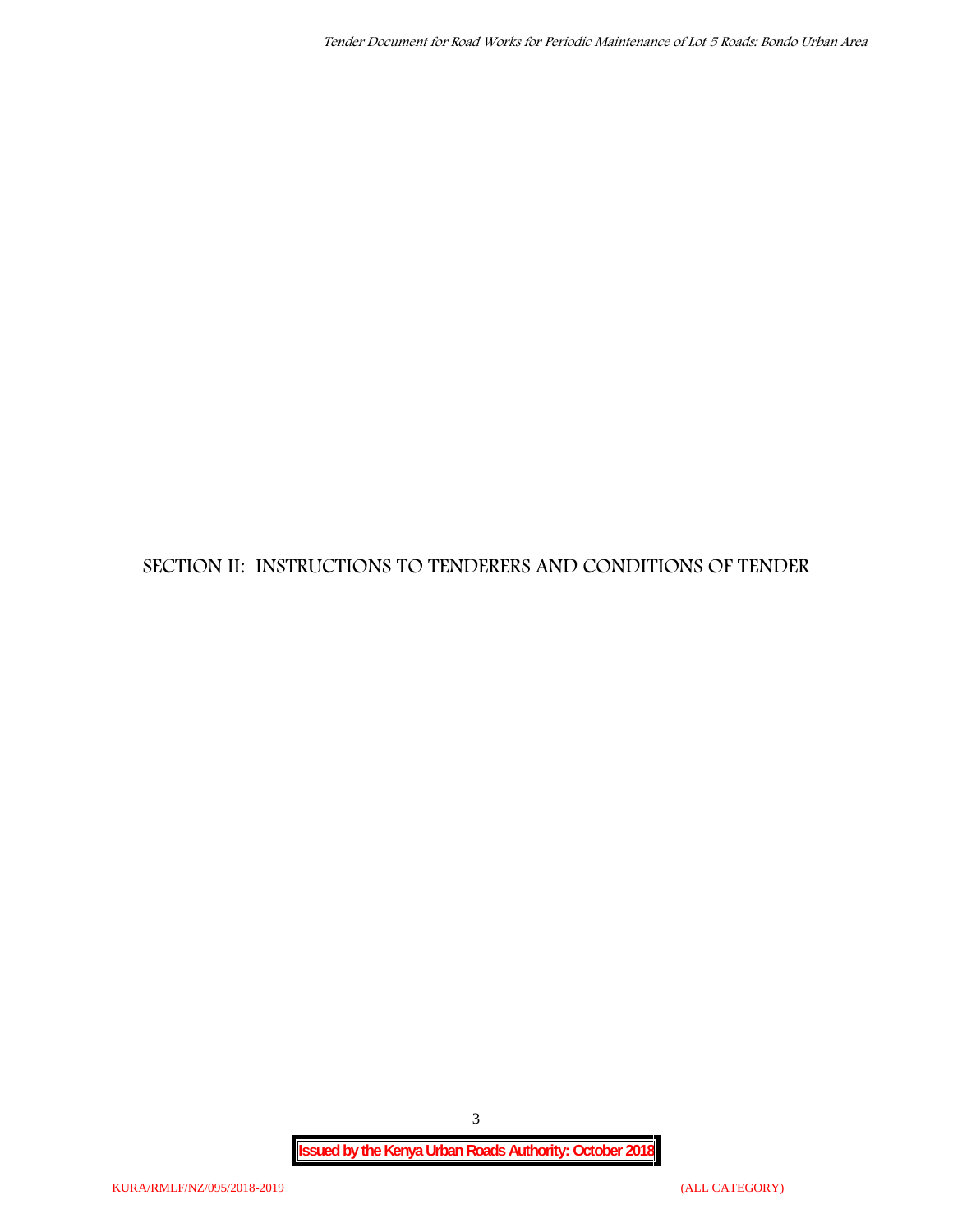#### TABLE OF CONTENTS

| A.        |                                                                      |  |
|-----------|----------------------------------------------------------------------|--|
| 1         |                                                                      |  |
| 2         |                                                                      |  |
| 3         |                                                                      |  |
| 4         |                                                                      |  |
| 5         |                                                                      |  |
| 6         |                                                                      |  |
| 7         |                                                                      |  |
| 8         |                                                                      |  |
| <b>B.</b> |                                                                      |  |
| 9         |                                                                      |  |
| 10        |                                                                      |  |
| 11        |                                                                      |  |
| C.        |                                                                      |  |
| 12        |                                                                      |  |
| 13        |                                                                      |  |
| 14        |                                                                      |  |
| 15        |                                                                      |  |
| 16        |                                                                      |  |
| 17        |                                                                      |  |
| 18        |                                                                      |  |
| 19        |                                                                      |  |
| 20        |                                                                      |  |
| D.        |                                                                      |  |
| 21        |                                                                      |  |
| 22        |                                                                      |  |
| 23        |                                                                      |  |
| 24        |                                                                      |  |
| E.        |                                                                      |  |
| 25        |                                                                      |  |
| 26        |                                                                      |  |
| 27        |                                                                      |  |
| 28        |                                                                      |  |
| 29        |                                                                      |  |
| 30        |                                                                      |  |
| F.        |                                                                      |  |
| G.        |                                                                      |  |
| 31        |                                                                      |  |
| 32        | employer's right to accept any bid and to reject any or all bids  17 |  |
| 33        |                                                                      |  |
| 34        |                                                                      |  |
| 35        |                                                                      |  |
| 36        |                                                                      |  |

 $\overline{4}$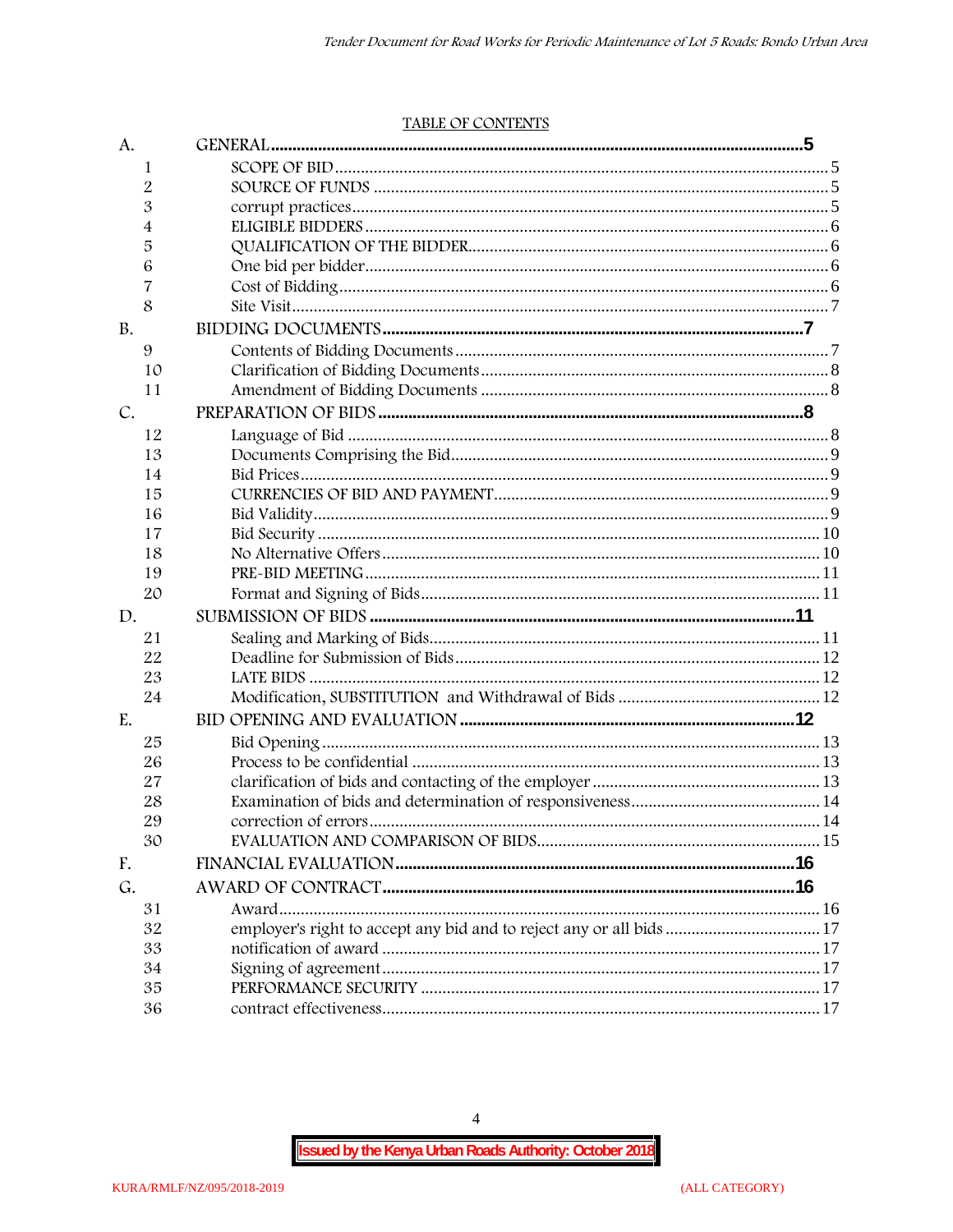## **INSTRUCTIONS TO TENDERERS AND CONDITIONS OF TENDER**

## **A. GENERAL**

- **1 SCOPE OF BID**
	- 1.1 The Employer, as defined in the Conditions of Contract Part II hereinafter "the Employer" wishes to receive bids for the construction of works as described in Section 1, clause 102 of the Special Specifications – "Location and extent of the Works")
	- 1.2 The successful bidder will be expected to complete the Works within the period stated in the Appendix to Form of Bid from the date of commencement of the Works.
	- 1.3 Throughout these bidding documents, the terms bid and tender and their derivatives (bidder/tenderer, bid/tendered, bidding/tendering etc.) are synonymous, and day means calendar day. Singular also means plural.

## **2 SOURCE OF FUNDS**

2.1 The source of funding is the Government of Kenya through the Road Maintenance Levy Fund.

## **3 CORRUPT PRACTICES**

3.1 The government requires that the bidders, suppliers, sub-contractors and supervisors observe the highest standards of ethics during the execution of such contracts. In this pursuit of this policy, the government;

Defines for the purpose of this provision, the terms set forth below as follows:

- i) "corrupt practice" means the offering, giving, receiving, or soliciting of anything of value to influence the action of the public official in the procurement process or in the execution, and
- ii) "fraudulent practice" means a misrepresentation of facts in order to influence a procurement process or the execution of a contract to the detriment of the employer, and includes collusive practices among bidders (prior to or after bid submission) designed to establish bid prices at artificial, non-competitive levels and to deprive the employer the benefits of free and open competition

Will reject a proposal for award if it determines that the bidder recommended for award has engaged in corrupt or fraudulent practices in competing for the contract, and

Will declare a firm ineligible, either indefinitely or for a stated period of time, to be awarded a government contract if it at any time it is determined that the firm has engaged in corrupt or fraudulent practices in competing for, or in executing, a government financed contract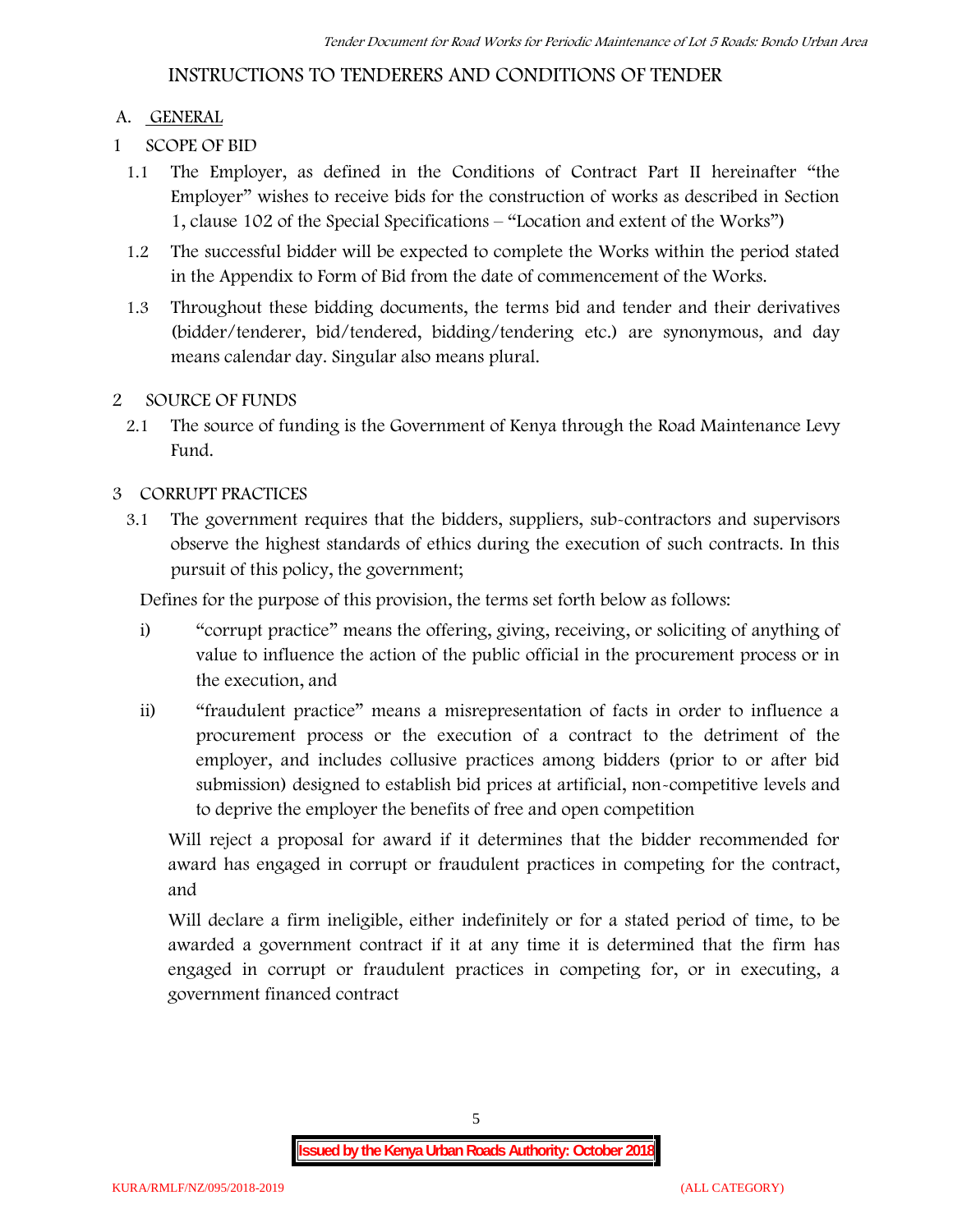#### **4 ELIGIBLE BIDDERS**

- 4.1 This invitation to bid is open to all bidders who are legally registered or incorporated in the Republic of Kenya as of the time of bid submission. Registration with National Construction Authority (NCA) as a road works contractor is mandatory.
- 4.2 Bidders shall not have a conflict of interest. Bidders shall be considered to have conflict of interest, if they participated as a consultant in the preparation of the design, documentation or technical specifications of the works that are the subject of this bidding other than as far as required by the Employer.
- 4.3 A firm that is under a declaration of eligibility by the Employer in accordance with clause 3, at the date of submission of the Bid or thereafter, shall be disqualified.
- 4.4 Bidders shall provide such evidence of their continued eligibility satisfactory to the Employer as the Employer shall reasonably request.

#### **5 QUALIFICATION OF THE BIDDER**

- 5.1 Bidders shall as part of their bid:
- (a) Submit a written power of attorney authorizing the signatory of the bid to commit the bidder; and
- (b) Update any information submitted with their bids and update in any case the information indicated in the schedules and continue to meet the minimum threshold criteria set out in the bid documents.
	- 5.2 As a minimum, bidders shall update the following information:
- (a) evidence of access to lines of credit from a bank and availability of other financial resources
- (b) financial predictions for the current year and the two subsequent years, including the effect of known commitments
- (c) work commitments
- (d) current litigation information; and
- (e) availability of critical equipment
	- 5.3 Bidders shall also submit proposals of work methods and schedule in sufficient detail to demonstrate the adequacy of the bidders' proposals to meet the technical specifications and the completion time referred to in Clause 1.2 above.
- **6 ONE BID PER BIDDER**
	- 6.1 Each bidder shall submit only one bid. A bidder who submits or participates in more than one bid will be disqualified.
- **7 COST OF BIDDING**
	- 7.1 The bidder shall bear all costs associated with the preparation and submission of his bid and the Employer will in no case be responsible or liable for those costs, regardless of the conduct or outcome of the bidding process.

6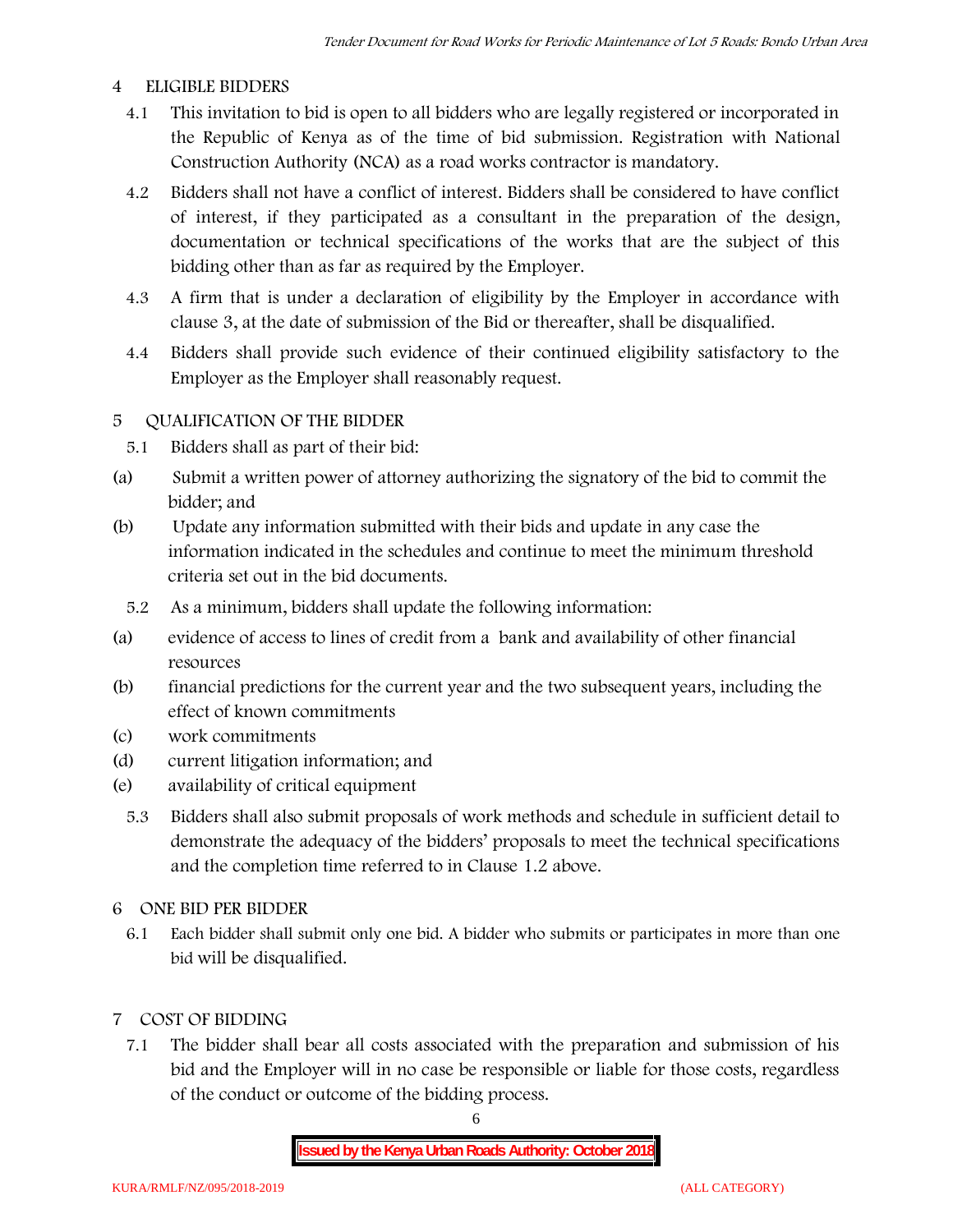### **8 SITE VISIT**

- 8.1 The tenderer is advised to visit and examine the site and its surroundings and obtain for himself on his own responsibility, all information that may be necessary for preparing the tender and entering into a contract. The costs of visiting the site shall be the tenderer's own responsibility.
	- 8.2 The tenderer and any of his personnel or agents will be granted permission by the Employer to enter upon premises and lands for the purpose of such inspection, but only upon the express condition that the tenderer, his personnel or agents, will release and indemnify the Employer from and against all liability in respect of, and will be responsible for personal injury (whether fatal or otherwise), loss of or damage to property and any other loss, damage, costs and expenses however caused, which but for the exercise of such permission, would not have arisen.
	- 8.3 A Mandatory pre-tender site meeting shall be held as specified in the tender notice. A representative of the Employer will be available to meet the intending tenderers at the venue.
	- 8.4 The Employer will conduct a Site Visit concurrently with the pre-bid meeting referred to in Clause 19, attendance for which is necessary for all bidders. Attendance by the tenderers shall be as specified in the tender notice.
	- 8.5 Tenderers must provide their own transport. The representative will not be available at any other time for site inspection visits.
	- 8.6 Each tenderer shall complete the Certificate of Tenderer's Visit to the Site, whether he in fact visits the Site at the time of the organized site visit or by himself at some other time.

## **B. BIDDING DOCUMENTS**

- **9 CONTENTS OF BIDDING DOCUMENTS**
	- 9.1 The set of documents comprising the tender includes the following together with any addenda issued in accordance with Clause 11:
- (a) Invitation to Bid
- (b) Instructions to Bidders and Conditions of Tender
- (c) Appendix to Instruction to Tenderers
- (d) Conditions of Contract Part I
- (e) Conditions of Contract Part II
- (f) Road Maintenance Manual (May 2010 Edition)
- (g) Standard Specifications
- (h) Special Specifications
- (i) Form of Bid, Appendix to Form of Bid and Bid Security
- (j) Bills of Quantities
- (k) Schedules of Supplementary information

7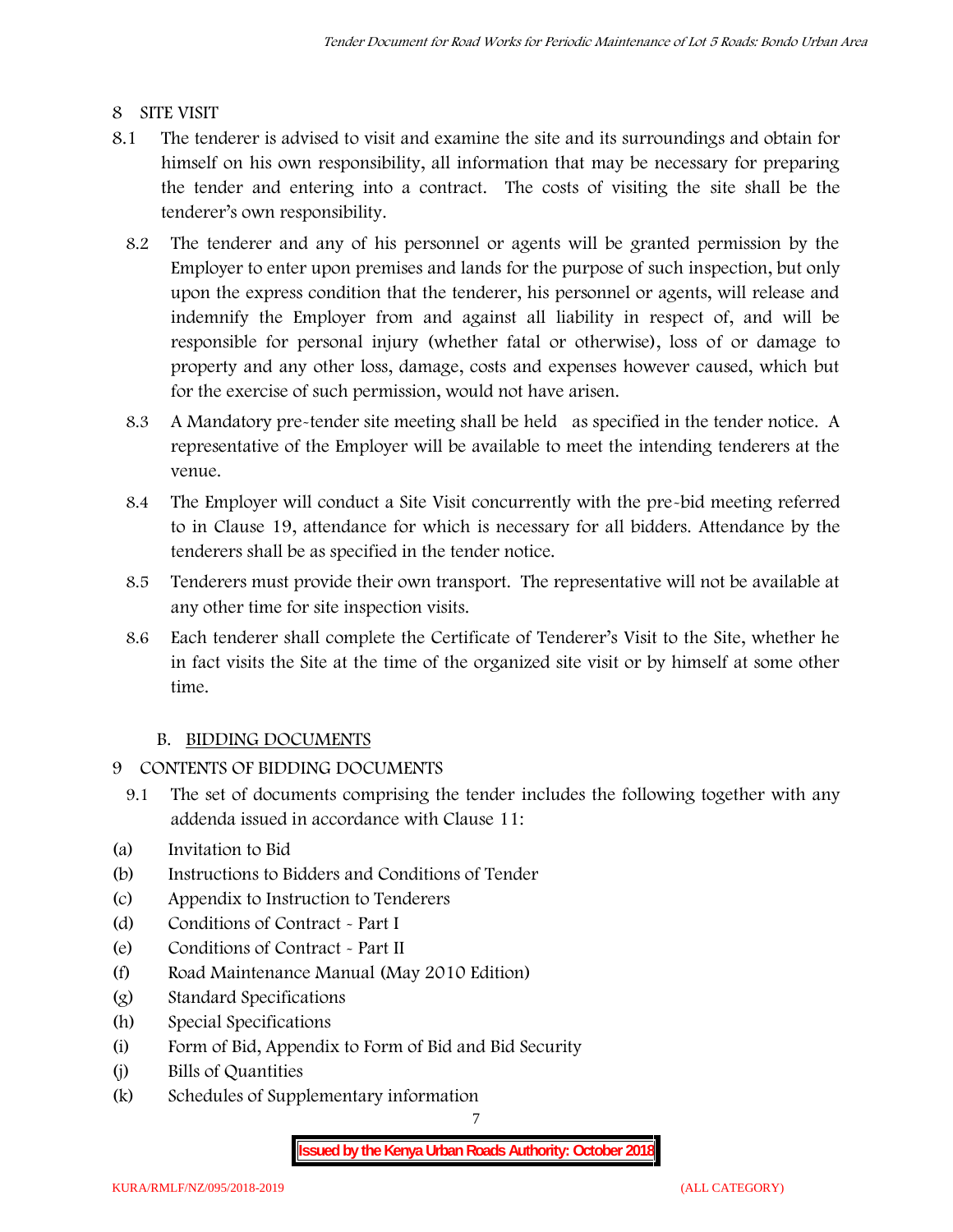- (l) Form of Contract Agreement
- (m) Form of Performance Security
- (n) Drawings
- (o) BID Addenda (Bid Notices)
- (p) Declaration Form
	- 9.2 The bidder is expected to examine carefully all instructions, conditions, forms, terms, specifications and drawings in the bidding documents. Failure to comply with the requirements of bid submission will be at the bidder's own risk. Bids that are not substantially responsive to the requirements of the bidding documents will be rejected.
	- 9.3 All recipients of the documents for the proposed Contract for the purpose of submitting a tender (whether they submit a tender or not) shall treat the details of the documents as "private and confidential".

## **10 CLARIFICATION OF BIDDING DOCUMENTS**

- 10.1 The prospective bidder requiring any clarification of the bidding documents may notify the Employer in writing, cable or by e-mail (hereinafter the term cable is deemed to include telex and facsimile) at the Employer's mailing address indicated in the Bidding Data.
- 10.2 The Employer will respond in writing to any request for clarification that he receives earlier than 7 days prior to the deadline for the submission of bids. Copies of the Employer's response to queries raised by bidders (including an explanation of the query but without identifying the sources of the inquiry) will be sent to all prospective bidders who will have purchased the bidding documents.

#### **11 AMENDMENT OF BIDDING DOCUMENTS**

- 11.1 At any time prior to the deadline for submission of bids, the Employer may, for any reason, whether at his own initiative or in response to a clarification requested by a prospective bidder, modify the bidding documents by issuing subsequent Addenda.
- 11.2 The Addendum thus issued shall be part of the bidding documents pursuant to Sub- Clause 10.1 and shall be communicated in writing or cable to all purchasers of the bidding documents. Prospective bidders shall promptly acknowledge receipt of each Addendum in writing or by cable to the Employer.
- 11.3 In order to afford prospective bidders reasonable time in which to take an Addendum into account in preparing their bids, the Employer may, at his discretion, extend the deadline for the submission of bids in accordance with Clause 16.2.

## **C. PREPARATION OF BIDS**

### **12 LANGUAGE OF BID**

12.1 The bid prepared by the bidder and all correspondences and documents relating to the bid exchanged by the bidder and the Employer shall be written in the English Language. Supporting documents and printed literature furnished by the bidder may

8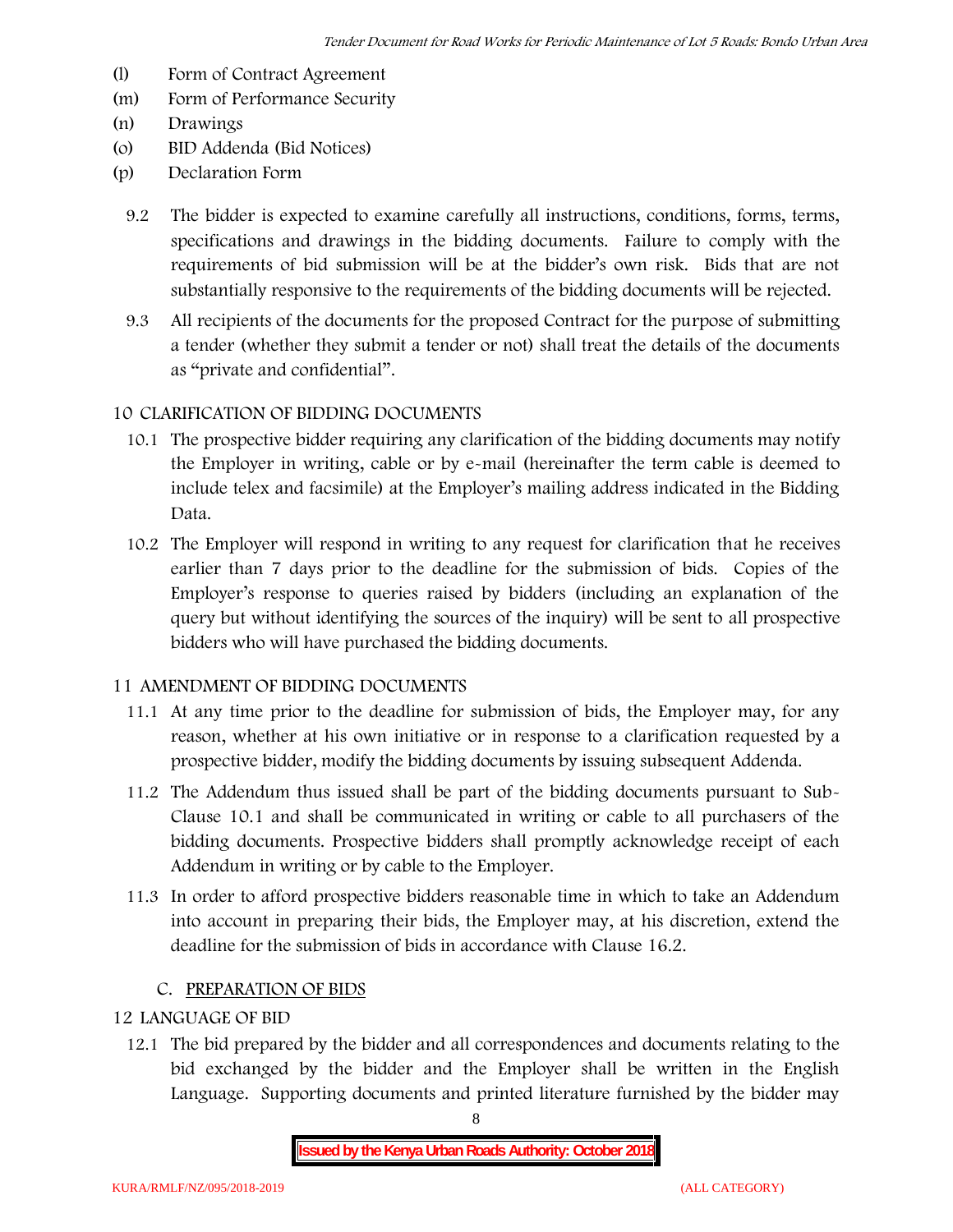be in another language provided they are accompanied by an appropriate translation of pertinent passages in the above stated language. For the purpose of interpretation of the bid, the English language shall prevail.

### **13 DOCUMENTS COMPRISING THE BID**

13.1 The bid to be prepared by the bidder shall comprise:

- (a) Duly filled-in Form of Bid and Appendix to form of bid;
- (b) Bid security;
- (c) Priced Bills of Quantities;
- (d) Schedules of information
- (e) Qualification criteria
- (f) Any other materials required to be completed and submitted in accordance with the Instructions to Bidders embodied in these bidding documents.
	- 13.2 These Forms, Bills of Quantities and Schedules provided in these bidding documents shall be used without exception (subject to extensions of the Schedules in the same format).

### **14 BID PRICES**

- 14.1 Unless explicitly stated otherwise in the bidding documents, the contract shall be for the whole works as described in Sub-Clause 1.1, based on the basic unit rates and prices in the Bill of Quantities submitted by the bidder.
- 14.2 The bidder shall fill in rates and prices for all items of Works described in the Bills of Quantities, whether quantities are stated or not.
- 14.3 All duties, taxes (including VAT) and other levies payable by the Contractor under the Contract, or for any other cause as of the date 7 days prior to the deadline for submission of bids, shall be included in the rates and prices and the total Bid Price submitted by the bidder.
- 14.4 Unless otherwise provided in the Bidding Data and Conditions of Particular Application the rates and prices quoted by the bidder are subject to adjustment during the performance of the contract in accordance with the provisions of Clause 70 of the Conditions of Contract.

#### **15 CURRENCIES OF BID AND PAYMENT**

15.1 Bids shall be priced in Kenya Shillings.

## **16 BID VALIDITY**

- 16.1 The bid shall remain valid and open for acceptance for a period of 90 calendar days from the specified date of bid opening specified in Clause 22.
- 16.2 In exceptional circumstances prior to expiry of the original bid validity period, the Employer may request that the bidders extend the period of validity for a specified additional period. The request and the responses thereto shall be made in writing or by

9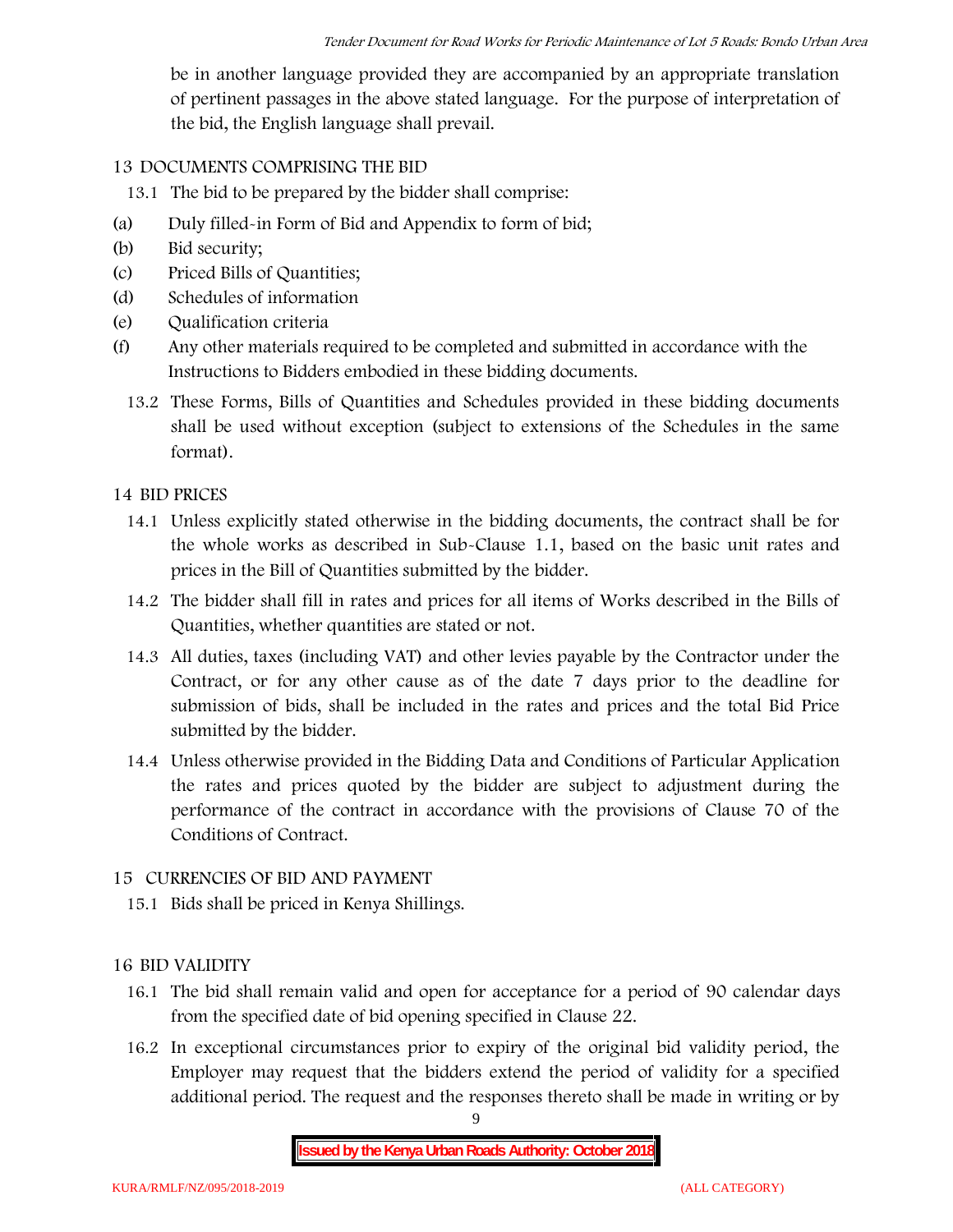cable. A bidder may refuse the request without forfeiting his bid security. A bidder agreeing to the request will not be required nor permitted to modify his bid, but will be required to extend the validity of his bid security for the period of the extension, and in compliance with Clause 17 in all respects.

### **17 BID SECURITY**

- **17.1** The bidder shall furnish, as part of his bid, a bid security in the amount shown in the Appendix to instruction to tenderers. **The bid security must be in form of unconditional Bank guarantee.**
- 17.2 The bid security shall be in the form of unconditional bank guarantee from a reputable bank selected by the bidder and located in Kenya. The format of the bank guarantee shall be in accordance with bid security included in Section 3. The bid security shall remain valid for a period of thirty (30) days beyond the original validity period for the bid, and beyond any period of extension subsequently requested under Sub-Clause 16.2.
- 17.3 Any bid not accompanied by an acceptable bid security will be rejected by the Employer as non-responsive.
- 17.4 The bid securities of unsuccessful bidders will be discharged/ returned as promptly as possible as but not later than 30 days after the expiration of the period of bid security validity.
- 17.5 The bid security of the successful bidder will be discharged upon the bidder signing the Contract Agreement and furnishing the required performance security.
- 17.6 The bid security may be forfeited:
- (a) if a bidder withdraws his bid, except as provided in Sub-Clause 24.2.
- (b) if the bidder does not accept the correction of any errors, pursuant to Sub-Clause 28.2 or
- (c) in the case of a successful bidder, if he fails within the specified time limit to:
	- (i) sign the Contract Agreement or
	- (ii) furnish the necessary performance security

#### **18 NO ALTERNATIVE OFFERS**

- 18.1 The bidder shall submit one offer, which complies fully with the requirements of the bidding documents.
- 18.2 The bid submitted shall be solely on behalf of the bidder. A bidder who submits or participates in more than one bid will be disqualified.
- 18.3 A price or rate shall be entered in indelible ink against every item in the Bills of Quantities with the exception of items which already have Prime Cost or Provisional sums affixed thereto. The bidders are reminded that no "nil" or "included" rates or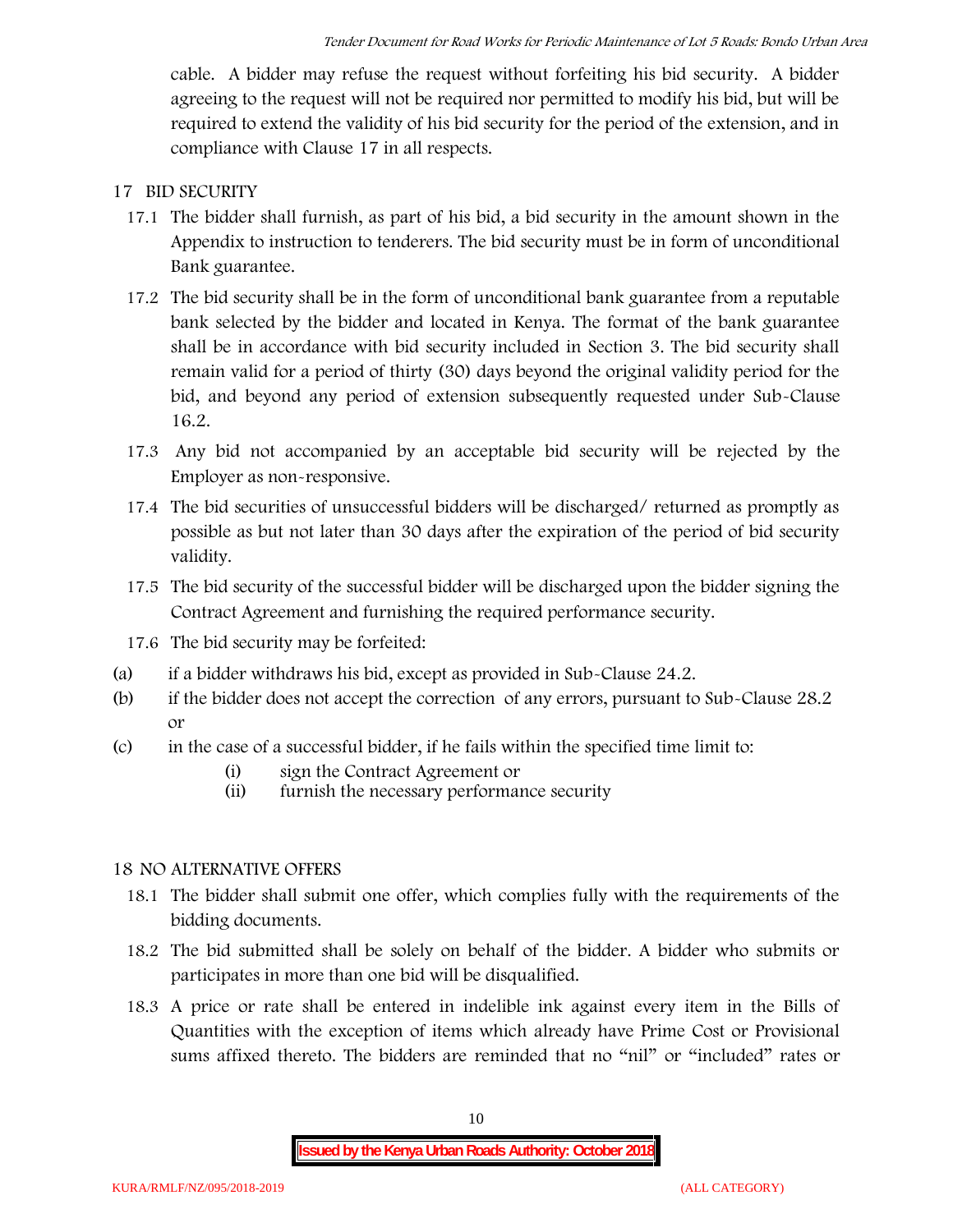"lump-sum" discounts will be accepted. The rates for various items should include discounts if any. Bidders who fail to comply will be disqualified.

#### **19 PRE-BID MEETING**

- 19.1 The bidder's designated representative is invited to attend a mandatory pre-bid meeting, which will take place as specified in the Tender notice. The purpose of the meeting will be to clarify issues and to answer questions on any matter that may be raised at that stage.
- 19.2 The bidder is requested as far as possible to submit any questions in writing or by cable, to reach the Employer not later than one week before the meeting. It may not be practicable at the meeting to answer questions received late, but questions and responses will be transmitted in accordance with the Minutes of the meeting, including the text of the questions raised and the responses given together with any responses prepared after the meeting, will be transmitted without delay to all purchasers of the bidding documents. Any modification of the bidding documents listed in Sub-Clause 9.1, which may become necessary as a result of the pre-bid meeting shall be made by the Employer exclusively through the issue of an Addendum pursuant to Clause 10 or through the minutes of the pre-bid meeting.

#### **20 FORMAT AND SIGNING OF BIDS**

- 20.1 The bidder shall prepare one original of the documents comprising the bid as described in Clause 13 of these Instructions to Bidders, bound with the section containing the Form of Bid and Appendix to Bid, and clearly marked "ORIGINAL". In addition, the bidder shall submit another copy of the bid clearly marked "COPY OF ORIGINAL". In the event of discrepancy between them, the original shall prevail.
- 20.2 The original and copies of the bid shall be typed or written in indelible ink (in the case of copies, photocopies are also acceptable) and shall be signed by a person or persons duly authorized to sign on behalf of the bidder pursuant to Sub-Clause 5.1(a) OR 4.3 (c) as the case may be. The person or persons signing the bid shall initial all pages of the bid where entries or amendments have been made.
- 20.3 The bid shall be without alterations, omissions or conditions except as necessary to correct errors made by the bidder, in which case such corrections shall be initialled by the person or persons signing the bid.

#### **D. SUBMISSION OF BIDS**

#### **21 SEALING AND MARKING OF BIDS**

- 21.1 The bidder shall seal the original and each copy of the bid in separate envelopes duly marking the envelopes "ORIGINAL" and "COPY". The envelopes shall then be sealed in an outer separate envelope.
- 21.2 The inner and outer envelopes shall be:
	- (a) Addressed to the Employer at the address provided in the Appendix to Form of Bid.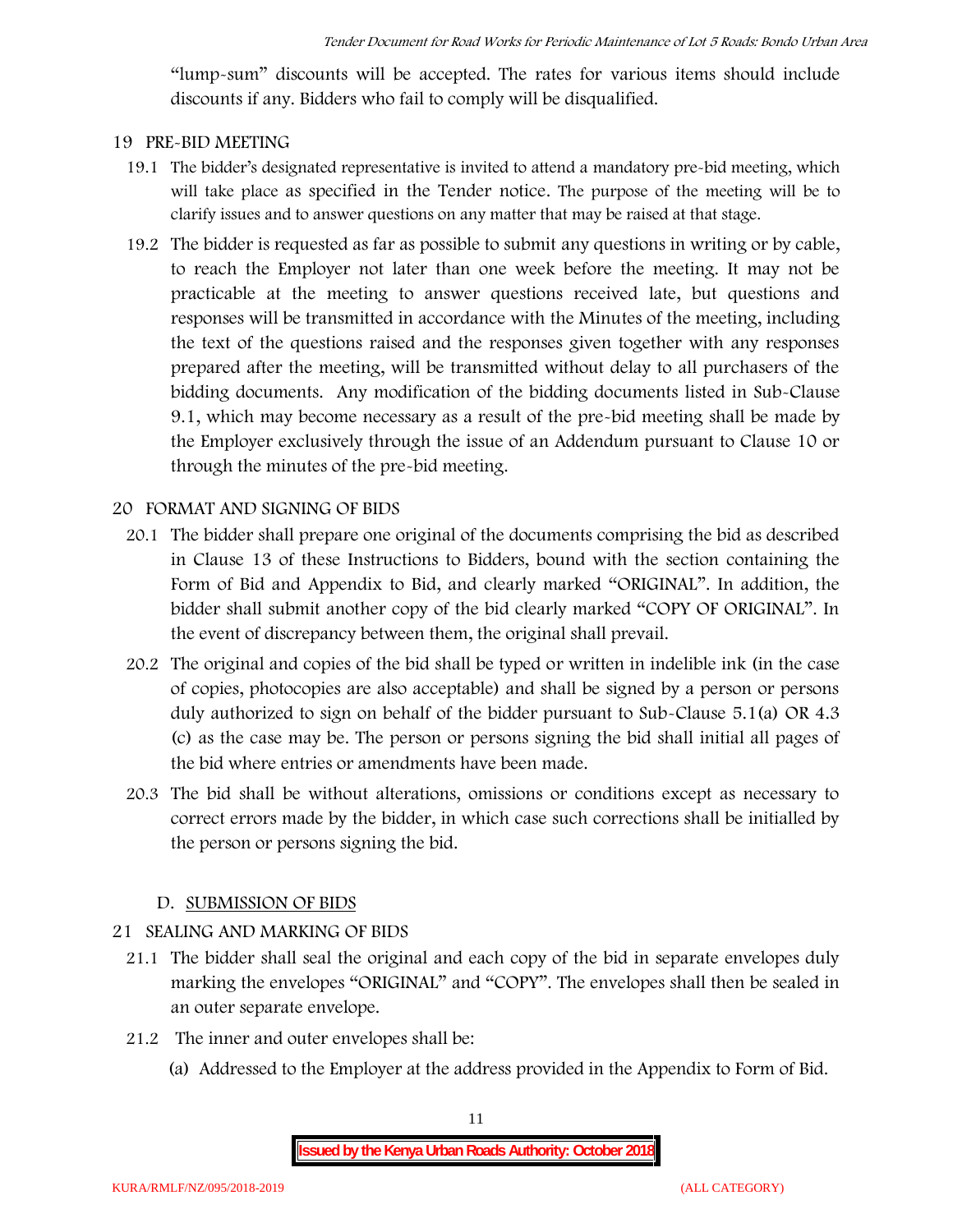- (b) Bear the name and identification number of the contract. In addition to the identification required in sub-Clause 21.2, the inner envelopes shall indicate the name and address of the bidder to enable the bid to be returned unopened in case it is declared "late" pursuant to Clause 23.1, and for matching purposes under Clause 24.
- 21.3 If the outer envelope is not sealed and marked as instructed above, the Employer will assume no responsibility for the misplacement or premature opening of the bid. If the outer envelope discloses the bidder's identity the Employer will not guarantee the anonymity of the bid submission, but this shall not constitute grounds for rejection of the bid.

#### **22 DEADLINE FOR SUBMISSION OF BIDS**

22.1 Bids must be received by the Employer at the address specified in Sub Clause 21.2 not later than **the date indicated in the tender notice.**

Tenders delivered by hand must be placed in the "tender box" provided in the office of the employer.

Proof of posting will not be accepted as proof of delivery and any tender delivered after the above stipulated time, from whatever cause arising will not be considered.

- 22.2 The Employer may, at his discretion, extend the deadline for the submission of bids through the issue of an Addendum in accordance with Clause 11 in which case all rights and obligations of the Employer and the bidders previously subject to the original deadline shall thereafter be subject to the new deadline as extended.
- **23 LATE BIDS**
	- 23.1 Any bid received by the Employer after the deadline for submission of bids prescribed in Clause 22 will be returned unopened to the bidder.

#### **24 MODIFICATION, SUBSTITUTION AND WITHDRAWAL OF BIDS**

- 24.1 The bidder may modify, substitute or withdraw his bid after bid submission, provided that written notice of modification or withdrawal is received by the Employer prior to the prescribed deadline for submission of bids.
- 24.2 The bidder's modification, substitution or withdrawal notice shall be prepared, sealed, marked and delivered in accordance with the provisions of Clause 21, with the outer and inner envelopes additionally marked "MODIFICATION" or "WITHDRAWAL" as appropriate.
- 24.3 No bid may be modified subsequent to the deadline for submission of bids, except in accordance with Sub-Clause 29.2.
- 24.4 Any withdrawal of a bid during the interval between the deadline for submission of bids and expiration of the period of bid validity specified in Clause 17 may result in the forfeiture of the bid security pursuant to Sub-Clause 17.6.
	- **E. BID OPENING AND EVALUATION**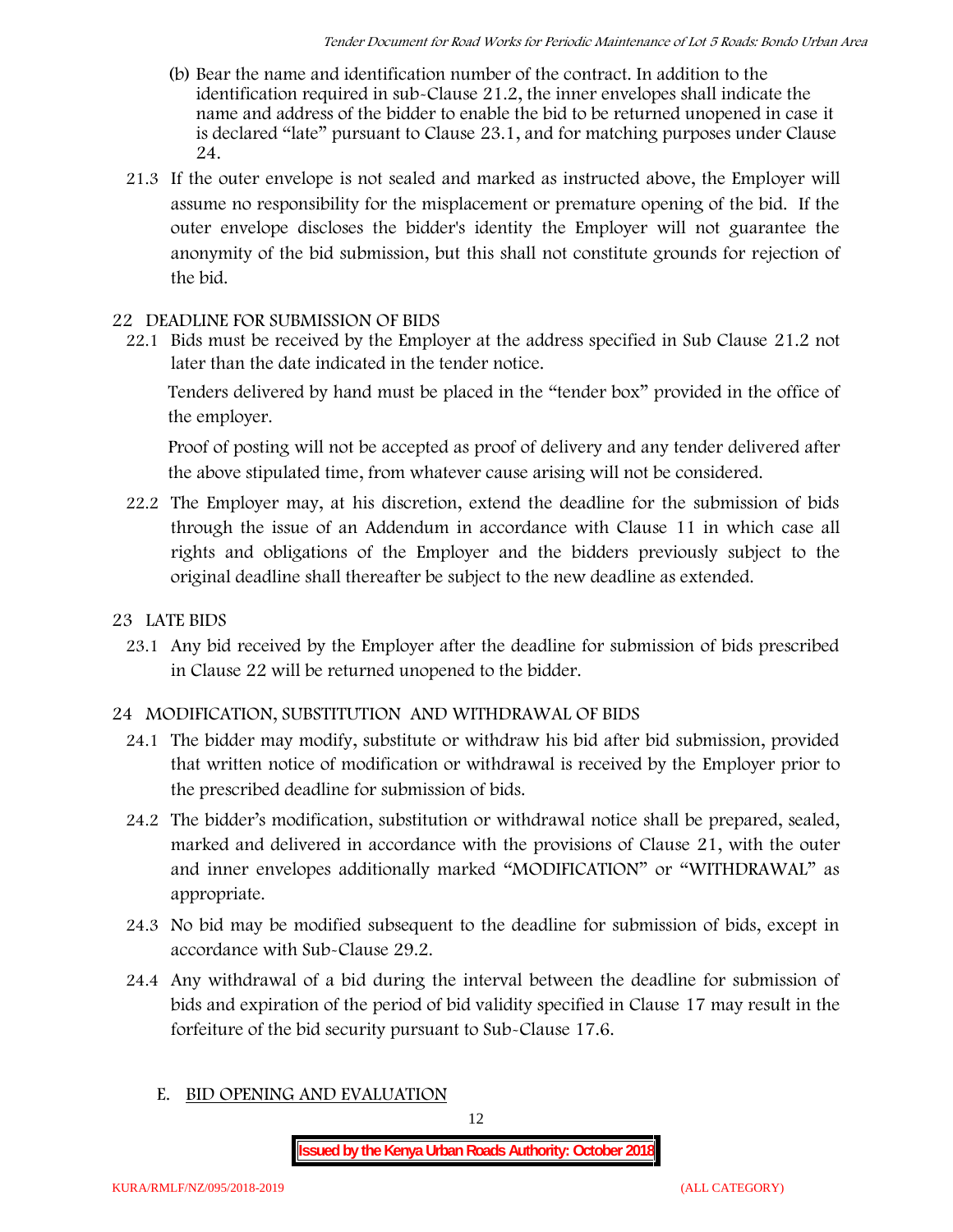#### **25 BID OPENING**

- 25.1 The Employer will open the bids, including withdrawals and modifications made pursuant to Clause 24, in the presence of bidders' designated representatives who choose to attend, at the time, date, and location stipulated in the letter of invitation. The bidders' representatives who are present shall sign a register evidencing their attendance.
- 25.2 Envelopes marked "WITHDRAWAL" and "SUBSTITUTION" shall be opened first and the name of the bidder shall be read out. Bids for which an acceptable notice of withdrawal has been submitted pursuant to Clause 24 shall not be opened.
- 25.3 The bidder's name, the Bid Prices, including any bid modifications and withdrawals, the presence (or absence) of bid security, and any such details as the Employer may consider appropriate, will be announced by the Employer at the opening. Subsequently, all envelopes marked "MODIFICATION" shall be opened and the submissions therein read out in appropriate detail. No bid shall be rejected at bid opening except for late bids pursuant to Clause 22.
- 25.4 The Employer shall prepare minutes of the bid opening, including the information disclosed to those present in accordance with Sub-Clause 24.3.
- 25.5 Bids not opened and read out at bid opening shall not be considered further for evaluation, irrespective of the circumstances.

#### **26 PROCESS TO BE CONFIDENTIAL**

26.1 Information relating to the examination, evaluation and comparison of bids, and recommendations for the award of contract shall not be disclosed to bidders or any other persons not officially concerned with such process until the award to the successful bidder has been announced. Any effort by a bidder to influence the Employer's processing of bids or award decisions may result in the rejection of the bidder's bid.

#### **27 CLARIFICATION OF BIDS AND CONTACTING OF THE EMPLOYER**

- 27.1 To assist in the examination, evaluation, and comparison of bids, the Employer may, at its discretion, ask any bidder for clarification of its bid, including breakdowns of unit rates. The request for clarification and the response shall be in writing or by cable, but no change in the price or substance of the bid shall be sought, offered, or permitted except as required to confirm the correction of arithmetic errors discovered by the Employer in the evaluation of the bids in accordance with Clause 29.
- 27.2 Subject to Sub-Clause 26.1, no bidder shall contact the Employer on any matter relating to its bid from the time of the bid opening to the time the contract is awarded. If the bidder wishes to bring additional information to the notice of the Employer, should do so in writing.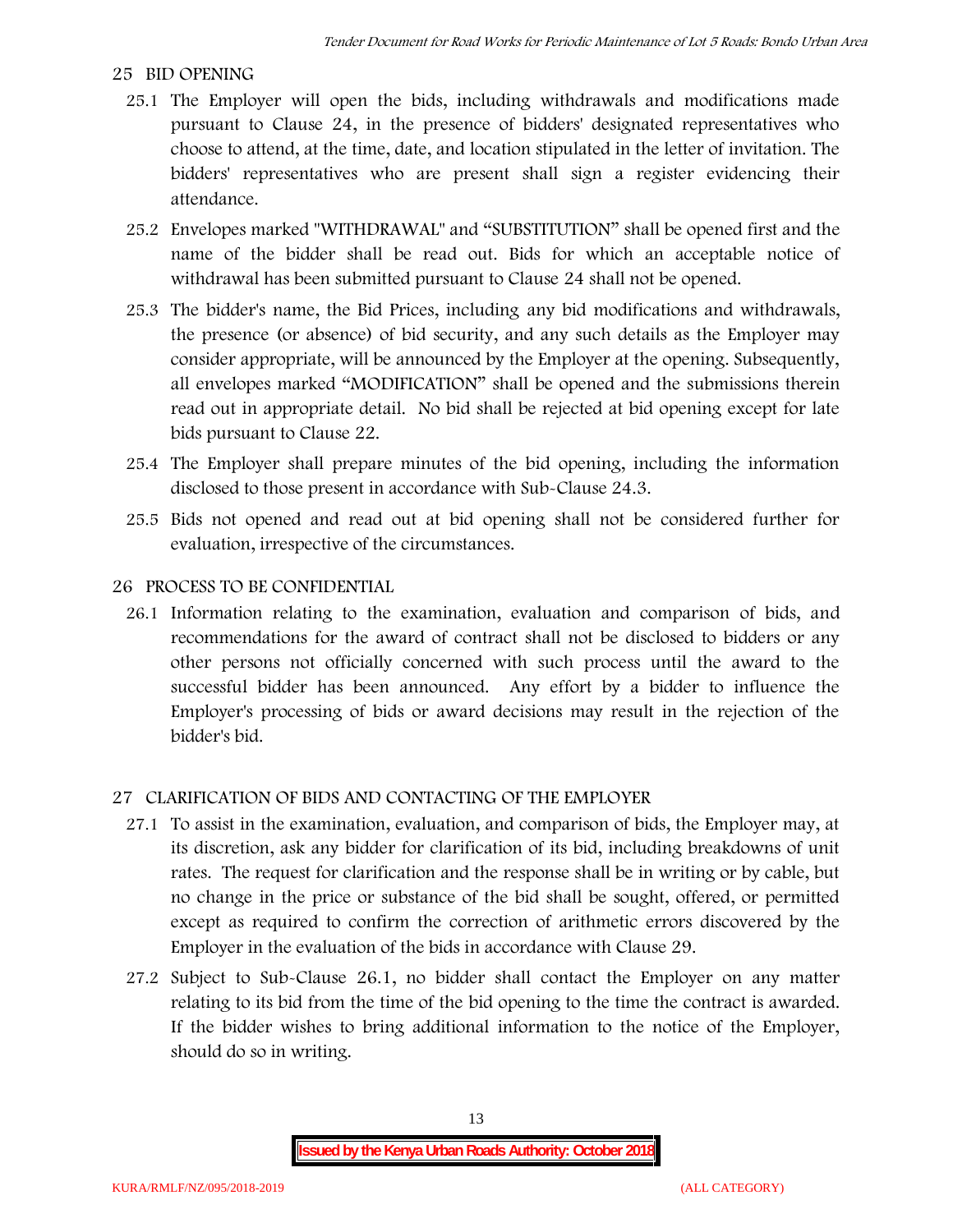27.3 Any effort by the bidder to influence the Employer in the Employer's bid evaluation, bid comparison or contract award decisions may result in the rejection of the bidder's bid.

## **28 EXAMINATION OF BIDS AND DETERMINATION OF RESPONSIVENESS**

- 28.1 Prior to the detailed evaluation of bids, the Employer will determine whether each bid (a) has been properly signed; (b) is accompanied by the required securities; (c) is substantially responsive to the requirements of the bidding documents; and (d) provides any clarification and/or substantiation that the Employer may require to determine responsiveness pursuant to Sub-Clause 28.2.
- 28.2 A substantially responsive bid is one that conforms to all the terms, conditions, and specifications of the bidding documents without material deviation or reservation and has a valid tender bank guarantee. A material deviation or reservation is one

(a) Which affects in any substantial way the scope, quality, or performance of the works;

(b) Which limits in any substantial way, inconsistent with the bidding documents, the Employer's rights or the bidder's obligations under the contract; or

(c) Whose rectification would affect unfairly the competitive position of other bidders presenting substantially responsive bids.

28.3 If a bid is not substantially responsive, it will be rejected by the Employer and may not subsequently be made responsive by correction or withdrawal of the nonconforming deviation or reservation.

## **29 CORRECTION OF ERRORS**

Tenders determined to be substantially responsive shall be checked by the Employer for any arithmetic errors in the computations and summations. Errors will be corrected by the Employer as follows:

- (a) Where there is a discrepancy between the amount in figures and the amount in words, the amount in words will govern.
- (b) Where there is a discrepancy between the unit rate and the line item total resulting from multiplying the unit rate by the quantity, the unit rate as quoted will prevail, unless in the opinion of the Employer, there is an obvious typographical error, in which case adjustment will be made to the entry containing that error.
- (c) In the event of a discrepancy between the tender amount as stated in the Form of Tender and the corrected tender figure in the main summary of the Bills of Quantities, the amount as stated in the Form of Tender shall prevail.
- (d) The Error Correction Factor shall be computed by expressing the difference between the tender amount and the corrected tender sum as a percentage of the corrected work items (i.e. corrected tender sum less Prime Cost and Provisional Sums.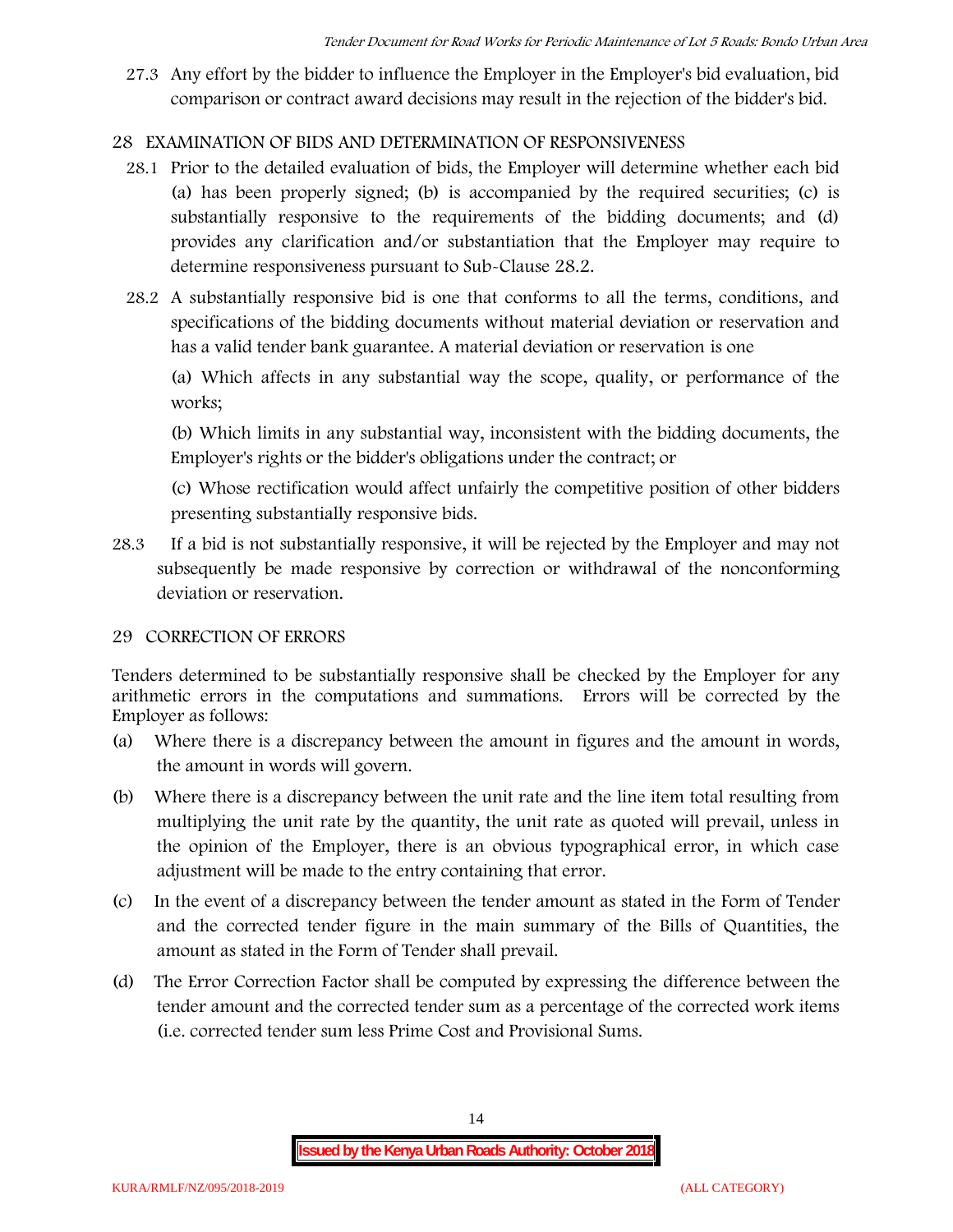- (e) The Error Correction Factor shall be applied to all work items (as a rebate or addition as the case may be) for the purposes of valuations for Interim Certificates and valuations of variations.
- (f) The Bidder shall within three (3) days after issuance of the written notice by the Employer, or such further time as the Employer may allow, correct his tender in such a manner as may be agreed or directed by the Employer failing which the tender may be absolutely rejected and the Bid Security forfeited in accordance with Sub-Clause 17.6 .

#### **30 EVALUATION AND COMPARISON OF BIDS**

- 30.1 The Employer will carry out evaluation of details and information provided in post- Qualification Questionnaire and any bidder who does not qualify shall not have his/her bid evaluated further.
- 30.2 The Employer will then evaluate and compare only the bids determined to be substantially responsive in accordance with Clauses 27 and 28.
	- 30.3 The procuring entity may at any time terminate procurement proceedings before contract award and shall not be liable to any person for the termination.
	- 30.4 A tenderer who gives false information in the tender document about its qualification or who refuses to enter into a contract after notification of contract award shall be considered for debarment from participating in future public procurement.

#### **31 QUALIFICATION AND EVALUATION CRITERIA**

- 31.1 Post-qualification will be based on meeting all of the following minimum point scale criteria regarding the Applicant's general and particular experience, personnel and equipment capabilities as well as financial position. The Employer reserves the right to waive minor deviations, if they do not materially affect the capacity of an applicant to perform the contract. Subcontractor's experience and resources shall not be taken into account in determining the Applicant's compliance with qualifying criteria.
- **31.2** *General Experience***.**

The Applicant shall meet the following minimum criteria: -

- (a) Average annual turnover for the last 2 years **KShs. 15,000,000.00/-.**
- (b) Successful completion as a prime contractor or sub-contractor in the execution of at least three roads rehabilitation/new construction projects of a similar nature and comparable in complexity to the proposed contract within the last three years, for which at least one was located in an urban environment in Kenya.
- 31.3 *Personnel Capabilities***.** The Applicant should list down personnel of minimum qualification of HND in Civil Engineering for Site Agent, Ordinary Diploma for the surveyor and other supervisory staff.
- 31.4 *Equipment Capabilities.* The Applicant should list down, the plants and equipment that are in his ownership and the ones proposed for hire which should be suitable for executing contract works. – Applicants must attaché evidence of ownership or hiring arrangements.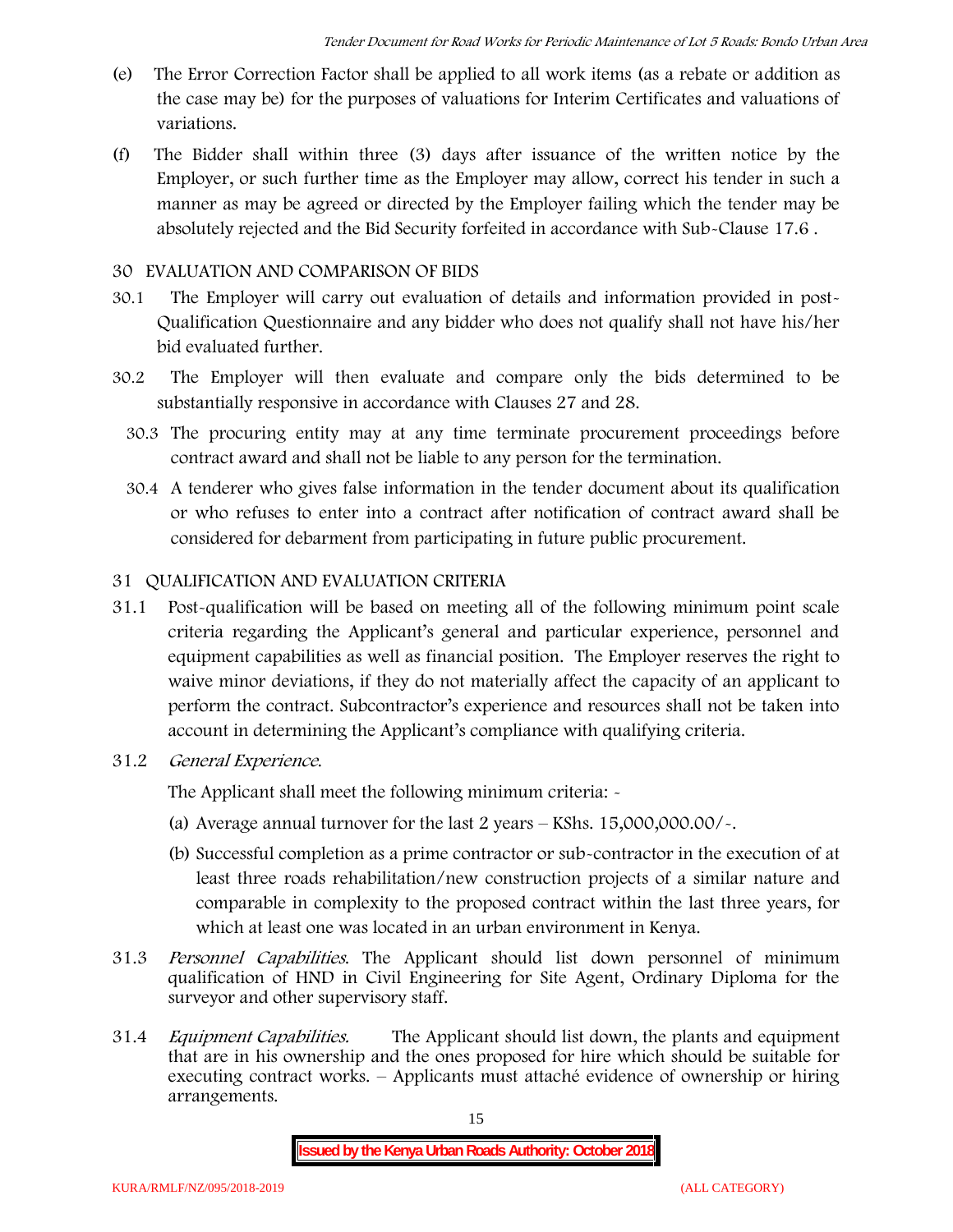- 31.5 *Cash flow statement.* The Applicant should demonstrate that the firm has access to or has available, liquid assets, unencumbered real assets, lines or credit, and other financial means sufficient to meet the construction cash flow for a period of 2 months, estimated at 20% of the estimated tender sum.
- 31.6 **Balance Sheets***.* Signed and stamped Audited balance sheets for the last two years should be submitted and must demonstrate the soundness of the Applicant's financial position, availability of working capital and net worth.
- 31.7 **Financial position/Ratios.** The applicant's financial information will be assessed in terms of ROCE, current ratio and return on equity, and the point scale criteria on their financial position given on this basis. Where necessary, the Employer may make inquiries with the Applicant's bankers.
- 31.8 *Litigation History.* The Applicant should provide accurate information on any litigation or arbitration resulting from contracts complete or under execution by him over the last five years. A consistent history of litigation against the Applicant may result in failure of the application.
- 31.9 Post-qualification criteria are as provided in the Appendix to instruction to tenderers. The bidders who pass the technical criteria will be subjected to financial evaluation.

## **F. FINANCIAL EVALUATION**

31.8 Comparison of major rates of items of construction & credibility of tenderers rates

The Employer will compare the tenderers' rates with the Engineer's estimates for major items of construction. If some bids are seriously unbalanced or front loaded in relation to the Engineer's estimates for the major items of work to be performed under the contract, the Employer may require the bidder to produce detailed price analyses for any or all items of the Bills of Quantities, to demonstrate the internal consistency of those prices with the construction methods and schedule proposed. After evaluation of the price analyses, taking into consideration the schedule of estimated contract payments, the Employer may require that the amount of the Performance Security set forth in Clause 35 be increased at the expense of the bidder to a level sufficient to protect the Employer against financial loss in the event of default of the successful bidder under the contract.

## **G. AWARD OF CONTRACT**

#### **32 AWARD**

32.1 Subject to Clause 32, the Employer will award the contract to the bidder whose bid has been determined to be substantially responsive to the bidding documents and who has offered the lowest Evaluated Bid Price pursuant to Clause 29, provided that such bidder has been determined to be (a) eligible in accordance with the provisions of Sub-Clause 3.1, and (b) qualified in accordance with the provisions of Clause 4.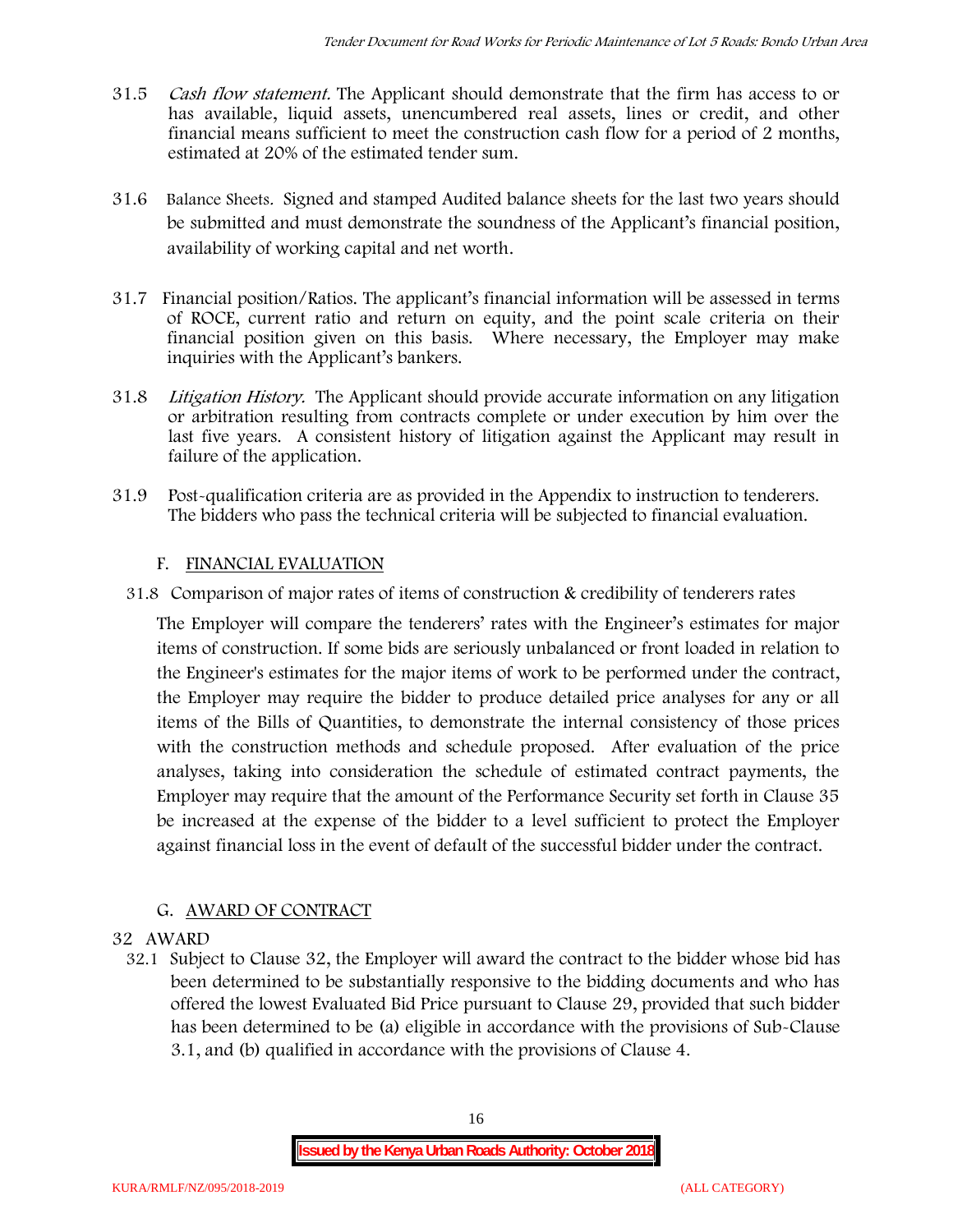## **33 EMPLOYER'S RIGHT TO ACCEPT ANY BID AND TO REJECT ANY OR ALL BIDS**

33.1 The Employer reserves the right to accept or reject any bid, and to annul the bidding process and reject all bids, at any time prior to award of contract, without thereby incurring any liability to the affected bidder or bidders or any obligation to inform the affected bidder or bidders of the grounds for the Employer's action.

### **34 NOTIFICATION OF AWARD**

- 34.1 Prior to expiration of the period of bid validity prescribed by the Employer, the Employer will notify the successful bidder in writing or by cable confirmed by registered letter that its bid has been accepted. This letter (hereinafter and in the Conditions of Contract called "Letter of Acceptance") shall specify the sum, which the Employer will pay the Contractor in consideration of the execution and completion of the works and the remedying of any defects therein by the Contractor as prescribed by the contract (hereinafter and in the Conditions of Contract called "the Contract Price").
- 34.2 At the same time that the Employer notifies the successful bidder that his bid has been accepted, the Employer shall notify the other bidders that their bids have been unsuccessful and that their bid security will be returned as promptly as possible, in accordance with sub clause 17.4.

#### **35 SIGNING OF AGREEMENT**

35.1 Within 21 days of receipt of the Notification of Award, the successful bidder shall sign the Form of Agreement and return it to the Employer, together with the required performance security.

## **36 PERFORMANCE SECURITY**

- 36.1 Within 21 days of receipt of the Letter of Acceptance from the Employer, the successful bidder shall furnish to the Employer a performance security in the form stipulated in the Conditions of contract. The form of performance security provided in Section 9 of the bidding documents shall be used.
- 36.2 The successful bidder shall provide a performance security in the form of an Unconditional Bank Guarantee from a reputable bank located in Kenya.
- 36.3 Failure by successful bidder to lodge the required performance Guarantee within 21 days of the receipt of the letter of Acceptance shall constitute sufficient grounds for annulment of the award and forfeiture of the bid surety; in which event the Employer may make the award to another bidder or call for new bids.

## **37 CONTRACT EFFECTIVENESS**

37.1 The Contract will be effective only upon signature of the Agreement between the Contractor and the Employer.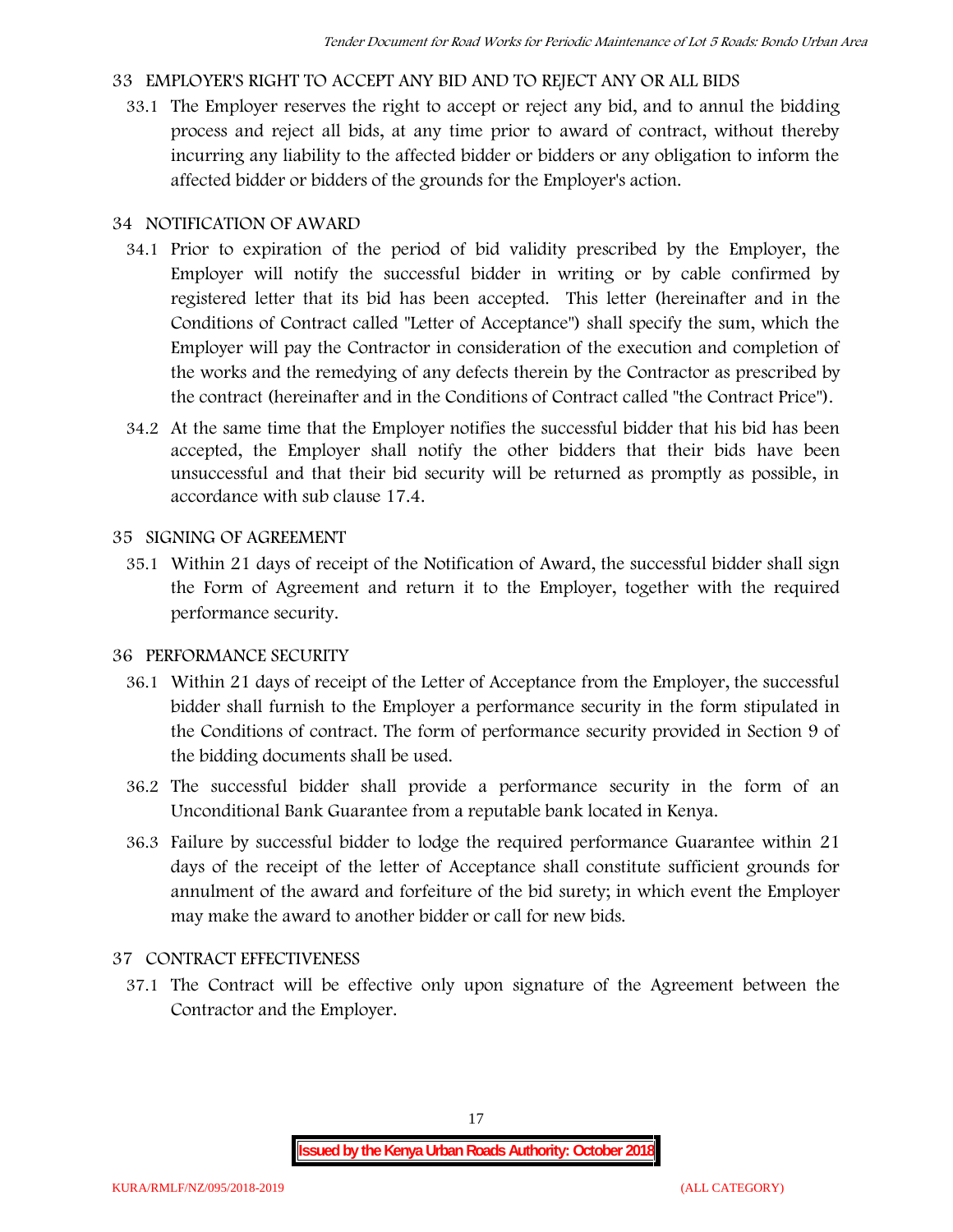## **QUALIFICATION CRITERIA**

This Section contains all the factors, methods and criteria that the Employer shall use to evaluate applications. The information to be provided in relation to each factor and the definitions of the corresponding terms are included in the respective Application Forms.

#### **Contents**

| 7. Schedule of the Major Items of Plant/Equipment Available for Proposed Contract. Error! |  |
|-------------------------------------------------------------------------------------------|--|
| Bookmark not defined.                                                                     |  |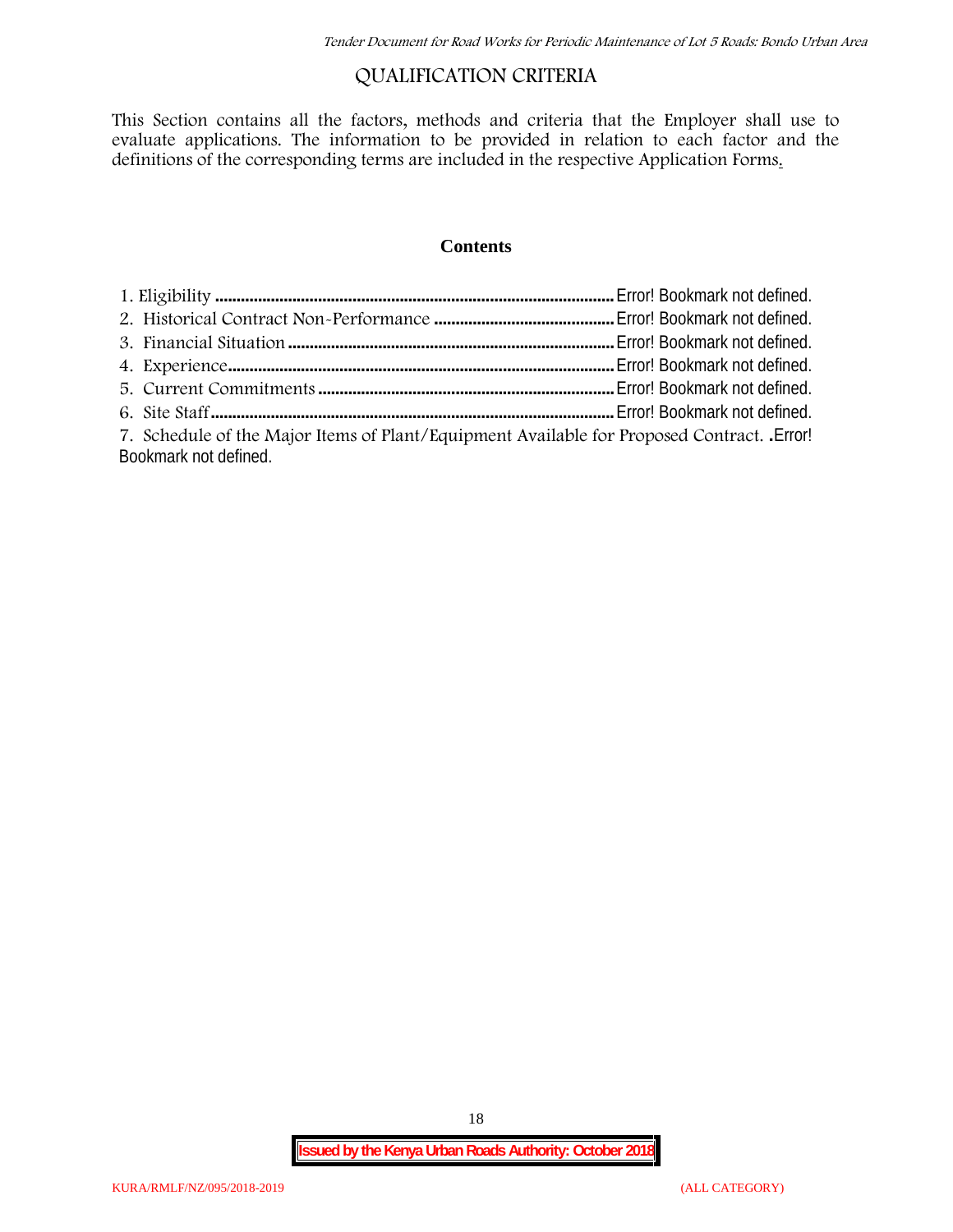| No. | Subject                                                                              | Requirement                                                                                                                                                                                                                                                                                                                                                                                                                                                                   | Bidder                | Submission<br>Requirements |
|-----|--------------------------------------------------------------------------------------|-------------------------------------------------------------------------------------------------------------------------------------------------------------------------------------------------------------------------------------------------------------------------------------------------------------------------------------------------------------------------------------------------------------------------------------------------------------------------------|-----------------------|----------------------------|
|     | 1. Eligibility                                                                       |                                                                                                                                                                                                                                                                                                                                                                                                                                                                               |                       |                            |
| 1.1 | Eligibility                                                                          | Nationality in accordance with<br>Sub-Clause 4.1.                                                                                                                                                                                                                                                                                                                                                                                                                             | Must meet requirement | Section 2, Schedule 1      |
| 1.2 | Conflict of Interest                                                                 | No conflicts of interest in Sub-<br>Clause 4.2.                                                                                                                                                                                                                                                                                                                                                                                                                               | Must meet requirement | Section 2, Schedule 1      |
| 1.3 | Debarment                                                                            | Not having been declared<br>ineligible by the Employer, as<br>described in Sub-Clause 4.3.                                                                                                                                                                                                                                                                                                                                                                                    | Must meet requirement | Section 2, Schedule 11     |
| 1.4 | Incorporation &<br>Registration                                                      | Pursuant to sub-clause 4.1 the<br>following shall be provided;<br>- Copy of Certificate of<br>incorporation certified by a<br>Commissioner of Oaths or<br>issuing authority to show that<br>the applicant is a registered<br>company and legally authorised<br>to do business in Kenya<br>- Proof of registration with the<br>National Construction Authority<br>(NCA) in the categories<br>indicated in the tender notice.                                                   | Must meet requirement | Section 2, Schedule 1      |
| 2.1 | 2. Historical Contract Non-Performance<br>History of Non-<br>Performing<br>Contracts | Non-performance of a contract<br>did not occur within the last<br>five (5) years prior to the<br>deadline for application<br>submission based on all<br>information on fully settled<br>disputes or litigation. A fully<br>settled dispute or litigation is<br>one that has been resolved in<br>accordance with the Dispute<br>Resolution Mechanism under<br>the respective contract, and<br>where all appeal instances<br>available to the applicant have<br>been exhausted. | Must meet requirement | Section 2, Schedule 5      |
| 2.2 | Pending Litigation                                                                   | All pending litigation shall in<br>total not represent more than<br>fifty percent (50%)] of the<br>Applicant's net worth and shall<br>be treated as resolved against<br>the Applicant.                                                                                                                                                                                                                                                                                        | Must meet requirement | Section 2, Schedule 10     |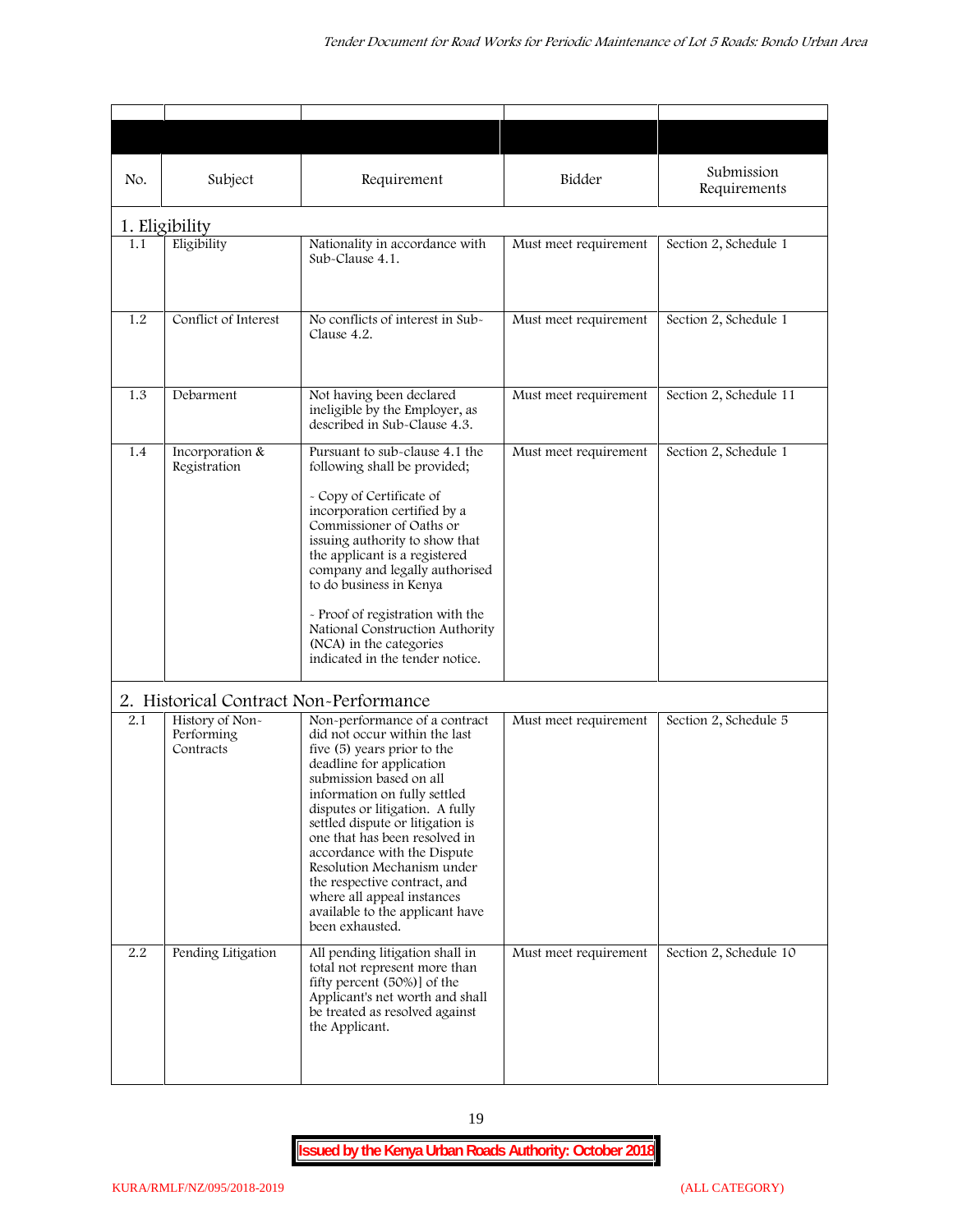| No.    | Subject                                    | Requirement                                                                                                                                                                                                                                                                                                                                                                                                                            | Bidder                                                                                                                              | Submission<br>Requirements                                                                                                                                                                                                                                                                                                                                                                                                                                                 |
|--------|--------------------------------------------|----------------------------------------------------------------------------------------------------------------------------------------------------------------------------------------------------------------------------------------------------------------------------------------------------------------------------------------------------------------------------------------------------------------------------------------|-------------------------------------------------------------------------------------------------------------------------------------|----------------------------------------------------------------------------------------------------------------------------------------------------------------------------------------------------------------------------------------------------------------------------------------------------------------------------------------------------------------------------------------------------------------------------------------------------------------------------|
|        | 3. Financial Situation                     |                                                                                                                                                                                                                                                                                                                                                                                                                                        |                                                                                                                                     |                                                                                                                                                                                                                                                                                                                                                                                                                                                                            |
| 3.1    | Financial<br>Performance                   | (a) Submission of audited<br>balance sheets or other financial<br>statements acceptable to the<br>Employer, for the last two [2]<br>years and authenticated bank<br>statement for the last six (6)<br>months to demonstrate:<br>(b) the current soundness of the<br>applicants financial position<br>and its prospective long term<br>profitability, and<br>(c) capacity to have a cash flow<br>equivalent to 20% of the tender<br>sum | Must submit as<br>required and bidders<br>who meet the<br>requirement are<br>marked YES, those<br>that do not meet are<br>marked NO | Attach evidence on the<br>requirement of Section 2,<br>Schedule 8<br>a) All pages must be<br>initialized and stamped by<br>both a practicing Auditor<br>registered with ICPAK and<br>one of the Directors.<br>Auditor's practicing<br>membership number from<br>ICPAK must be indicated.<br>Non-adherence to this to<br>part a, b and c leads to<br>disqualification.<br>(b) All pages in the bank<br>statement must be<br>initialized and stamped by<br>the issuing bank. |
| 3.2    | Average Annual<br>Construction<br>Turnover | (d) Average annual<br>construction turnover of<br>KShs.15 Million [Fifteen]<br>Million], calculated as total<br>certified payments received for<br>contracts in progress or<br>completed, within the last two<br>$[ (2) ]$ years                                                                                                                                                                                                       | Must submit as<br>required and bidders<br>who meet the<br>requirement are<br>marked YES, those<br>that do not meet are<br>marked NO | Section 2, Schedule 8                                                                                                                                                                                                                                                                                                                                                                                                                                                      |
|        | 4. Experience                              |                                                                                                                                                                                                                                                                                                                                                                                                                                        |                                                                                                                                     |                                                                                                                                                                                                                                                                                                                                                                                                                                                                            |
| 4.1(a) | General<br>Construction<br>Experience      | Experience under construction<br>contracts in the role as a main<br>contractor or subcontractor for<br>at least the last five [5] years<br>prior to the applications<br>submission deadline                                                                                                                                                                                                                                            | Must submit as<br>required and bidders<br>who meet the<br>requirement are<br>marked YES, those<br>that do not meet are<br>marked NO | Section 2, Schedule 6A                                                                                                                                                                                                                                                                                                                                                                                                                                                     |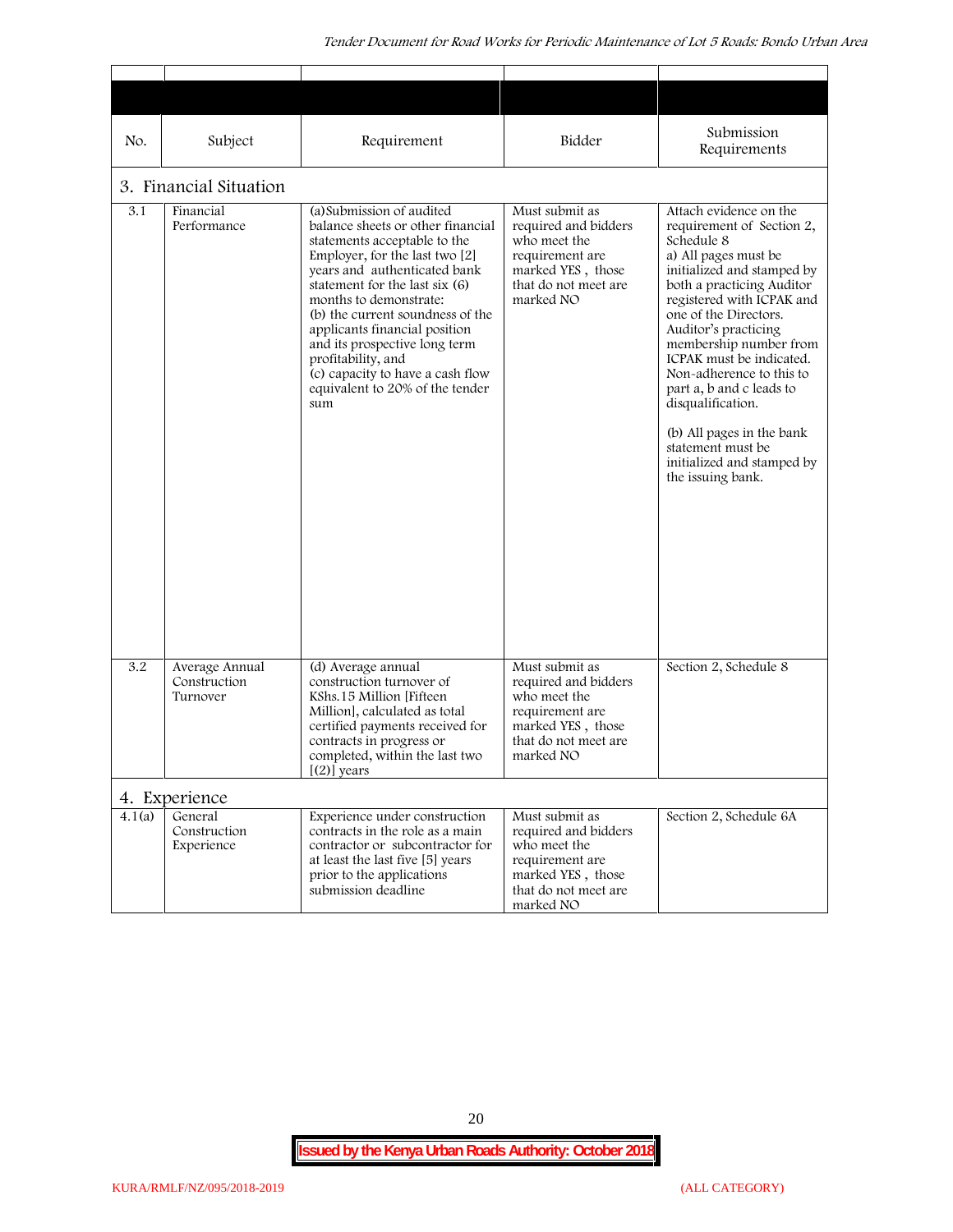| No.    | Subject                                      | Requirement                                                                                                                                                                                                                                                                                                                                                                                                                                                                                                | Bidder                                                                                                                              | Submission<br>Requirements |
|--------|----------------------------------------------|------------------------------------------------------------------------------------------------------------------------------------------------------------------------------------------------------------------------------------------------------------------------------------------------------------------------------------------------------------------------------------------------------------------------------------------------------------------------------------------------------------|-------------------------------------------------------------------------------------------------------------------------------------|----------------------------|
| 4.2(b) | Specific<br>Construction<br>Experience       | Participation as a roads<br>contractor, management<br>contractor or subcontractor, in<br>at least three (3) contracts each<br>with a value of at least<br>KShs. 5 Million (five million),<br>successfully and substantially<br>completed. One (1) of the<br>contracts should be in an urban<br>centre and that are similar to<br>the proposed works. The<br>similarity shall be based on the<br>physical size, complexity,<br>methods/technology or other<br>characteristics as described in<br>Section 2. | Must submit as<br>required and bidders<br>who meet the<br>requirement are<br>marked YES, those<br>that do not meet are<br>marked NO | Section 2, Schedule6A      |
| 5.1    | 5. Current Commitments<br>On-going contracts | The total value of outstanding<br>works on the on-going<br>contracts should not exceed the<br>average annual turnover for the<br>last two years.                                                                                                                                                                                                                                                                                                                                                           | Must submit as<br>required and bidders<br>who meet the<br>requirement are<br>marked YES, those<br>that do not meet are<br>marked NO | Section 2, Schedule 6B     |
|        | 6. Site Staff                                |                                                                                                                                                                                                                                                                                                                                                                                                                                                                                                            |                                                                                                                                     |                            |
|        | HQ Staff                                     | The site staff shall posses<br>minimum levels of<br>qualifications set below;<br>Qualification $=$<br>Diploma in Civil<br>Engineering/Building<br>construction                                                                                                                                                                                                                                                                                                                                             | Must submit as<br>required and bidders<br>who meet the<br>requirement are<br>marked YES, those                                      | Section 2, Schedule 5      |
|        | Site Agent<br>Foreman                        | $Qualification =$<br>Degree in Civil Engineering<br>General Experience<br>Specific Experience<br>Qualification = $Dip$ . Civil<br>Engineering<br>General Experience $=$ 5 yrs                                                                                                                                                                                                                                                                                                                              | that do not meet are<br>marked NO<br>Must submit as<br>required and bidders<br>who meet the                                         |                            |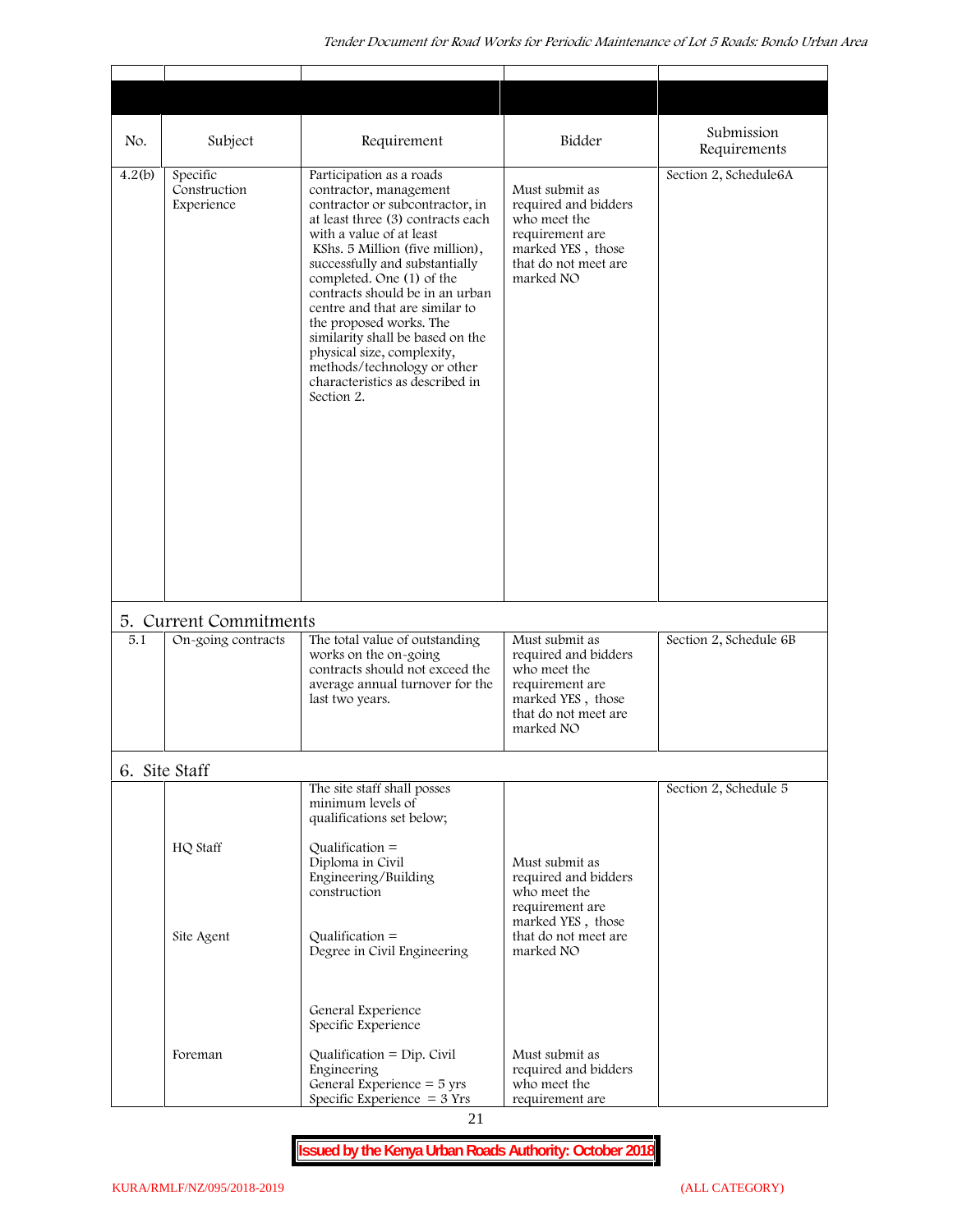| No. | Subject                                | Requirement                                                                                                   | Bidder                                                                                                                              | Submission<br>Requirements |
|-----|----------------------------------------|---------------------------------------------------------------------------------------------------------------|-------------------------------------------------------------------------------------------------------------------------------------|----------------------------|
|     | Site Surveyor                          | Qualification = Diploma in<br>Survey<br>General Experience = $3 \text{ yrs}$<br>Specific Experience $= 2$ Yrs | marked YES, those<br>that do not meet are<br>marked NO                                                                              |                            |
| 5.  | PLANT AND EQUIPMENT                    |                                                                                                               |                                                                                                                                     |                            |
|     | See description<br>below in Schedule 7 |                                                                                                               |                                                                                                                                     |                            |
| 6.  | Work Methodology                       | Submission of a brief work<br>methodology in accordance with<br>sub-clause 5.3                                | Must submit as<br>required and bidders<br>who meet the<br>requirement are<br>marked YES, those<br>that do not meet are<br>marked NO | Section 2                  |
| 7.  | Business permit and<br>office location | Should have a physical address<br>and Current business Permit                                                 | Must submit as<br>required and bidders<br>who meet the<br>requirement are<br>marked YES, those<br>that do not meet are<br>marked NO | Section 2, Schedule 1      |
| 8.  | Litigation History                     | The applicant to provide a valid<br>Sworn affidavit for the tender.                                           | Must submit as<br>required and bidders<br>who meet the<br>requirement are<br>marked YES, those<br>that do not meet are<br>marked NO | Section 2, Schedule 10     |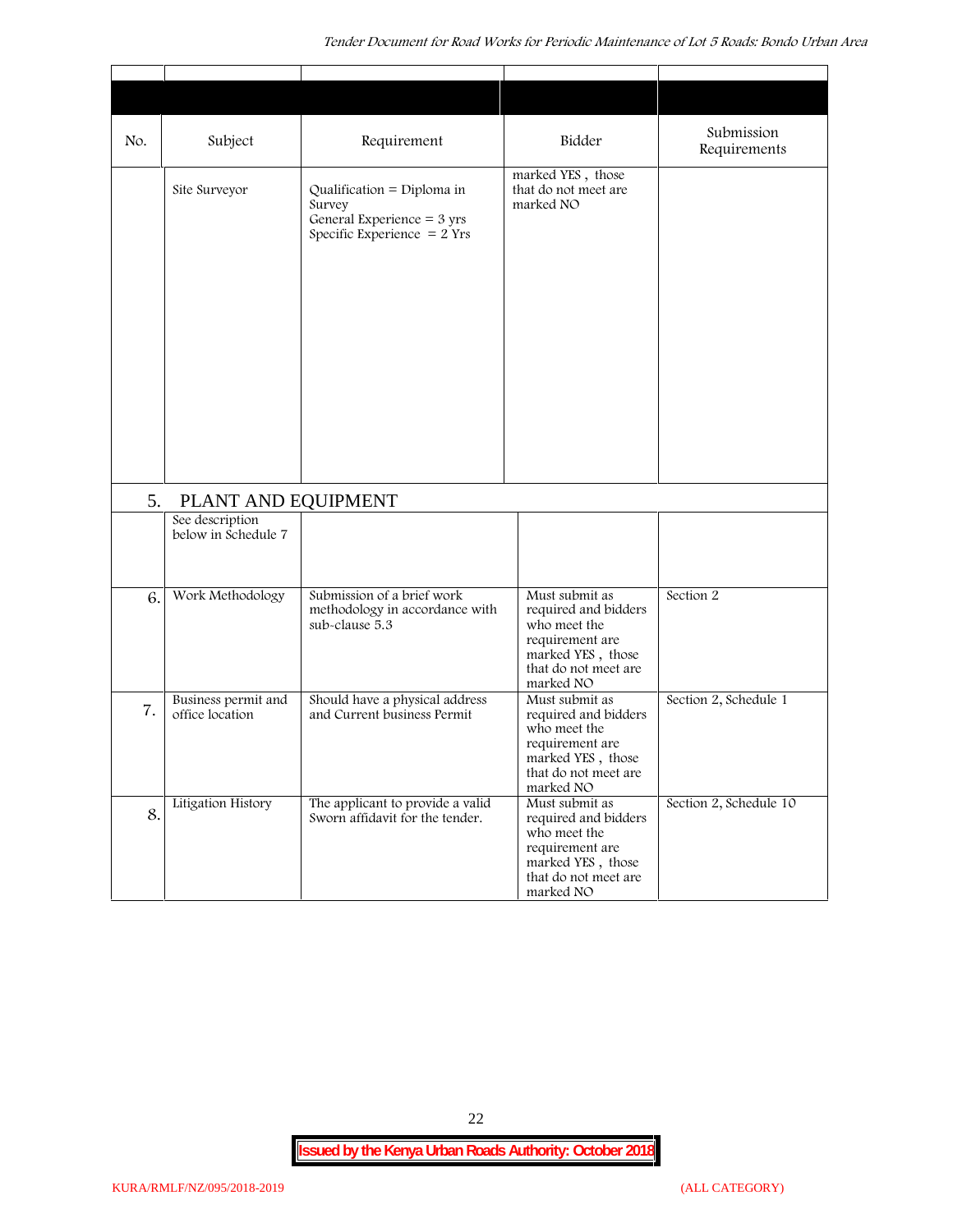**7. Schedule of the Major Items of Plant/Equipment Available for Proposed Contract.**

The Bidder must indicate the core plant and equipment considered by the company to be necessary for undertaking the project together with proof of ownership or lease of the same. The lease must be current i.e. dated from July 2018. Leases which are out dated will not be accepted. (\* Mandatory minimum number of equipment required by the Employer for the execution of the project that the bidder must make available for the Contract).

| Item<br>No.               | Equipment Details                         | *Minimum<br>Number<br>Required<br>for the<br>Contract<br>Execution | Compliance<br>Requirement | No of<br>Equipment<br>Owned by<br>the Bidder | No. of<br>equipment<br>to be<br>hired/<br>purchased<br>by the<br>Bidder | No. of<br>equipment<br>to be made<br>available for<br>the Contract<br>by the<br>Bidder |  |
|---------------------------|-------------------------------------------|--------------------------------------------------------------------|---------------------------|----------------------------------------------|-------------------------------------------------------------------------|----------------------------------------------------------------------------------------|--|
| A                         | General Plant                             |                                                                    |                           |                                              |                                                                         |                                                                                        |  |
|                           | Asphalt Concrete patching<br>plant        | optional                                                           |                           |                                              |                                                                         |                                                                                        |  |
| $\, {\bf B}$              | Milling Machine                           |                                                                    |                           |                                              |                                                                         |                                                                                        |  |
|                           | Asphalt Milling Machine                   | optional                                                           |                           |                                              |                                                                         |                                                                                        |  |
| $\mathcal{C}$             | Bituminous Plants                         |                                                                    |                           |                                              |                                                                         |                                                                                        |  |
|                           | Bitumen Pressure distributor              | optional                                                           |                           |                                              |                                                                         |                                                                                        |  |
|                           | Asphalt concrete paver                    | optional                                                           |                           |                                              |                                                                         |                                                                                        |  |
| $\mathbf D$               | Compactors                                |                                                                    |                           |                                              |                                                                         |                                                                                        |  |
|                           | Vibrating compaction plate<br>300 mm wide | optional                                                           |                           |                                              |                                                                         |                                                                                        |  |
|                           | Vibrating compaction plate<br>600 mm wide | optional                                                           |                           |                                              |                                                                         |                                                                                        |  |
| ${\bf E}$                 | Pot hole repair machines                  |                                                                    |                           |                                              |                                                                         |                                                                                        |  |
|                           | Colas Sprayer                             | $\mathcal{O}$                                                      |                           |                                              |                                                                         |                                                                                        |  |
|                           | Pavement Cutter Machine                   | $\mathcal{O}$                                                      |                           |                                              |                                                                         |                                                                                        |  |
|                           | Paver Braker Machine                      | $\mathcal{O}$                                                      |                           |                                              |                                                                         |                                                                                        |  |
|                           | Pedestrian Roller                         | 0                                                                  |                           |                                              |                                                                         |                                                                                        |  |
| $\boldsymbol{\mathrm{F}}$ | Concrete Equipment                        |                                                                    |                           |                                              |                                                                         |                                                                                        |  |
|                           | Mobile concrete mixers                    | $\mathbf{1}$                                                       | Yes/no                    |                                              |                                                                         |                                                                                        |  |
|                           | Concrete vibrators                        | $\mathbf{1}$                                                       | Yes/no                    |                                              |                                                                         |                                                                                        |  |
|                           |                                           |                                                                    |                           |                                              |                                                                         |                                                                                        |  |

23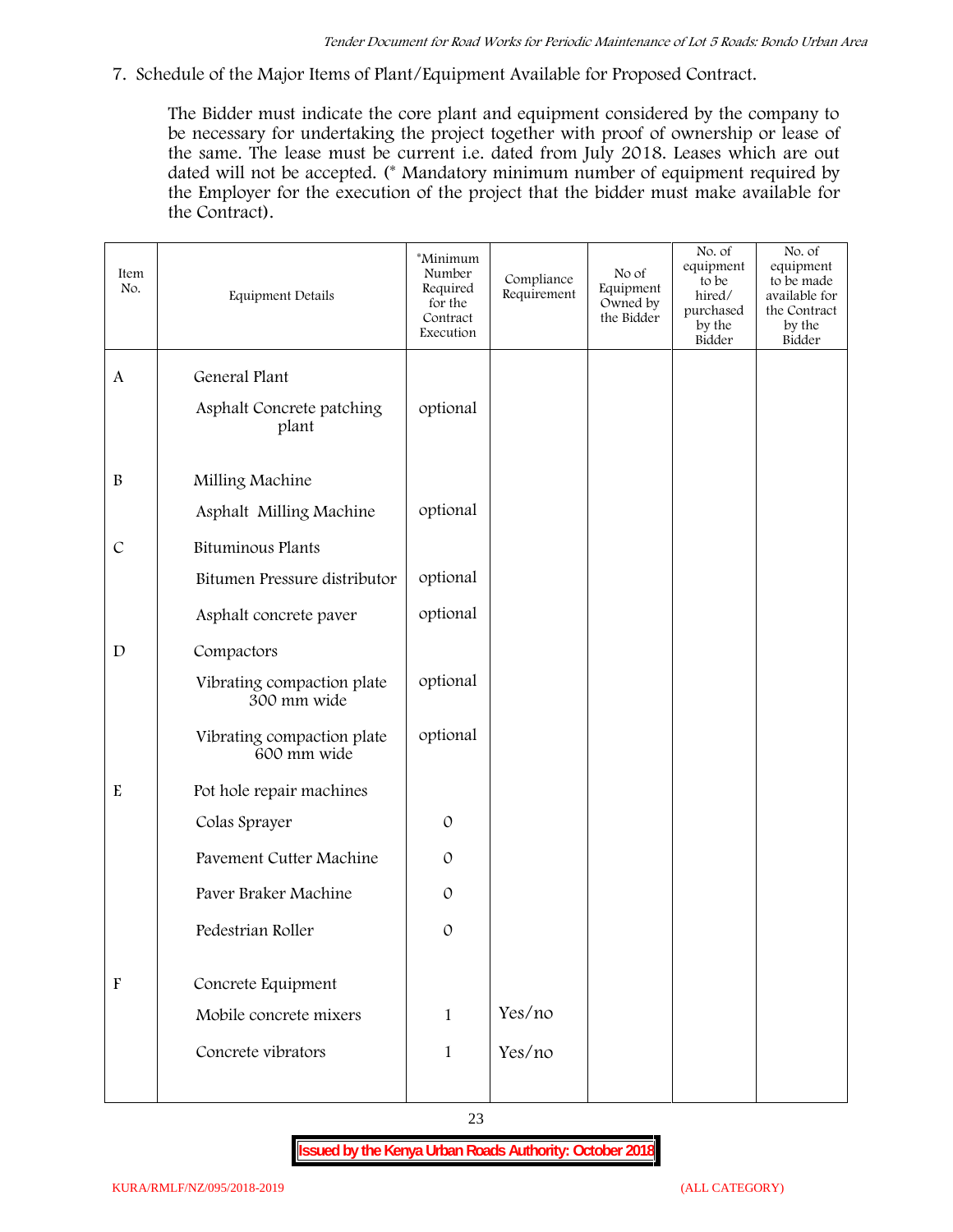| Item<br>No. | Equipment Details                                                                                 | *Minimum<br>Number<br>Required<br>for the<br>Contract<br>Execution | Compliance<br>Requirement | No of<br>Equipment<br>Owned by<br>the Bidder | No. of<br>equipment<br>to be<br>hired/<br>purchased<br>by the<br>Bidder | No. of<br>equipment<br>to be made<br>available for<br>the Contract<br>by the<br>Bidder |
|-------------|---------------------------------------------------------------------------------------------------|--------------------------------------------------------------------|---------------------------|----------------------------------------------|-------------------------------------------------------------------------|----------------------------------------------------------------------------------------|
| $\mathsf G$ | Transport (Tippers,<br>dumpers, water tankers)                                                    |                                                                    |                           |                                              |                                                                         |                                                                                        |
|             | $4X2$ tippers payload $7 - 12$<br>tonnes                                                          |                                                                    |                           |                                              |                                                                         |                                                                                        |
|             | 6X4 tippers payload $16 - 20$<br>tonnes                                                           |                                                                    |                           |                                              |                                                                         |                                                                                        |
|             | 8X4 tippers payload $16 - 20$<br>tonnes                                                           |                                                                    |                           |                                              |                                                                         |                                                                                        |
|             | Flat bed lorries                                                                                  |                                                                    |                           |                                              |                                                                         |                                                                                        |
|             | Subtotal for $G$ – tippers &<br>dumpers                                                           | 3                                                                  | Yes/no                    |                                              |                                                                         |                                                                                        |
|             | Water tankers $(18,000 -$<br>20,000 litres<br>capacity)                                           | optional                                                           |                           |                                              |                                                                         |                                                                                        |
| H           | Earth – Moving Equipment                                                                          |                                                                    |                           |                                              |                                                                         |                                                                                        |
|             | Wheeled loaders                                                                                   |                                                                    |                           |                                              |                                                                         |                                                                                        |
|             | Motor graders (93 ~<br>205kW)                                                                     |                                                                    |                           |                                              |                                                                         |                                                                                        |
|             | Trench excavator                                                                                  |                                                                    |                           |                                              |                                                                         |                                                                                        |
|             | Subtotal for $H$ – Earth<br>moving equipment                                                      | $\mathbf{1}$                                                       | Yes/no                    |                                              |                                                                         |                                                                                        |
|             |                                                                                                   |                                                                    |                           |                                              |                                                                         |                                                                                        |
|             |                                                                                                   |                                                                    |                           |                                              |                                                                         |                                                                                        |
| I           |                                                                                                   |                                                                    |                           |                                              |                                                                         |                                                                                        |
|             | Excavators                                                                                        |                                                                    |                           |                                              |                                                                         |                                                                                        |
|             | Hydraulic crawler mounted<br>$(7 - 10 \text{ tonnes}) - 0.25 - 0.4$<br>m <sup>3</sup> SAE bucket. |                                                                    |                           |                                              |                                                                         |                                                                                        |
|             | Hydraulic crawler mounted<br>$(10 - 16 \text{ tonnes}) - 0.40$<br>0.60 m <sup>3</sup> SAE bucket. |                                                                    |                           |                                              |                                                                         |                                                                                        |
|             | Hydraulic wheel mounted<br>$(7 - 10 \text{ tonnes}) - 0.25 - 0.4$                                 |                                                                    |                           |                                              |                                                                         |                                                                                        |

24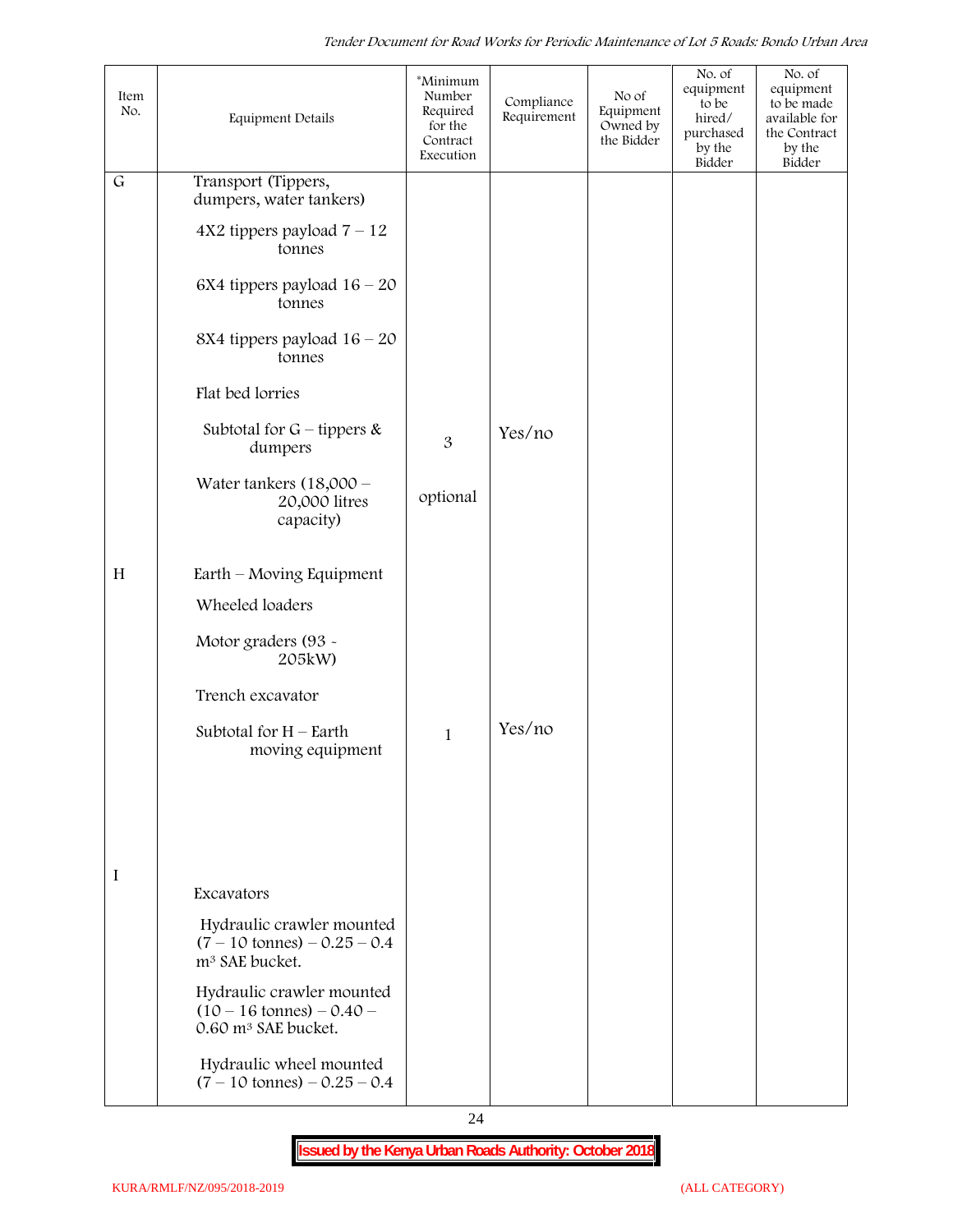*Tender Document for Road Works for Periodic Maintenance of Lot 5 Roads: Bondo Urban Area*

| Item<br>No. | <b>Equipment Details</b>                                                                            | *Minimum<br>Number<br>Required<br>for the<br>Contract<br>Execution | Compliance<br>Requirement | No of<br>Equipment<br>Owned by<br>the Bidder | No. of<br>equipment<br>to be<br>hired/<br>purchased<br>by the<br>Bidder | No. of<br>equipment<br>to be made<br>available for<br>the Contract<br>by the<br>Bidder |
|-------------|-----------------------------------------------------------------------------------------------------|--------------------------------------------------------------------|---------------------------|----------------------------------------------|-------------------------------------------------------------------------|----------------------------------------------------------------------------------------|
|             | m <sup>3</sup> SAE bucket.                                                                          |                                                                    |                           |                                              |                                                                         |                                                                                        |
|             | Hydraulic wheel mounted<br>$(10 - 16 \text{ tonnes}) - 0.40 -$<br>0.6 m <sup>3</sup> SAE bucket.    |                                                                    |                           |                                              |                                                                         |                                                                                        |
|             | Hydraulic wheel mounted<br>backloader $(7 - 10$ tonnes)<br>$-0.25 - 0.4$ m <sup>3</sup> SAE bucket. | $\mathbf{1}$                                                       | Yes/no                    |                                              |                                                                         |                                                                                        |
|             | Subtotal for I (Excavators)                                                                         |                                                                    |                           |                                              |                                                                         |                                                                                        |
| J           | Rollers                                                                                             |                                                                    |                           |                                              |                                                                         |                                                                                        |
|             | Self-propelled single drum<br>vibrating (various types)                                             | $\mathbf{1}$                                                       | Yes/no                    |                                              |                                                                         |                                                                                        |
|             | Pneumatic rubber tyre (1-2<br>tonnes/wheel)                                                         | $\mathbf{1}$                                                       | Yes/no                    |                                              |                                                                         |                                                                                        |
|             | Double drum vibrating<br>pedestrian roller                                                          | Optional                                                           |                           |                                              |                                                                         |                                                                                        |
|             |                                                                                                     |                                                                    |                           |                                              |                                                                         |                                                                                        |
|             |                                                                                                     |                                                                    |                           |                                              |                                                                         |                                                                                        |
|             |                                                                                                     |                                                                    |                           |                                              |                                                                         |                                                                                        |

25

 $\overline{\phantom{a}}$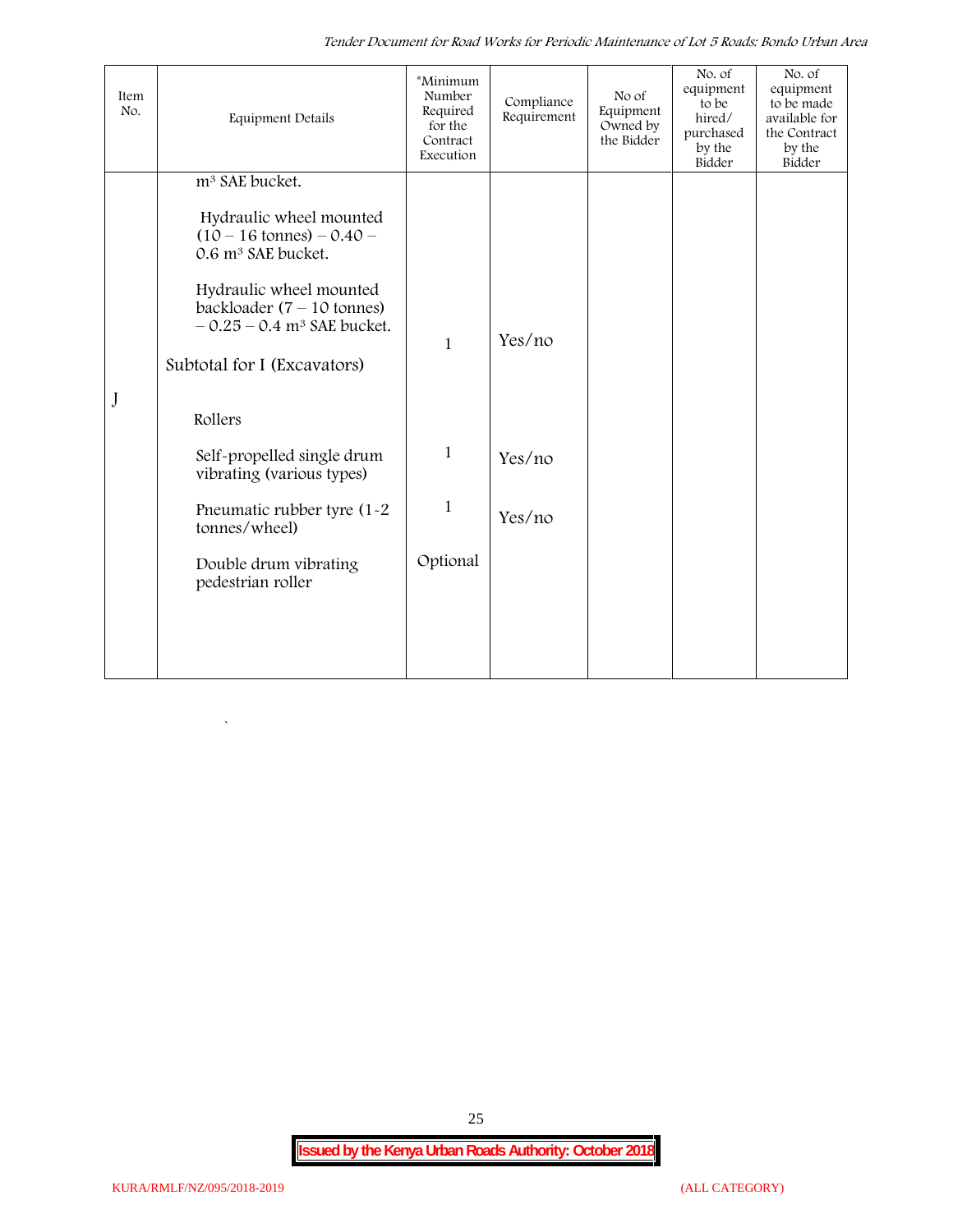## **Appendix to Instruction to Tenderers**

## **Table 1: Pre- Qualification Checklist for Completeness and Responsiveness.**

| S/No. | Completeness and<br>Responsiveness<br>Criteria                | References                                   | Requirement                                                                                                                          |
|-------|---------------------------------------------------------------|----------------------------------------------|--------------------------------------------------------------------------------------------------------------------------------------|
| 1.    | Form of Bid                                                   | Section II<br>Clause 20.2                    | - Amount must be indicated<br>- Properly stamped, filled and signed                                                                  |
| 2.    | Appendix to Form of<br>Bid                                    | Section II<br>Clause 20.2                    | Properly stamped, filled and signed                                                                                                  |
| 3.    | <b>Bid Security</b>                                           | Section II<br>Clause 17                      | - Unconditional bank guarantee<br>In the format provided with all<br>conditions<br>- must be valid for 30 days after bid<br>validity |
| 4.    | Confidential Business<br>Questionnaire                        | Section IX;<br>Schedule 1                    | - Properly filled, stamped and signed<br>- Provide all required information                                                          |
| 5.    | Form of Power of<br>Attorney                                  | Section IX;<br>Schedule 2<br>Clause $5.1(a)$ | Properly filled, stamped and signed                                                                                                  |
| 6.    | Tax Compliance<br>Certificate                                 | Tender notice                                | - Provide valid tax compliance certificate                                                                                           |
| 7.    | Registration with<br>National Construction<br>Authority (NCA) | Tender notice<br>Item 1.4 of QC              | - Copy of valid certificate and practicing<br>license                                                                                |
| 8.    | Certificate of<br>Incorporation                               | Tender notice<br>Item 1.4 of QC              | - Copy of certificate Certified by<br>Commissioner for Oaths                                                                         |
| 9.    | Priced Bill of<br>Quantities                                  | Clause 14.1<br>Section IX                    | - Fill all rates, prices and amounts and<br>counter sign any alteration(s)<br>Stamp and initial all pages of BOQ's                   |
| 10.   | Eligibility                                                   | Section II;<br>Schedule 1<br>Clause 4.1      | - Legible copies of National ID or passport<br>for all directors<br>- System generated Form CR12 (12<br>months)                      |
| 11.   | Conflict of interest                                          | Section II;<br>Schedule 1<br>Clause 4.2      | - to state explicitly                                                                                                                |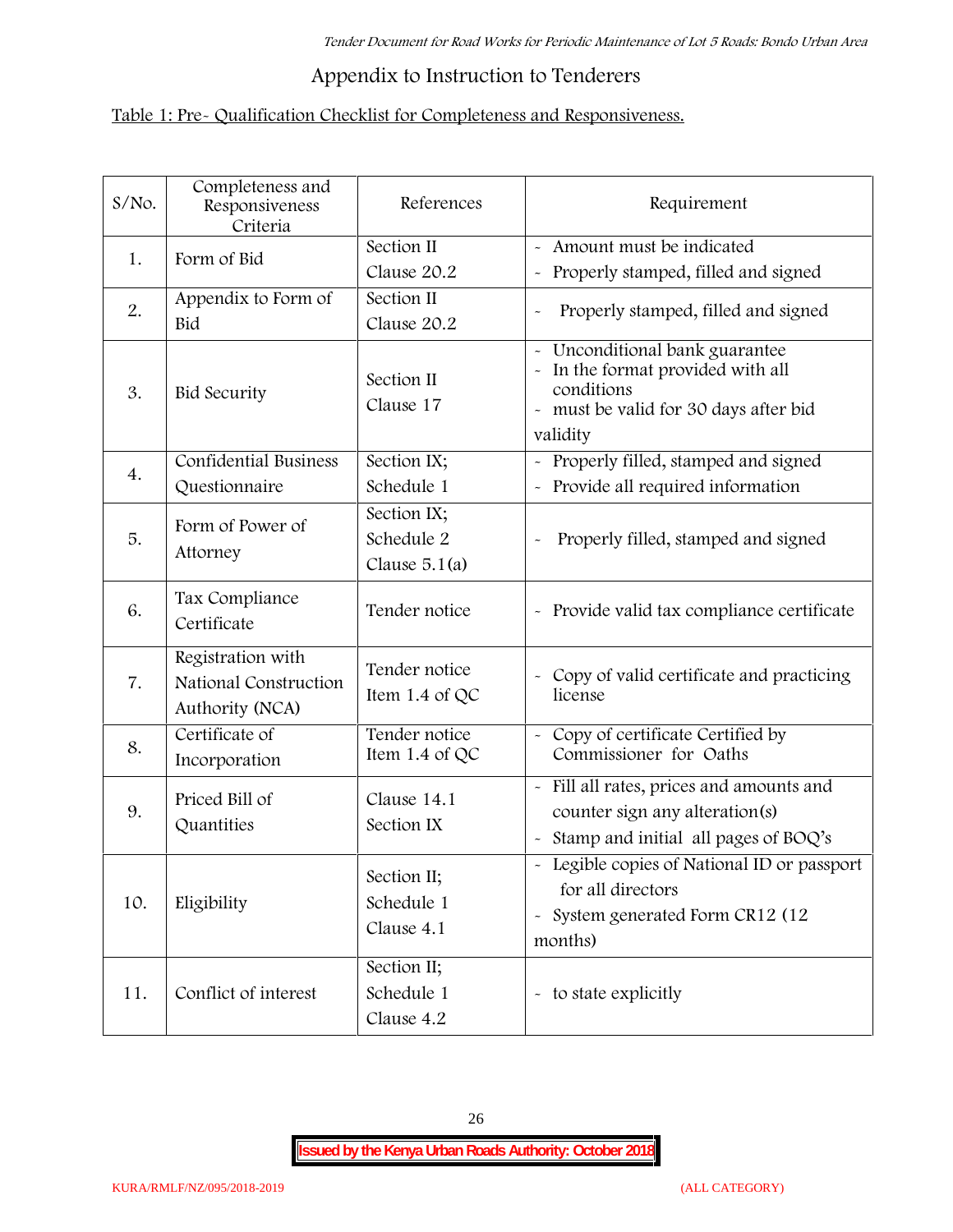| 12. | Debarment                                                                  | Section II<br>Clause 30.4;<br>Schedule 11<br>Item 1.3 of QC | Properly filled, stamped and signed                                                                                                                                                                                                                                                                                                            |
|-----|----------------------------------------------------------------------------|-------------------------------------------------------------|------------------------------------------------------------------------------------------------------------------------------------------------------------------------------------------------------------------------------------------------------------------------------------------------------------------------------------------------|
| 13. | Pending Litigation                                                         | Item 2.2 of QC                                              | Provide original sworn affidavit for the<br>specific tender                                                                                                                                                                                                                                                                                    |
| 14. | Litigation History                                                         | Section II Clause<br>31.8; Schedule 10                      | Properly filled, stamped and signed                                                                                                                                                                                                                                                                                                            |
| 15. | History of Non<br>performance                                              | Schedule 6B<br>Item $2.1$ of QC                             | - Fill information on non-completed<br>works                                                                                                                                                                                                                                                                                                   |
| 16. | Certificate of<br>Tenderers Visit to Site                                  | Section II;<br>Clause 8.3                                   | - Attend pre-bid meeting/visit<br>- Certificate must be signed and stamped<br>by the Employer's representative                                                                                                                                                                                                                                 |
| 17. | Schedule of Major<br>Items of Plant                                        | Section XI<br>Item 5 of QC;<br>Schedule 7                   | Properly filled, stamped and signed                                                                                                                                                                                                                                                                                                            |
| 18. | Schedule of Key<br>Personnel                                               | Section XI<br>Item 6 of QC;<br>Schedule 5                   | Properly filled, stamped and signed                                                                                                                                                                                                                                                                                                            |
| 19. | Roadwork Completed<br>Satisfactorily                                       | Section XI;<br>Item 4 of QC<br>Schedule 6A                  | Properly filled, stamped and signed<br>$\tilde{\phantom{a}}$                                                                                                                                                                                                                                                                                   |
| 20. | Schedule of Ongoing<br>Projects                                            | Section XI;<br>Item 5.1 of QC<br>Schedule 7                 | Properly filled, stamped and signed                                                                                                                                                                                                                                                                                                            |
| 21  | Schedule of other<br>Supplementary<br>Information /<br>Financial Standings | Section XI;<br>Item $5.1$ of QC<br>Schedule 9               | Properly filled, stamped and signed                                                                                                                                                                                                                                                                                                            |
| 22  | Declaration form for<br>bankrupt or insolvent                              | Schedule 11                                                 | Properly filled, stamped and signed                                                                                                                                                                                                                                                                                                            |
| 23  | Anti-corruption form                                                       | Schedule 12                                                 | Properly filled, stamped and signed                                                                                                                                                                                                                                                                                                            |
| 24. | Copy of Bid Document                                                       | Clause 20.1                                                 | Replica of the original                                                                                                                                                                                                                                                                                                                        |
| 25. | Bid documents must<br>be serialized                                        | <b>PPDA 2015</b>                                            | -All pages of the tender documents must<br>be serialized. (either the bidder serializes<br>from the first page of the tender<br>documents or serializes as continuity from<br>the KURA tender documents <i>i.e.</i> if the<br>KURA tender documents ends at page 200<br>then the next document of the bidder<br>should continue as $201, 2012$ |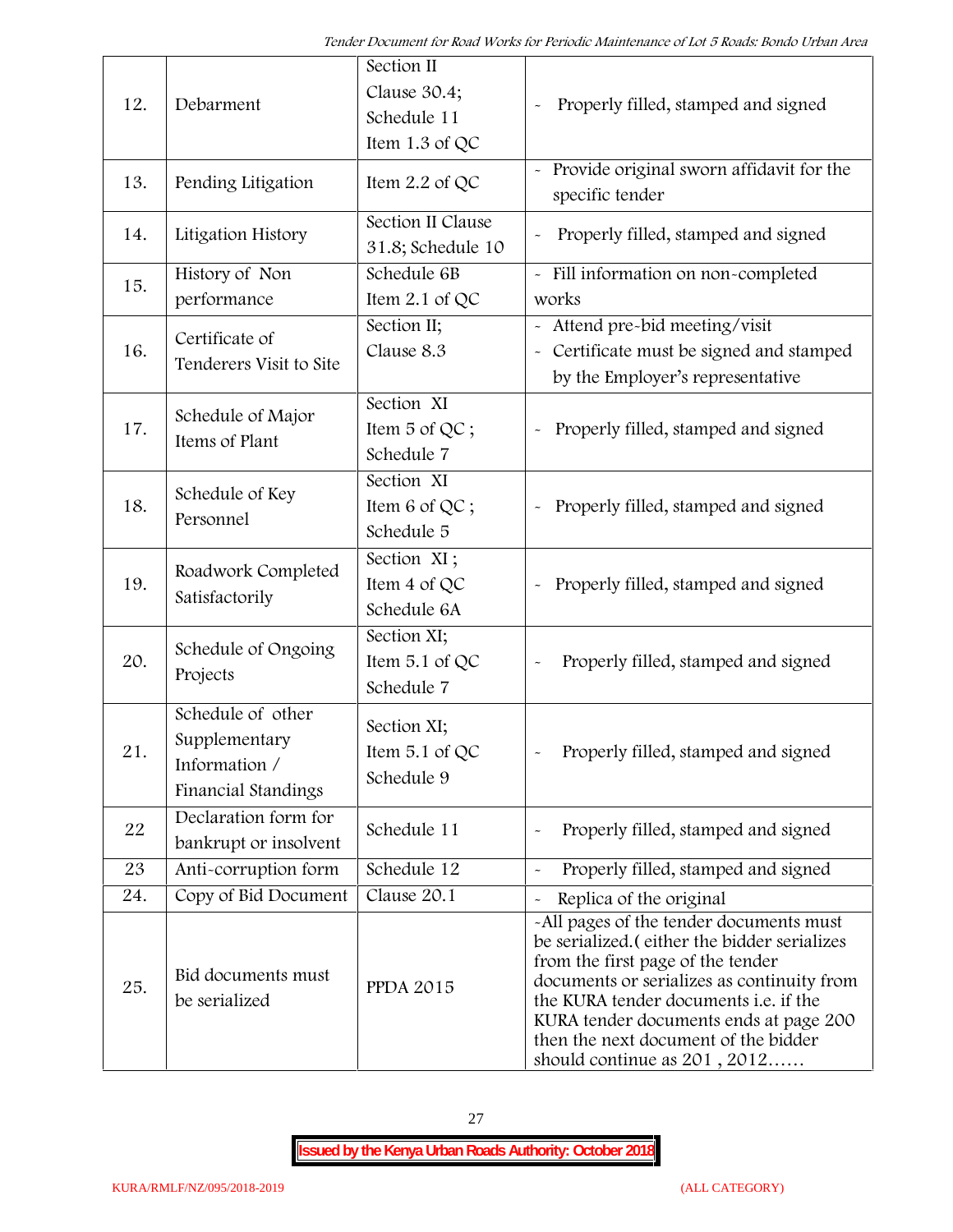| <b>REMARKS</b> | Clause 13.1/20.2 | Bid document to be complete, properly<br>filled and signed. |  |
|----------------|------------------|-------------------------------------------------------------|--|
|                |                  |                                                             |  |

## **Key:** QC – Qualification Criteria

#### **Table 2: Post- qualification Score**

| <b>ITEM</b>    |               | <b>DESCRIPTION</b>                   | <b>MUST</b><br><b>MEET</b> |
|----------------|---------------|--------------------------------------|----------------------------|
|                |               |                                      | <b>CRITERIA</b>            |
| 1              |               | <b>FINANCIAL CAPACITY</b>            |                            |
|                | a             | Audited Statements                   | YES/NO                     |
|                | b             | Cash flow statement (forecasts)      | YES/NO                     |
|                | $\mathcal{C}$ | Financial position/Ratios            | YES/NO                     |
|                | d             | Turnover                             | YES/NO                     |
| $\overline{2}$ |               | <b>EXPERIENCE</b>                    |                            |
|                |               | General Experience                   | YES/NO                     |
|                |               | Specific experience in related works | YES/NO                     |
| 3              |               | <b>CURRENT COMMITMENTS</b>           |                            |
|                |               | On-going works                       | YES/NO                     |
| $\overline{4}$ |               | <b>KEY PERSONNEL</b>                 |                            |
|                |               | HQ Staff                             | YES/NO                     |
|                |               | Site Agent                           | YES/NO                     |
|                |               | Surveyor                             | YES/NO                     |
|                |               | Foreman                              | YES/NO                     |
| 5              |               | PLANT AND EQUIPMENT                  |                            |
|                |               | Equipment capabilities               | YES/NO                     |
| 6              |               | WORK METHODOLOGY                     | YES/NO                     |
| $\overline{7}$ |               | LITIGATION HISTORY                   | YES/NO                     |
| 8              |               | Business permit and office location  | YES/NO                     |
|                |               | <b>REMARKS</b>                       | YES/NO                     |
|                |               |                                      |                            |

Bidders must achieve YES in all the measured parameters to qualify.

 The bidders who pass the technical criteria will be subjected to financial evaluation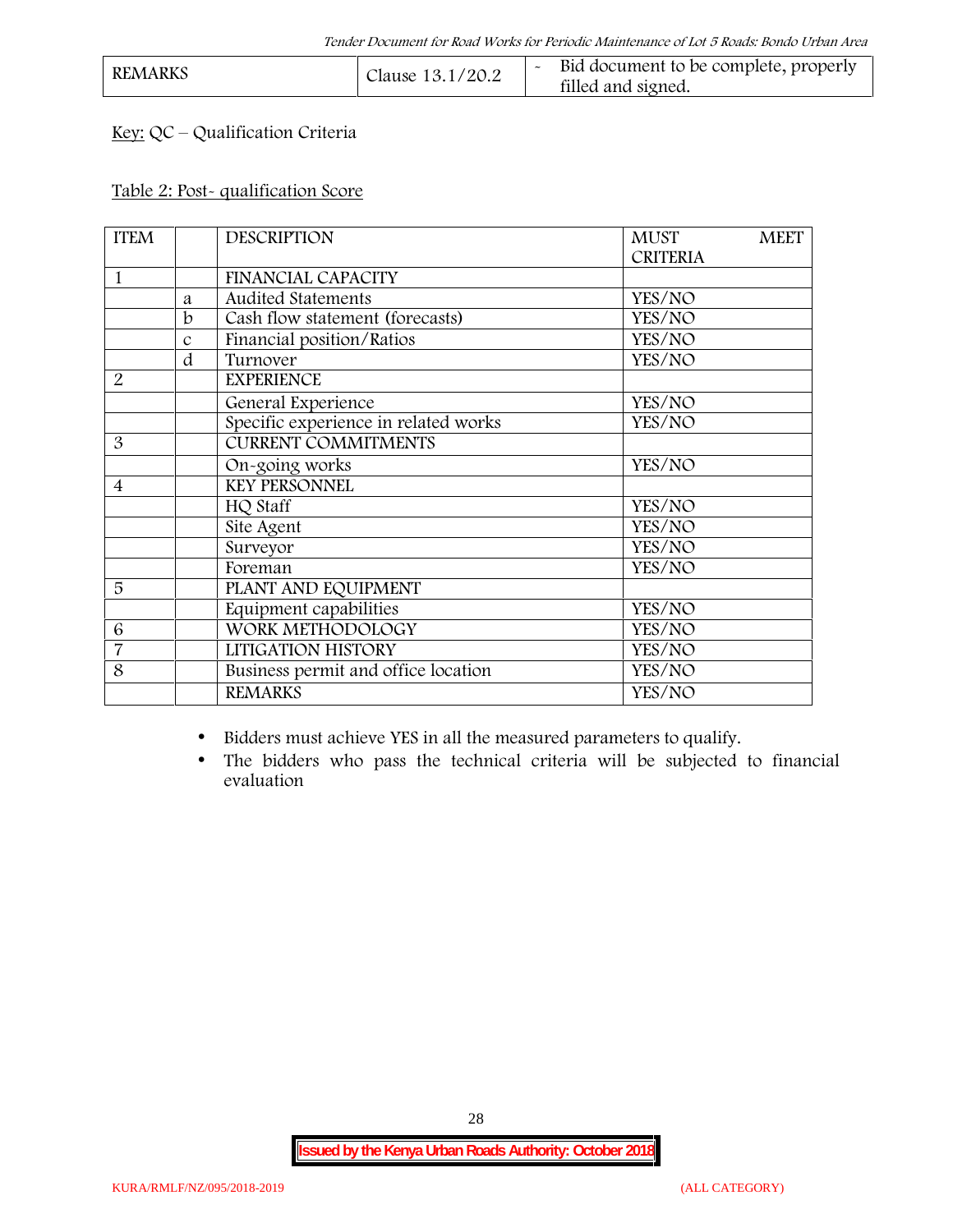# **SECTION IV: CONDITIONS OF CONTRACT PART I: GENERAL CONDITIONS OF CONTRACT**

The Conditions Of Contract Part 1 – General Conditions shall be those forming Part 1 of the Conditions Of Contract for works of Civil engineering construction Fourth Edition 1987, reprinted in 1992 with further amendments, prepared by the Federation Internationale des Ingenieurs Conseils (FIDIC)

Copies of the FIDIC Conditions of Contract can be obtained from:

FIDIC Secretariat P.O. Box 86 1000 Lausanne 12 **Switzerland** Fax: 41 21 653 5432 Telephone: 41 21 653 5003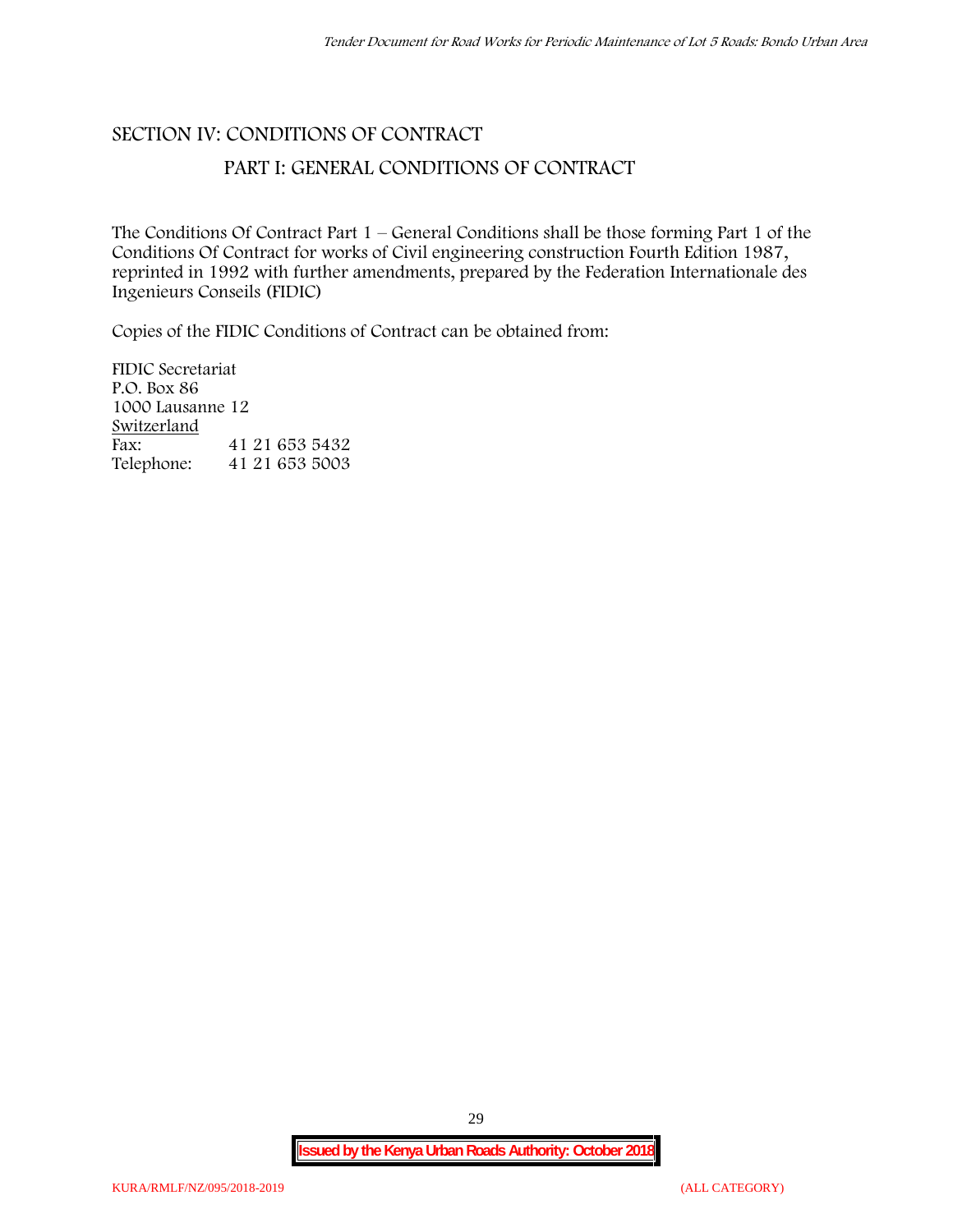### **PART II: CONDITIONS OF PARTICULAR APPLICATION**

The following Conditions of Particular Application shall supplement the General Conditions of Contract. Whenever there is a conflict, the provisions herein shall prevail over those in the General Conditions of Contract. The Particular Condition is preceded by the corresponding clause number of the General Conditions to which it relates.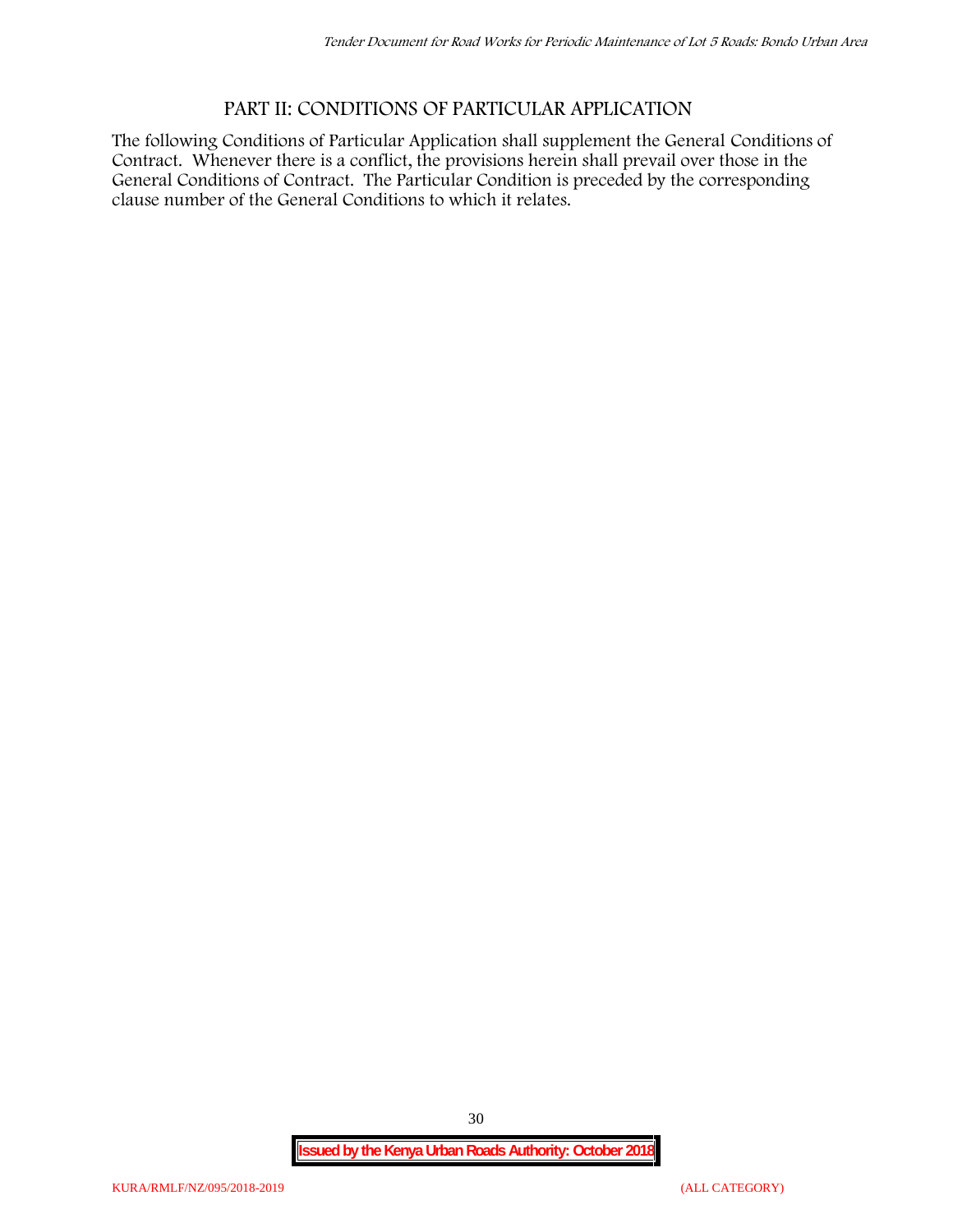#### **CONTENTS**

| SUBCLAUSE 15.2-LANGUAGE ABILITY AND QUALIFICATIONS OF CONTRACTOR'S         |  |
|----------------------------------------------------------------------------|--|
|                                                                            |  |
|                                                                            |  |
| SUBCLAUSE 16.3~ QUALIFICATION AND LANGUAGE ABILITY OF SUPERINTENDING STAFF |  |
|                                                                            |  |
| SUBCLAUSE 19.1 - SAFETY, SECURITY AND PROTECTION OF THE ENVIRONMENT 37     |  |
|                                                                            |  |
| SUBCLAUSE 21.1 - INSURANCE OF WORKS AND CONTRACTOR 'S EQUIPMENT 38         |  |
|                                                                            |  |
|                                                                            |  |
|                                                                            |  |
|                                                                            |  |
|                                                                            |  |
|                                                                            |  |
|                                                                            |  |
|                                                                            |  |
| SUBCLAUSE 29.2 - REINSTATEMENT AND COMPENSATION FOR DAMAGES TO PERSONS     |  |
|                                                                            |  |
|                                                                            |  |
|                                                                            |  |
|                                                                            |  |
|                                                                            |  |
|                                                                            |  |
|                                                                            |  |
|                                                                            |  |
|                                                                            |  |
|                                                                            |  |
|                                                                            |  |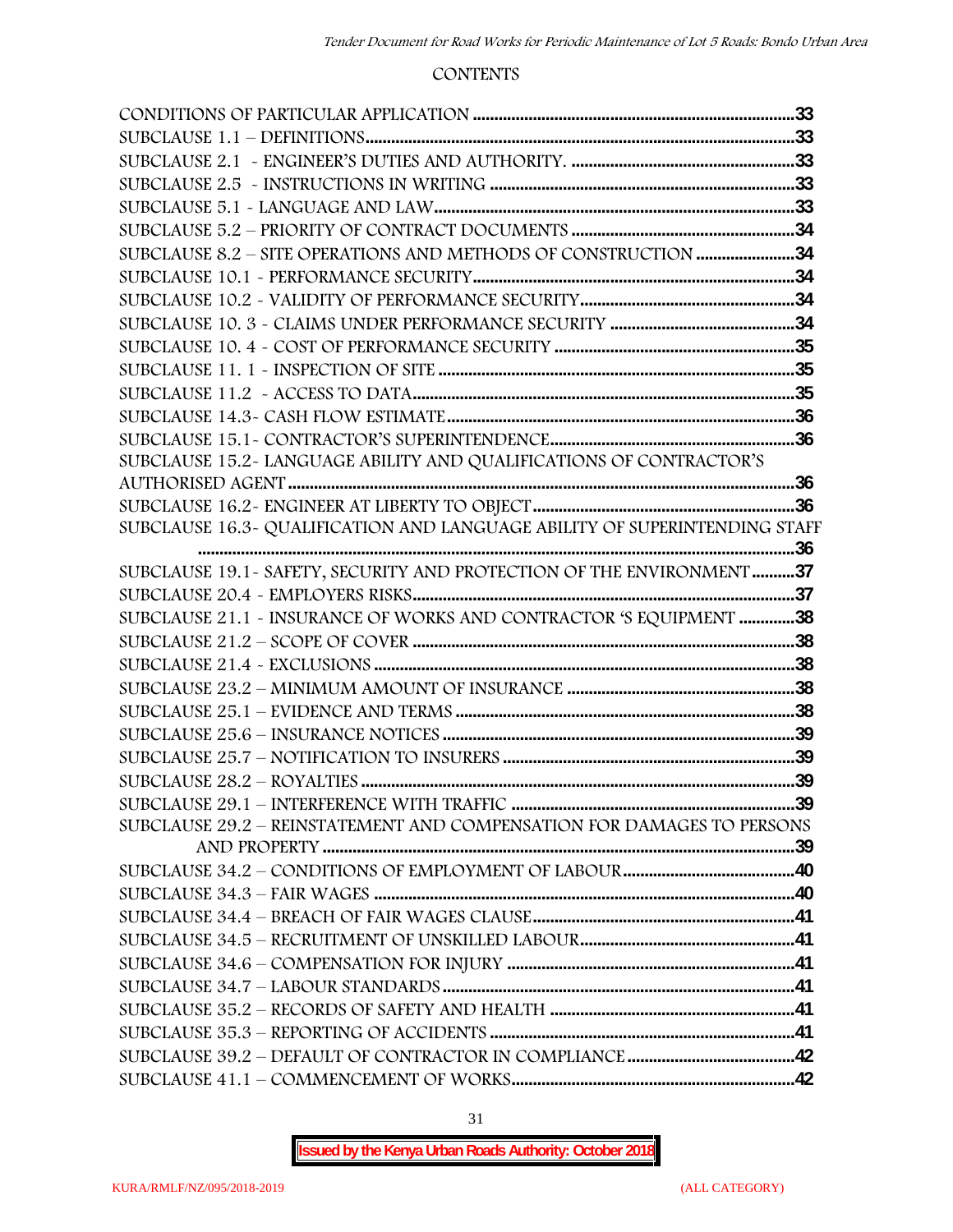| SUBCLAUSE 54.1 - CONTROCTOR'S EQUIPMENT, TEMPORARY WORKS AND MATERIALS |  |
|------------------------------------------------------------------------|--|
|                                                                        |  |
|                                                                        |  |
|                                                                        |  |
|                                                                        |  |
|                                                                        |  |
| SUBCLAUSE 60.3 - RETENTION MONEY AND PAYMENT OF RETENTION MONEY44      |  |
|                                                                        |  |
|                                                                        |  |
|                                                                        |  |
|                                                                        |  |
|                                                                        |  |
|                                                                        |  |
|                                                                        |  |
|                                                                        |  |
|                                                                        |  |
|                                                                        |  |
|                                                                        |  |
|                                                                        |  |
|                                                                        |  |
|                                                                        |  |
|                                                                        |  |
|                                                                        |  |
|                                                                        |  |
|                                                                        |  |
|                                                                        |  |
|                                                                        |  |
|                                                                        |  |
|                                                                        |  |
|                                                                        |  |
|                                                                        |  |
|                                                                        |  |
|                                                                        |  |
|                                                                        |  |
|                                                                        |  |

32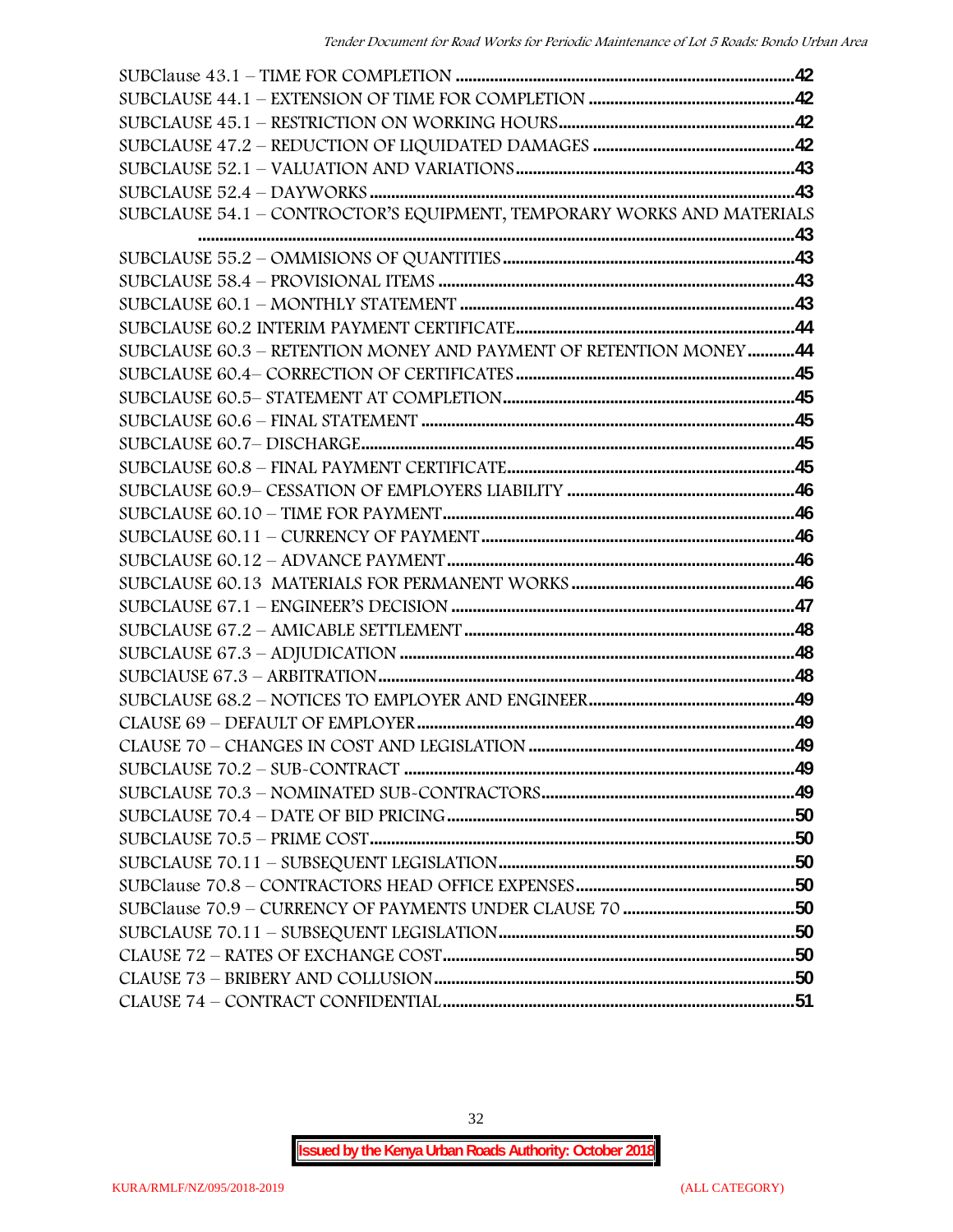#### CONDITIONS OF PARTICULAR APPLICATION

#### SUBCLAUSE 1.1 – DEFINITIONS

Amend this sub-clause as follows:

(a) (i) The "Employer" is the Kenya Urban Roads Authority, represented by the Director General - Kenya Urban Roads Authority.

(ii) The "Engineer" is the Director (Road Asset and Corridor Management) - Kenya Urban Roads Authority.

.(b) (i) Insert in line 2 after the Bills Of Quantities", the following, "the rates entered by the Contractor (whether or not such rate be employed in computation of the Contract Price),"

Amend subparagraph (b) (v) of Sub-Clause 1.1 by adding the following words at the end: The word "BID" is synonymous with "bid" and the word "Appendix to BID" with "Appendix to Bid" and the word "BID documents" with "bidding documents".

Add the following at the end of this sub-clause:

(h) "Materials" means materials and other things intended to form or forming part of the Permanent Works.

(i) "Quantified site instructions" means Site instructions from the Engineer or his representative to the Contractor instructing him to carry out quantified works drawn from the contract to be carried out within a specified period.

SUBCLAUSE 2.1 - ENGINEER'S DUTIES AND AUTHORITY.

With reference to Sub-Clause 2.1 (b), the following shall also apply: The Engineer shall obtain the specific approval of the Employer before taking any of the following actions specified in Part 1:

(a) Consenting to the subletting of any part of the works under Clause 4;

- (b) Certifying additional cost determined under Clause 12;
- (c) Determining an extension of time under Clause 44;

(d) Issuing a variation under Clause 51;

(e) Fixing rates or prices under Clause 52

#### SUBCLAUSE 2.5 - INSTRUCTIONS IN WRITING

Add at the end of sub-clause 2.5 the following: "The site instructions shall be in the form of quantified site instructions and the contractor shall commence execution of the site instructions within three (3) days and complete within the completion period as stipulated in the instructions.

#### SUBCLAUSE 5.1 - LANGUAGE AND LAW

The Contract document shall be drawn up in the ENGLISH LANGUAGE. Communication between the Contractor and the Engineer's Representative shall be in this given language.

The Laws applicable to this Contract shall be the Laws of the Republic of Kenya.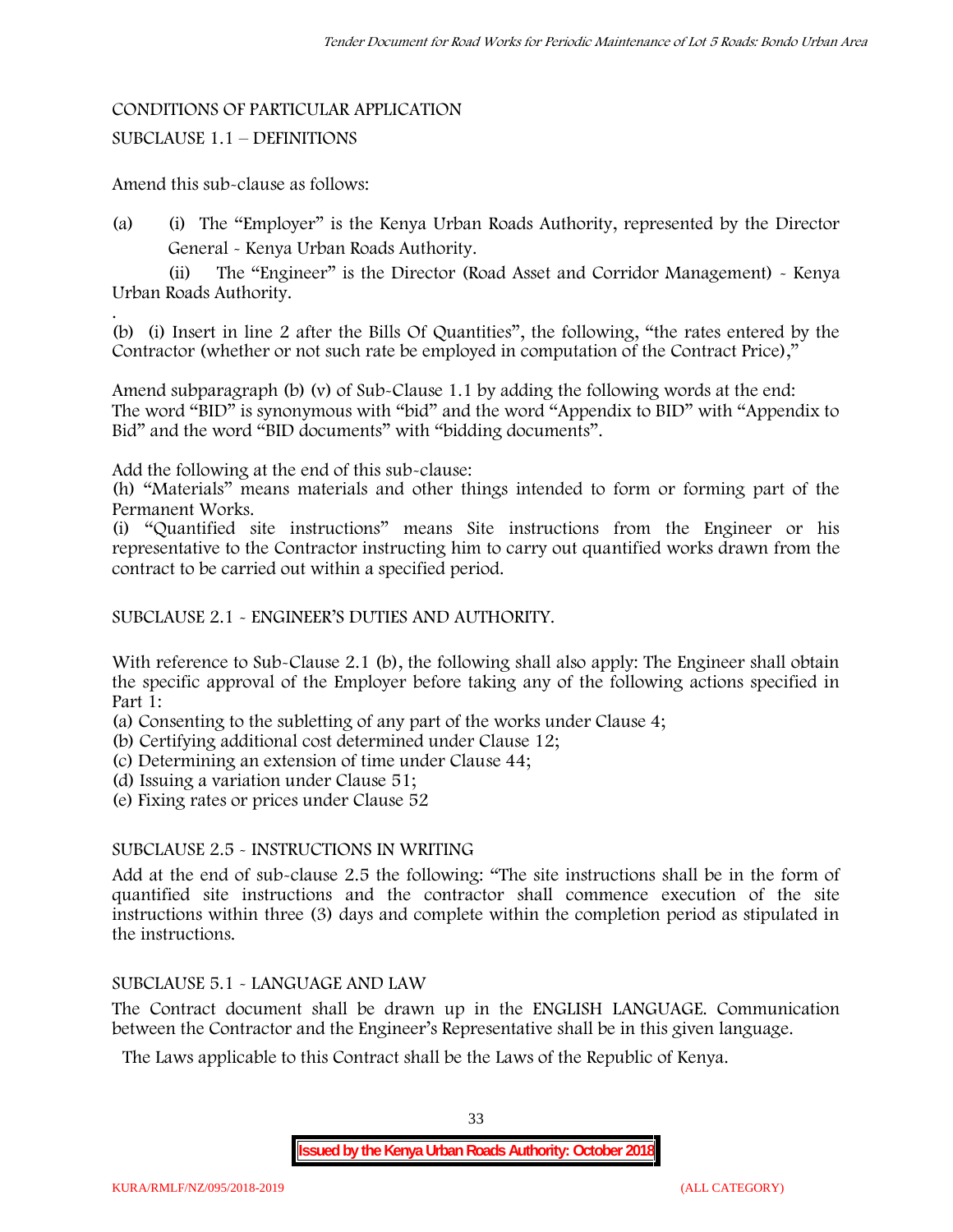#### SUBCLAUSE 5.2 – PRIORITY OF CONTRACT DOCUMENTS

Delete the documents listed 1-6 and substitute:

- (1) The Contract Agreement (if completed)
- (2) The Letter Of Acceptance;
- (3) The Bid and Appendix to Bid;
- (4) The Conditions of Contract Part II;
- (5) The Conditions of Contract Part I;
- (6) The Special Specifications;
- (7) The Standard Specification for Road and Bridge Construction, 1986;
- (8) The Drawings;
- (9) The priced Bills of Quantities
- (10) Other documents as listed in the Appendix to form of Bid

#### SUBCLAUSE 8.2 – SITE OPERATIONS AND METHODS OF CONSTRUCTION

Add sub- clause 8.2(b) at the end as follows:

"The Contractor shall submit to the Engineer Works Methodology not later than 14 days from the date of award of the contract and general description of his proposed arrangements and methods for the execution of the Works. This shall include inter-alia temporary office, buildings, access roads, construction plant and its intended production output, working shift arrangements, labour strength, skilled and unskilled, and supervision arrangements, power supply arrangements, supply of materials including a materials utilisation programme, stone crushing, aggregate production and storage, cement handling, concrete mixing and handling, methods of excavation, dealing with water, testing methods and facilities."

#### SUBCLAUSE 10.1 - PERFORMANCE SECURITY

Replace the text of Sub-clause 10.1 with the following:

"The Contractor shall provide security for his proper performance of the Contract within 28 days after receipt of the Letter of Acceptance. The Performance Security shall be in the form of a bank guarantee as stipulated by the Employer in the Appendix to Bid. The Performance Security shall be issued by a bank incorporated in Kenya. The Contractor shall notify the Engineer when providing the Performance Security to the Employer.

"Without limitation to the provisions of the preceding paragraph, whenever the Engineer determines an addition to the Contract Price as a result of a change in cost, the Contractor, at the Engineers written request, shall promptly increase the value of the Performance Security by an equal percentage.

SUBCLAUSE 10.2 - VALIDITY OF PERFORMANCE SECURITY

The Performance Security shall be valid until a date 28 days after the date of issue of the Defects Liability Certificate. The security shall be returned to the Contractor within 14 days of expiration.

SUBCLAUSE 10. 3 - CLAIMS UNDER PERFORMANCE SECURITY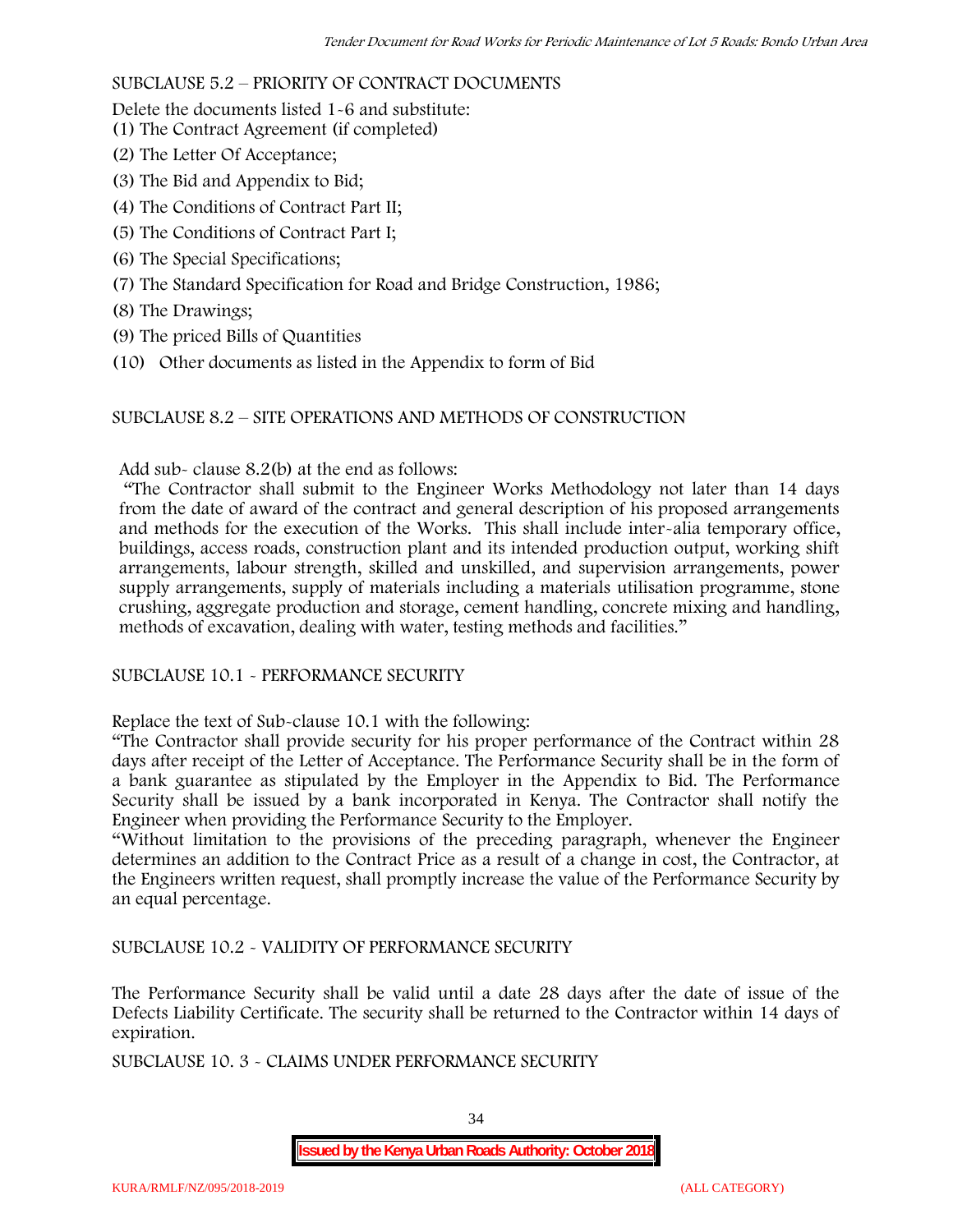Delete the entire sub-clause 10.3.

#### SUBCLAUSE 10. 4 - COST OF PERFORMANCE SECURITY

The cost of complying with the requirements of this clause shall be borne by the Contractor.

#### SUBCLAUSE 11. 1 - INSPECTION OF SITE

#### In line 17 after "affect his Bid" add

"and the Contractor shall be deemed to have based his Bid on all the aforementioned"

Delete the last paragraph completely and replace with the following:

"The Employer in no way guarantees completeness nor accuracy of the soil, materials, subsurface and hydrological information made available to the Contractor at the time of Bidding or at any other time during the period of the Contract, and the Contractor shall be responsible for ascertaining for himself all information as aforesaid for the execution of works and his BID shall be deemed to have been priced accordingly.

#### SUBCLAUSE 11.2 - ACCESS TO DATA

Data made available by the Employer in accordance with Clause 11.1 shall be deemed to include data listed elsewhere in the Contract as open for inspection at the address stipulated in the Appendix to Bid.

#### SUBCLAUSE 14.1 PROGRAM TO BE SUBMITTED

The time within which the program shall be submitted shall be fourteen (14) days from the issuance of order to commence**.**

The programme shall be in the form of a Critical Path Method Network (CPM network) showing the order of procedure and description of the construction methods and arrangements by which he proposes to carry out the works. It should also be supplemented by a time – bar chart of the same programme.

The programme shall be coordinated with climatic, groundwater and other conditions to provide for the completion of the Works in the instruction and by the time specified. The programme shall be revised on demand by the Engineer or his representative.

During the execution of the works, the Contractor shall submit to the Engineer full and detailed particulars of any proposed amendments to the arrangements and methods submitted in accordance with the foregoing. If details of the Contractor's proposals for Temporary Works are required by the Engineer for his own information the Contractor shall submit such details within seven days of being requested to do so.

The various operations pertaining to the works shall be carried out in such a progressive sequence as will achieve a continuous and consecutive output of fully completed road works inclusive of all bridge works and culverts within the time limits specified in the Contract and the instructions. Generally the Contractor shall carry out works within the sections stated in the instructions.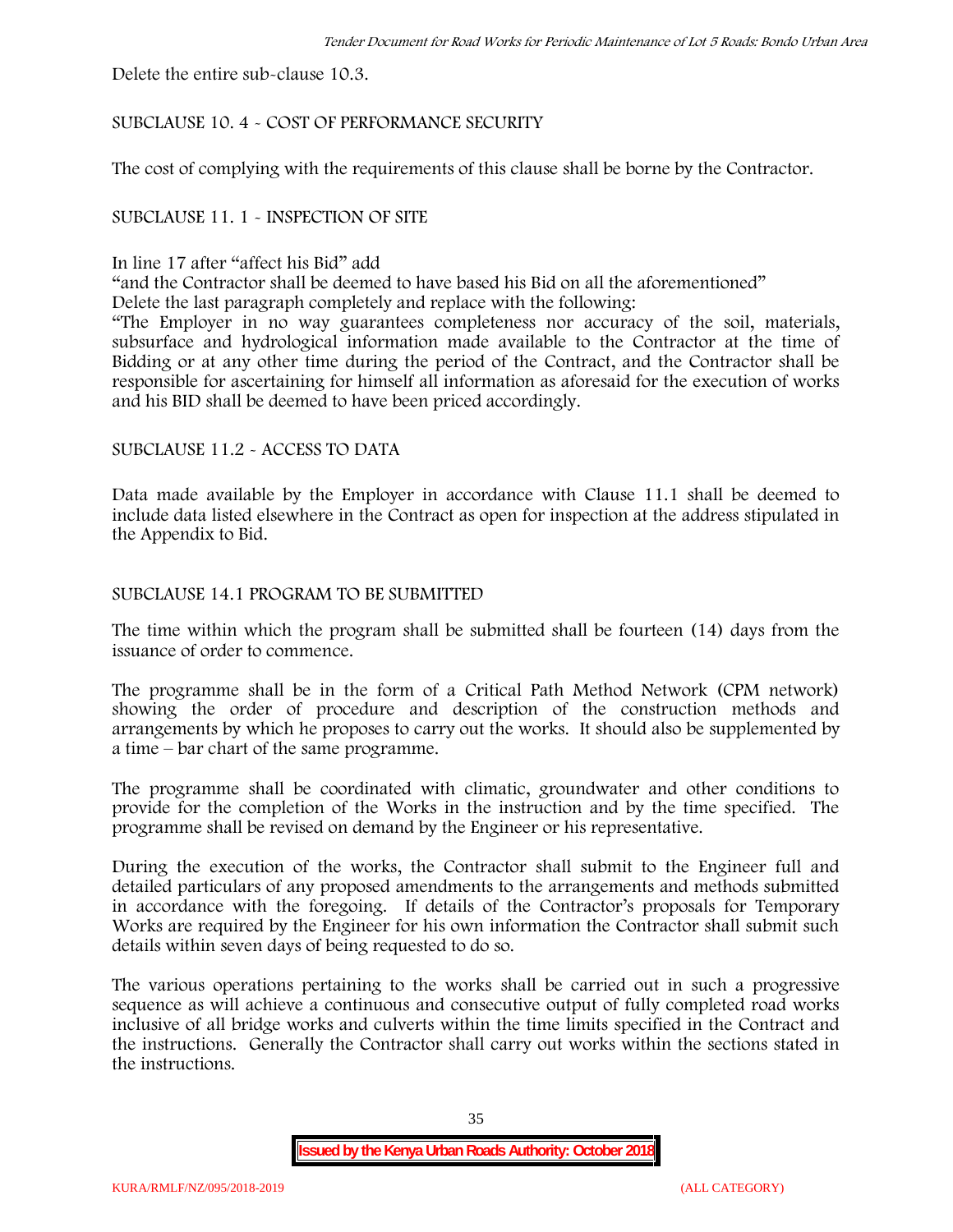The Contractor shall allow in his programme for the following 10 public holidays per calendar year in Kenya.

- New Years Day  $(1<sup>st</sup>$  January)
- Good Friday
- Easter Monday
- Labour day (1<sup>st</sup> May)
- Madaraka Day (1<sup>st</sup> June)
- Idd Ul Fitr
- Mashujaa Day (20<sup>th</sup> October)
- Jamhuri day (12<sup>th</sup> December)
- $\bullet$  Christmas Day (25<sup>th</sup> December)
- Boxing day (26<sup>th</sup> December)

The Contractor should also allow per calendar year for a further 2 unspecified public holidays which may be announced by the Government of Kenya with no prior notification.

Add the following at the end of this sub-clause: -

The Employer shall have the right to withhold payment at any time if the contractor fails to submit the programme or revised programme due to his negligence, failure or omission.

# SUBCLAUSE 14.3- CASH FLOW ESTIMATE

The cash flow estimates shall be submitted together with the works programme.

# SUBCLAUSE 15.1- CONTRACTOR'S SUPERINTENDENCE

Add the following at the end of the first paragraph of sub-clause 15.1: "The Contractor shall, within seven (7) days of receipt of the Engineer's order to commence the works inform the Engineer in writing the name of the Contractor's Representative and the anticipated date of his/her arrival on site."

Add the following Sub-clause 15.2

# SUBCLAUSE 15.2- LANGUAGE ABILITY AND QUALIFICATIONS OF CONTRACTOR'S AUTHORISED AGENT

The Contractor's Agent or Representative on the site shall have as a minimum an ordinary diploma in civil Engineering or building construction or have equivalent status approved by the Engineer and shall be able to read and write English fluently.

The Contractor's Agent or Representative shall have at least 3 years related experience.

SUBCLAUSE 16.2- ENGINEER AT LIBERTY TO OBJECT

At the end of this Clause add

"by a competent substitute approved by the Engineer and at the Contractors own expense." Add the following Sub-Clauses 16.3 and 16.4:

SUBCLAUSE 16.3- QUALIFICATION AND LANGUAGE ABILITY OF SUPERINTENDING STAFF

36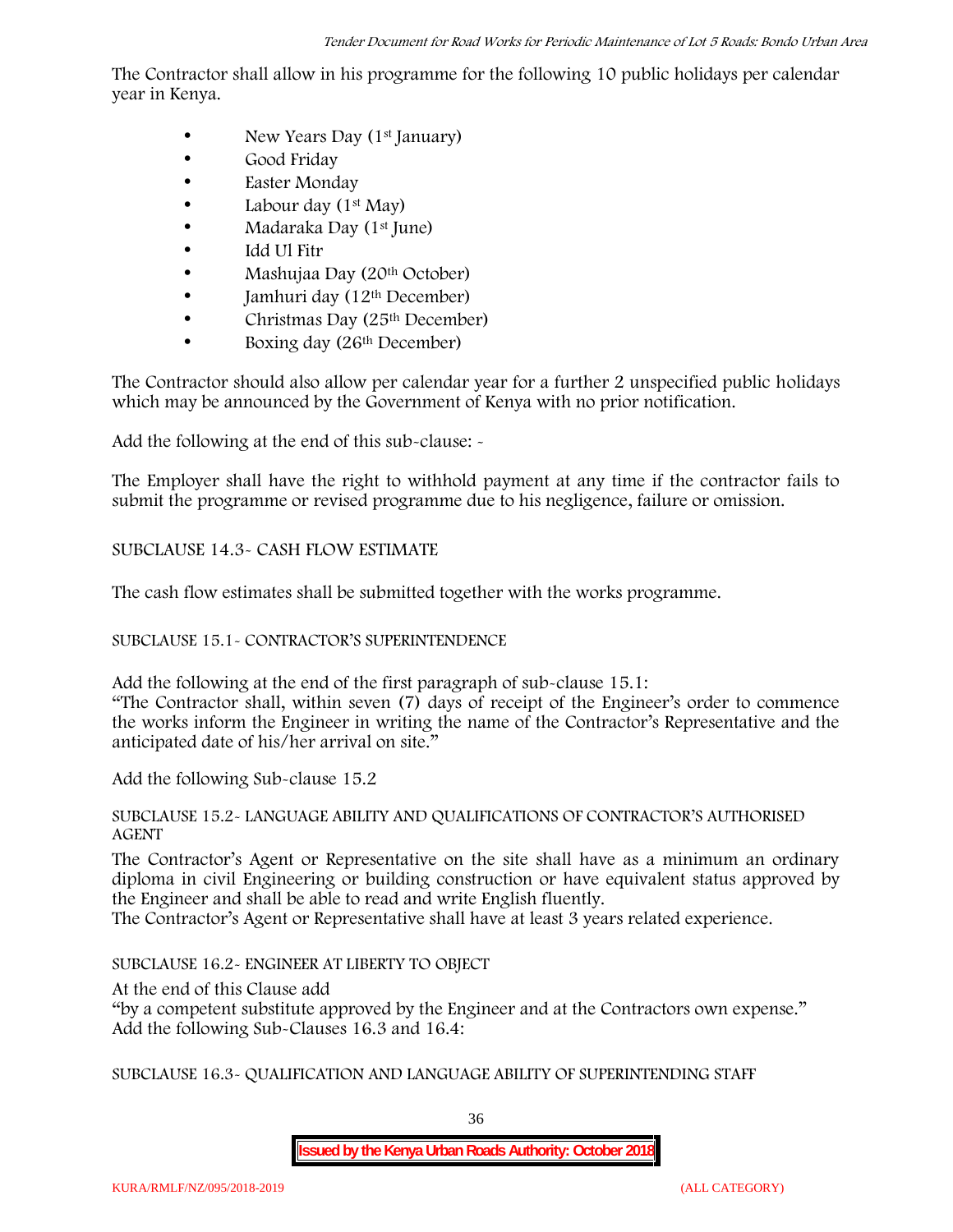The Contractor's superintending staff shall meet the following minimum qualifications: Should have a working knowledge of English or Kiswahili. Should any of the superintending staff not be able to meet this condition, the Contractor shall propose to the Engineer arrangements for provision of a sufficient number of interpreters of approved qualifications. The Engineer, at his discretion, may amend, approve or reject such arrangements or reject deployment of superintending staff not meeting the language requirements. The Engineer may at any time during the duration of the Contract amend any approved arrangements made for interpreters, which shall be implemented at the Contractors expense.

The key staff listed below must have academic qualifications from government-recognised institutions or equivalent institutions of the levels set out in Section 5, Part 6.

- Site Agent
- Site Engineer
- Site Surveyor
- Foremen

The key staff listed below must have minimum experience set out in Section 5, Part 6:

- Site Agent
- Site Engineer
- Site Surveyor
- Foremen

Qualifications as above shall be subject to verification and approval on site by the Engineer or his representative on site before commencement of the said works.

SUBCLAUSE 19.1- SAFETY, SECURITY AND PROTECTION OF THE ENVIRONMENT

Add Sub-Clause-paragraph (d) of Sub-Clause 19 as follows:

Notwithstanding the Contractor's obligation under Sub-Clause-paragraph (a), (b) and 9(c) of Sub-Clause 19.1 of the Conditions Of Contract, the Contractor shall observe the following measures with a view to reducing or elimination adverse environmental effects by the site works:

- (i) All quarries and borrow pits shall be filled and landscaped to their original state after extraction of construction material
- (ii) Soil erosion due to surface runoff or water from culverts or other drainage structures should be avoided by putting in place proper erosion control measures that shall include, but are not limited to grassing and planting if trees
- (iii) Long traffic diversion roads shall be avoided so as to minimize the effect of dust on the surrounding environment. In any case all diversions shall be kept damp and dust free
- (iv) Spillage of oils, fuels and lubricants shall be avoided and if spilt, shall be collected and disposed off in such a way as not to adversely affect the environment
- (v) Rock blasting near settlement areas shall be properly coordinated with the relevant officers of the Government so as to minimize noise pollution and community interference.

# SUBCLAUSE 20.4 - EMPLOYERS RISKS

Delete Sub-Clause (h) and substitute with;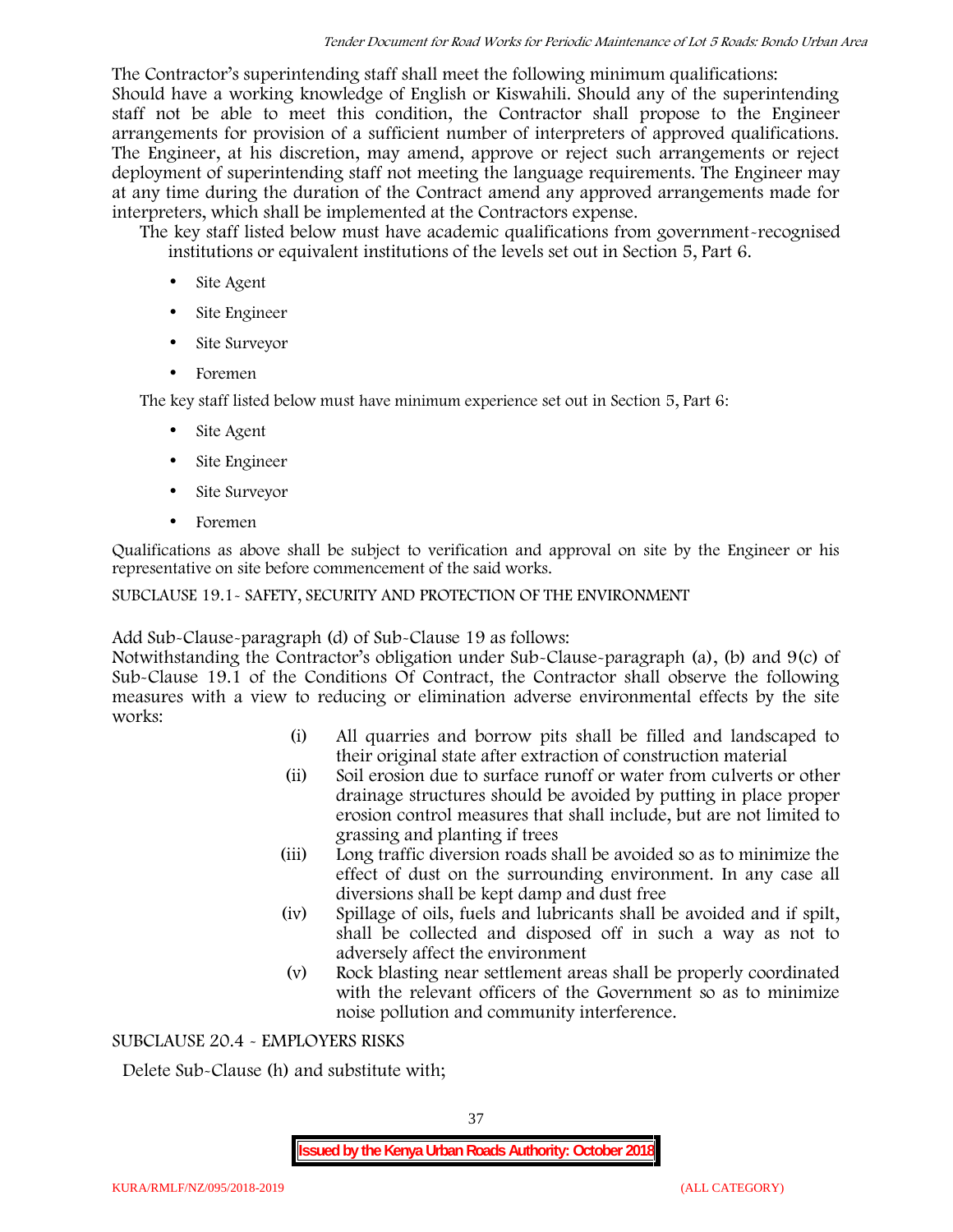- (h) any operation of the forces of nature (insofar as it occurs on site) which an experienced contractor:
	- (i) could not have reasonably foreseen, or
	- (ii) could reasonably have foreseen, but against which he could not reasonably have taken at least one of the following measures:
		- (A) prevent loss or damage to physical property from occurring by taking appropriate measures or
		- (B) insure against such loss or damage

SUBCLAUSE 21.1 - INSURANCE OF WORKS AND CONTRACTOR 'S EQUIPMENT

Add the following words at the end of Sub-paragraph (a) and immediately before the last word of Sub-paragraph (b) of Sub-Clause 21.1:

"It being understood that such insurance shall provide for compensation to be payable in the types and proportions of currencies required to rectify the loss or damage incurred"

Delete the first sentence of this Clause and replace with the following:

"prior to commencement of the Works the Contractor shall, without limiting his or the Employer's obligations and responsibilities under Clause 20, insure to the satisfaction of the Employer:"

SUBCLAUSE 21.2 – SCOPE OF COVER

Amend sub-paragraph (a) of Sub-Clause 21.2 as follows:

Delete words "from the start of work at the site" and substitute the words "from the first working day after the Commencement Date"

Add the following as Sub-Clause (c) under Sub-Clause-Clause 21.2

(c) It shall be the responsibility of the Contractor to notify the insurance company of any change in the nature and extent of the Works and to ensure the adequacy of the insurance coverage at all times during the period of the Contract.

SUBCLAUSE 21.4 - EXCLUSIONS

Amend Sub-Clause 21.4 to read as follows:

"There shall be no obligation for the insurances in Sub-Clause 21.1 to include loss or damage caused by the risks listed under Sub-Clause 20.4 sub-paragraph (a) (i) to(iv) of the Conditions of Particular Application."

SUBCLAUSE 23.2 – MINIMUM AMOUNT OF INSURANCE

Add the following at the end of this Clause: "... with no limits to the number of occurrences".

SUBCLAUSE 25.1 – EVIDENCE AND TERMS

Amend Sub-Claus OF INSURANCE 25.1 as follows:

Insert the words "as soon as practicable after the respective insurances have been taken out but in any case" before the words "prior to the start of work at the site"

38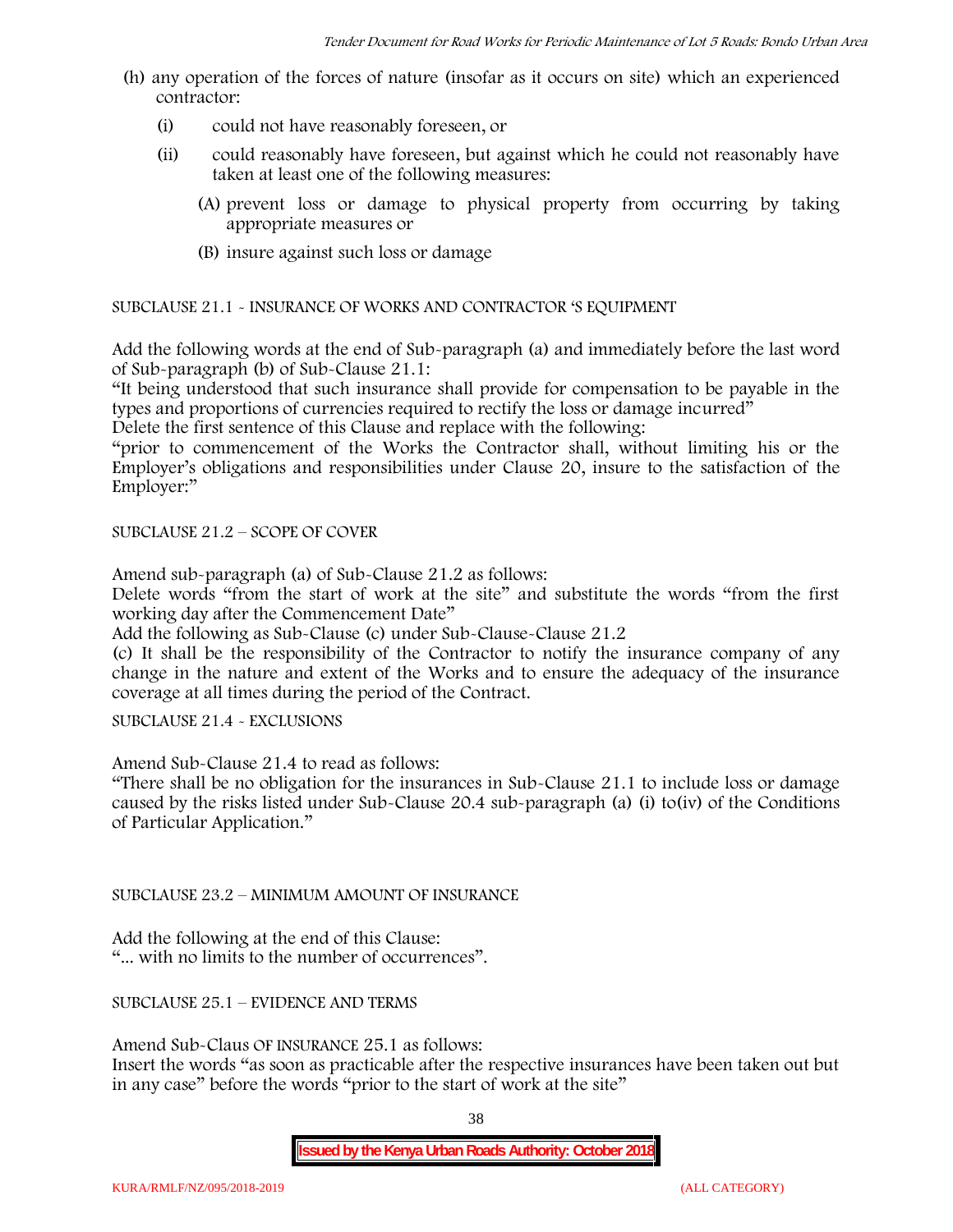Add the following Sub-Clauses 25.6, 25.7

# SUBCLAUSE 25.6 – INSURANCE NOTICES

Each policy of insurance effected by the Contractor for purposes of the Contract shall include a provision to the effect that the Insurer shall have a duty to give notice in writing to the Contractor and Employer of the date when a premium becomes payable. This shall not be more than thirty (30) days before that date and the policy shall remain in force until thirty (30) days after the giving of such notice.

# SUBCLAUSE 25.7 – NOTIFICATION TO INSURERS

It shall be the responsibility of the Contractor to notify insurers under any of the insurance referred to in the preceding clauses 21, 23 and 24 on any matter or event, which by the terms of such insurance are required to be so notified. The Contractor shall indemnify and keep indemnified the Employer against all losses, claims, demands, proceedings, costs, charges and expenses whatsoever arising out of or in consequence of any default by the Contractor in complying with the requirements of this Sub-Clause whether as a result of avoidance of such insurance or otherwise.

# SUBCLAUSE 28.2 – ROYALTIES

Add at the end of this Sub-Clause the following sentence:

"The Contractor shall also be liable for all payments or compensation if any that are levied in connection with the dumping of part or all of any such material."

# SUBCLAUSE 29.1 – INTERFERENCE WITH TRAFFIC

Supplement Sub-Clause 29.1 by adding the following sentence at the end:

"The Contractor will be permitted to use existing public roads for access to the site. The Contractor shall pay vehicle license tax and road maintenance duty in accordance with relevant regulations and shall obtain any necessary permits or licenses from relevant authorities for transporting his equipment."

Add the following subclause 29.2:

### SUBCLAUSE 29.2 – REINSTATEMENT AND COMPENSATION FOR DAMAGES TO PERSONS AND PROPERTY

The Contractor shall reinstate all properties whether public or private which are damaged in consequence of the construction and, maintenance of the works to a condition as specified and at least equal to that prevailing before his first entry on them.

If in the opinion of the Engineer the Contractor shall have failed to take reasonable and prompt action to discharge his obligations in the matter of reinstatement, the Engineer will inform the Contractor in writing of his opinion, in which circumstances the Employer reserves the right to employ others to do the necessary work of reinstatement and to deduct the cost thereof from any money due or which shall become due to the Contractor.

The Contractor shall refer to the Employer without delay all claims which may be considered to fall within the provisions of Clause 22.1.

Add the following Sub-Clause 34.2 to 34.8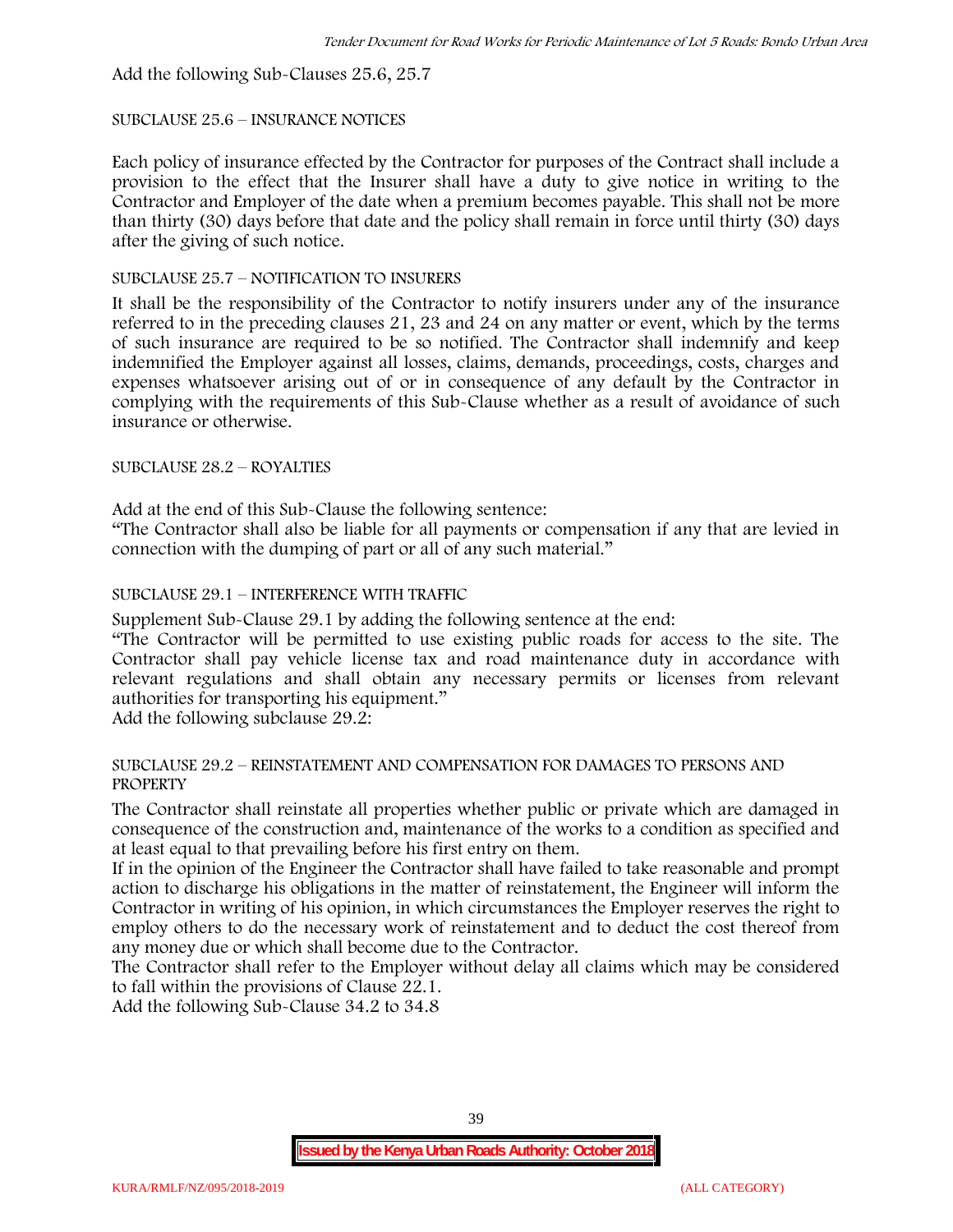# SUBCLAUSE 34.2 – CONDITIONS OF EMPLOYMENT OF LABOUR

The Contractor shall be responsible for making all arrangements for and shall bear all costs relating to recruitment, obtaining of all necessary visas, permits or other official permission for movements of staff and labour.

### SUBCLAUSE 34.3 – FAIR WAGES

The Contractor shall, in respect of all persons employed anywhere by him in the execution of the Contract, and further in respect of all persons employed by him otherwise than in the execution of the Contract in every factory, Workshop or place occupied or used by him for the execution of the Contract, observe and fulfil the following conditions:

- (a) The Contractor shall pay rates of wages, observe hours of labour and provide conditions of labour, housing, amenities and facilities not less favourable than those required by the latest Regulation of Wages (Building and Construction Industry) Order as of the time of bid submission, and subsequent amendments thereto, or in any wage scales, hours of work or conditions agreed by the Ministry of Labour or other Government Department in consultation with the appropriate wage fixing authority and generally recognized by other employees in the district whose general circumstances in the trade or industry in which the Contractor is engaged are similar.
- (b) In the absence of any rates of wages, hours or conditions of labour so established the Contractor shall pay rates of wages and observe hours and conditions of labour which are not less favourable than the general level of wages, hours and conditions observed by other Employers whose general circumstances in the trade or industry in which the Contractor is engaged are similar.
- (c) Where the absence of established rates of wages, hours and conditions of labour or the dissimilarity of the general circumstances in the trade of industry in which the Contractor is engaged prevent the Contractor from observing rates of wages, hours and conditions of labour ascertained under sub-paragraph (a) and (b) above the Contractor in fixing the rates of wages, hours and conditions of labour of his employees shall be guided by the advice of the Labour Department.
- (d) The Contractor shall recognize the freedom of his employees to be members of trade unions.
- (e) The Contractor shall maintain records in English of the time worked by, and the wages paid to, his employees. The Contractor shall furnish to the Engineer or Employer, if called upon to do so, such particulars of the rates, wages and conditions of labour as the Employer or Engineer may direct.
- (f) The Contractor shall at all times during the continuance of the contract display, for the information of his employees in every factory, workshop or place occupied or used by him for the execution of the Contract, a copy of this clause together with a notice setting out the general rates of wages, hours and conditions of labour of his employees.
- (g) The Contractor shall be responsible for the observance of this clause by sub-Contractors employed in the execution of the works.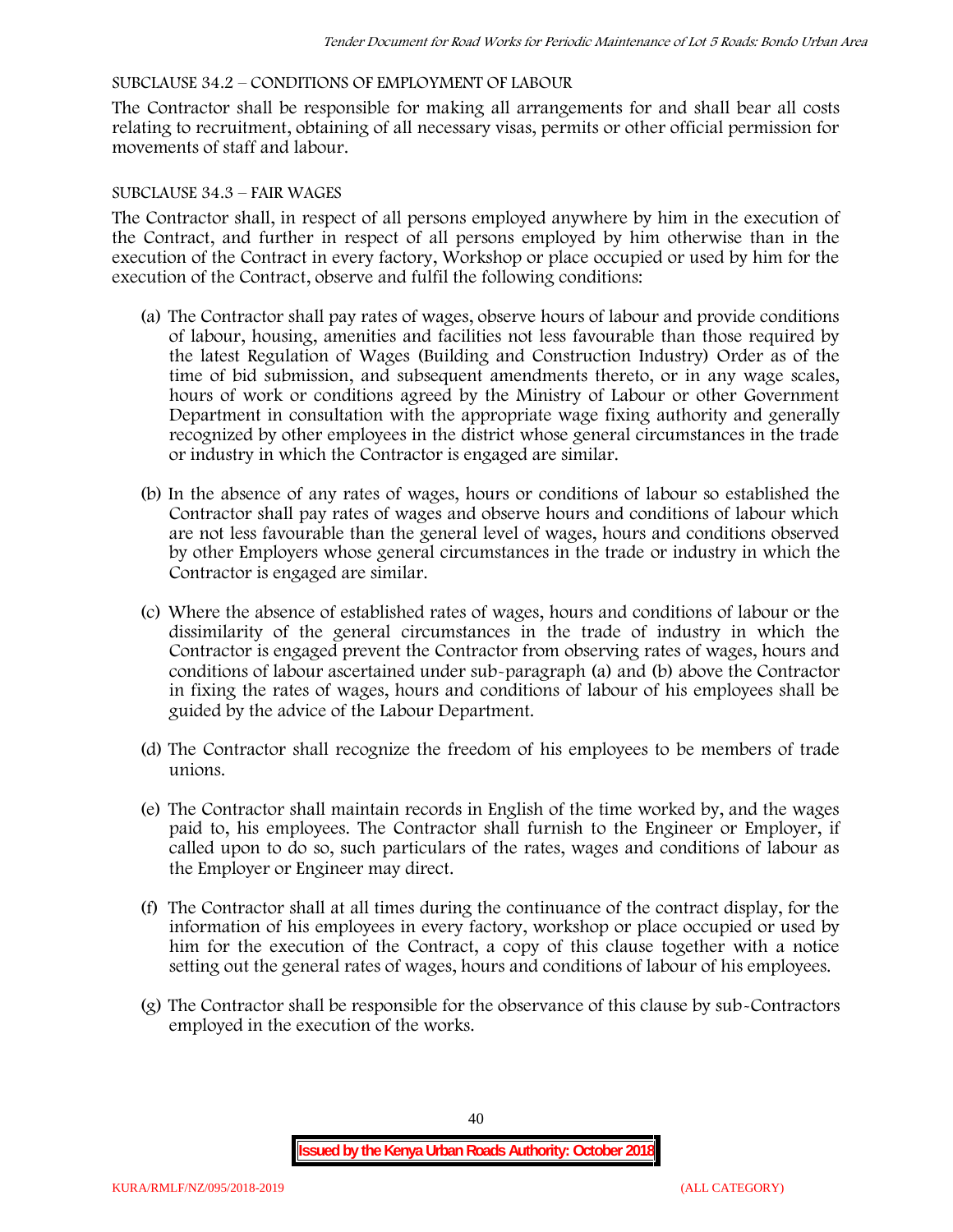# SUBCLAUSE 34.4 – BREACH OF FAIR WAGES CLAUSE

Any Contractor or Sub-Contractor who is found to be in breach of Fair Wages Clause shall cease to be approved as a Contractor or Sub-Contractor for such period as the Permanent Secretary for the Ministry of Roads may determine.

Should a claim be made to the Employer alleging the Contractor's default in payment of Fair Wages of any workman employed on the Contract and if proof thereof satisfactory to the Employer is furnished by the Labour Authority, the Employer may, failing payment by the Contractor, pay the claims out of any monies due or which may become due to the Contractor under the Contract.

### SUBCLAUSE 34.5 – RECRUITMENT OF UNSKILLED LABOUR

Any additional unskilled labour which is required by the Contractor for the works and which is not in his employment at the time of the acceptance of the BID shall be recruited by the Contractor from the Labour Exchange or Exchange or Exchanges nearest to the site or sites of the work.

### SUBCLAUSE 34.6 – COMPENSATION FOR INJURY

The Contractor shall in accordance with the Workmen's Compensation Act of the Laws of Kenya and any other regulations in force from time to time pay compensation for loss or damage suffered in consequence of any accident or injury or disease resulting from his work to any workman or other person in the employment of the Contractor or any Subcontractor.

### SUBCLAUSE 34.7 – LABOUR STANDARDS

(a) the Contractor shall comply with the existing local labour laws, regulations and labour standards

(b) the Contractor shall formulate and enforce an adequate safety program with respect to all work under his contract, whether performed by the Contractor or subcontractor. The Contractor has assurance from the Employer of cooperation where the implementation of these safety measures requires joint cooperation.

(c) Upon written request of the Employer the Contractor shall remove or replace any of his employees employed under this Contract.

Add the following Sub-Clause 35.2 and 35.3.

# SUBCLAUSE 35.2 – RECORDS OF SAFETY AND HEALTH

The Contractor shall maintain such records and make such reports concerning safety, health and welfare of persons and damage to property as the Engineer may from time to time prescribe.

# SUBCLAUSE 35.3 – REPORTING OF ACCIDENTS

The Contractor shall report to the Engineer details of any accident as soon as possible after its occurrence. In the case of any fatality or serious accident, the Contractor shall, in addition, notify the Engineer immediately by the quickest available means. The Contractor shall also notify the relevant authority whenever the Laws of Kenya require such a report.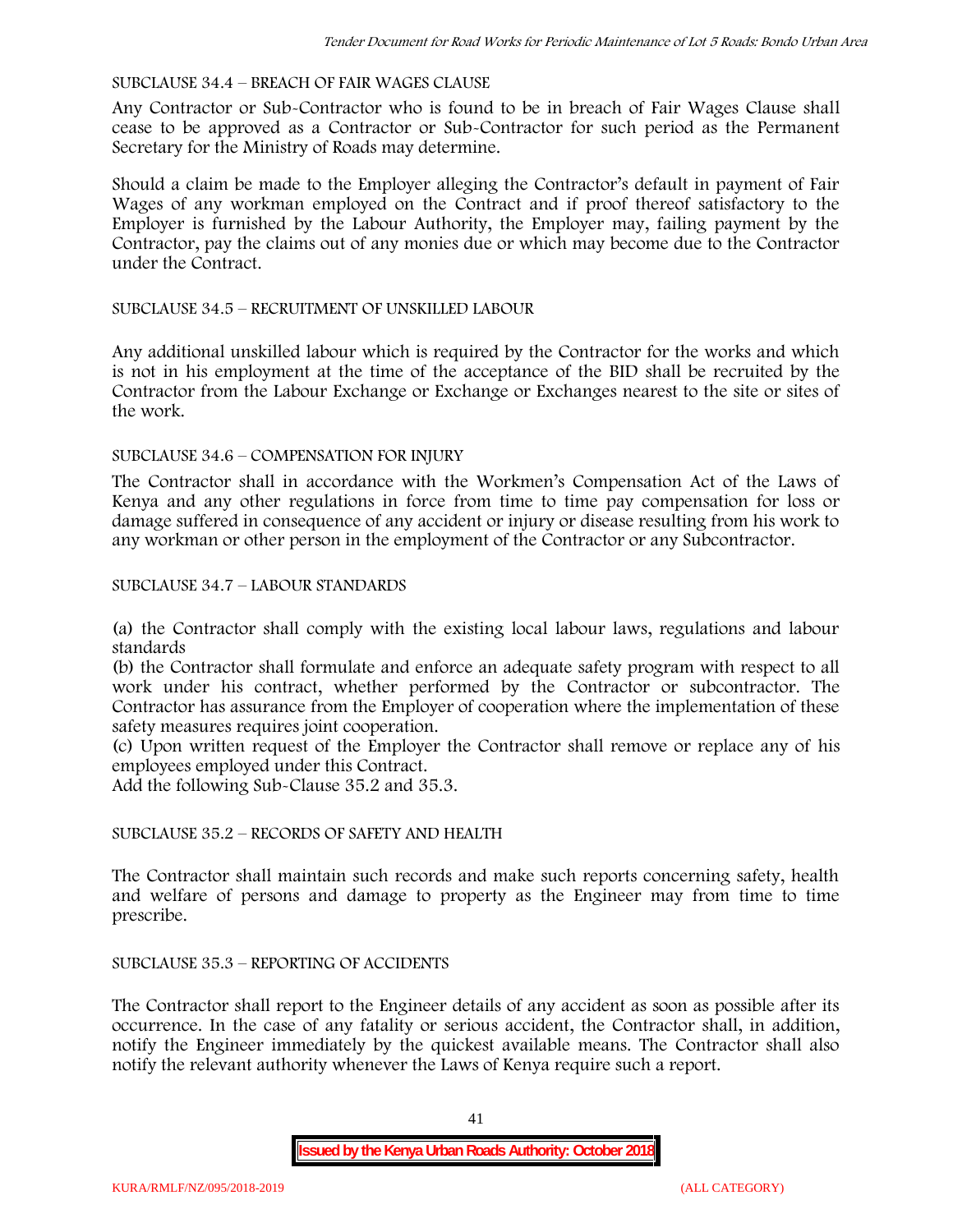SUBCLAUSE 39.2 – DEFAULT OF CONTRACTOR IN COMPLIANCE

Add at the end of Sub-Clause 39.2 the following: "Where the contractor has no pending payments with the employer and the retention funds are less than the value of works to be carried out by the employer, the employer shall apply funds as per clause 10.3". The contract shall then stand determined clause 63 notwithstanding.

# SUBCLAUSE 41.1 – COMMENCEMENT OF WORKS

Amend Sub-Clause 41.1 as follows:

Delete the words "as soon as is reasonably possible" in the first sentence and replace with "within the period stated in the Appendix to Bid".

For the purposes of this clause the quantified site instructions shall be treated as the works and delay in commencement in the instructed works shall constitute breach of contract that will lead to institution of remedies under clause 63 of these conditions.

## SUBCLAUSE 43.1 – TIME FOR COMPLETION

Amend Sub-Clause 43.1 as follows:

Delete the words "within the time" to "such extended time" and substitute "by the date or dates stated or implied in Clause 14 of these Conditions of Particular Application.

SUBCLAUSE 44.1 – EXTENSION OF TIME FOR COMPLETION

Add at the end of Sub-Clause 44.1 the following:

"Neither rains falling within the rainy seasons as occurs in Kenya nor floods caused by such rains shall be deemed exceptional weather conditions such as may fairly entitle the Contractor to an extension of time for the completion of the work."

#### SUBCLAUSE 45.1 – RESTRICTION ON WORKING HOURS

Add at the end of Sub-Clause 45.1 the following:

"If the Contractor requests permission to work by night as well as by day, then if the Engineer shall grant such permission the Contractor shall not be entitled to any additional payments for so doing. All such work at night shall be carried out without unreasonable noise or other disturbance and the Contractor shall indemnify the Employer from and against any liability for damages on account of noise or other disturbance created while or in carrying out night work and from and against all claims, demands, proceedings, costs, charges and expenses whatsoever in regard or in relation to such liability.

"In addition, the Contractor will be required to provide, for any work carried out at night or recognized days of rest, adequate lighting and other facilities so that the work is carried out safely and properly.

"In the event of the Engineer granting permission to the Contractor to work double or rotary shifts or on Sundays, the Contractor shall be required to meet any additional costs to the Employer in the administration and supervision of the Contract arising from the granting of this permission."

SUBCLAUSE 47.2 – REDUCTION OF LIQUIDATED DAMAGES

Add the following paragraphs at the end of this Sub-Clause: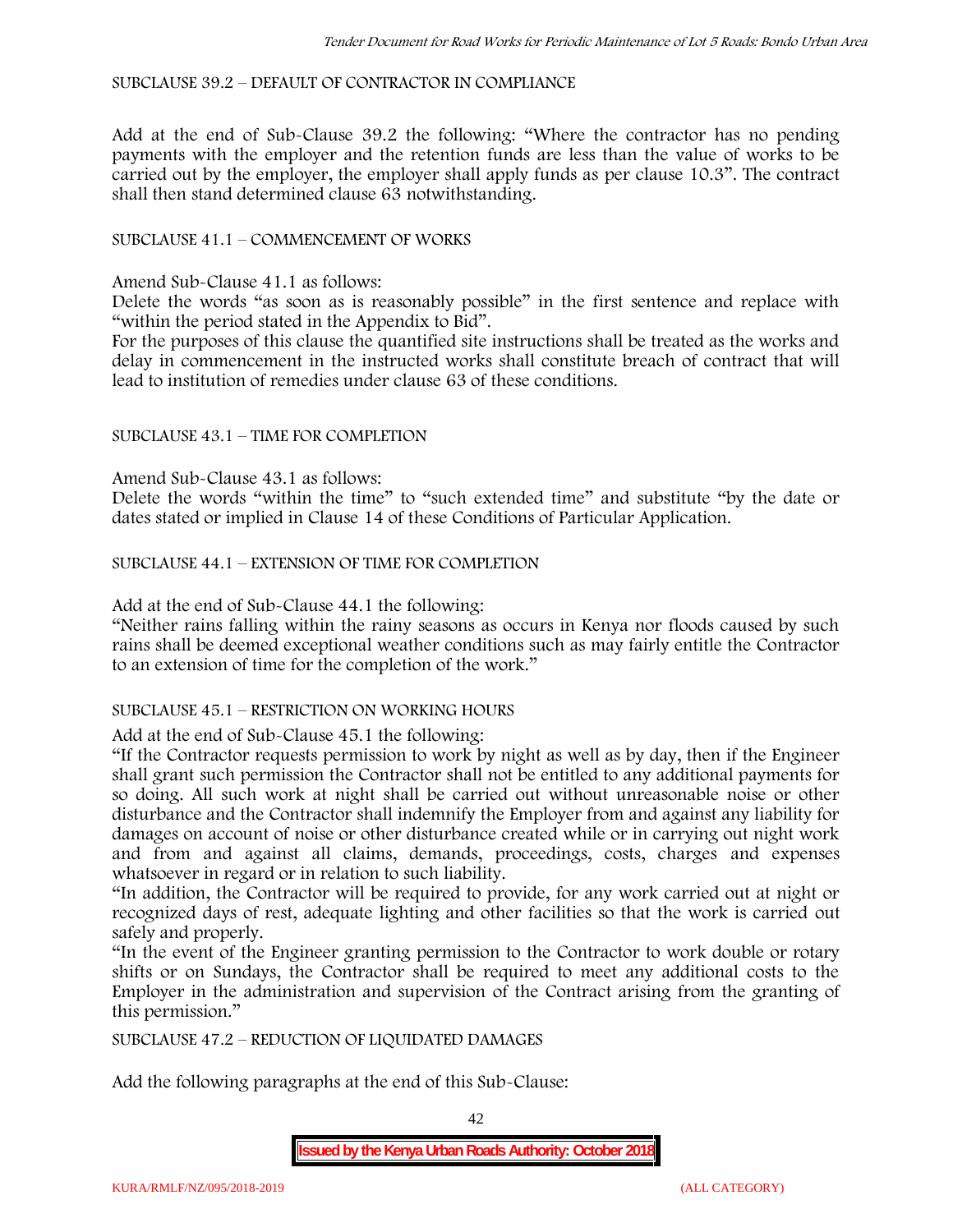"There shall be no reduction in the amount of liquidated damages in the event that a part or a section of the Works within the Contract is certified as completed before the whole of the Works comprising that Contract.

The Employer shall pay no bonus for early completion of the Works to the Contractor.

SUBCLAUSE 52.1 – VALUATION AND VARIATIONS

Add new Clause 52.2(c)

No change in the unit rates or prices quoted shall be considered for items included in the schedule of Dayworks rates, or Provisional Sums and items, or for any item in the BOQ.

SUBCLAUSE 52.4 – DAYWORKS

Add the following at the end of Sub-Clause 52.4:

The work so ordered shall immediately become part of the works under the contract. The Contractor shall, as soon as practicable after receiving the Dayworks order from the Engineer undertake the necessary steps for due execution such work. Prior to commencement of any work to be done on a Dayworks basis, the Contractor shall give an advance notice to the Engineer stating the exact time of such commencement.

# SUBCLAUSE 54.1 – CONTROCTOR'S EQUIPMENT, TEMPORARY WORKS AND MATERIALS

: Exclusive use for the works

Amend Sub-Clause 54.1 as follows: Line 5: add "written" between "the" and "consent". Delete Sub-Clauses 54.2 and 54.5.

SUBCLAUSE 55.2 – OMMISIONS OF QUANTITIES

Items of Works described in the Bills of Quantities for which no rate or price has been entered in the Contract shall be considered as included in other rates and prices in the Contract and will not be paid for separately by the Employer.

Add the following Sub-Clause 58:

Add the words "or Engineer's representative" where the word "Engineer" appears in clause 58.

SUBCLAUSE 58.4 – PROVISIONAL ITEMS

Provisional items shall be read as Provisional Sums and shall be operated as such in accordance with Sub-Clauses 58.1 to 58.3.

Clause 60 of the General Conditions is deleted and substituted with the following:-

# SUBCLAUSE 60.1 – MONTHLY STATEMENT

The Contractor shall submit a statement to the Engineer at the end of each month, in a tabulated form approved by the Engineer, showing the amounts to which the Contractor considers himself to be entitled. The statement shall include the following items, as applicable;

- the value of the Permanent Work executed up to the end of previous month

43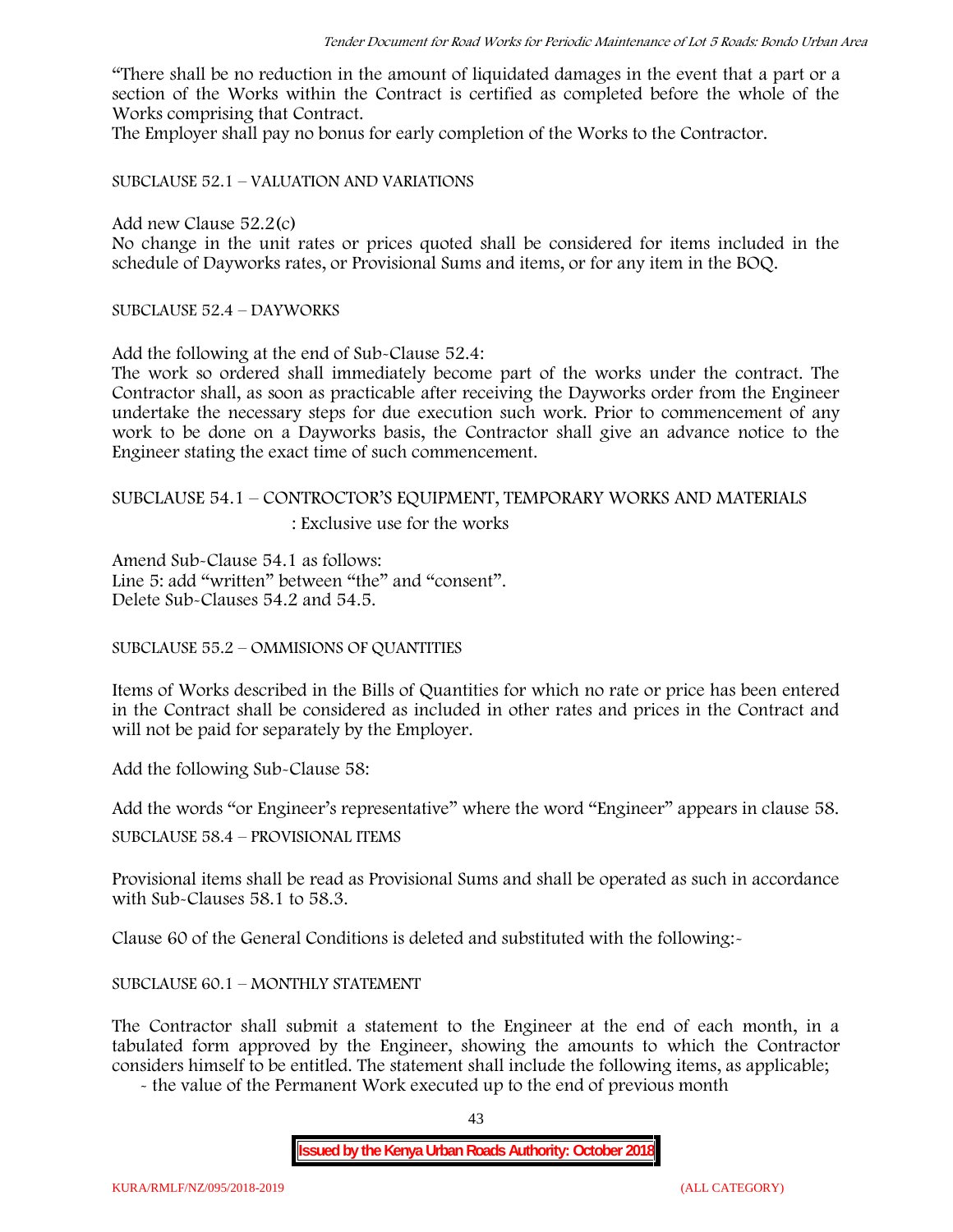- such amount as the Engineer may consider fair and reasonable for any Temporary Works for which separate amounts are provided in the Bill of Quantities

- any amount to be withheld under retention provisions of Sub-clause 60.3
- any other sum to which the Contractor may be entitled under the Contract

If the Engineer disagrees with or cannot verify any part of the statement, the Contractor shall submit such further information as the Engineer may reasonably require and shall make such changes and corrections in the statement as may be directed by the Engineer. In cases where there is difference in opinion as to the value of any item, the Engineer's view shall prevail.

### SUBCLAUSE 60.2 INTERIM PAYMENT CERTIFICATE

The Contractor shall forward to the Engineer an Interim Payment Certificate based on the statement as corrected above and, should it be necessary in the Engineers opinion, shall promptly make any further amendments and corrections to the Interim Payment Certificate.

The Engineer shall not unreasonably withhold certifying an Interim Payment Certificate and in case of likely delay in establishing the value of an item, such item may be set aside and the remainder certified for payment.

Within 14 days after receipt of the Interim Payment Certificate and subject to the Contractor having made such further amendments and corrections as the Engineer may require, the Engineer will forward to the Employer the certified Interim Payment Certificate.

Provided that the Engineer shall not be bound to certify any payment under this Clause if the net amount thereof, after all retentions and deductions, would be less than the minimum amount of Interim Payment Certificate's stated in the Appendix to Form of Bid. However in such a case, the uncertified amount will be added to the next interim payment, and the cumulative unpaid certified amount will be compared to the minimum amount of interim payment.

SUBCLAUSE 60.3 – RETENTION MONEY AND PAYMENT OF RETENTION MONEY

A retention amounting to the percentage stipulated in the Appendix to Bid shall be made by the Engineer in the first and following Interim Payment Certificates until the amount retained shall reach the "Limit of Retention Money" named in the Appendix to Form of BID.

Upon the issue of the Taking-Over Certificate, with respect to the whole of the works one half of the retention money shall become due and shall be paid to the Contractor when the Engineer shall certify in writing that the last section of the whole works has been substantially completed.

Upon expiration of the Defects Liability Period for the works, the other half of the Retention Money shall be certified by the Engineer for payment to the Contractor.

Provided that in the event of different Defects Liability Periods being applicable to different Sections of the Permanent Works pursuant to Clause 48, the expression "expiration of the Defects Liability Period "shall, for the purpose of this sub-clause, be deemed to mean the expiration of the latest of such periods.

Provided also that if at such time, there remain to be executed by the Contractor any work instructed, pursuant to Clause 49 and 50, in respect of the works, the Engineer shall be entitled to withhold certification until completion of any such work or so much of the balance of the Retention money as shall in the opinion of the Engineer, represents the cost of the remaining work to be executed.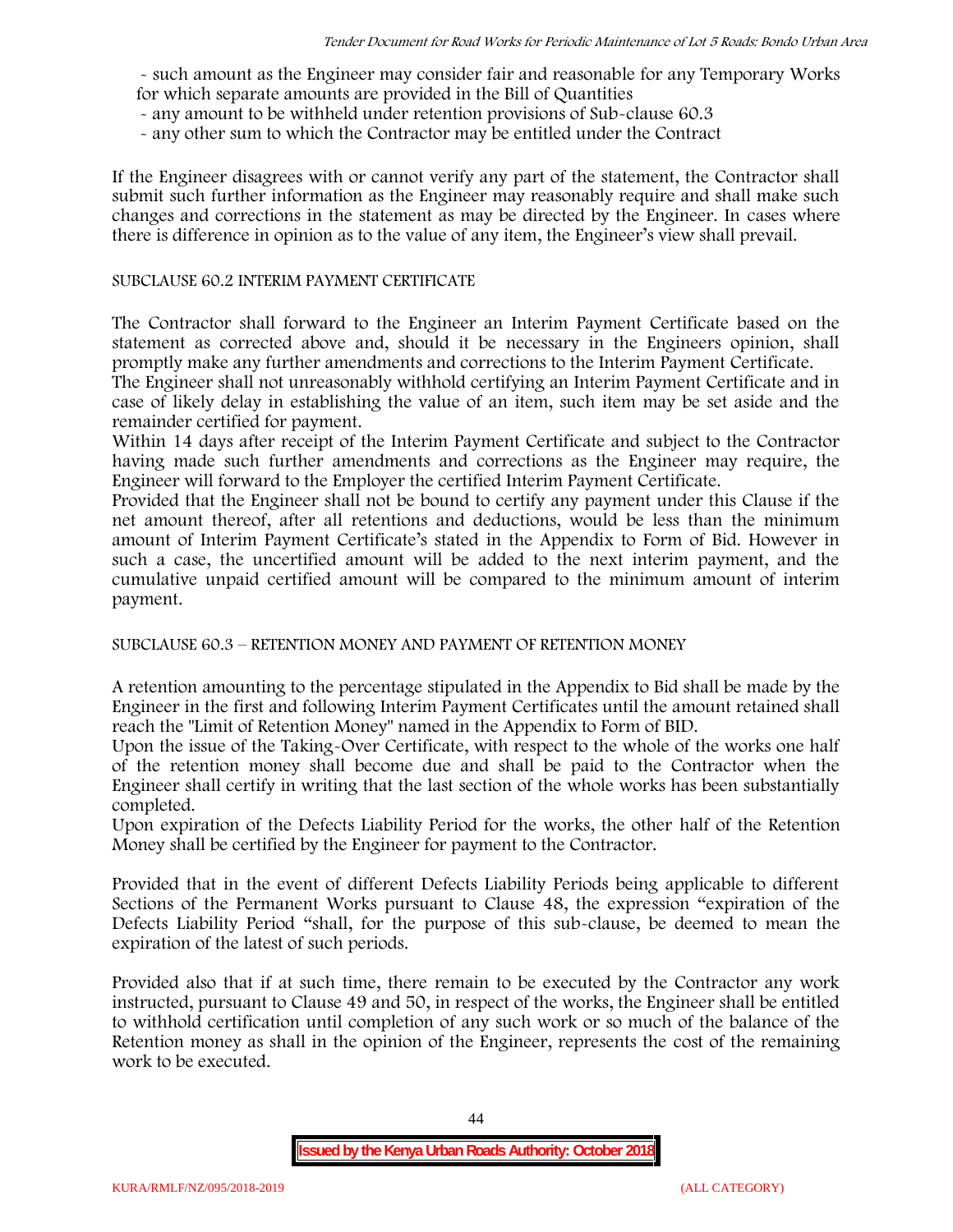### SUBCLAUSE 60.4– CORRECTION OF CERTIFICATES

The Engineer may in any Interim Payment Certificate make any correction or modification to any previous Interim Payment Certificate signed by him and shall have authority, if any work is not being carried out to his satisfaction to omit or reduce the value of such work in any Interim Payment Certificate.

# SUBCLAUSE 60.5– STATEMENT AT COMPLETION

Not later than 84 days after the issue of the Taking-Over Certificate in respect of the whole of the works, the Contractor shall submit to the Engineer a statement at completion showing in detail, in a form approved by the Engineer;

The final value of all work done in accordance with the Contract up to the date stated in such Taking-Over Certificate.

Any further sums which the Contractor considers to be due; and

An estimate of amounts that the Contractor considers will become due to him under the Contract.

Estimate amounts shall be shown separately in the Statement at Completion. The Contractor shall amend and correct the Statement as directed by the Engineer and submit a Certificate at Completion to be processed as in Sub-Clause 60.2.

# SUBCLAUSE 60.6 – FINAL STATEMENT

Not later than 56 days after the issue of the Defects Liability Certificate pursuant to Sub-Clause 62.1, the Contractor shall submit to the Engineer for consideration a draft final statement with supporting documents showing in detail, in the form approved by the Engineer; The final value of all work done in accordance with the Contract;

Any further sums which the Contractor considers to be due to him.

If the Engineer disagrees with or cannot verify any part of the draft final statement, the Contractor shall submit such further information as the Engineer may reasonable require and shall make such changes in the draft as may be required.

SUBCLAUSE 60.7– DISCHARGE

Upon submission of the Final Statement, the Contractor shall give to the Employer, with a copy to the Engineer, a written discharge confirming that the total of the Final statement represents full and final settlement of all monies due to the Contractor arising out of or in respect of the Contract. Provided that such discharge shall become effective only after payment under the Final Payment Certificate issued pursuant to Sub-Clause 60.8 has been made and the Performance Security referred to in Sub-Clause 10.1 has been returned to the Contractor.

# SUBCLAUSE 60.8 – FINAL PAYMENT CERTIFICATE

Upon acceptance of the Final Statement as given in Sub-Clause 60.6, the Engineer shall prepare a Final Payment Certificate which shall be delivered to the Contractor's authorized agent or representative for his signature. The Final Payment Certificate shall state:

The final value of all work done in accordance with the Contract;

45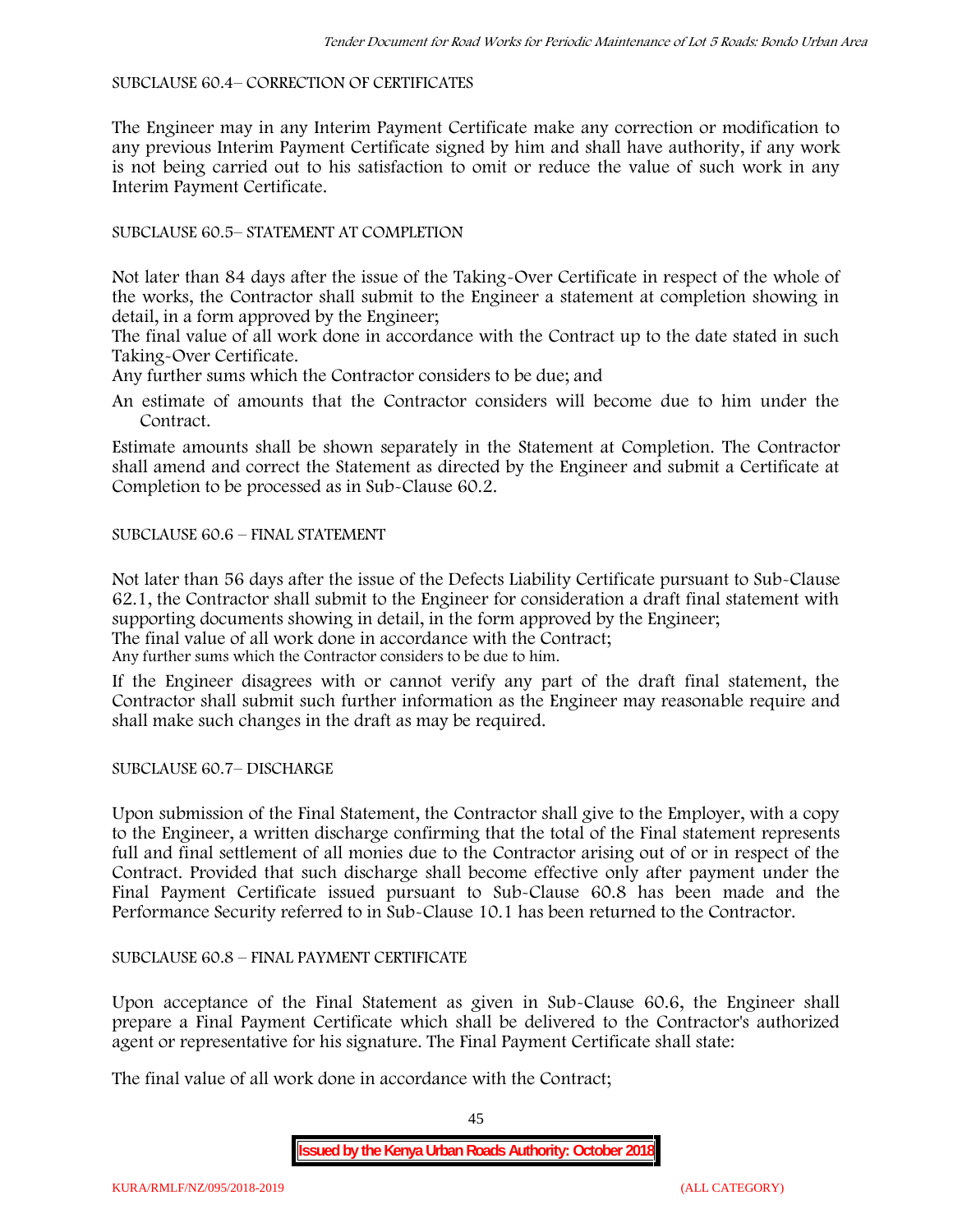After giving credit to the Employer for all amounts previously paid by the Employer, the balance, if any, due from the Employer to the Contractor or the Contractor to the Employer.

Final Certificate shall be issued for any sum due to the Contractor even if such is less than the sum named in the Appendix to the Form of BID.

# SUBCLAUSE 60.9– CESSATION OF EMPLOYERS LIABILITY

unless the Contractor notifies the Engineer of his objection to the Final Certificate within fourteen days of delivery thereof he shall be deemed to have agreed that he accepts the total Contract Price as set out in the Final Certificate as full settlement for all Work Done under the Contract including any variations and omissions thereof but excluding any variations and claims previously made in writing.

# SUBCLAUSE 60.10 – TIME FOR PAYMENT

The amount due to the Contractor under any Interim Payment Certificate or Final Payment Certificate issued pursuant to this Clause or to any other term of the Contract, shall, subject to Clause 47, be paid by the Employer to the Contractor as follows:

- (i) In the case of Interim Payment Certificate, within the time stated in the Appendix to Form of Bid, after the Engineer has signed the Interim Payment Certificate.
- (i) In the case of the Final Payment Certificate pursuant to Sub clause 60.8, within the time stated in the Appendix to Form Of Bid, after the Engineer has signed the Final Payment Certificate.
- (ii) In the event of the failure of the Employer to make payment within the times stated, the Employer shall make payment to the Contractor of simple interest at a rate equal to two percentage points above the averaged Base Lending Rate of three leading banks namely Kenya Commercial Bank, Standard Chartered Bank and Barclays Bank for the time being or as shall be the case from the time to time obtained from the Central Bank of Kenya. The provisions of this Sub clause are without prejudice to the Contractor's entitlements under Clause 69 or otherwise.

SUBCLAUSE 60.11 – CURRENCY OF PAYMENT

The Contract Price shall be designated in Kenyan Currency.

All work performed by the Contractor under the Contract shall be valued in Kenya Shillings using the rates and prices entered in the Bills of Quantities together with such other increases to the Contract Price, except for variation of price payments in accordance with Clause 70.1.

SUBCLAUSE 60.12 – ADVANCE PAYMENT

Advance payment shall not be offered in this Contract.

SUBCLAUSE 60.13 MATERIALS FOR PERMANENT WORKS

With respect to materials brought by the Contractor to the site for incorporation into the permanent works, the Contractor shall,

-Receive a credit in the month in which these materials are brought to site,

-Be charged a debit in the month in which these materials are incorporated in the permanent works.

46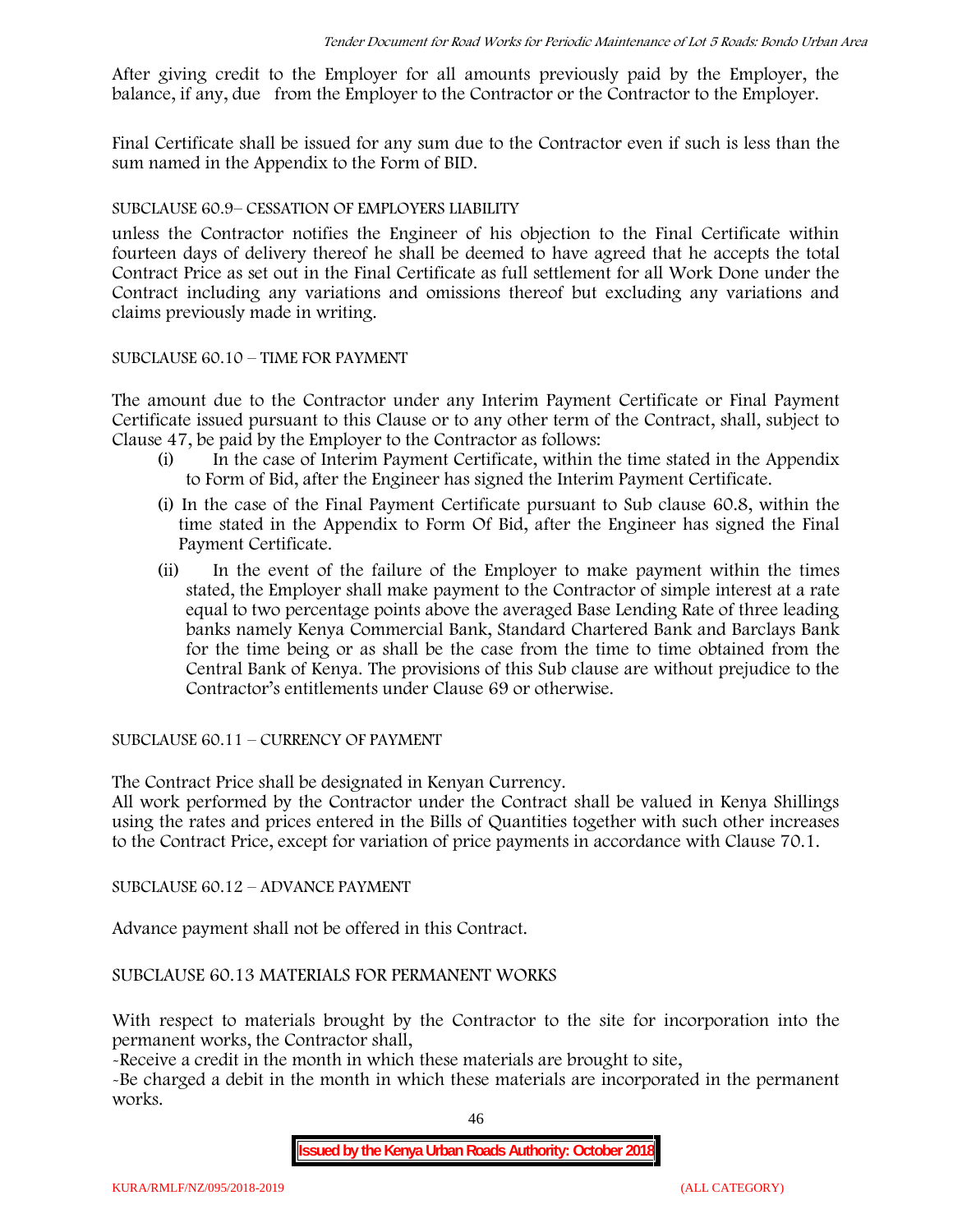Both such credit and debit to be determined by the Engineer in accordance with the following provisions.

No credit shall be given unless the following conditions shall have been met to the Engineers satisfaction

- The materials are in accordance with the specifications for the works;
- The materials have been delivered to site and are properly stored and protected against loss, damage or deterioration;
- The Contractors record of the requirements, orders receipts and use of materials are kept in a form approved by the Engineer, and such records are available for inspection by the Engineer;
- The Contractor has submitted a statement of his cost of acquiring and delivering the materials and plant to the Site, together with such documents as may be required for the purpose of evidencing such cost;
- The materials are to be used within a reasonable time.
- The amount to be credited to the Contractor shall not be more than 75% of the Contractor's reasonable cost of the materials delivered to site, as determined by the Engineer after review of the documents listed in subparagraphs (a) (iv) above;
- The amount to be debited to the Contractor for any materials incorporated into the works shall be equivalent to the credit previously granted to the Contractor for such materials pursuant to Clause (b) above as determined by the Engineer.

SUBCLAUSE 63.1 – DEFAULT OF THE CONTRACTOR

# SUBCLAUSE 67.1 – ENGINEER'S DECISION

Delete the entire Sub clause 67.1 and add the following;

"If a dispute of any kind whatsoever arises between the Employer and the Contractor in any connection with, or arising out of, the Contract or the execution of the works, whether during the execution of the works or after their completion and whether before or after repudiation or other termination of the Contract including any dispute as to any opinion, instruction, determination, certificate or valuation of the Engineer, the matter in dispute shall, in the first place, be referred in writing to the Engineer, with a copy to the other party. Such reference shall state it is made pursuant to this clause. No later than 28 (twenty eight) day after the day on which he received such reference the Engineer shall give notice of his decision to the Employer and the Contractor. Such decision shall state it is made pursuant to this clause.

Unless the Contract has already been repudiated or terminated, the Contractor shall, in every case, continue to proceed with the works with all due diligence and the Contractor and the Employer shall give effect forthwith to every such decision of the Engineer unless and until the same shall be revised, as hereinafter provided, in an Amicable Settlement, Adjudicator's or Arbitrator's award.

If either the Employer or the Contractor be dissatisfied with the any decision of the Engineer, or if the Engineer fails to give notice of his decision on or before the 28th (twenty eighth) after the day on which he received the reference, then either the Employer or the Contractor may, on or before the 28th (twenty eighth) day after the day the day on which he received notice of such decision, or on or before the 28th (twenty eighth) day after the day the day on which the

**Issued by the Kenya Urban Roads Authority: October 2018**

47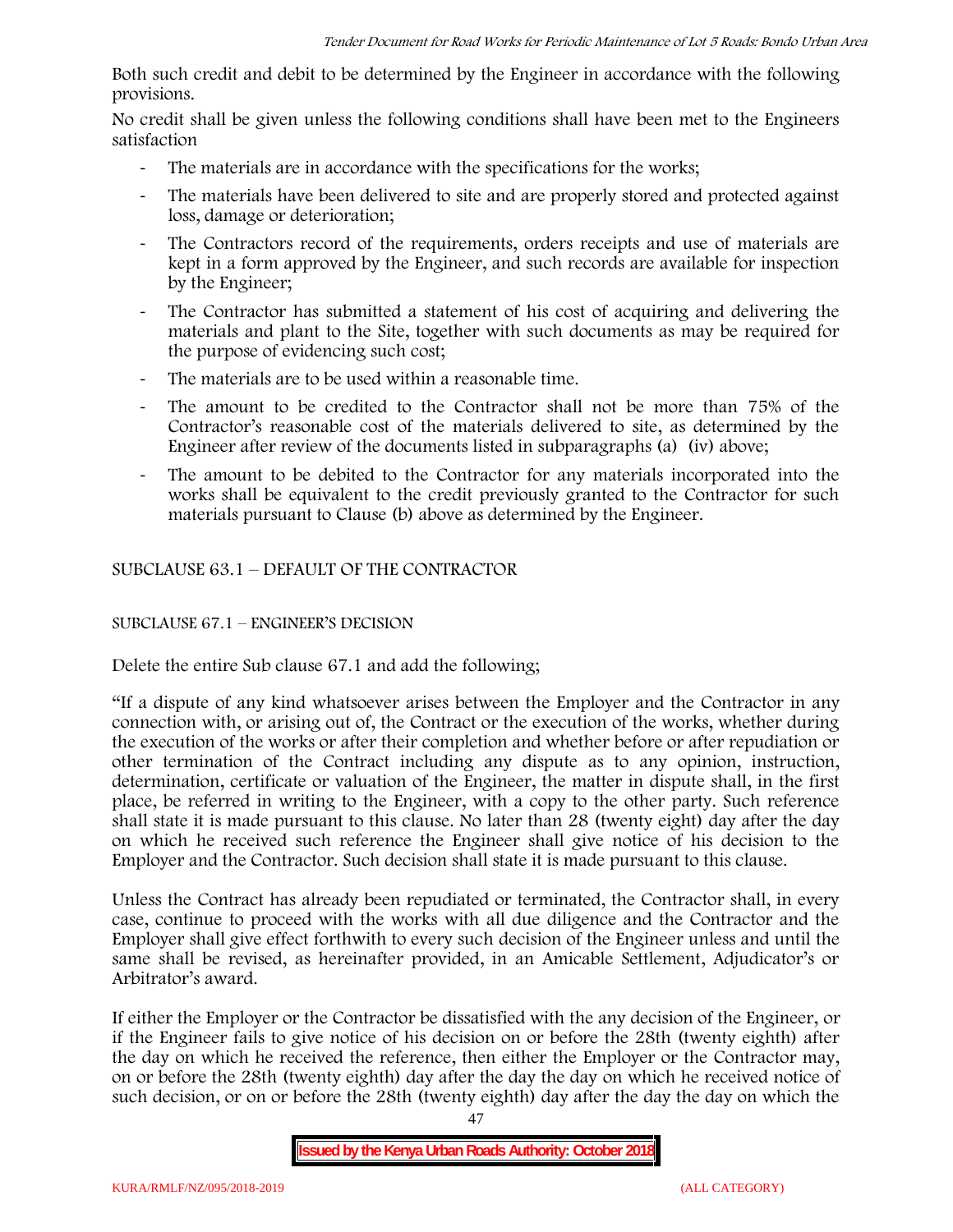said period of 28 days expired, as the case may be, give notice to the other party, with a copy for information to the Engineer, of his intention to commence Adjudication, as hereinafter provided, as to the matter in dispute. Such notice shall establish the entitlement of the party giving the same to commence Adjudication, as hereinafter provided, as to such dispute; no adjudication in respect thereof may be commenced unless such notice is given.

If the Engineer has given notice of his decision as to a matter in dispute to the Employer and the Contractor and no notice of intention to commence adjudication as to such dispute has been given by either the Employer or the Contractor on or before the twenty eighth day after the day on which the parties received notice as to such decision from the Engineer, the said decision shall become final and binding upon the Employer and the Contractor. "

SUBCLAUSE 67.2 – AMICABLE SETTLEMENT

Delete the entire subclause 67.2 and add the following;

"Where notice to of intention to commence adjudication as to a dispute has been in accordance with subclause 67.1, the parties shall attempt to settle such dispute in amicably before the commencement of Adjudication; provided that, unless the parties otherwise agree, Adjudication may be commenced on or after the 14th (fourteenth) day after the day on which notice of intention to commence adjudication of such dispute was given, even if an attempt at amicable settlement thereto has been made."

SUBCLAUSE 67.3 – ADJUDICATION

Delete the entire subclause 67.3 and add the following;

"The Adjudicator shall be appointed by the Chartered Institute of Arbitrators (Kenya) unless the appointment is agreed by the parties within 7 (seven) days of the notice to adjudication.

The adjudication process shall be conducted according to the Laws of Kenya and the Rules of the Chartered Institute of Arbitrators (Kenya)."

SUBCLAUSE 67.3 – ARBITRATION

Delete the entire subclause 67.3 and add the following;

"Any dispute in respect of which:

The decision, if any, of the Adjudicator has not become final and binding pursuant to subclause 67.1, and Amicable settlement has not been reached within the period stated in subclause 67.2,

shall be finally settled, under the Laws of Kenya and the Arbitration Rules of the Chartered Institute of Arbitrators (Kenya Branch) by one or more arbitrators appointed by the Chartered Institute of Arbitrators (Kenya Branch).

Neither party shall be limited in the in the proceedings before such arbitrator/s to the evidence or arguments put before the Adjudicator for the purpose of obtaining his said decision pursuant to subclause 67.1.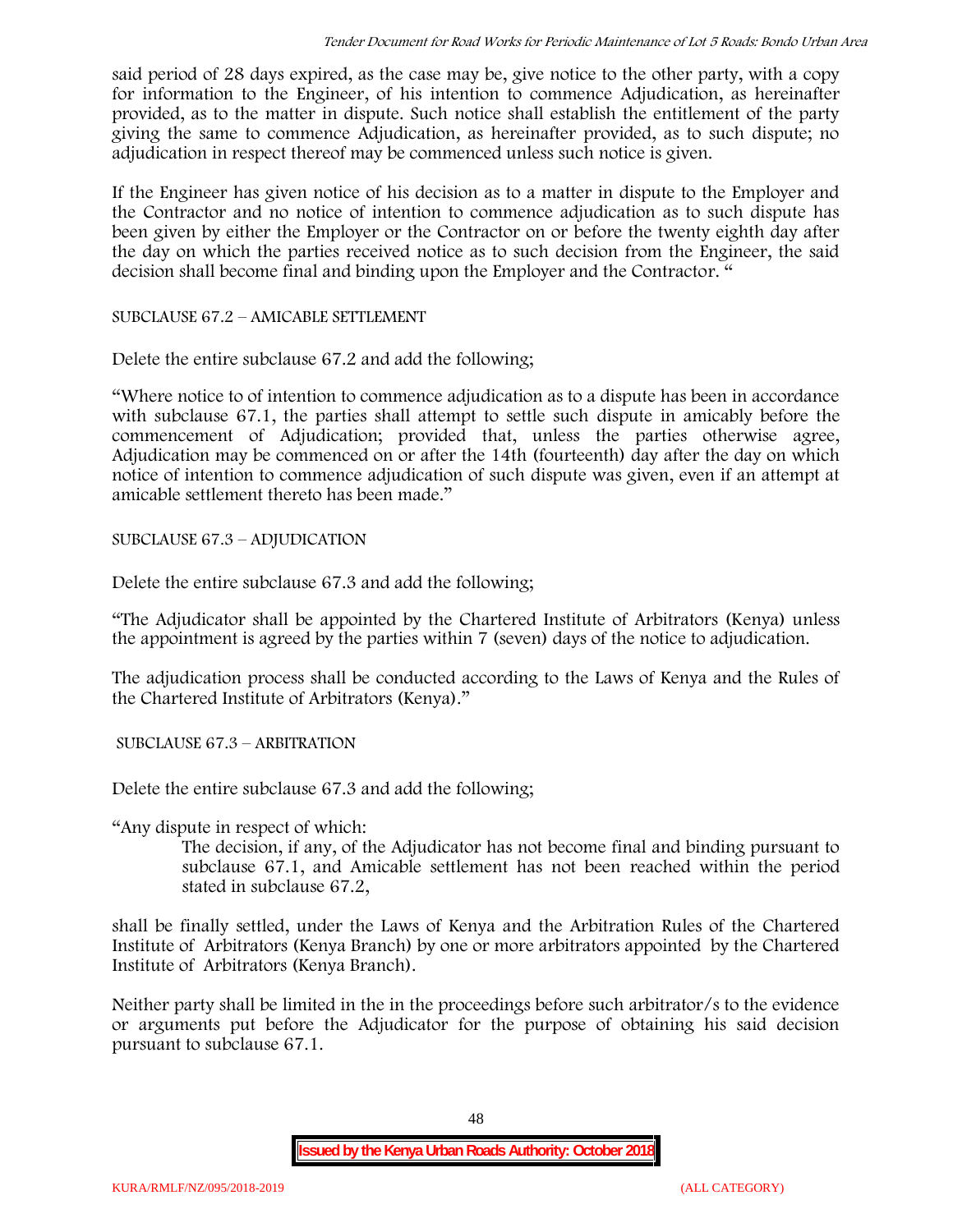Arbitration may be commenced prior to or after completion of the works, provided that the obligations of the Employer, the Engineer and the Contractor shall not be altered by reason of the arbitration being conducted during the progress of the works.

SUBCLAUSE 68.2 – NOTICES TO EMPLOYER AND ENGINEER

Delete in Sub-Clause 68.2 the words "nominated for that purpose in Part II of these conditions".

- a. The Employer's address is: The Director General, Kenya Urban Roads Authority (KURA), P.O. Box 41727 - 00100 **NAIROBI**
- b. The Engineer's address is: Director (Road Asset and Corridor Management), Kenya Urban Roads Authority (KURA), P.O. Box 41727 - 00100 **NAIROBI**

SUBCLAUSE 68.4 – All letters and notices from the Contractor to the Employer and/Engineer must be signed by the Managing Director or the person given written power of Attorney.

CLAUSE 69 – DEFAULT OF EMPLOYER

Delete Sub-Clause 69.1 (c)

In Sub-Clause 69.4 add at the end of first paragraph the following "the period of such suspension shall be as agreed upon by both parties and in any case not more than six (6) months".

In Subclause 69.4 of General Conditions of Contract Part I, insert at the end -----"The amounts of such costs which shall be added to the Contract Price shall exclude any cost due to idle time for equipment, plant and labour."

CLAUSE 70 – CHANGES IN COST AND LEGISLATION

There shall be no claims of payments for Variation of Prices (VOP) or changes in cost for legislation.

SUBCLAUSE 70.2 – SUB-CONTRACT

(a) If the Contractor shall decide subject to Clause 4 thereof to sub-let any portion of the work he shall incorporate in the sub-contract provisions to the like effect as those contained in sub clause (1) of this Clause;

(b) If the price payable under a sub-contract as aforesaid is increased above or decreased below the price in such sub-contract by reason of the operation of the incorporated provisions of sub- clause (1) of this clause then the net amount of such increase or decrease shall as the case may be, be paid to or allowed by the Contractor under this contract.

SUBCLAUSE 70.3 – NOMINATED SUB-CONTRACTORS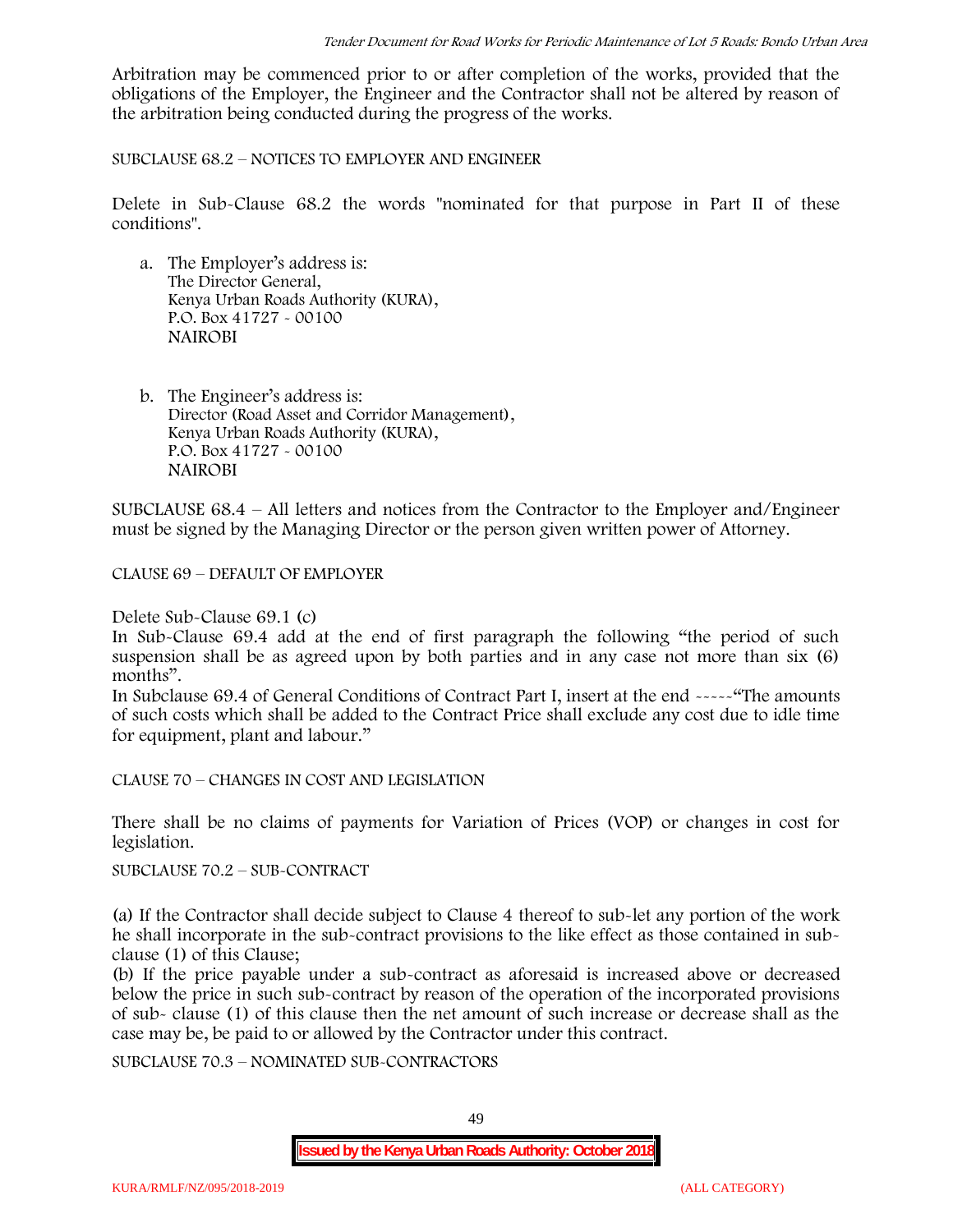This clause shall not apply in respect of work executed by any nominated sub-Contractor (fluctuation in relation to nominated sub-Contractors shall be dealt with under provisions in relation thereto which may be included in the appropriate sub-contract or contract of sale).

SUBCLAUSE 70.4 – DATE OF BID PRICING

The expression "the date of BID pricing" as used in this Clause means the date 30 days prior to the final date for submission of BIDs as determined by the Employer in the BID documents

# SUBCLAUSE 70.5 – PRIME COST

For imported materials, the supplier's/ manufacturer's Prime costs shall be C.I.F. cost at point of entry by the same means of transport as determined by the Contractor's Basic Rate. For locally produced materials, the supplier's or manufacturer's prime costs shall be at their nearest depot or the nearest railway station relevant to the works.

For materials that are subject to Government Price Control, payments for price variations will be determined from the difference between the control price in force at a date 30 day prior to the final date for submission of BIDs and the price in force on the date of purchase.

SUBCLAUSE 70.11 – SUBSEQUENT LEGISLATION

No payment shall be paid for changes in the prices of the materials and labour.

SUBCLAUSE 70.8 – CONTRACTORS HEAD OFFICE EXPENSES

No payments will be made for price variation related to expenses incurred by the Contractor in his Head Office in Kenya, or overseas.

SUBCLAUSE 70.9 – CURRENCY OF PAYMENTS UNDER CLAUSE 70

All payments made pursuant to Clause 70 shall be in Kenya Shillings.

SUBCLAUSE 70.11 – SUBSEQUENT LEGISLATION

Renumber sub-clause 70(2) of part I as sub-clause 70.11 and add the following:

"Notwithstanding the foregoing, such additional or reduced cost shall not be separately paid or credited as aforesaid if the same shall already have been taken into account in accordance with the provisions of sub-clause 70.1 through 70.10 of this clause.

CLAUSE 72 – RATES OF EXCHANGE COST

Delete clause 72 in its entirety and substitute the following: The currency of BID and payment is Kenya Shillings and rates of exchange requirements are not applicable.

CLAUSE 73 – BRIBERY AND COLLUSION

Add new Clause 73.1: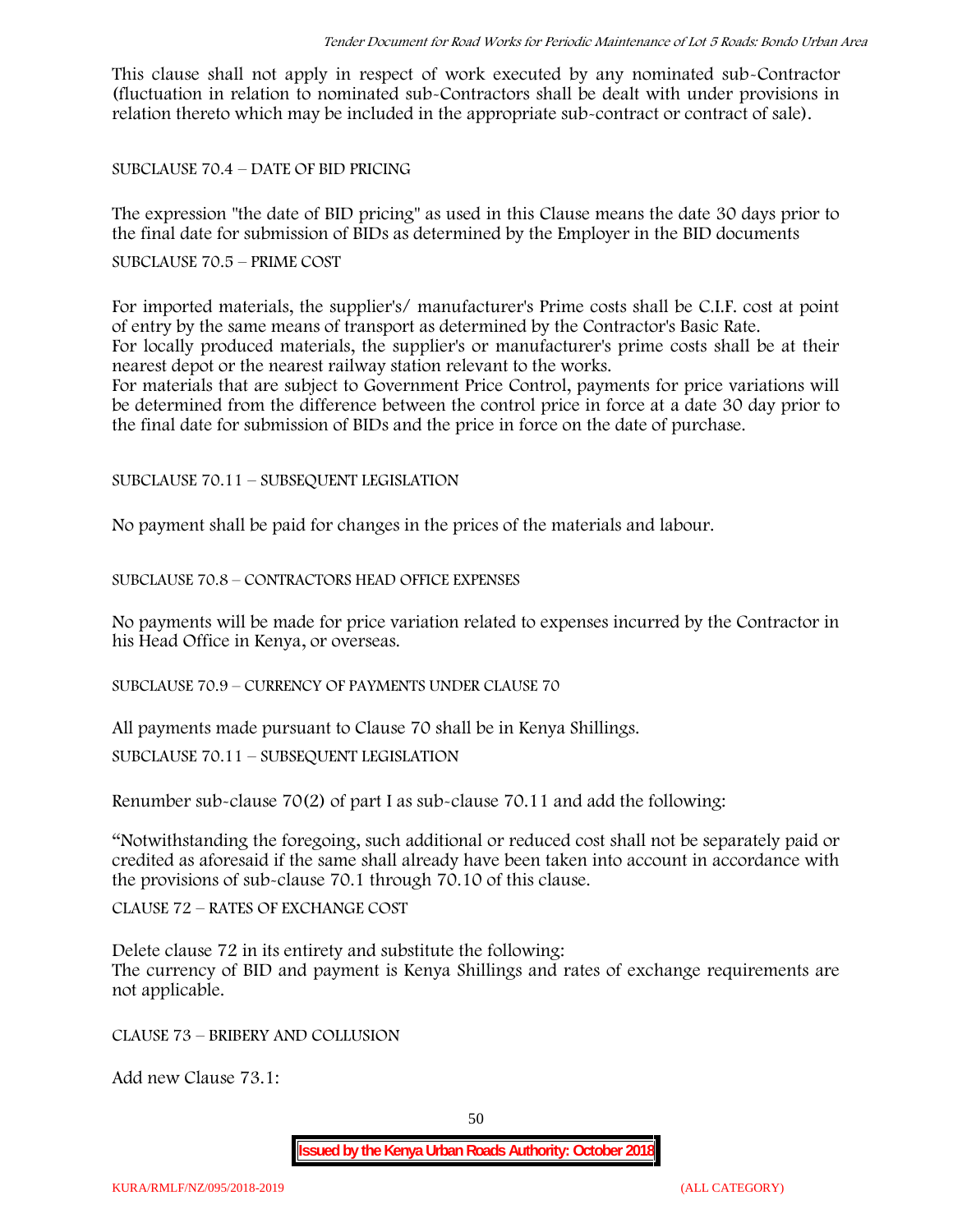"The Contractor shall not:

(a) Offer or give or agree to give to any person in the service of the Government of Kenya any gift or consideration or any kind as an inducement or reward for doing or forbearing to do or for having done or forborne to do any act in relation to the obtaining or execution of this or any other contract to which the Government of Kenya is a party or for showing or forbearing to show favour or disfavour to any person in relation to this or any other contract for the Government of Kenya.

(b) Enter into this or any other contract with the Government of Kenya in connection with which commission has been paid or agreed to be paid by or on his behalf or to his knowledge, unless before the contract is made particulars of any such commission and of the terms and conditions of any agreement for the payment thereof have been disclosed in writing to the Employer.

Any breach of this condition by the Contractor or by anyone employed by him or acting on his behalf (whether with or without the knowledge of the Contractor) or the commission of any offence by the Contractor or by anyone employed by him or acting on his behalf in relation to this or any other contract to which the Government of Kenya is a party shall entitle the Employer to determine the Contract (See Condition 63 hereof) and/ or to recover from the Contractor the amount or value of any such gift, consideration or commission.

Any dispute or difference of opinion arising in respect of either the interpretation, effect or application of this condition or of the amount recoverable hereunder by the Employer from the Contractor shall be decided by the Employer, whose decision shall be final and conclusive.

CLAUSE 74 – CONTRACT CONFIDENTIAL

Add new Clause 74.1:

The Contractor shall treat the details of this Contract as Private and Confidential and shall not publish or disclose the same or any particulars thereof in any trade or technical paper or elsewhere (save in so far as may be necessary for the purpose thereof) without the previous consent in writing of the Government. If any dispute arises as to the necessity of any publication or disclosures for the purposes of this Contract the same shall be referred to the decision of the Engineer mentioned in the said Conditions of Contract whose award shall be final.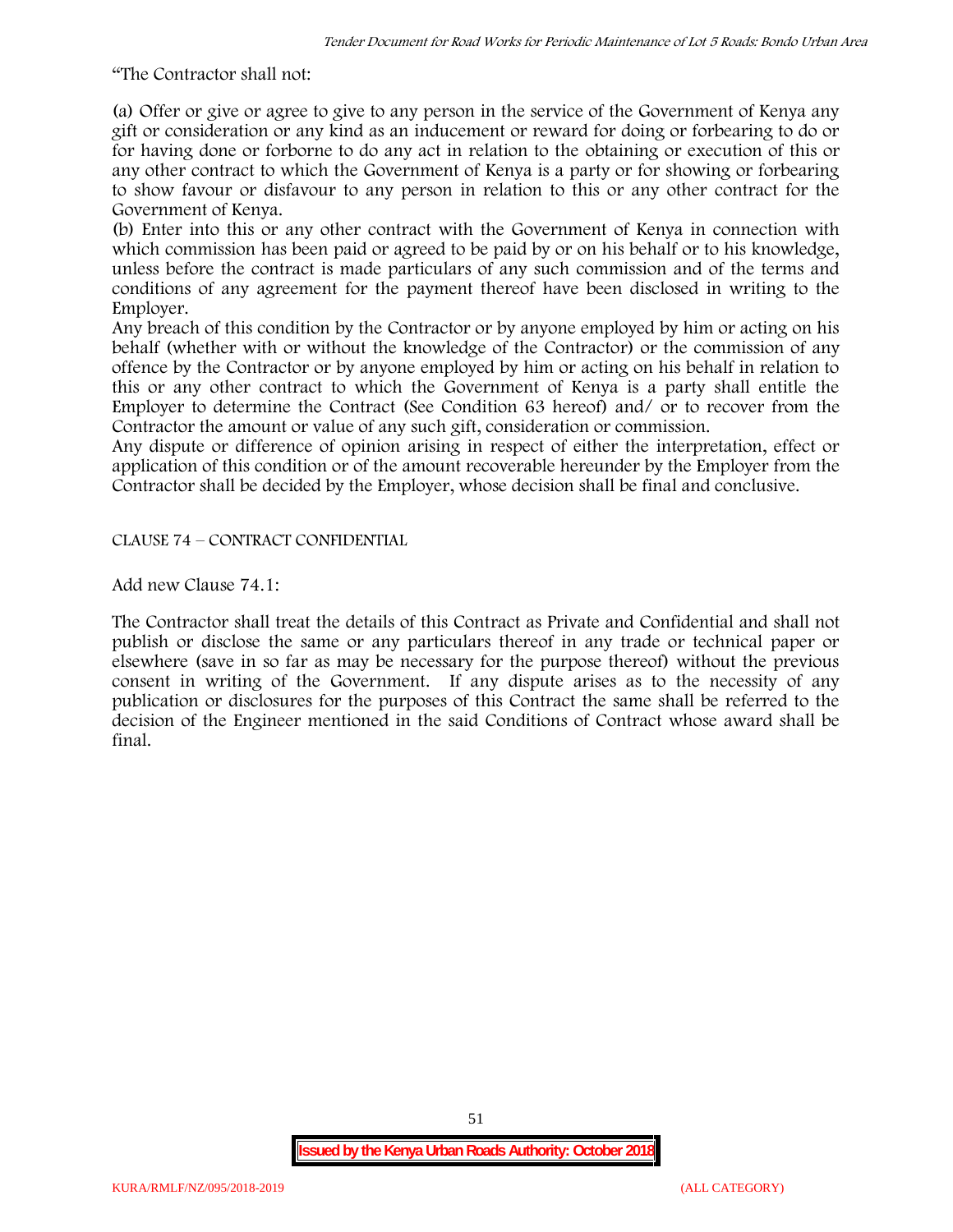# **SECTION V: SPECIFICATIONS**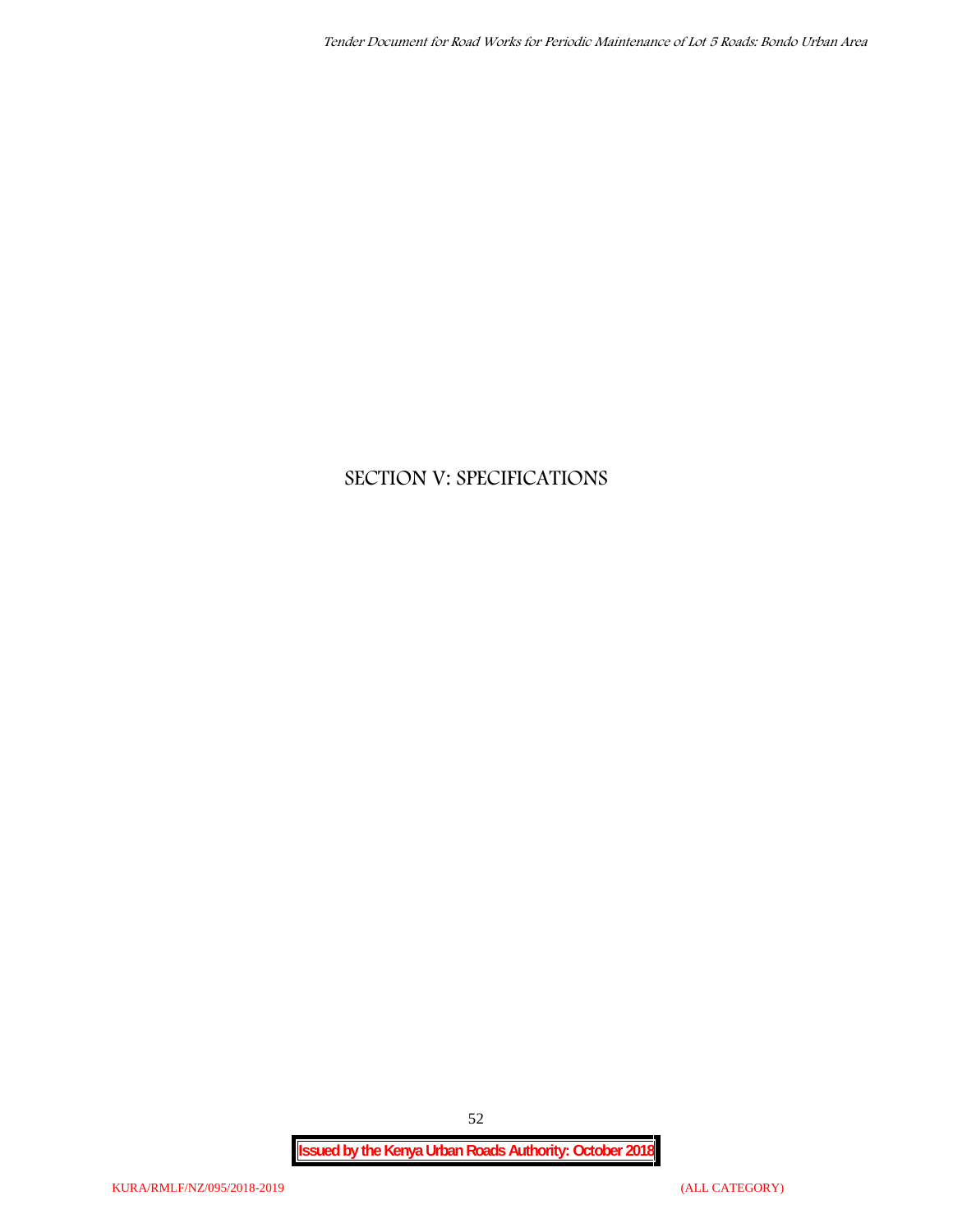#### **PART I: STANDARD SPECIFICATIONS**

Standard Specifications refers to the Standard Specifications for Road and Bridge Construction, 1986 Edition.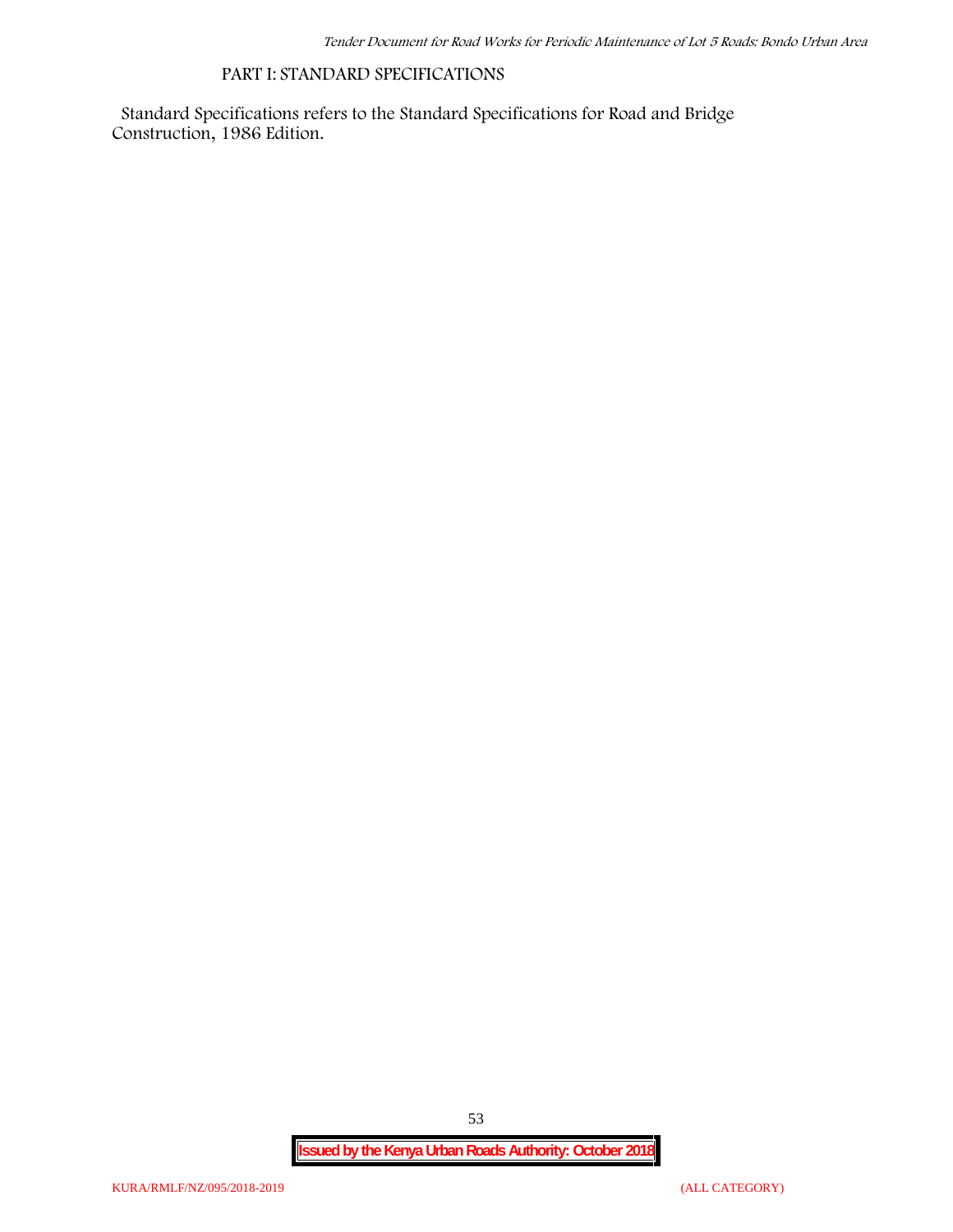**PART II: SPECIAL SPECIFICATIONS**

**SECTION 1 – GENERAL**

**101 SPECIAL SPECIFICATIONS**

Special specification is supplementary to the Standard Specifications and the two must be read in conjunction. In any case where there appears to be conflict between the two then the Special Specifications will take precedence.

**102 LOCATION OF CONTRACT.**

The works are located in Nyanza Region within Bondo Urban Area.

The roads contained in Lot 5 are as detailed below:

| S/N <sub>O</sub> | Road                    | Length (Km) |
|------------------|-------------------------|-------------|
|                  | Nyamira - Bondo Phase 3 | 0.50        |
|                  | Total                   | 0.50        |

# **103 EXTENT OF CONTRACT**

The works to be executed under the Contract comprise mainly of but not limited to the following: -

- **1. Road Works**
- Site Clearance and top soil stripping
- Scarifying and compaction of existing ground to at least 95% MDD to a depth of 150mm
- Providing, placing and compacting natural gravel with CBR greater than 30% for sub-base
- Providing, placing, spreading and compacting natural gravel base
- Stabilization of base layer with cement
- Spraying MC 30 as prime coat to carriageway, shoulders and busbays
- Providing, laying and rolling asphalt concrete type 1 (bitumen content 5-6%) by weight) for carriageway and shoulders
- Spraying K160 as tack coat to carriageway, shoulders and busbays
- Speed bump construction with asphalt concrete
- Placing of kerbs for carriageway restraint
- **2. Drainage Works**
- Provide and place class 25/20 concrete for drain lining
- Stone pitching
- Drain excavation
- Drain cleaning
- Culvert cleaning

54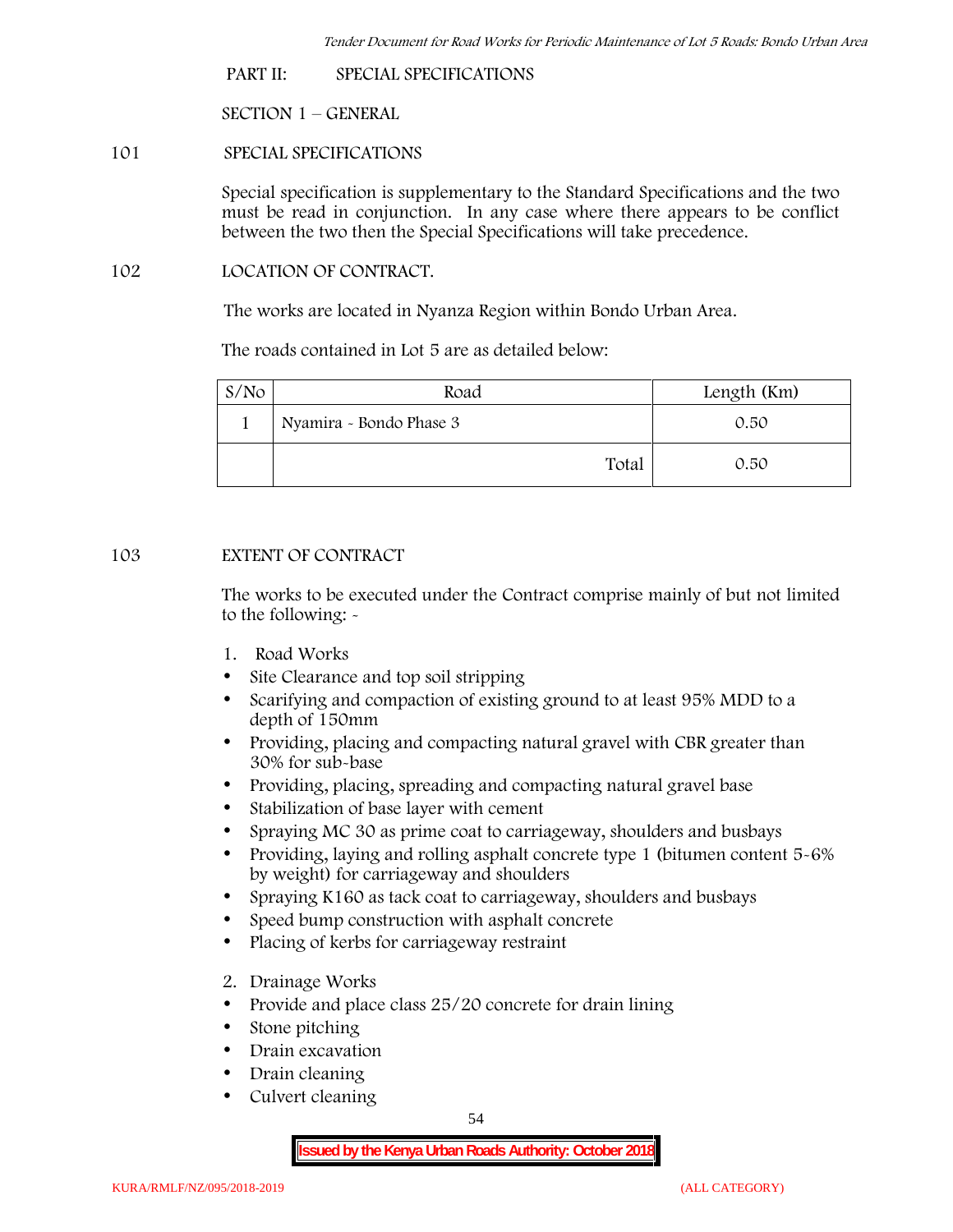- **3. Maintenance of passage of traffic through and around the works.**
- **4. Relocation of services.**
- **5. Maintenance of works during Contract Period – Defect Liability Period shall be 6 months.**

Any other activity not listed above in either category but deemed to be necessary by the Engineer, shall be subject to the Engineer's formal instructions within the mode of payment stipulated either by day works or on a measured basis.

# **105 ORDER OF EXECUTION OF WORKS**

In addition to Clause 105 of the Standard Specification the Contractor shall carry out the Works such that a continuous and consecutive output of fully completed work is achieved.

**107 TAKING OVER CERTIFICATE**

The minimum length of the road for which a certificate will be issued under clause 48 of the conditions of Contract shall be the whole length of each section of the road substantially completed.

### **109 NOTICE OF OPERATIONS**

Add the following sub- Clause.

#### Notification Terms

It shall be the Contractor's responsibility to notify the Engineer when any item of works scheduled are completed and ready for approval, and the contractor shall give sufficient notice to allow control tests to be performed.

Explosive and Blasting

- (a) The requirements of the Laws of Kenya governing explosives and other requirements and regulations of Government of Kenya and other authorities shall be complied with.
- (b) No explosives of any kind shall be used without prior written consent of the Engineer.

The Contractor shall be solely responsible for the provision, handling, storage and transporting of all explosives, ancillary materials and all other items of related kind whatsoever required for blasting.

### **120 PROTECTION OF EXISTING WORKS AND SERVICES**

The Contractor shall acquaint himself with the position of all existing services such as sewers, water drains, cables for electricity and telephone, lighting and telephone poles, water mains, etc., before commencing any excavation or other work likely to affect the existing services.

The cost of all plant, equipment and materials, labour, technical and professional staff, transport and the like necessary for determining the locations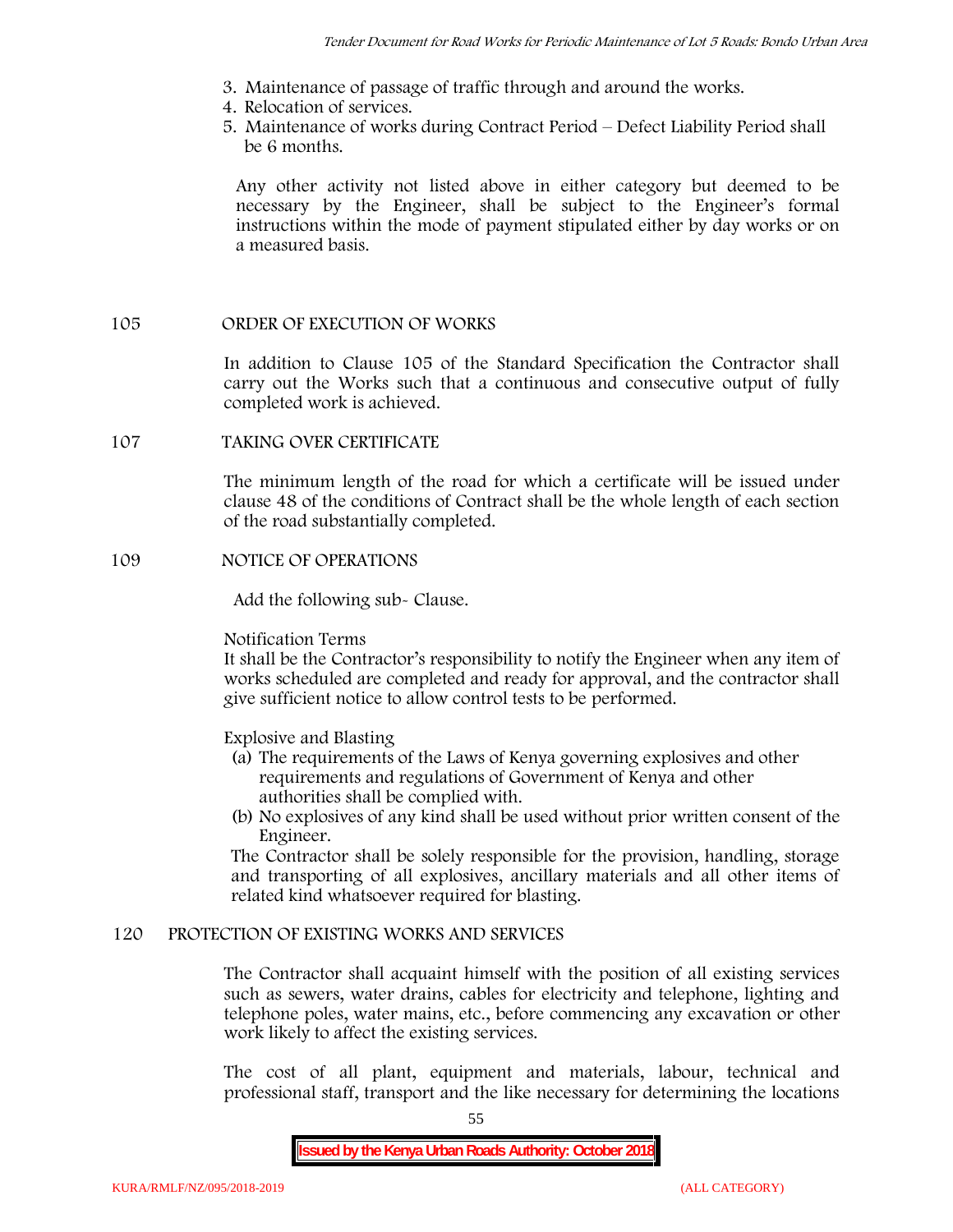of existing services, including the making good of any damage caused to such services all to the satisfaction of the Engineer, shall be deemed to be included in the tender rates. No other payment shall be made for the costs of such operations, nor for the making good of damage caused thereby to the existing services.

The Contractor shall be held responsible for injury to existing structures, works or services and shall indemnify and keep indemnified the Employer against any claims in this respect (including consequential damages).

# **121 DIVERSION OF SERVICES**

- (a) The Contractor shall acquaint himself with the location of all existing services such as telephone lines, electricity cables, water pipes, sewers etc., before execution of any works that may affect the services. The cost of determining the location of the existing services together with making good or repairing of any damage caused all to the satisfaction of the Engineer shall be included in the BID rates.
- (b) Subject to the agreement with the Engineer, the Contractor shall be responsible for removal of alteration and relocation of existing services.
- (c) The Contractor shall indemnify the Employer against claims originating from damage to existing services or works.

# **123 LIAISON WITH GOVERNMENT AND POLICE OFFICIALS**

The Contractor shall keep in close touch with the Police and the other Government officials of the area regarding their requirements in the control of traffic or other matters, and shall provide all assistance or facilities, which may be required by such officials in the execution of their duties.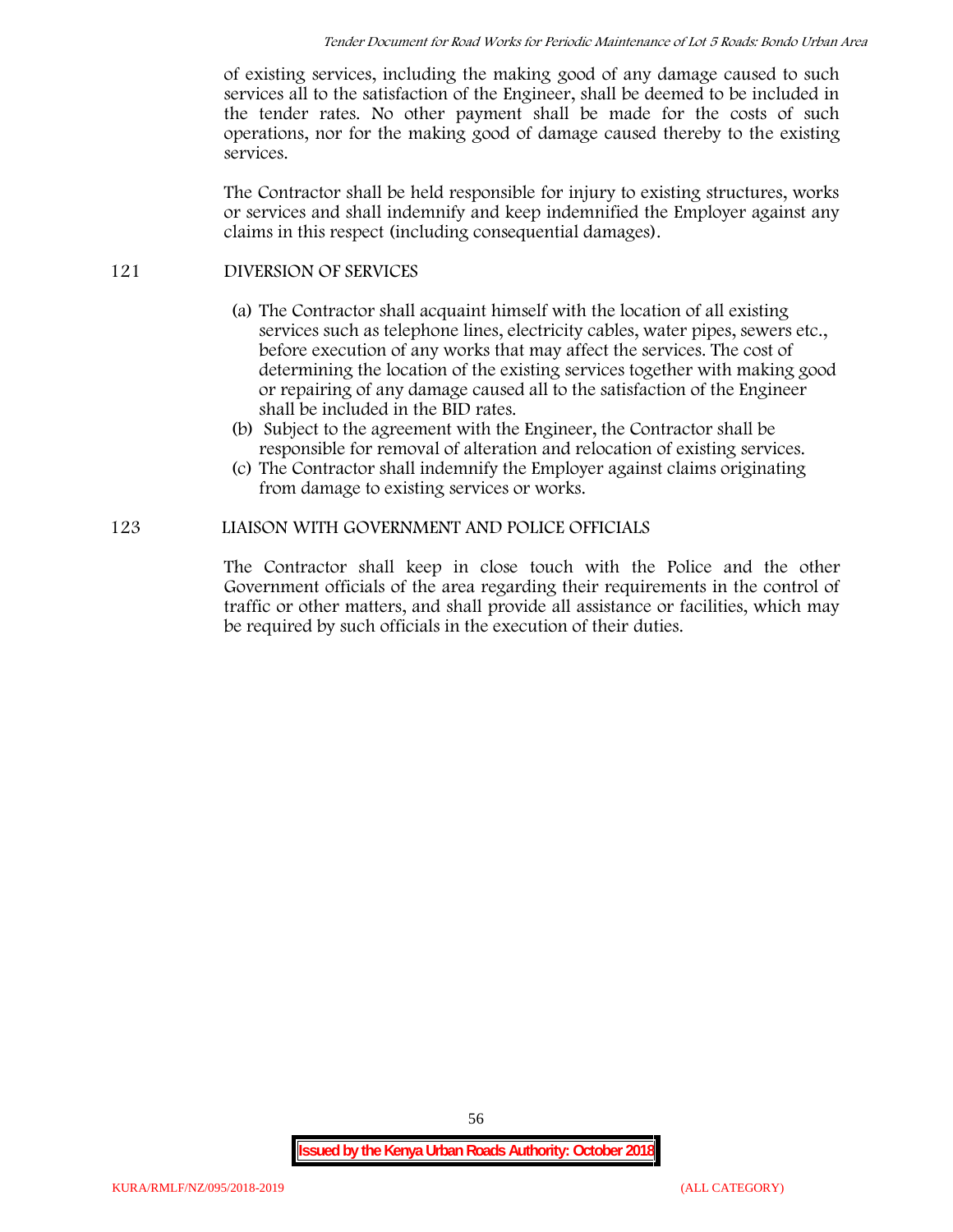#### **124 LAND FOR ALL CAMPS SITES AND FOR THE CONTRACTOR'S OWN PURPOSES, INCLUDING TEMPORARY WORKS.**

Notwithstanding Clause 124 of the Standard Specification all requirements of land for temporary works and construction purposes shall be to the approval of the Engineer but the Contractor will make all necessary arrangements with the property owners concerned and pay all charges arising therefrom. On or before completion of the Contract, the Contractor shall remove all temporary works and shall restore all such land to the condition in which it was immediately prior to the occupation thereof as far as is reasonable and practicable. No separate payment will be made to the Contractor on account of these items and the Contractor must make due allowance for them in his rates.

Notwithstanding Clause 120 of the Standard Specifications, the Contractor shall be required to appoint competent surveyors who will liaise with the Engineer on matters related to the demarcation of the existing road reserve, site measurements, removal and reinstatement of existing services.

### **128 STORAGE OF MATERIALS**

All materials shall be stored on Site in a manner approved by the Engineer and the Contractor shall carefully protect from the weather all work and materials which may be affected thereby.

### **129 TEST CERTIFICATES**

When instructed by the Engineer the Contractor shall submit certificates of test from the suppliers of materials and goods required in connection with the works as the Engineer may require.

Such certificates shall certify that the materials or goods concerned have been tested in accordance with the requirements of the specifications and shall give the results of all the tests carried out. The Contractor shall provide adequate means of identifying the materials and goods delivered to the site with the corresponding certificates.

# **131 SIGNBOARDS**

The Contractor shall provide and erect two (2) publicity signs on the site as directed. The Engineer shall, as shown in the Drawings, direct the minimum dimensions and thickness of the steel framework and sheet. The framework and sheet shall be prepared and painted black, while the ring at the top of the supporting frames shall be painted white. The wordings and KURA's logo shall be printed on backlit sticker paper resistant to the effects of weather using reflectorised paint or material approved by the Engineer. The sticker shall be placed on both sides of the board. The colours, fonts and heights of the letters shall be as indicated on the typical drawings and as directed by the Engineer.

# **132 OFFICE FOR THE RESIDENT ENGINEER, SURVEY EQUIPMENT AND FURNITURE**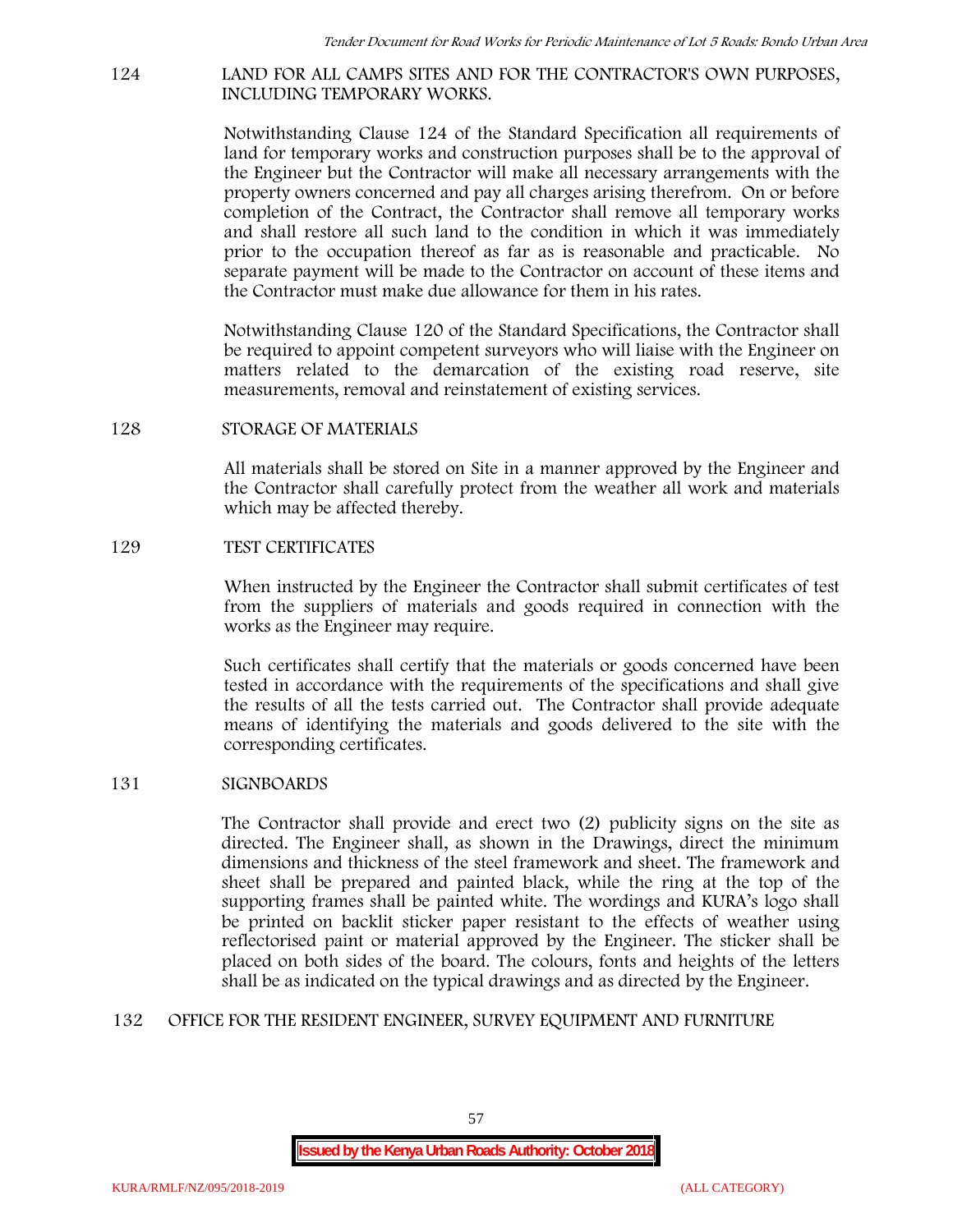# **132.1 ENGINEER'S REPRESENTATIVE OFFICE**

The contractor, when instructed, shall for the duration of the Contract, furnish and equip Resident engineer's office located at the KURA's Regional offices. The room to be occupied by the Engineer's Representative and its front office shall be provided with a floor carpet to be approved by the Engineer. The windows shall be fitted with curtains and blinders.

A telephone shall also be provided for the Resident Engineer's office for his exclusive use. All the charges and fees related to the installation and maintenance of the telephone shall be deemed to have been included in the rates for providing and maintaining the Office. The Contractor will be reimbursed, separately, the cost of operating the telephone under appropriate bill item in the BoQ.

The offices shall be provided with day and night watchmen and security lights, the cost of which shall be deemed to have been included in the rates for the offices.

The Contractor may be instructed by the Engineer under clause 58 of the General Conditions of Contract to make payments of general receipted accounts for such items as stationery, stores, furniture and equipment, claims and allowances for supervision personnel and any miscellaneous claims or the Engineer may direct the Contractor to purchase or pay for the above. The Contractor will, on provision of receipts, be paid under appropriate bill items in the BoQ.

**The survey equipment to be provided would include:**

| 1. Engineer's automatic level Wild NAK 2 or similar                 | 2N <sub>O</sub> |
|---------------------------------------------------------------------|-----------------|
| 2. Total station reading 1" with tripod and setting on              |                 |
| pole with datalogger and survey software to match                   |                 |
| Total Station Datalogger. Include data transfer program,            |                 |
| and plotting modes, setting out calculations<br>and Cogo facilities | 1No             |
| 3. Levelling staff 5m. with levelling bubble Wild GNLE              |                 |
| or similar                                                          | 4No             |
| 4. 50 m. steel band measuring tape                                  | 2N <sub>O</sub> |
| 5. 30 m. linen measuring tape                                       | 2No.            |
| 6. 3m. aluminium straight edge                                      | 2No             |
| 7. 1m. stainless steel straight edge                                | 1N <sub>o</sub> |
| 8. 100m. steel band tape                                            | 2No.            |
| 9. Draughtsman's stool                                              | 3No.            |
| 10. Complete set of highway curves                                  | 1N <sub>o</sub> |
| 11. Programmable scientific calculators FX 880P or                  |                 |
| equivalent                                                          | 4No             |
| 12. Survey umbrella                                                 | 2No.            |
| 13. Roll of tracing paper                                           | 10No            |
| 14. Protractor 360                                                  | 2No             |
| 15. Graph paper A3 size                                             | 100No           |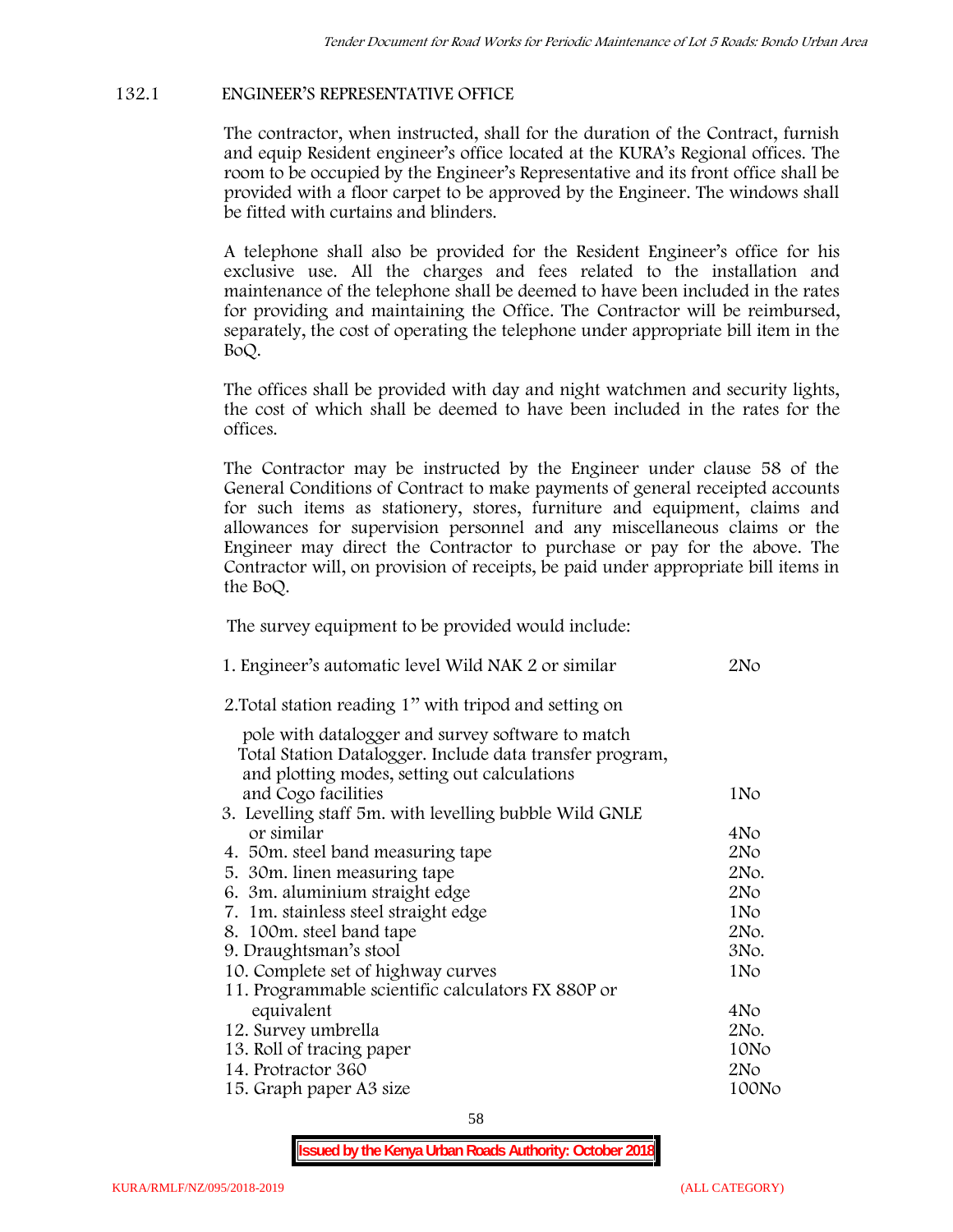| 16. Drawing table    | 2No.            |
|----------------------|-----------------|
| 17. Erasing shield   | 4No.            |
| 18. 3m. ranging rods | 9N <sub>O</sub> |
| 19. Marker pens      | 30No.           |

The contractor may be directed to pay for stationery, equipment or reagents that are foresaid and also pay for servicing and repair of the laboratory equipment being used on the project.

The Contractor shall provide, install and maintain in a good state of repair, such survey and other equipment as listed for the duration of the contract.

Such equipment shall be of approved manufacture, and shall be made available to the Engineer for the Engineer's exclusive use throughout the Contract, not later than three (3) weeks after the Engineer's order to supply. All equipment shall be ready to use and complete to perform the tests. The equipment shall revert to the Employer on completion of the Contract.

Any delays to the Contractor or the Contractor's activities caused by the Engineer being unable to perform survey work, field or laboratory tests due to the contractor's failure to supply and/or maintain the said equipment shall be deemed to have been caused entirely by the Contractors own actions, and any consequences of such delays shall be interpreted as such.

The payment to comply with this requirement is provided in the Bill of Quantities and ownership of all equipment paid for as instructed above shall revert to the Employer after the completion of the Works.

Failure by the Contractor to provide or maintain the equipment shall make him responsible to bear all costs that may be incurred as a result of the Engineer's staff using alternative means of communication, including delays in supervision and approval of Works by the Engineer.

# **132.3 COMMUNICATION FOR THE ENGINEEER**

# **(a) Mobile phones**

The Contractor shall provide, connect and maintain mobile phones for the exclusive use by the Engineer for the duration of the contract. The Contractor shall include for the cost of providing the mobile units complete with charger unit, "hands free" headset for each unit, connection to the network and all service charges applicable all as directed by the Engineer. The Contractor shall provide air-time with each mobile phone which shall be paid for under prime cost sum allowed for in the bills of quantities. The mobile telephones shall be WAP enabled with e-mail capabilities and integrated camera of a minimum of 3.0 mega pixels. Payment for these mobiles and associated costs is included in the Bill of Quantities, and ownership of mobile phones will revert to the Employer after completion of the Works.

# **(b) Internet and e-mail services**

Where directed, the contractor shall provide 24 hours terrestrial or wireless internet connectivity with minimum throughput speed of 128kilobytes per second for the exclusive use by the Engineer, including all accessories and Terminal Equipment and pay for all associated installation, maintenance and usage charges throughout the duration of the contract.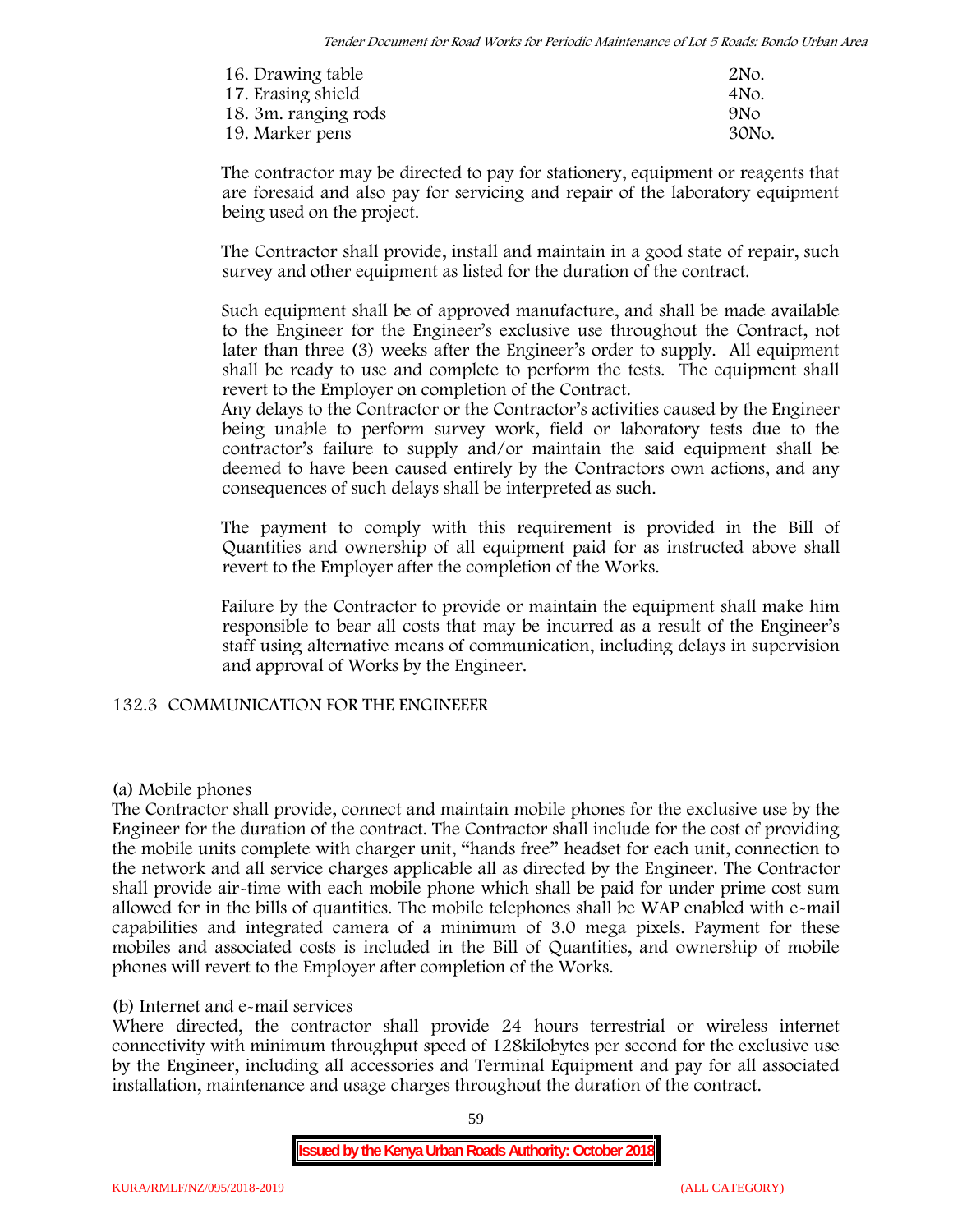The contractor shall allow for the provision and maintenance of internet connectivity and associated costs as per Appendix to item 1.17 of the Bills of Quantities.

# **137 ATTENDANCE UPON THE ENGINEER AND HIS STAFF**

In addition to the staff stated in Clause 135, the following staff will be provided for the supervision of work: 1No. Artisans, 2No. Labourers, 1No. Office assistants, 2No. Lab attendants. Additional attendant staff, as required by the Engineer, shall be paid for under Item 01-80-030 of the Bill of Quantities.

# **138 VEHICLES AND DRIVERS FOR THE ENGINEER AND HIS STAFF AND METHOD OF PAYMENT**

In addition to provisions of the Clause 138 of the Standard Specification, the Contractor shall when instructed, provide and maintain in good working condition for the exclusive use of the Engineer and his staff throughout the Contract, the following types and numbers of brand new vehicles or as specified. The Engineer shall approve the type of vehicles and confirm the number of each type to be provided. The Contractor shall insure the vehicles comprehensively for any licensed drivers and shall provide competent drivers during normal working hours and whenever required by the Engineer. The cost of provision of the vehicle shall be inclusive of the first 4,000 kilometers travelled in any month.

.Should any vehicle supplied not be in roadworthy condition, the Contractor shall provide an acceptable equivalent replacement vehicle until such a time as the original vehicle is repaired to the satisfaction of the Engineer and returned for use.

# **(a) Type 1 Vehicles (Double Cabin 4WD Pick up)**

Type 1 Vehicles should be four Wheel Drive (4WD), with power assisted steering, Double wishbone independent suspension at front axle and rigid axle with leaf springs at rear, diesel propelled engine maximum 2,500 cc. The starting mileage of the vehicles shall not exceed 60,000km odometer reading. The vehicles should be fitted with other accessories below:

- (a) Spare tyre and wheel jack;
- (b) FM radio and CD player;
- (c) Power Windows;
- (d) Full Air-conditioning;
- (e) Immobilizer and antitheft security system;
- (e) Driver and passenger SRS Airbags;
- (f) Canvas cover over the carrying deck at the back.

At the end of the contract, all type 1 vehicles shall revert to the Contractor.

# **(c) Type 2 Vehicles (station wagon/saloon)**

Specifications for Type 2 Vehicles shall be station wagon/saloon vehicles; petrol propelled engine maximum 1,800 cc. The starting mileage of the vehicles shall not exceed 60,000km odometer reading and shall in addition be fitted with a fibre glass body or similar and two columns of sitting benches on the carting deck at the back.

The Contractor shall insure comprehensively the vehicles for any licensed drivers and shall provide competent drivers during normal working hours and whenever required by the Engineer.

At the end of the contract, all type 2 vehicles shall revert to the Contractor.

60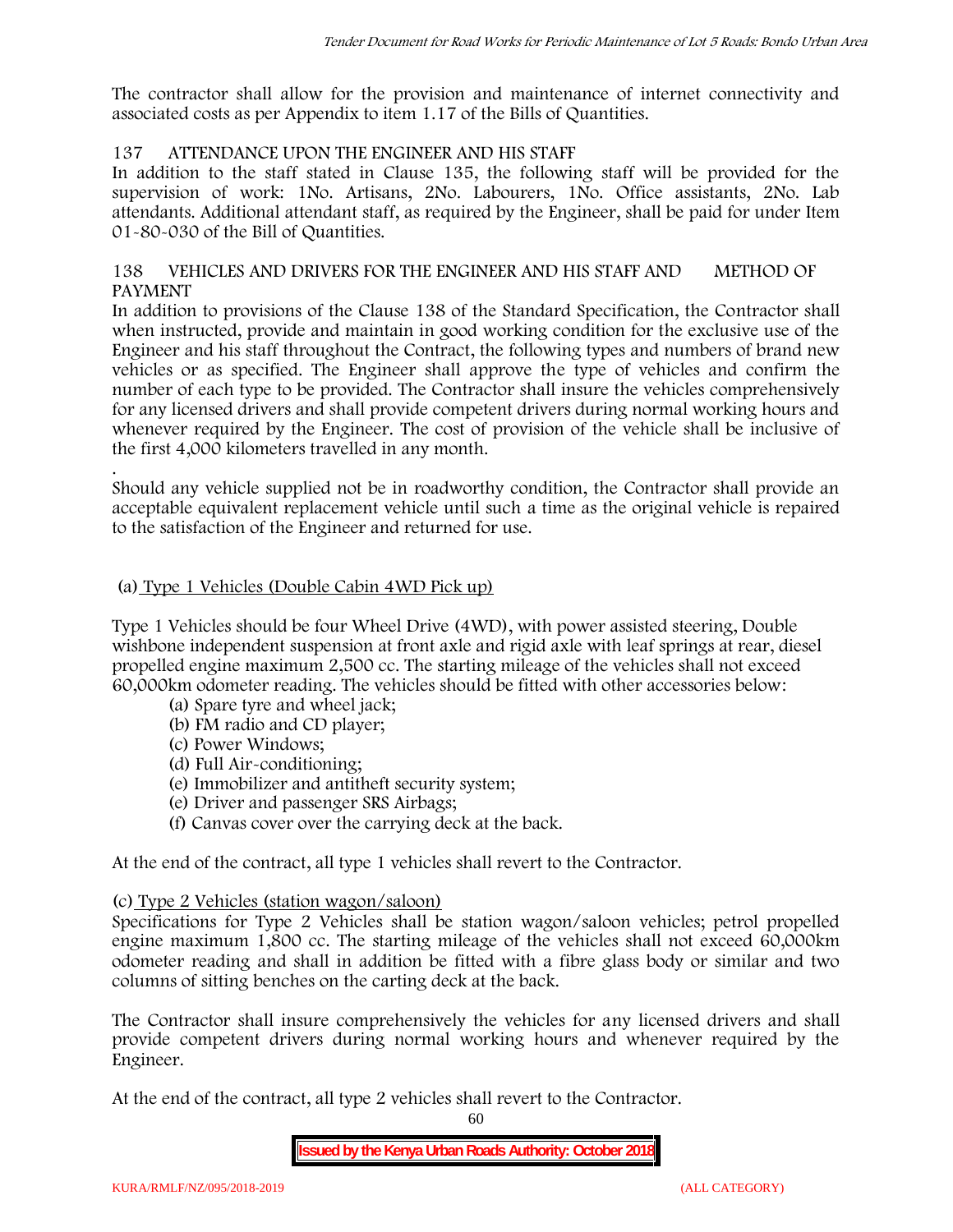Payment of vehicle shall be per vehicle month in item 01-80-017/18 of the BOQ.

# **139 MISCELLANEOUS ACCOUNTS**

The Contractor maybe instructed by the Engineer to make payments of general miscellaneous accounts for such items as stationary, stores and equipment and miscellaneous supervision personnel and claims or the Engineer may direct the Contractor to purchase or pay for the above. The Contractor will be paid on a prime cost basis plus a percentage for overheads and profits under appropriate items in the Bills of Quantities.

# **142 ENVIRONMENTAL PROTECTION**

The Contractor shall comply with the Statutory Regulations in force in Kenya regarding environmental protection and waste disposal, and shall liaise with the National Environmental Management Agency (NEMA).

The Contractor shall ensure so far as is reasonably practicable and to the satisfaction of the Engineer; that the impact of the construction on the environment shall be kept to a minimum and that appropriate measures are taken to mitigate any adverse effects during the construction.

- (a) The Contractor shall exercise care to preserve the natural landscape and shall conduct his construction operations so as to prevent any unnecessary destruction, scarring, or defacing of the natural surroundings in the vicinity of the work. Except where clearing is required for permanent works, all trees, native shrubbery, and vegetation shall be preserved and shall be protected from damage by the Contractor's construction operations and equipment. All unnecessary destruction, scarring, damage or defacing resulting from the Contractor's operations shall be repaired, replanted, reseeded or otherwise corrected as directed by the Engineer, and at the Contractor's expense.
- (b) The Contractor shall ensure that measures are in place to control soil erosion and water pollution, by use of berms, dykes, silt fences, brush barriers, dams, sediment basins, filter mats, netting, gravel, mulches, grasses, slope drains, contour banks, and other erosion control devices and methods. Temporary erosion control provisions shall be coordinated with permanent erosion control features to assure economical, effective and continuous measures throughout the period of the works. The Contractor's attention is drawn to the requirements of Clause 502, in that works need to be progressively finished so that permanent vegetation can establish quickly to mitigate soil erosion and erosion of drains.
- (c) The Contractor shall provide all the labour, equipment, materials, and means required and shall carry out proper and efficient measures wherever and as often as necessary to minimise the dust nuisance.
- (d) The Contractor shall comply with all applicable Kenyan laws, orders and regulations concerning the prevention, control and abatement of excessive noise. Blasting, use of jackhammers, pile driving, rock crushing, or any other activities producing highintensity impact noise may be performed at night only upon approval of the Engineer.
- (e) Immediately after extraction of materials, all borrows pits shall be backfilled to the satisfaction of the Engineer. In particular borrow pits near the project road shall be backfilled in such a way that no water collects in them.

61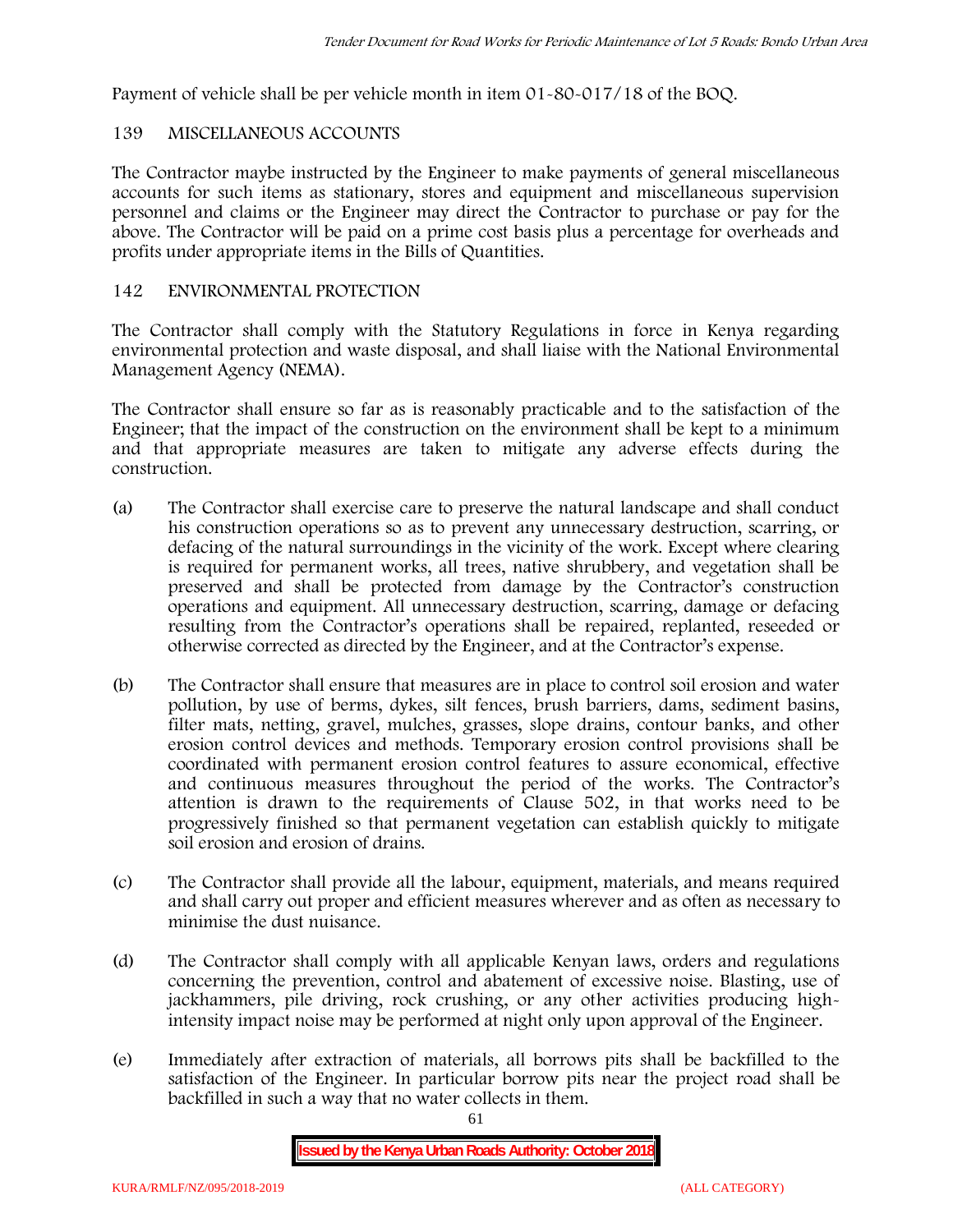- (f) Spilling of bitumen fuels Oils and other pollutants shall be cleared up.
- (g) The Contractor's attention is drawn to the requirements of the Standard Specification in regard to the environment and in particular to the following clauses: Clause 115: Construction Generally

| Clause 110. Construction dencrally                                  |  |  |
|---------------------------------------------------------------------|--|--|
| Clause 116: Protection from Water                                   |  |  |
| Clause 136: Removal of Camps                                        |  |  |
| Clause 605: Safety and Public Health Requirements Clause            |  |  |
| Clause 607: Site Clearance and Removal of Topsoil and<br>Overburden |  |  |

(h) No additional payment will be made to the Contractor to cover costs arising from the requirements for this Clause and the Contractor must include these costs in the rates inserted into the Bills of Quantities.

# **143 STAFF TRAINING**

The Contractor shall allow for training of engineers, technicians and other support staff as may be instructed by the Engineer.

The payment of the allowances of such staff shall be made as instructed by the Engineer under the relevant provisions in the Bills of Quantities.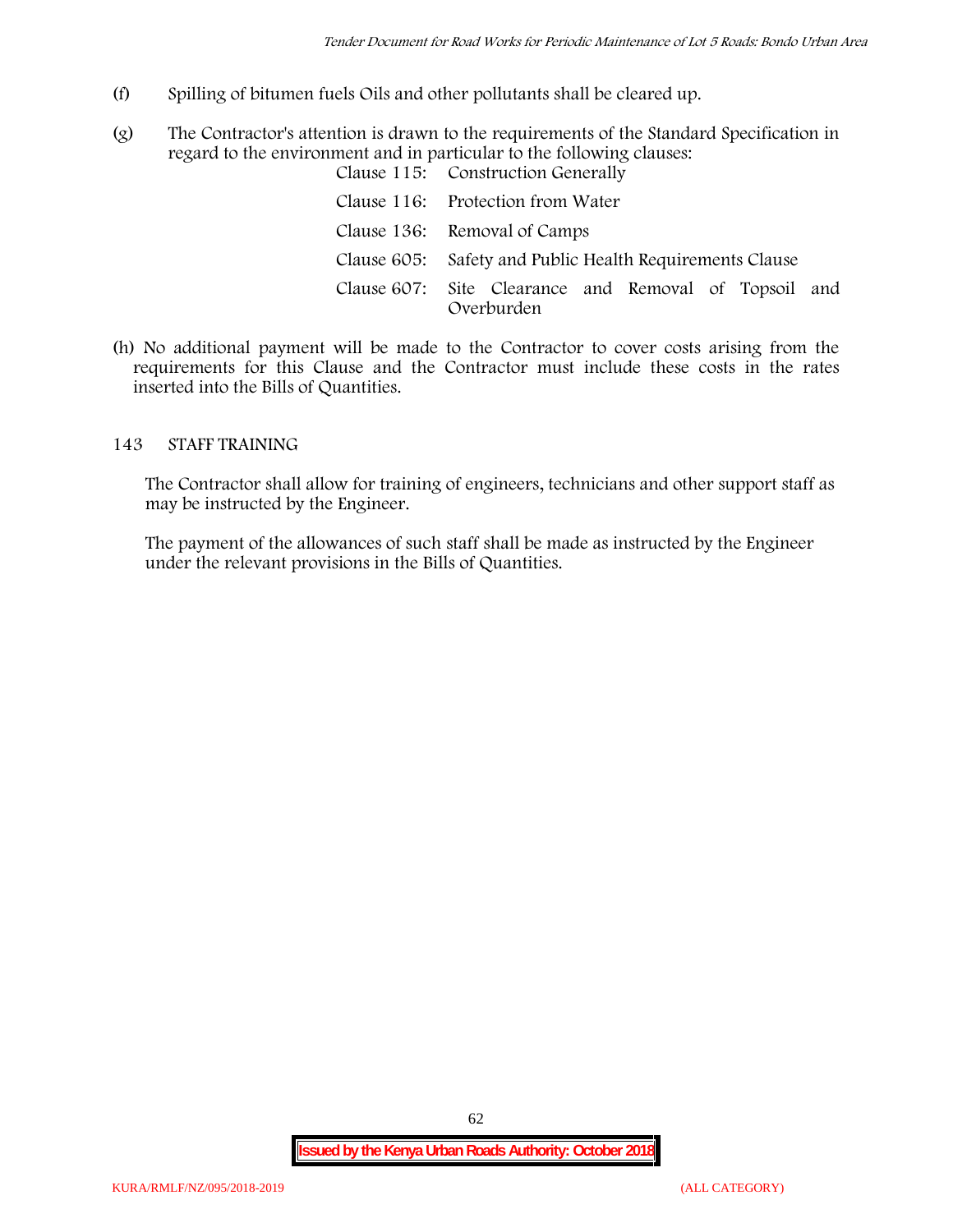# **SECTION 2 - MATERIALS AND TESTING OF MATERIALS**

All materials testing shall be in accordance with Section 2 of the Standard Specifications.

# **SECTION 3 - SETTING OUT & TOLERANCES**

## **301 SETTING OUT**

a) In addition to the provisions of clause 3.01(a) if the traverse points to be used for the setting out are close to the existing carriageway and interfere with construction works then the Contractor will have to relocate them to a location where they will not be disturbed. The co ordinates and heights of all traverse points so located shall be listed and provided to the Engineer for checking and/or approval. Contractor shall also monument the new centreline every 200m along straight and all salient points along curves by a pin in the concrete beacon before commencement of any works.

The road reserve boundary posts shall have 12mm diameter steel pins embedded in concrete, 200mm long with 25mm exposed to the air, sticking out form its top surface. This pin shall be co-ordinated and heighted and result of the same shall be provided to the Engineer for approval. Cost of these works shall be included in the rates as no separate item has been provided.

Commencement of the works shall not be permitted until this basic survey data has been provided and approved by the Engineer for at least 2 Kms of the road.

b) Detailed Setting Out

Reference pegs shall be 50mm by 50mm in section 600mm long driven 400mm firmly into ground and painted white above the ground. The offset from centre line shall be indicated by small nail 20mm to 25mm long with its head driven flush with the top of the peg.

Chainages, offset and reference elevation shall be clearly indicated to the sides of the peg to the satisfaction of the Engineer.

After cutting of benches and prior to commencement of earthworks or subgrade works, Contractor shall take cross-sections again and submit the copy of the same to Engineer for agreement. These cross-sections shall then be used as basis of measurement for all subsequent layers, unless otherwise stated.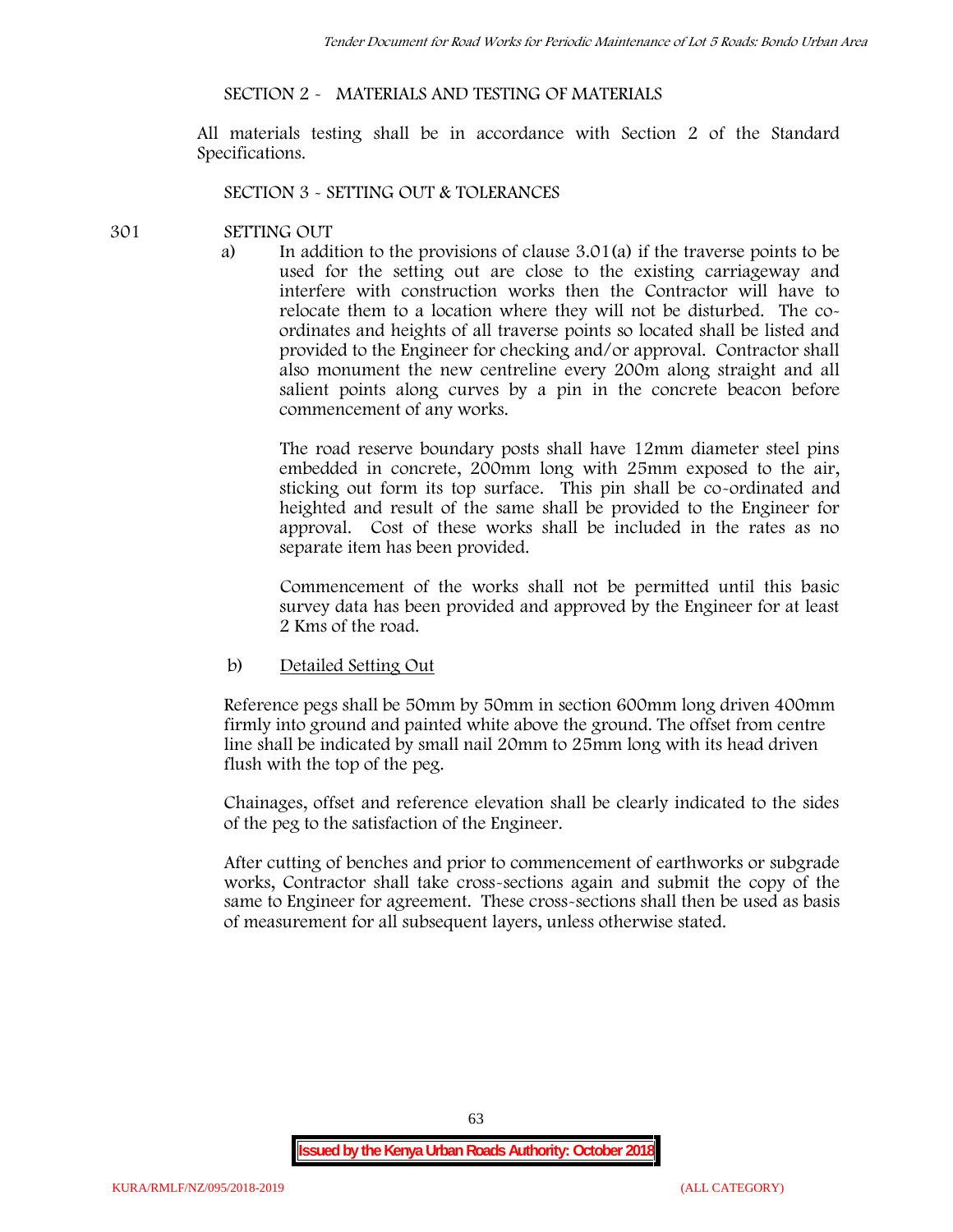**SECTION 4- SITE CLEARANCE AND TOP SOIL STRIPPING**

# **401 SITE CLEARANCE**

Site Clearance shall be carried out as directed by the Engineer.

**402 REMOVAL OF TOPSOIL**

Topsoil shall include up to 200mm depth of any unsuitable material encountered in existing or newly constructed drains, drainage channels, and accesses.

**403 REMOVAL OF STRUCTURES, FENCES AND OBSTRUCTIONS**

When instructed by the Engineer, the Contractor shall demolish or remove any structure and payment for this shall be made on day works basis.

**SECTION 5 - EARTHWORKS**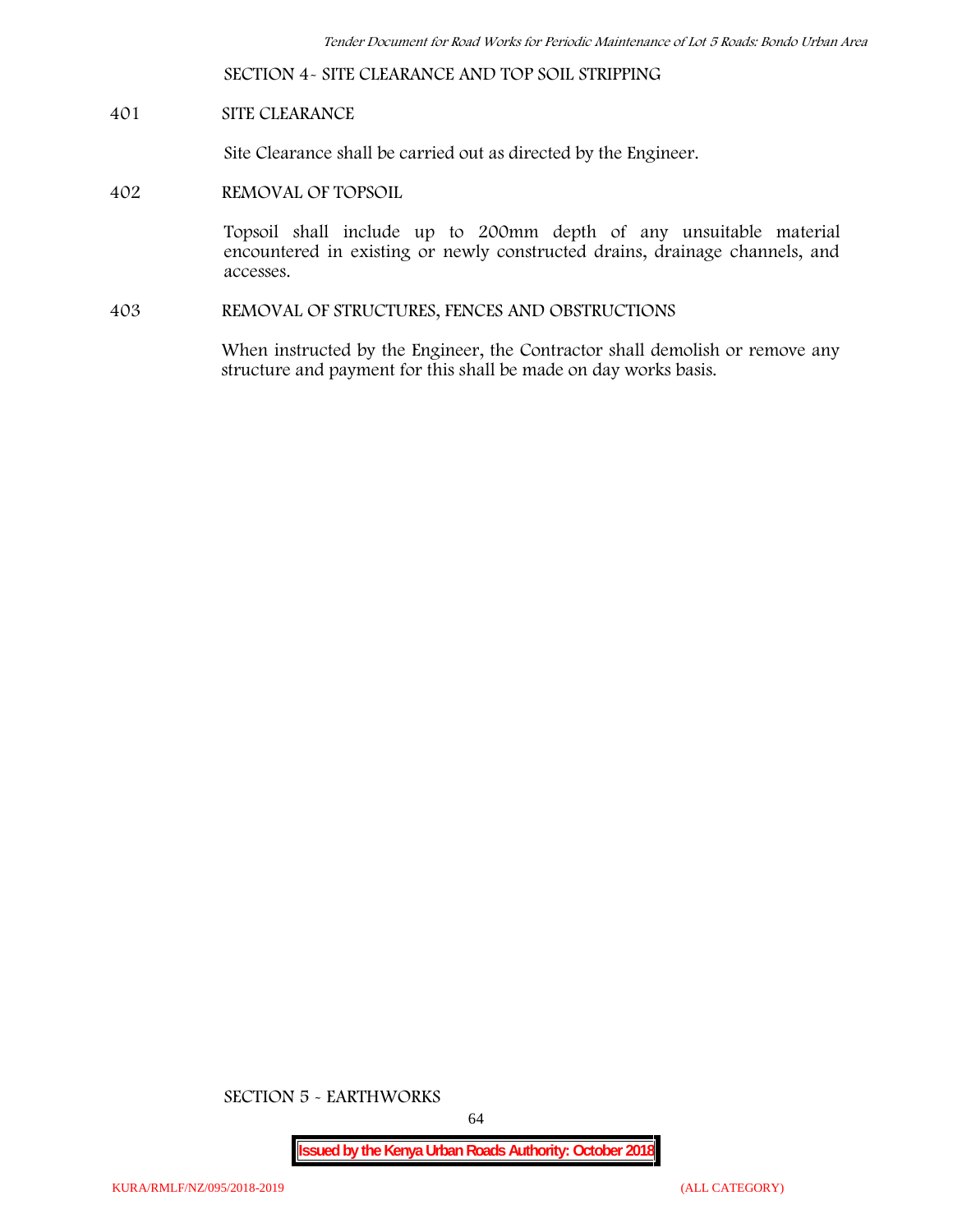### **504 PREPARATION PRIOR TO FORMING EMBANKMENT**

Where benching is required for existing pavement to accommodate earthworks subgrade or subbase for widening the road, the rate for compaction of existing ground shall be deemed to cover this activity.

Excavation in the pavement of the existing road shall be kept dry. In the event of water penetrating the underlying layer, construction of the subsequent layers shall be postponed until the underlying layers are dry enough to accommodate the construction plant without deforming or otherwise showing distress.

Step construction shall be carried out per layer at the joint where excavating both vertically and perpendicular to the direction of the travel. The step shall be 500mm perpendicular to the direction of the travel and 150mm vertical unless otherwise instructed by the Engineer.

Special care shall be taken when compacting the new material at the joint ensuring that specified density is achieved.

#### **505 CONSTRUCTION OF EMBANKMENTS**

Only material approved by the Engineer shall be used for fill in embankments. Material with high swelling characteristics or high organic matter content and any other undesirable material shall not be used, unless specifically directed by the Engineer. Unsuitable material shall include:

- (i) All material containing more than 5% by weight or organic matter (such as topsoil, material from swamps, mud, logs, stumps and other perishable material)
- (ii) All material with a swell of more than 3% (such as black cotton soil)
- (iii) All clay of plasticity index exceeding 50.
- (iv) All material having moisture content greater than 105% of optimum moisture content (Standard Compaction)

Subgrade: Shall mean upper 300mm of earthworks either insitu or in fill and subgrade shall be provided for as part of earthworks operation and payment shall be made as "fill". The material for subgrade shall have a CBR of not less than 8% measured after a 4 day soak in a laboratory mix compacted to a dry density of 100% MDD (AASHTO T99) and a swell of less than 1%.

Subgrade repair: Where directed by the Engineer, any localized failure in the subgrade shall be repaired by filling in selected soft, hard or natural of minimum CBR 30% and compacted in accordance with clauses in the specifications applying to normal subgrade.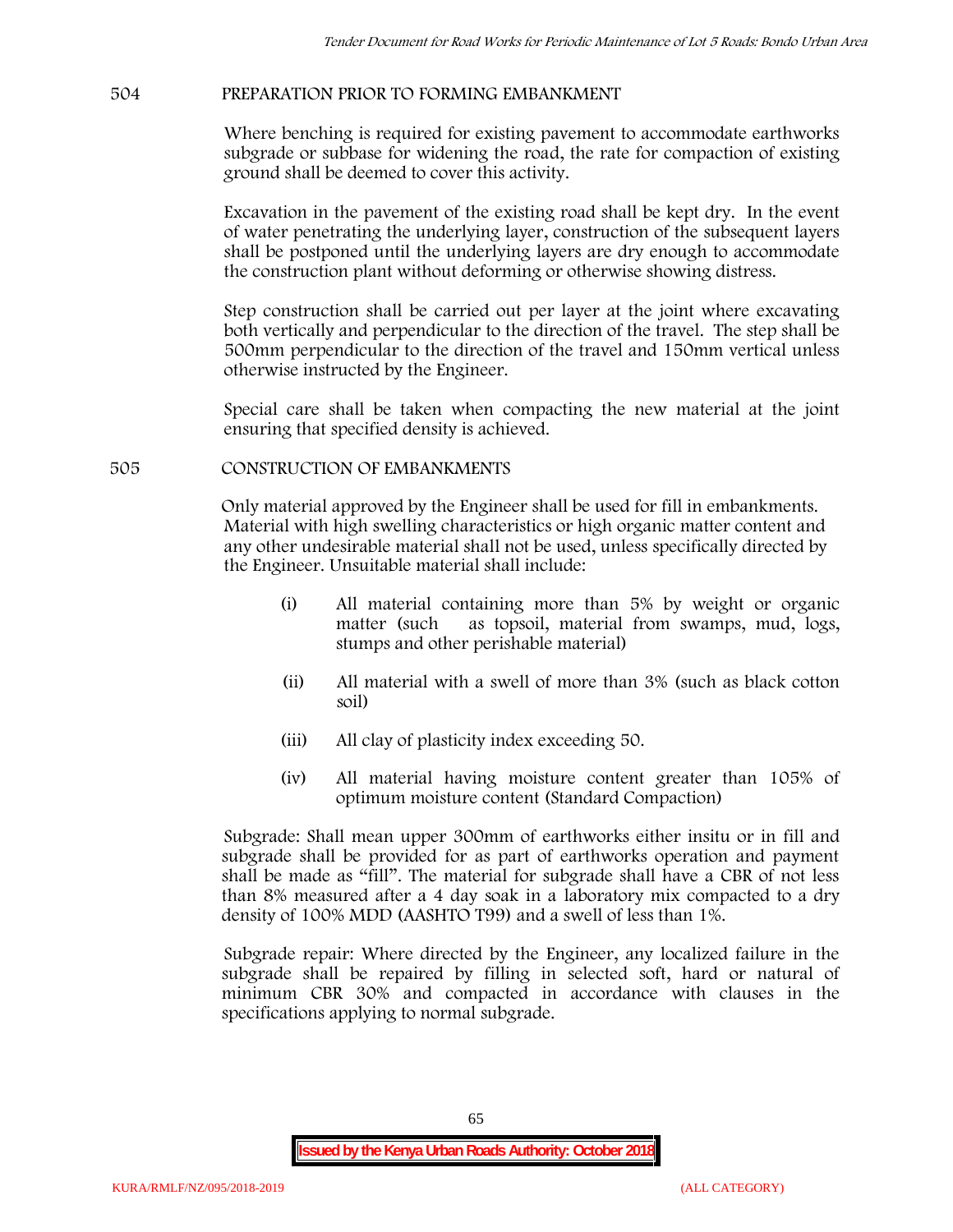Embankment repair: Where directed by the Engineer, any localized filling in soft, hard or natural; selected material requirements shall be executed in accordance with Clause 505.

### **508 COMPACTION OF EARTHWORKS**

At pipe culverts, all fill above ground level around the culverts shall be compacted to density of 100% MDD (AASHTO T.99) up to the level of the top of the pipes or top of the surround(s), if any and for a width equal to the internal diameter of the pipe on either side of the pipe(s) or surround(s) as applicable.

At locations adjacent to structures, all fill above ground level upto the underside of the subgrade shall be compacted to density of 105% MDD (AASHTO T.99). In case of fill around box culverts this should be carried out for the full width of the fill and for a length bounded by the vertical plane passing through the ends of the wingwalls.

Notwithstanding the provision of clause 503 of the standard Specification, Compaction of subgrade material (i.e. material immediately below formation) in cut areas shall not be carried out by the contractor in areas where the formation is formed in hard material, unless specific instructions to the contrary are issued by the Engineer.

Where improved sub-grade material shall be required, this shall be compacted and finished to the same standards and tolerances as those required for normal subgrade and clauses in the specifications applying to normal subgrade shall also apply.

# **511 BORROW PITS**

The first part of the Standard Specification is amended as follows:

Fill material which is required in addition to that provided by excavation shall be obtained from borrow pits to be located and provided by the Contractor but to the approval of the Engineer contrary to what has been stated.

# **517 MEASUREMENT AND PAYMENT**

Notwithstanding the provisions of clause 517 of the standard specifications, the rate for compaction of fill in soft material shall allow for the requirements of clause 508 of the special specification and no extra payment shall be made for compaction around pipe culverts (100% MDD AASHTO T.99).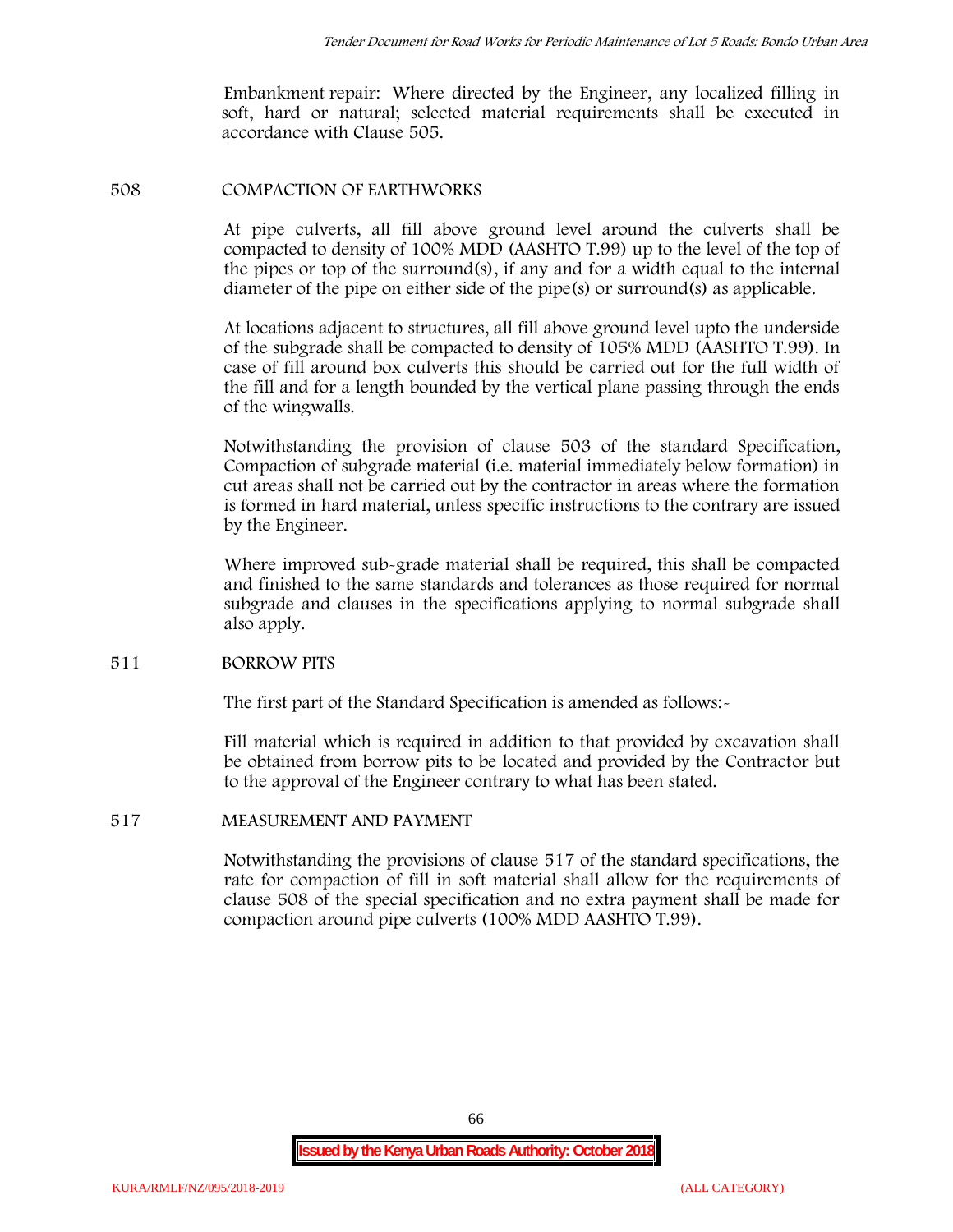**SECTION 6 - QUARRIES, BORROW PITS, STOCKPILES AND SPOIL AREAS**

#### **601 GENERAL**

Notwithstanding any indications to the contrary in the Standard specification the Engineer will not make available to the Contractor any land for quarries, borrow pits, stockpiles and spoil areas, except for those areas in road reserves specifically approved by him.

The contractor will be entirely responsible for locating suitable sources of materials complying with the Standard and Special Specifications, and for the procurement, Wining, haulage to site of these materials and all costs involved therein. Similarly the contractor will be responsible for the provision and costs involved in providing suitable areas for stockpiling materials and spoil dumps. Should there be suitable sites for spoil dumps or stockpiles within the road reserve forming the site of the works the Contractor may utilise these subject to the approval of the Engineer.

No additional payment will be made to the Contractor to cover costs arising from the requirements for this Clause and the Contractor must include these costs in the rates inserted into the Bills of Quantities.

### **602 MATERIAL SITES**

The information on possible material sites is given for the general guidance of bidders. Bidders are however advised to conduct their own investigation as the information contained therein is neither guaranteed nor warranted

### **603 PROVISION OF LAND**

Notwithstanding any indications to the contrary in the Standard specification the Engineer will not make available to the Contractor any land for quarries, borrow pits, stockpiles and spoil areas, except for those areas in road reserves specifically approved by him.

The contractor will be entirely responsible for locating suitable sources of materials complying with the Standard and Special Specifications, and for the procurement, Wining, haulage to site of these materials and all costs involved therein. Similarly the contractor will be responsible for the provision and costs involved in providing suitable areas for stockpiling materials and spoil dumps. Should there be suitable sites for spoil dumps or stockpiles within the road reserve forming the site of the works the Contractor may utilise these subject to the approval of the Engineer.

No additional payment will be made to the Contractor to cover costs arising from the requirements for this Clause and the Contractor must include these costs in the rates inserted into the Bills of Quantities.

#### **605 SAFETY AND PUBLIC HEALTH REQUIREMENTS**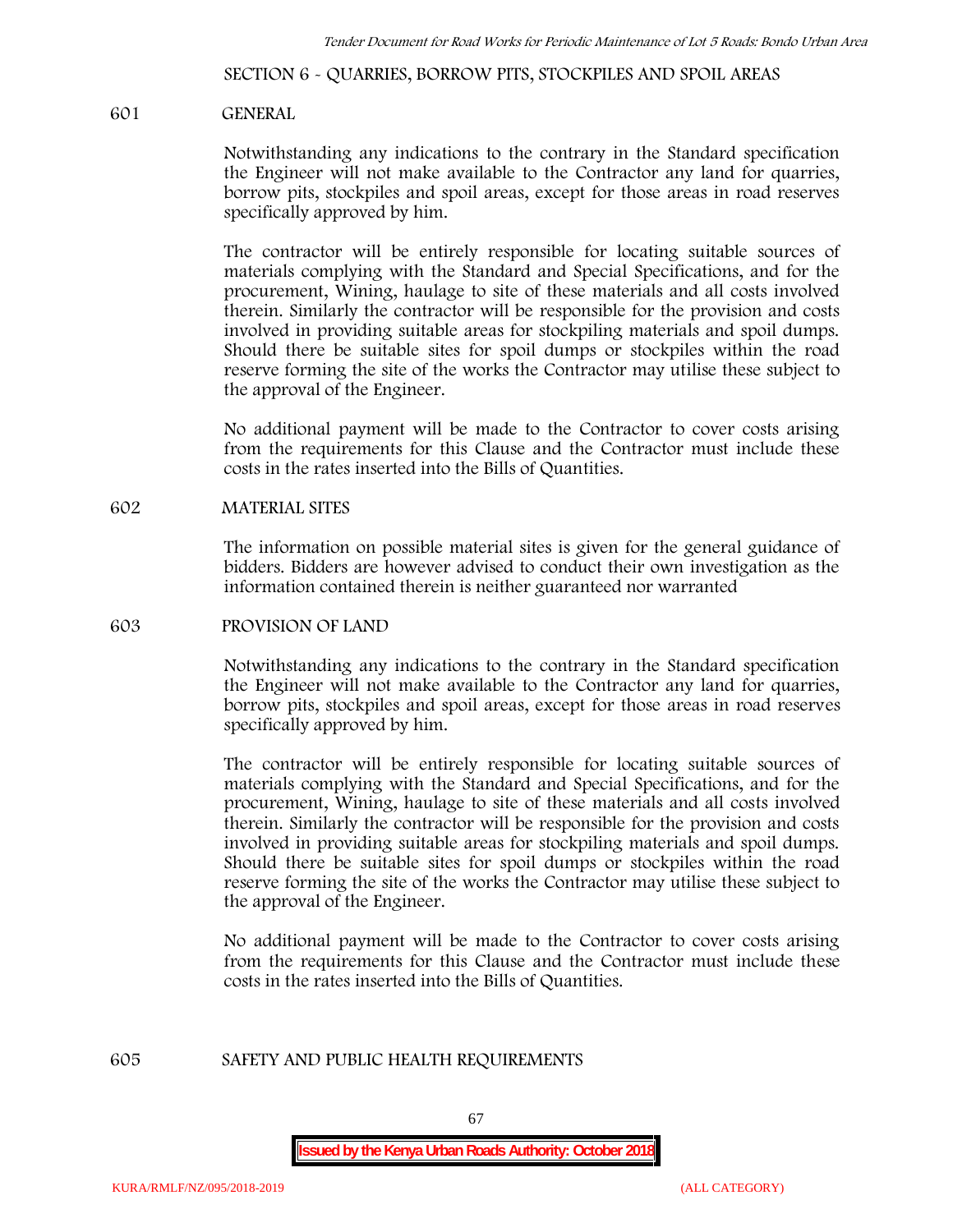In addition to clause 605, the contractor shall allow for professionals to conduct lectures to the workers regarding the spread of HIV/Aids.

**SECTION 7 - EXCAVATION AND FILLING FOR STRUCTURES**

#### **703 EXCAVATION OF FOUNDATIONS FOR STRUCTURES**

Unless otherwise instructed by the Engineer, all excavated surfaces in material other than hard material, on which foundations for structures shall be placed, shall be compacted to 100% MDD (AASHTO T.99) immediately before structures are constructed.

Paragraph 4, last line: - Replace "95%" with "100%".

#### **707 BACKFILLING FOR STRUCTURES**

Unless otherwise instructed by the Engineer, all backfilling material shall be compacted to a minimum of 100% MDD (AASHTO T.99).

# **709 EXCAVATIONS FOR RIVER TRAINING AND NEW WATER COURSES**

Payments for river training and establishment of new watercourses shall only be made where such work constitute permanent works. Works done for road deviation or other temporary works shall not qualify for payment.

#### **710 STONE PITCHING**

Stone pitching to drains, inlets and outlets of culverts to embankments and around structure shall consist of sound unweathered rock approved by the Engineer.

The stone as dressed shall be roughly cubical in shape with minimum dimensions of 150 x 150mm for normal thickness of stone pitching.

The surface to receive the pitching shall be compacted and trimmed to slope and the stone laid, interlocked and rammed into the material to give an even finished surface.

In areas where stone pitching has been damaged, the Contractor shall identify such areas and notify the Engineer for his agreement of the extent of the Works required and his approval and instructions to proceed with the Works. Stone Pitching Repair and Reconstruction shall be carried out in accordance with Clause 710 of the Standard Specifications.

The Works shall involve removal of the damaged stone pitching and reconstruction of the said areas in accordance with Clause 710 of the Standard Specifications by use of the sound salvaged material together with any necessary additional material where all such materials shall comply with Section 7 of the Standard Specifications.

Contrary to clause 713 of the standard specifications, the rates inserted for stone pitching shall allow for grouting.

68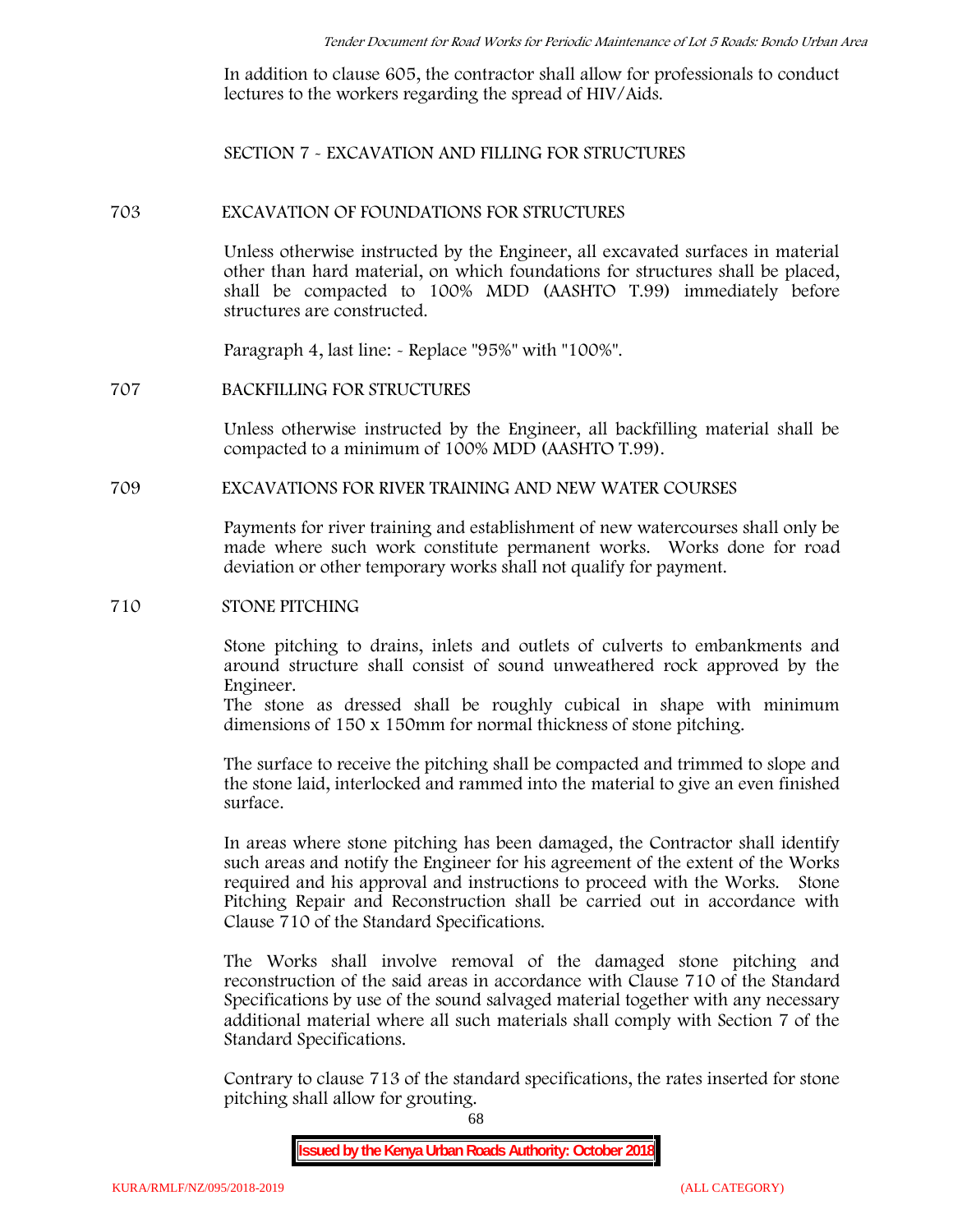### **711 GABIONS**

Where instructed by the Engineer the Contractor will install gabions as protection works to washout areas or bridge Piers and or Abutments. Gabions shall be constructed in accordance with Clause 711 of the Standard Specification.

I n cases where existing gabions have been damaged, the Contractor shall identify them and notify the Engineer for his agreement of the extent of the Work required and his approval and instructions to proceed with the Works.

The Works shall involve removal of the damaged gabions / rocks, excavation to the correct levels and grades as directed by the Engineer, and in accordance with Clause 711 of the Standard Specifications and reconstruction with new gabions and other necessary materials as necessary. The damaged gabions shall be recovered and transported to the nearest KURA'S Yard or M.O. R &P.W Department depot.

### **712 RIP-RAP PROTECTION WORK**

Quarry waste or similar approved material shall be used to backfill scoured and eroded side, outfall and cut-off drain. The material shall be compacted to form a flat or curved surface preparatory to stone [pitching of drainage channels, existing and new scour checks as directed by the Engineer.

The surface to receive the pitching shall be compacted and trimmed to slope and the stone hand laid, interlocked and rammed into the material to give an even finished surface. The interstices of the Pitching shall be rammed with insitu material. The insitu material immediately behind the pitching shall be compacted to minimum density of 100% MDD compaction (AASHTO T.99)

### **714 BACKFILL BELOW STRUCTRURES**

Where instructed this shall be carried out in compliance with the requirements of Clause 507 and 804 of the Standard Specification.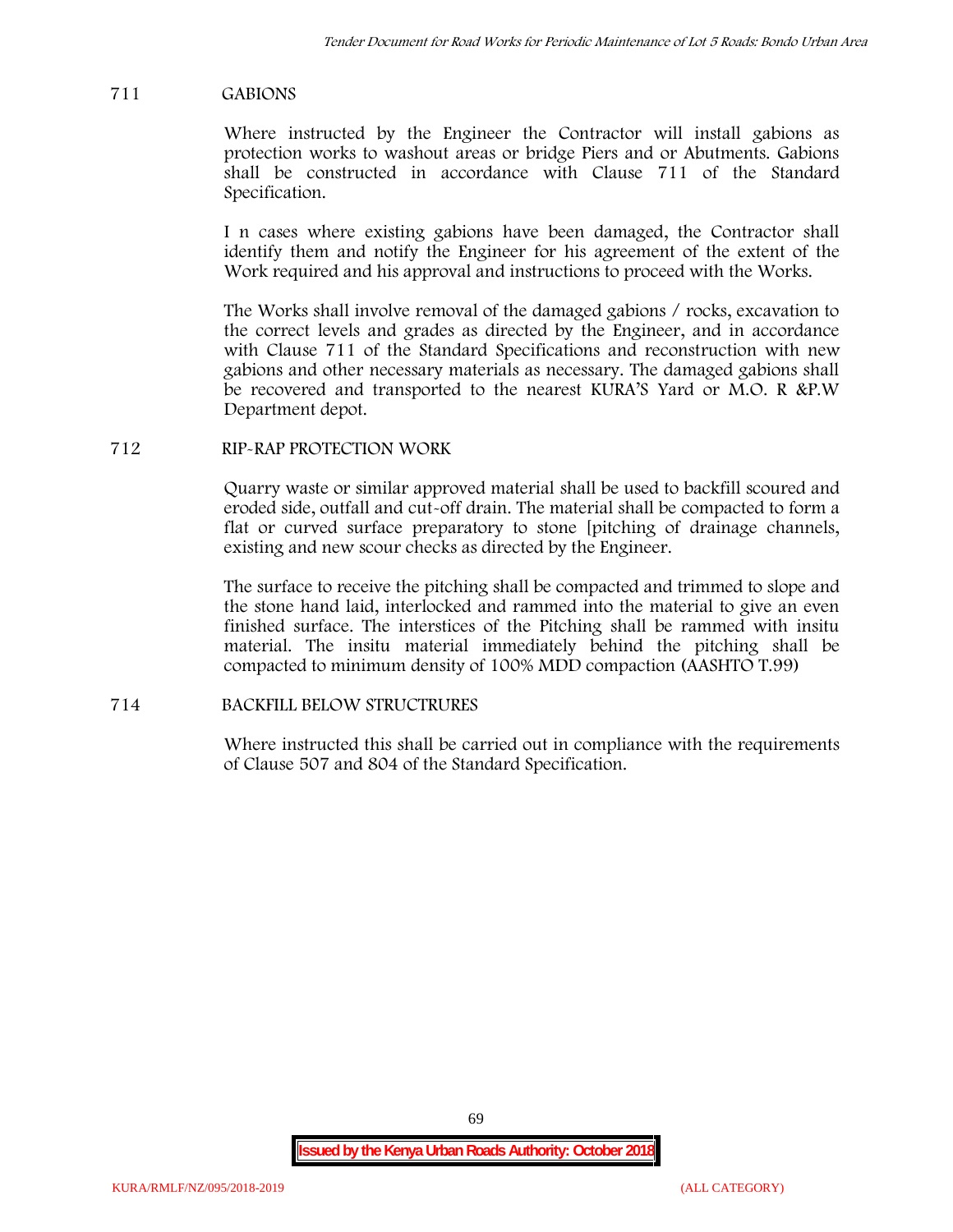**SECTION 8 - CULVERTS AND DRAINAGE WORKS**

### **801 SCOPE OF SECTION**

The operations specified in this section apply to the installation of drainage works and reinstatement and improvement of the same.

In addition, this Section covers: -

- Extending of existing 450mm, 600mm and 900mm diameter pipes to be compatible with the increased road width or access.
- Desilting and cleaning of existing pipes and outfall drains to make them free flowing.

**804 EXCAVATION FOR CULVERTS AND DRAINAGE WORKS**

In the Standard Specifications, make the following amendments: -

- (a) In paragraph 6, line 3, and in paragraph 7, line 5 and in paragraph 11, line 6, delete "95%" and insert "100%".
- (b) Removal of Existing Pipe Culverts

Where instructed by the Engineer, the Contractor shall excavate and remove all existing blocked or collapsed culvert pipes of 450mm, 600mm and 900mm diameter including concrete surround, bedding, inlet and outlet structure.

The void left after removal of culvert pipes shall be widened as necessary to accommodate new concrete bedding, pipe and haunching. The payment of this work shall be per linear metre of pipes removed, and the volume in m<sup>3</sup> of inlet/outlet structure removed. The void left by

removal of these pipes shall be carefully preserved in order to accommodate replacement of 450mm, 600mm or 900mm diameter pipe culverts as shall be directed by the Engineer.

- (c) Removal of Other Existing Drainage Structures When instructed by the Engineer, the Contractor shall demolish or remove any other structure and payment for this shall be made on day work basis.
- (d) Excavation for Culverts and Drainage Works The Contractor shall carry out all excavations for new culverts and drainage works to the lines, levels, inclinations, and dimensions shown on the drawings or as instructed by the Engineer.

#### **805 EXCAVATION IN HARD MATERIAL**

In the Standard Specifications, Sub-clauses 805(a) and 805 (b) delete "95%" and insert "100%".

In sub-clause 809(a), paragraph 1, line 1, substitute "95%" with "100%".

70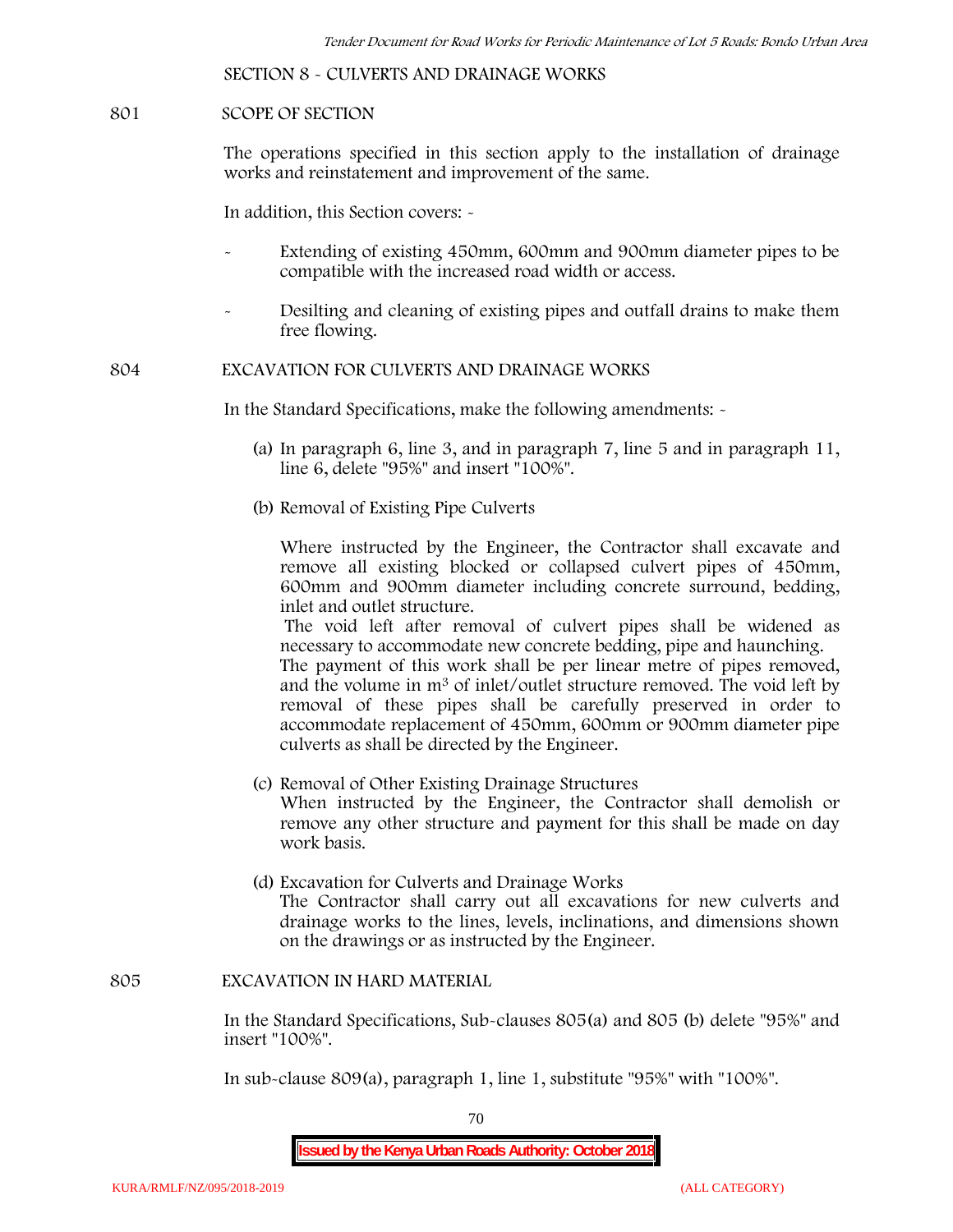In sub-clause 809(c), paragraph 2, line 4, between the words "compacted" and "and shaped" insert the words "to 100% MDD (AASHTO T.99)".

Hard material is material that can be excavated only after blasting with explosives or barring and wedging or the use of a mechanical breaker fitted with a rock point in good condition and operated correctly. Boulders of more than 0.2m<sup>3</sup> occurring in soft material shall be classified as hard material.

#### **809 BEDDING AND LAYING OF PIPE CULVERTS**

Concrete pipes shall be laid on a 150mm thick concrete bed of class 15/20 and the pipes shall be bedded on a 1:3 cement: sand mortar at least 50mm thick, 150mm wide and extending the full length of the barrel.

The rates inserted shall allow for compaction of the bottom of excavation to 100% MDD (AASHTO T.99).

### **810 JOINTING CONCRETE PIPES**

The concrete pipes for the culverts shall have ogee joints and will be jointed by 1:2 cement: sand mortar and provided with fillets on the outside as described in clause 810 of the Standard Specification.

### **812 BACKFILLING OVER PIPE CULVERTS**

In the Standard Specifications, clause 812

a) Wherever the expression "dry density of 95% MDD (AASHTO T. 99)" occurs delete and replace with "dry density of 100% MDD (AASHTO T.99)".

The rates entered for laying of pipe culverts shall allow for backfilling to pipe culverts and compacting to 100% MDD (AASHTO T.99) and these works shall not be measured and paid for separately.

# **814 SUBSOIL DRAINS**

In the event of excavation for repairs exposing local seepage, springs or unacceptably high water table, the Engineer may instruct the provision of counter fort or French drains.

These drains shall consist of a trench excavated to the alignment, width, depth and gradient instructed by the Engineer, and backfilled with approved compacted clean hard crushed rock material as specified in clause 815 of the standard specification. Where these drains lie within the carriageway the carriageway shall be reinstated with compacted stabilised gravel and surfaced with hot asphalt or a surface dressing as instructed by the Engineer.

#### **815 INVERT BLOCK DRAINS AND HALF ROUND CHANNELS**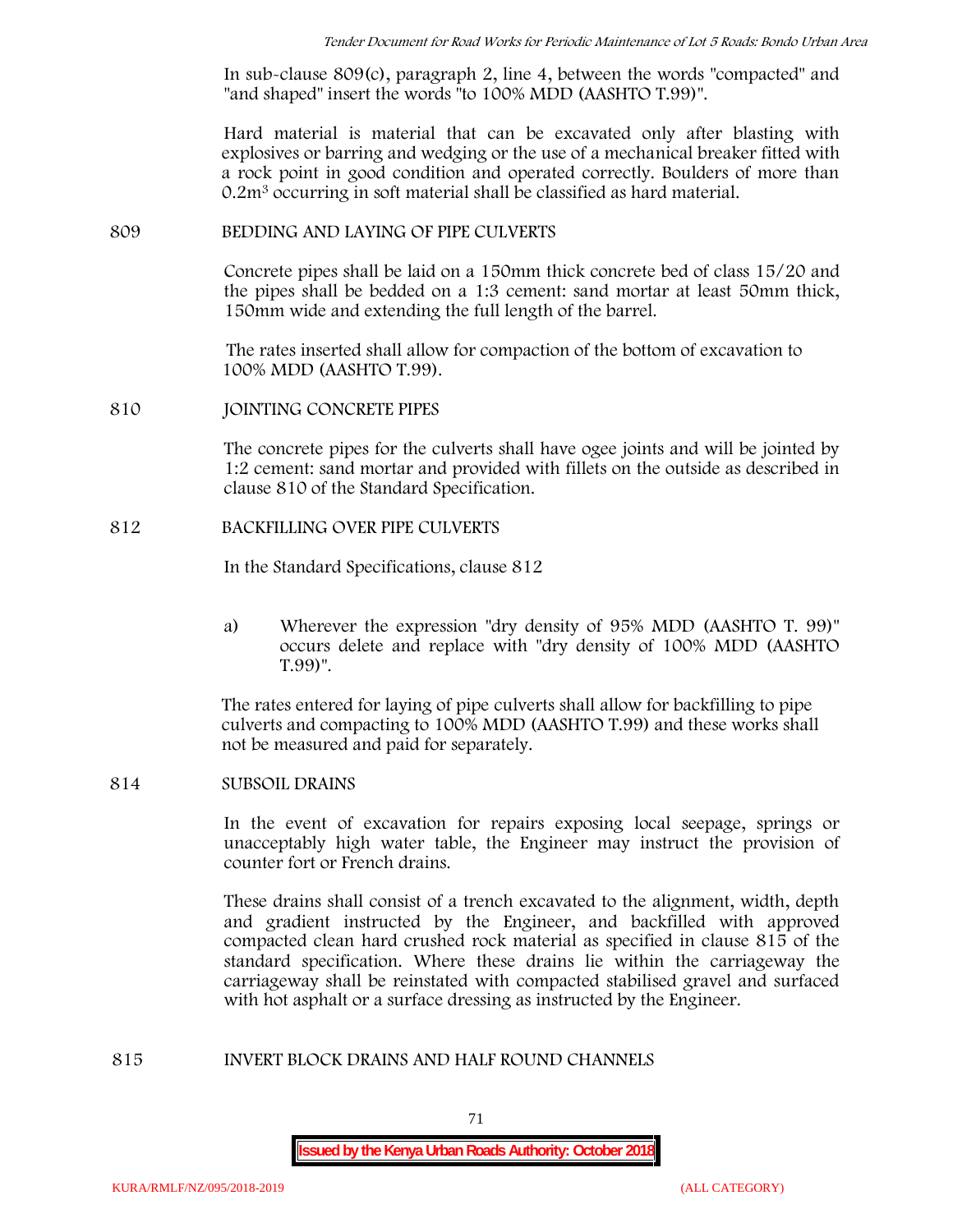Invert Block Drains and Half Round Channels shall be constructed as shown in the drawings provided in accordance with the Standard Specifications where directed by the Engineer.

#### **817 REPAIRS TO DRAINS**

**817.1 Cleaning and Repair of Existing Drains**

In areas of existing side drains, mitre or outfall drains where such are blocked, the Engineer shall instruct the Contractor to clean and clear the drains to free flowing condition.

The work shall consist of:

- (a) Stripping and removal of any extraneous material to spoil including vegetation and roots in the drains to the satisfaction of the engineer.
- (b) Spreading of any spoil to the satisfaction of the Engineer.

Shaping the drains to free flowing condition as directed by the Engineer. Removing any broken side slabs for inverted block drains and replacing with a new removing any broken inverted block drains and replacing with a new one well jointed.

Measurement and Payment for cleaning drains shall be by linear metre of drain cleaned measured as the product of plan area and vertical depth of extraneous material instructed to be removed. No extra payment will be made for removal of vegetation and roots.

**817.2 Channels**

The Engineer may instruct that the Contractor provides open channels in place of existing subdrains where the latter may be damaged or in any other place. The rates entered by the Contractor in the bills of quantities must include for removal and disposal of any subdrain material, excavation to line and level, backfilling and compaction as directed by the engineer. The channels shall be constructed of precast class 20/20 concrete of minimum 80mm thickness and lengths or widths not exceeding 1000mm. Joints shall be at least 15mm wide filled with 1:2 cement sand mortar.

**817.3 Rubble fills for protection work**

Quarry waste or similar approved material shall be used to back fill scoured and eroded side, outfall and cut-off drains. The material shall be compacted to form a flat or curved surface preparatory to stone pitching of drainage channels, existing and new scour checks as directed by the Engineer.

#### **817.4 Stone Pitching**

Stone pitching shall be constructed in accordance with clause 710 of the standard Specification.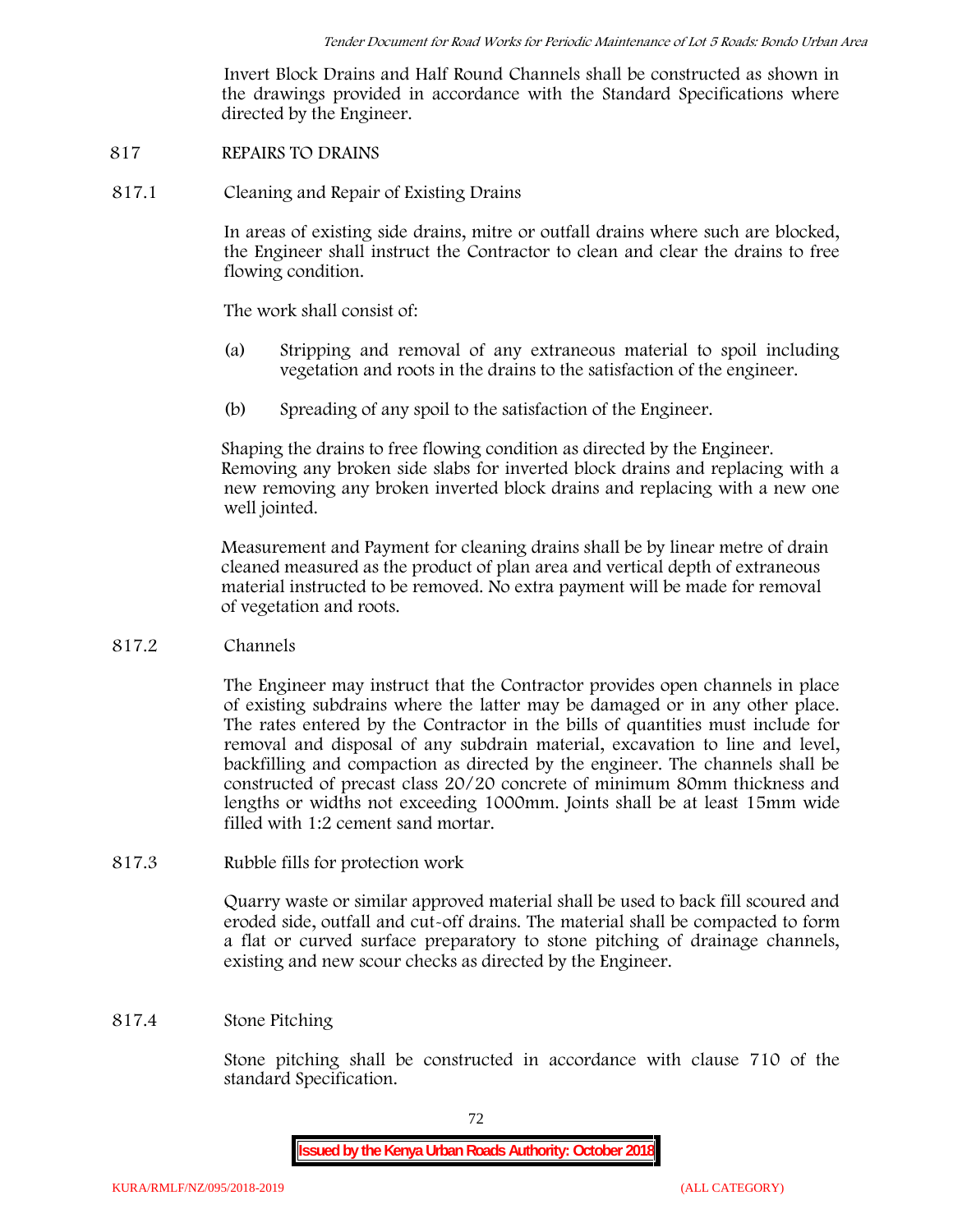**817.5 Gabions**

Gabions shall be constructed in accordance with clause 711 of the standard Specification.

**817.6 Spoil Material**

The Contractor shall be responsible for removal from site of all materials excavated in the course of undertaking works in this section of the specifications, unless suitable for re-use, and deposit of the material in a spoil dump to be approved by the Engineer.

**818 SCOUR CHECKS**

Scour checks are to be constructed in mass concrete in accordance with clause 818 of the standard Specifications and the drawings as shall be provided.

- **819 CLEANING AND MAINTENANCE**
- **819.1 Desilting of Pipe Culverts**

Where instructed, Contractor shall desilt the existing pipe culverts by removing all the material from the pipe to make them clean and free flowing.

Measurement and payment shall be by the linear metres of pipes de-silted, regardless of diameter size.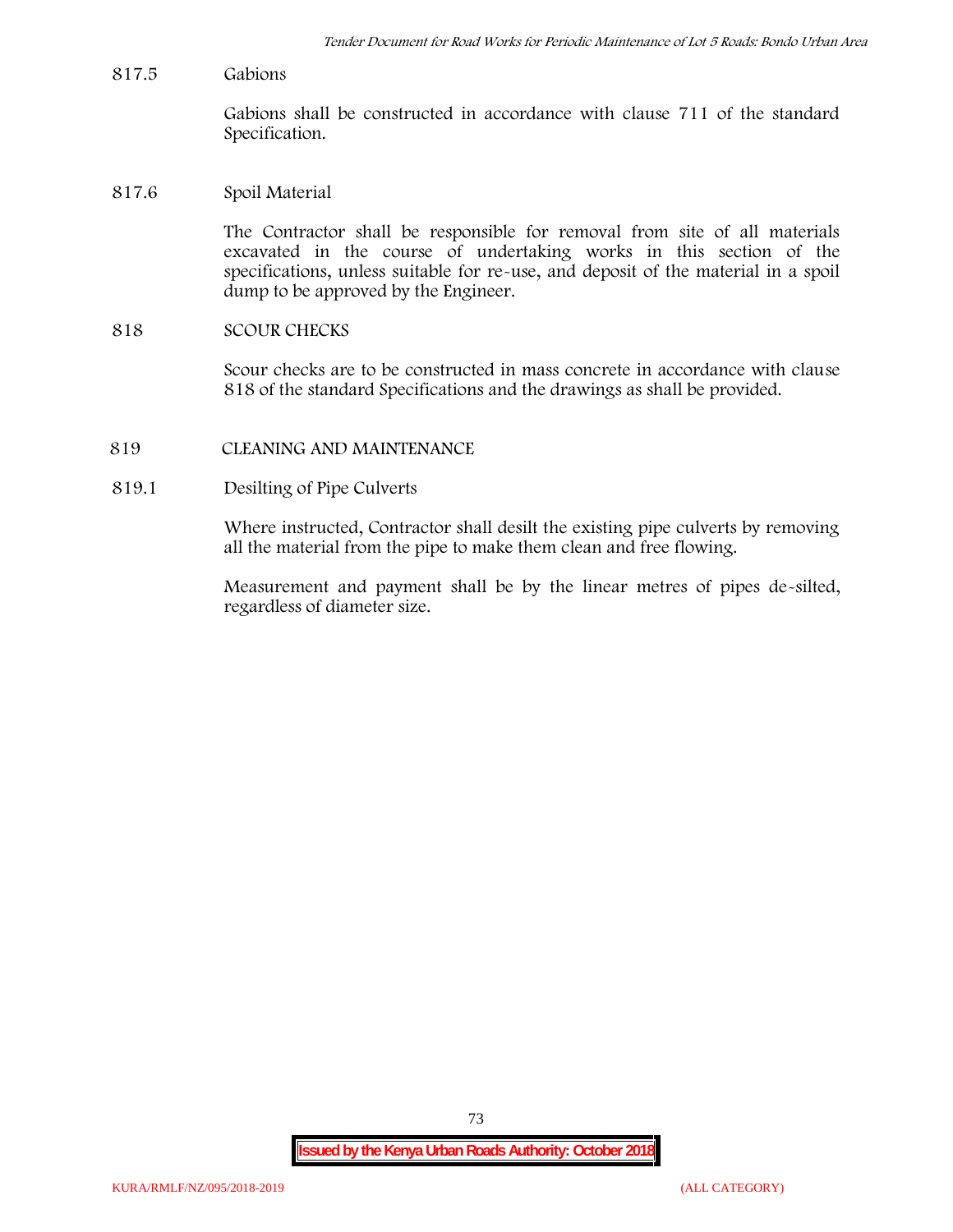**SECTION 9 - PASSAGE OF TRAFFIC**

#### **901 SCOPE OF THE SECTION**

The Contractor shall so arrange his work to ensure the safe passage of the Traffic at all times and if necessary construct and maintain an adequate diversion for traffic complete with all the necessary road traffic signs.

The contractor shall provide to the satisfaction of the Engineer adequate warning signs, temporary restriction signs, advance warning signs, barriers, temporary bumps and any other device and personnel equipped with two way radios to ensure the safe passage of traffic through the works.

When carrying out the Works the Contractor shall have full regard for the safety of all road users.

The Contractor shall also provide sign posts and maintain to the satisfaction of the Engineer all deviations necessary to complete the works. The contractor should allow for the costs of complying with the requirements of this clause in his rates.

The contractor will be deemed to have inspected the site and satisfied himself as to the adequacy of his bid for these works and no additional payments will be made to the contractor for any expenditure on traffic control or the provision of deviations. The employer shall not be liable for inadequate prior investigations of this nature by the contractor.

### **903 MAINTENANCE OF EXISTING ROADS**

The Contractor shall when instructed, maintain the existing project road ahead of works using compacted asphalt concrete type I in accordance with the provisions in clause 1601B – 1607B of the Special Specifications or gravel material depending on the nature of the wearing course surface.

### **904 CONSTRUCTION OF DEVIATIONS**

(a) **General**

In addition to requirement of this clause, the Contractor shall when instructed construct and complete deviations to the satisfaction of the Engineer before commencing any permanent work on the existing road. Also during these works the contractor is supposed to provide a detour of adequate pipe culverts for pedestrian and traffic crossing where there is bridge works.

Subject to the approval by the Employer, the Contractor may maintain and use existing roads for deviation. Payment for this, made in accordance with clause 912 (a) (i), shall be by the Kilometre used depending on the type of road used, whether bituminous or earth/gravel. The rates shall include for the provision of materials and the works involved.

b) **Geometry**

74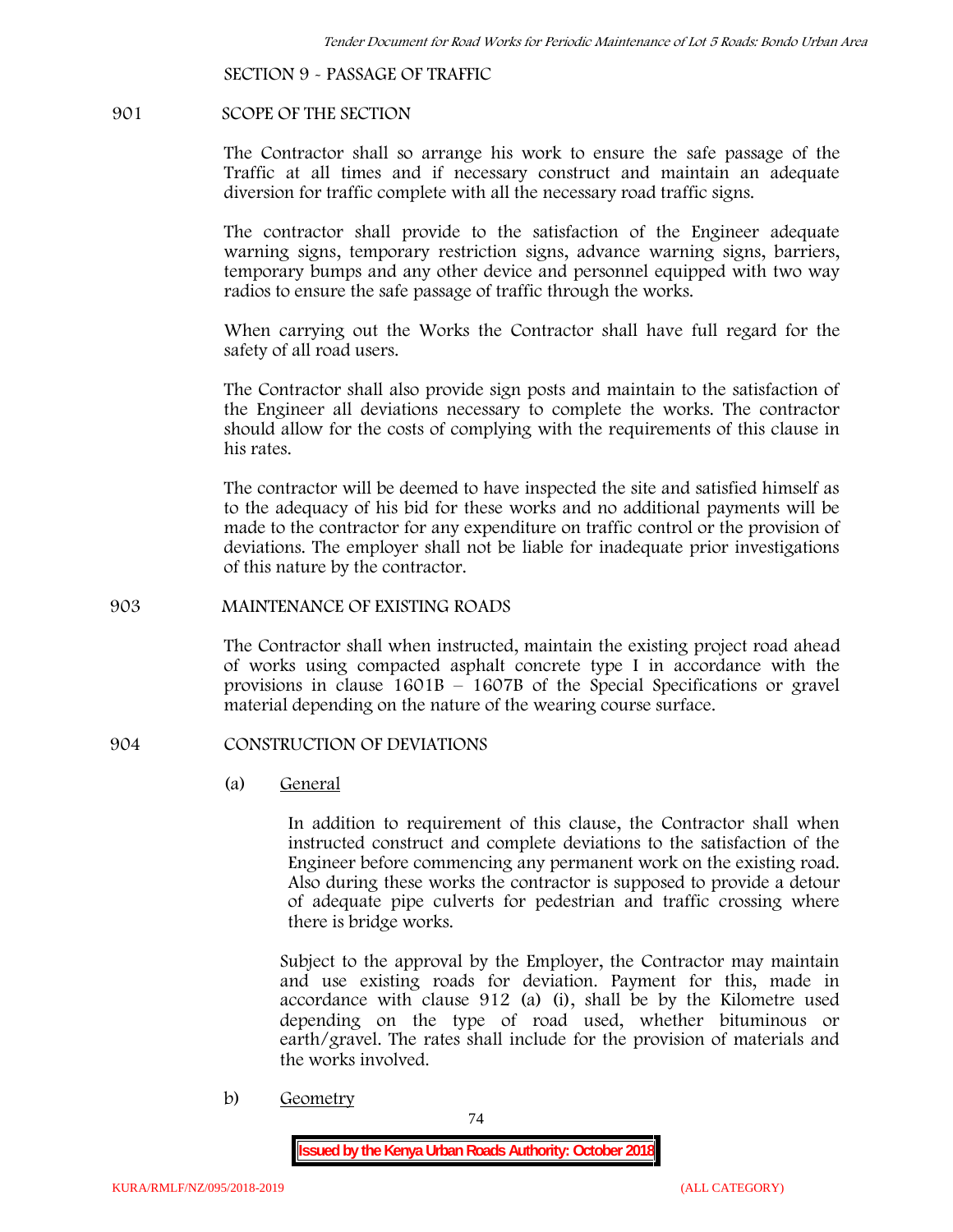The carriageway width of the deviations shall not be less than 6m wide and suitable for 2-way lorry traffic unless otherwise specified.

c) **Construction**

Unless otherwise instructed gravel wearing course for the deviation shall be 150mm compacted thickness complying with section 10 of the Standard Specification. The Contractor shall allow in his rate for removal of any unsuitable material before placing of gravel wearing course, as this will not be paid for separately.

In addition to provision of this clause, Contractor is required to sprinkle water at least 4 times a day at the rate of 1 to  $1.4$  litres/ $M<sup>2</sup>$  in regular interval to minimise the effects of dust. Latest sprinkling time shall be one hour before the sunset.

Where existing neighbouring roads are used as deviation, Contractor shall carry out repairs and maintenance in parent materials used for the existing base and surfacing of the road being used.

# **906 PASSAGE OF TRAFFIC THROUGH THE WORKS**

The Contractor shall arrange for passage of traffic through the works during construction whenever it is not practicable to make deviations.

Any damage caused by passing traffic through the works shall be made good at the contractor's own cost.

# **907 SIGNS, BARRIERS AND LIGHTS**

Contractor shall provide signs, barriers and lights as shown in the drawing in Book of Drawings at the locations where the traffic is being carried off the existing road to the deviation and back again to existing road. The Contractor shall provide ramps and carry out any other measures as instructed by the Engineer to safely carry traffic from the road to deviation.

Contrary to what has been specified in this clause the road signs provided shall be fully reflectorised and in conformity with clause 9.1 of the "Manual for Traffic Signs in Kenya Part II".

# **909 ASSISTANCE TO PUBLIC**

In addition to provision of clause 909, Contractor shall maintain close liaison with the relevant authorities to clear any broken down or accident vehicles from the deviations and the main road, in order to maintain smooth and safe flow of the traffic. Further, the Contractor shall provide a traffic management plan to be approved by the Engineer before the commencement of any construction works and execute the same, to the satisfaction of the Engineer, during the entire period of project implementation. A draft traffic management plan shall be submitted with Bid.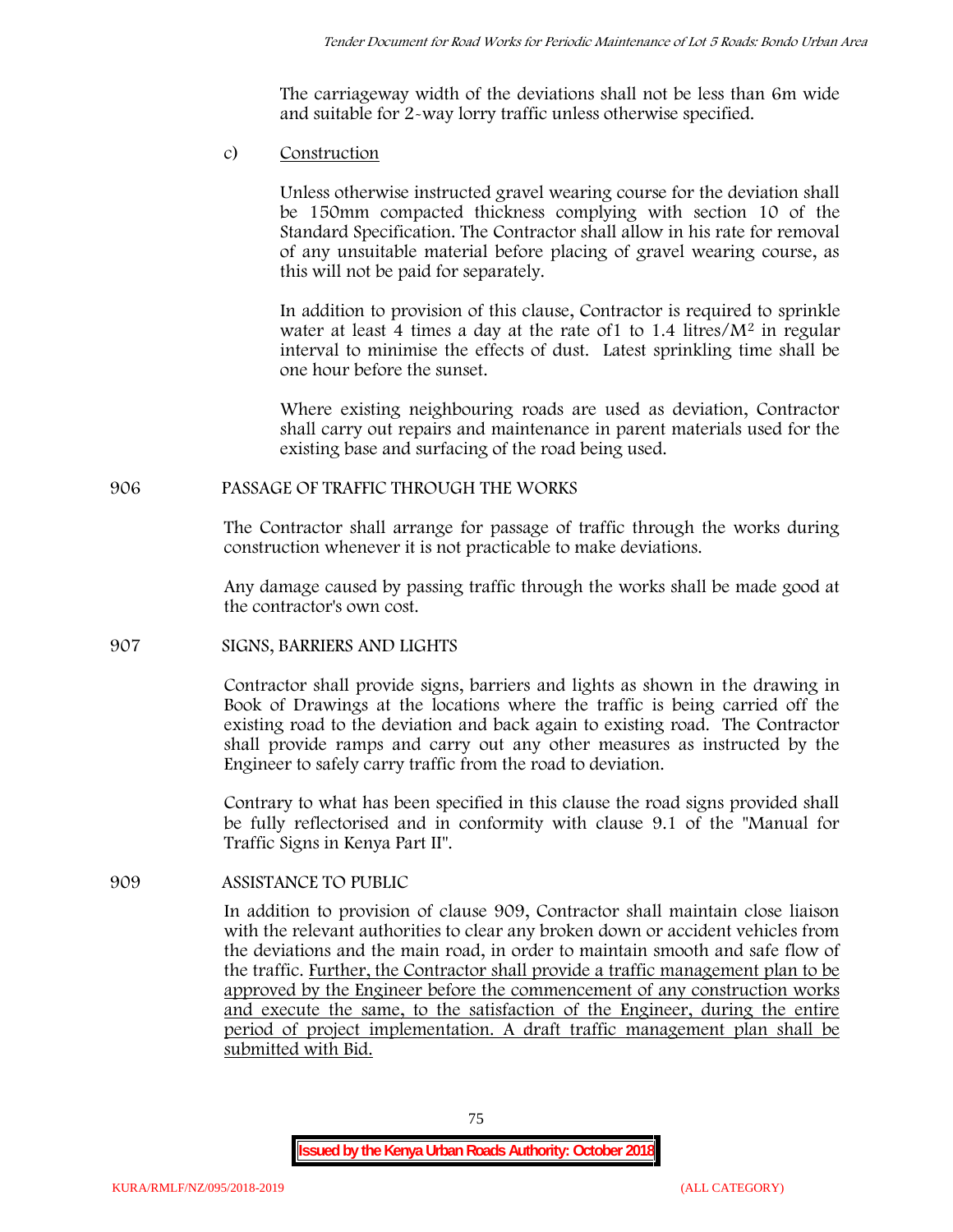# **912 MEASUREMENT AND PAYMENT**

### **Construct Deviation**

#### **Road Deviation**

The Contractor shall be paid only 50% of the rate for this when he completes deviation road to the satisfaction of the Engineer. The balance shall be paid in equal monthly instalments over the contract period, as he satisfactorily maintains the deviation (as per clause 904 and 905 above) when it is in operation.

Where existing neighbouring road has been used as deviation, payment shall be by the kilometre rate and shall include the cost of repairs and maintenance of the road carried out in parent base and subbase materials.

### **Deviation using Pipe Culverts**

The Contractor shall be paid only 50% of the rate for this when he completes deviation to the satisfaction of the Engineer. The balance shall be paid in equal monthly instalments over the contract period, as he satisfactorily maintains the deviation when it is in operation. The Contractor shall be paid full amount when the bridge under construction will be in use.

### **Maintain existing road**

Asphalt Concrete or gravel for maintaining the existing road shall be measured by the cubic metre placed and compacted upon the road

**Passage of traffic through the works**

Payment shall be made on Lump Sum basis.

#### **Assistance to Public**

The Contractor will be deemed to have included cost of this item in other items and no separate payment shall be made.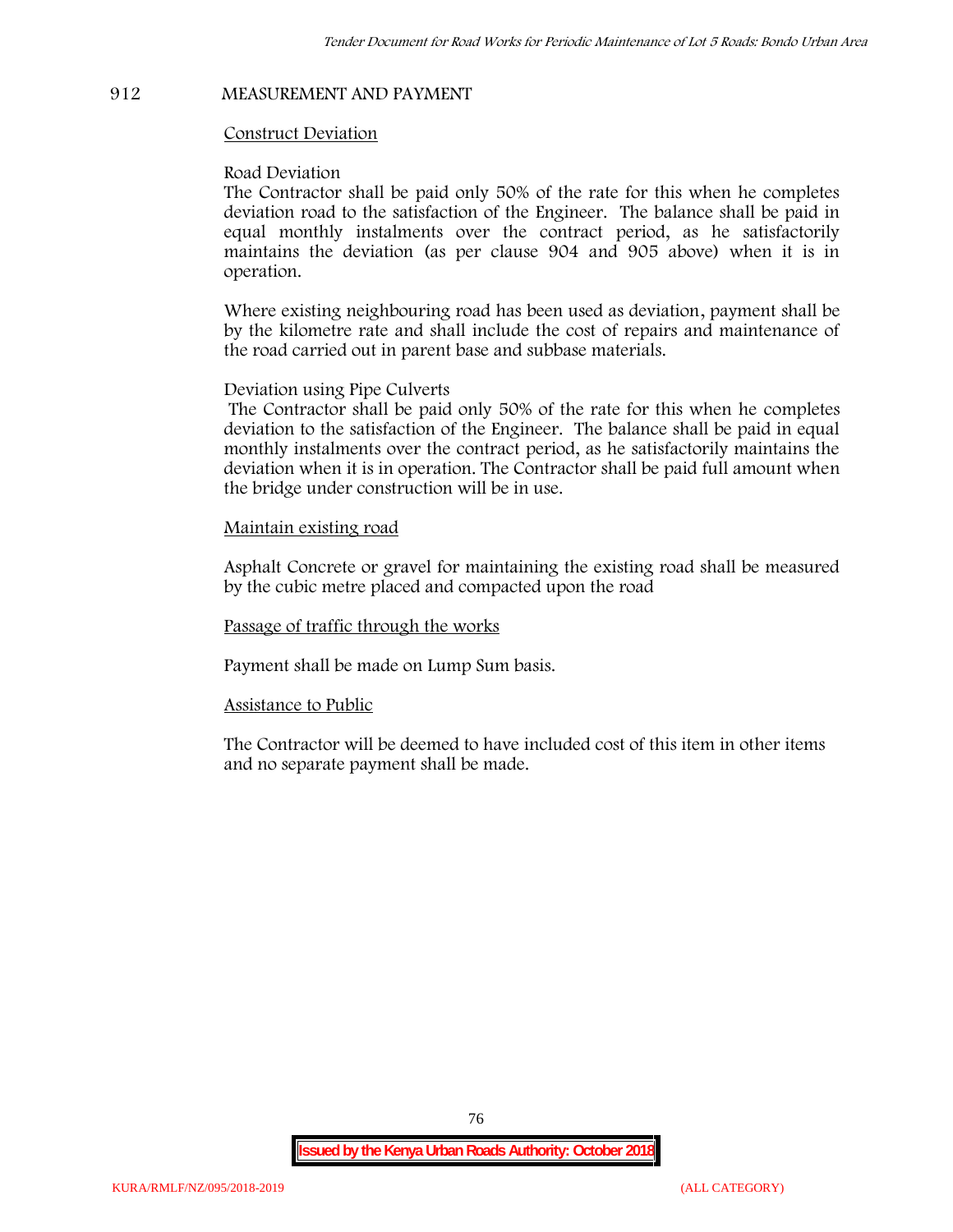### **SECTION 10 – GRADING AND GRAVELLING**

# **1001 GENERAL**

Grading covers the works involved in the reinstatement of the road carriageway to the camber by removing the high points and filling up gullies, corrugations and wheel ruts to restore smooth running surface. Gravelling consists of excavation, loading, hauling, spreading, watering and compaction of gravel or softstone wearing course material on the formation of the road carriageway.

### Ditch and Shoulder grading

The activity consists of cutting of a  $V$  – ditch and reinstating or reforming of the shoulders of road using either Towed or Motor grader.

### Carriageway grading

### **(i) Light grading**

This consists of trimming of the carriageway to control roughness and corrugations using either a towed grader or a motorized grader.

### **(ii) Heavy grading**

This consists of scarifying the existing carriageway surface, cutting high spots and moving materials to fill potholes, corrugations and wheel ruts and reshaping of the surface to the specified camber, using either a towed grader or a motorized grader. All loose rocks, roots, grasses shall be removed and disposed well clear off the drains.

Heavy grading will be considered if 70% of the road has potholes, corrugations and wheel ruts of over 200mm deep.

The material shall be bladed toward the center of the road starting from both edges until the specified camber is achieved.

# **1002 MATERIALS**

Gravel shall include lateritic gravel, quartzitic gravel, calcareous gravel, decomposed rock, softstone/quarry waste material, clayey sand and crushed rock.

#### **1003 MATERIAL REQUIREMENTS**

Gravel material shall conform to the requirements given below:

GRADING REQUIREMENTS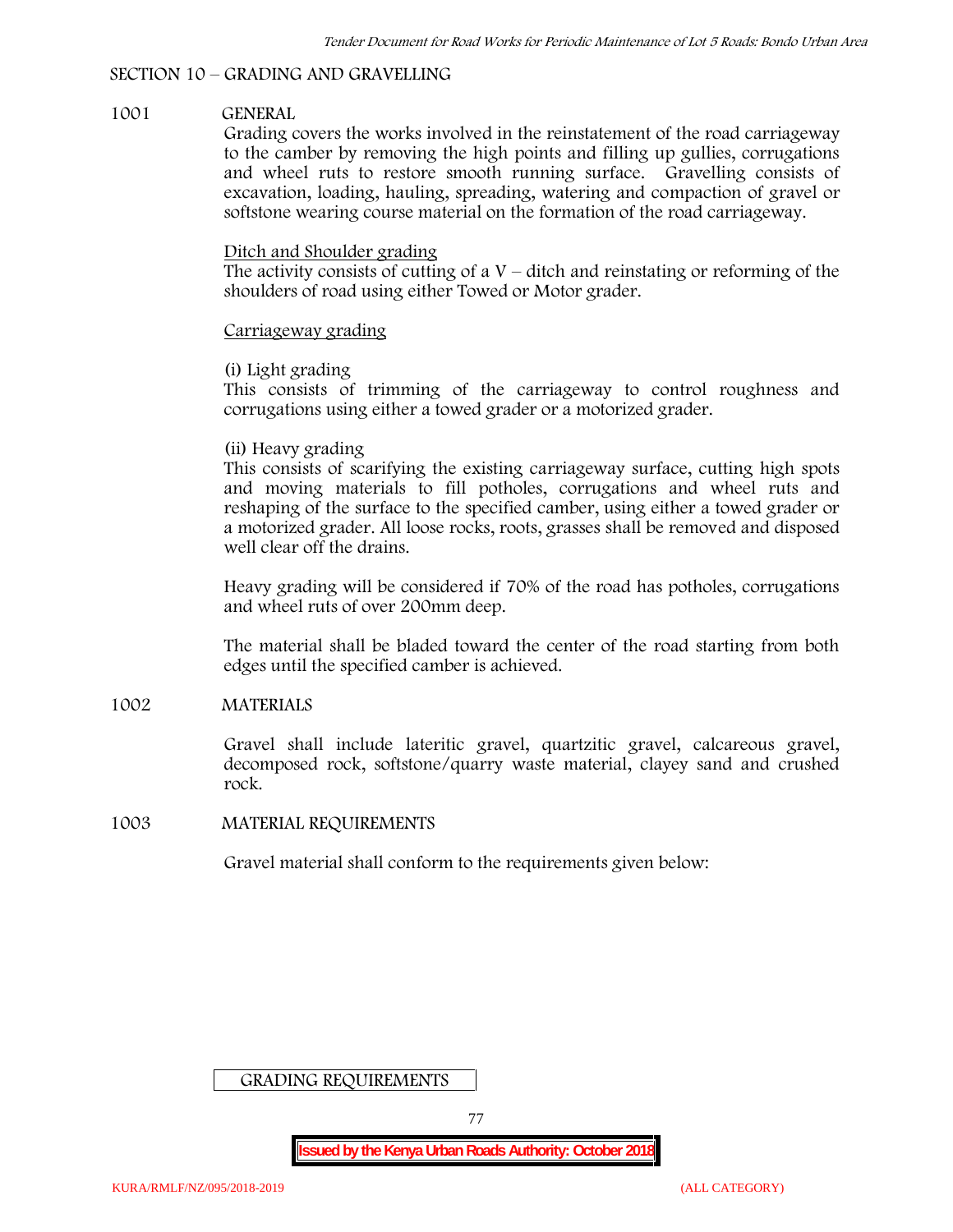|                | <b>AFTER COMPACTION</b>          |     |
|----------------|----------------------------------|-----|
| Sieve          | % by weight                      |     |
| (mm)           | passing                          |     |
| 40             | 100                              |     |
| 28             | $95 - 100$                       |     |
| 20             | $85 - 100$                       |     |
| 14             | $65 - 100$                       |     |
| 10             | $55 - 100$                       |     |
| 5              | $35 - 92$                        |     |
| $\overline{2}$ | $23 - 77$                        |     |
| 1              | $18 - 62$                        |     |
| 0.425          | $14 - 50$                        |     |
| 0.075          | $10 - 40$                        |     |
|                | PLASTICITY INDEX REQUIREMENTS PI |     |
| Zone           | Min                              | Max |
| <b>WET</b>     | 5.                               | 15  |
| DRY            | 10                               | 25  |

| BEARING STRENGTH REQUIREMENTS                   |            |                |  |  |
|-------------------------------------------------|------------|----------------|--|--|
| Traffic                                         | <b>CBR</b> | DCP Equivalent |  |  |
| Commercial                                      |            | mm/Blow        |  |  |
| VPD                                             |            |                |  |  |
| Greater than                                    | $2\Omega$  | 11             |  |  |
| 15                                              |            |                |  |  |
| Less than 15                                    | 15         | 14             |  |  |
| CBR at 95% at MDD, Modified AASHTO and 4        |            |                |  |  |
| days soak                                       |            |                |  |  |
| Lower quality material (CBR 15) may be accepted |            |                |  |  |
| if no better material can be found              |            |                |  |  |

NB: Wet Zone – mean annual rainfall greater than 500mm Dry Zone – mean annual rainfall less than 500mm

**SECTION 11 – SHOULDERS TO PAVEMENT**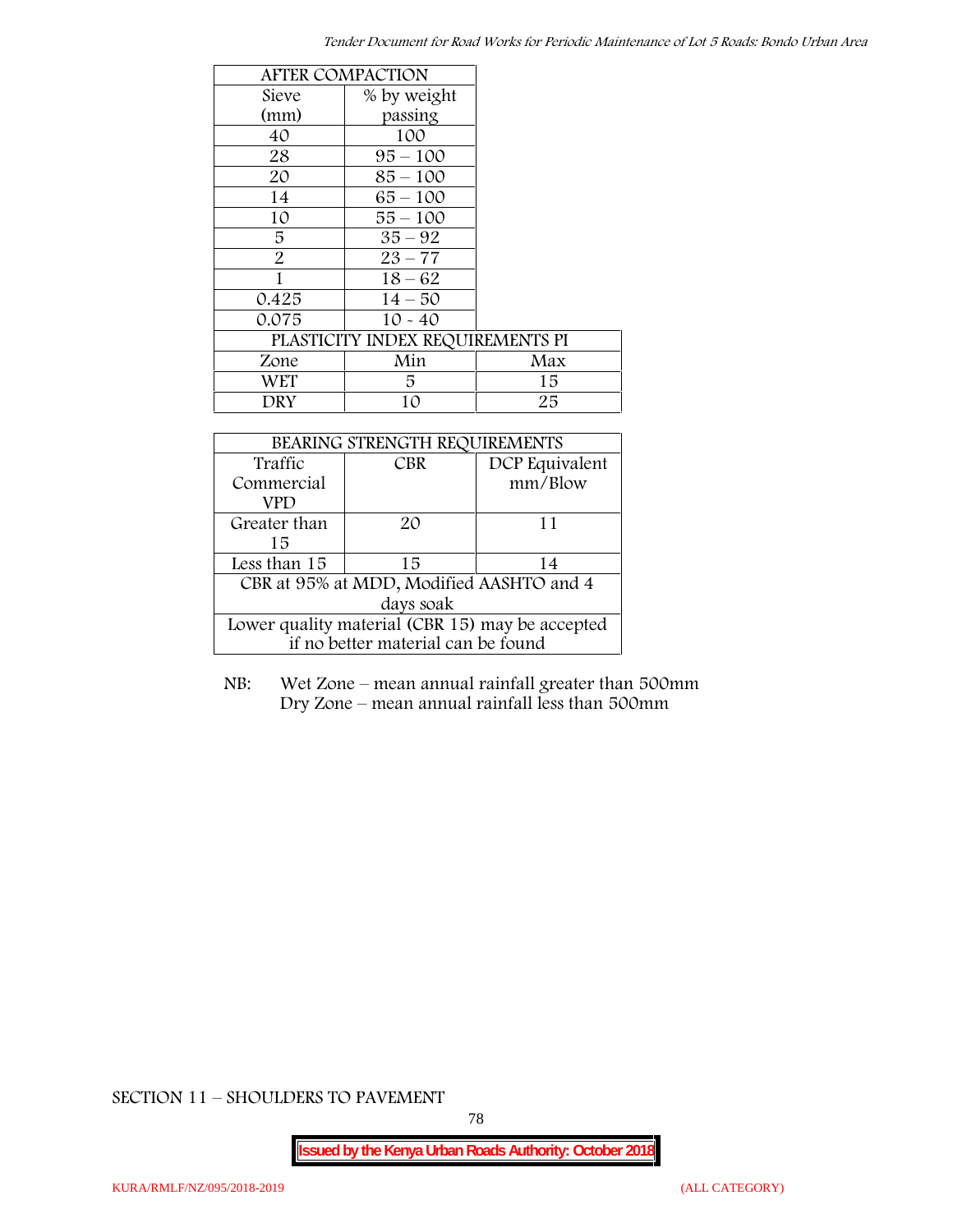#### **1101 GENERAL**

Shoulders shall be constructed in accordance with guidelines given in 1102 and as directed by the Engineer.

For sections where shoulders are extremely low and requires fill material before the shoulder is reconstructed, the construction of fill embankment shall be in accordance with Section 5 of this specification.

### **1102 MATERIAL FOR CONSTRUCTION OF SHOULDERS**

The shoulders shall be 1.0m wide both sides and shall be formed of 150mm thick well compacted soft stone material and topsoiled with red coffee soil and planted with grass.

Low shoulder shall be reconstructed by cutting benches, filling and compacting approved fill material to form the formation to the shoulders.

Shoulder reconstruction shall be same in all sections including the slip roads.

### **1105 SURFACE TREATMENT OF SHOULDERS**

The shoulders shall be planted with creeping type kikuyu grass.

### **1106 MEASUREMENT AND PAYMENT**

Payment for shoulder construction shall be in accordance with the relevant clauses in sections 11, 12, 14, 15 and 23 of the relevant Specifications. Payment for fill material on shoulder shall be in accordance with Section 5 of this specification.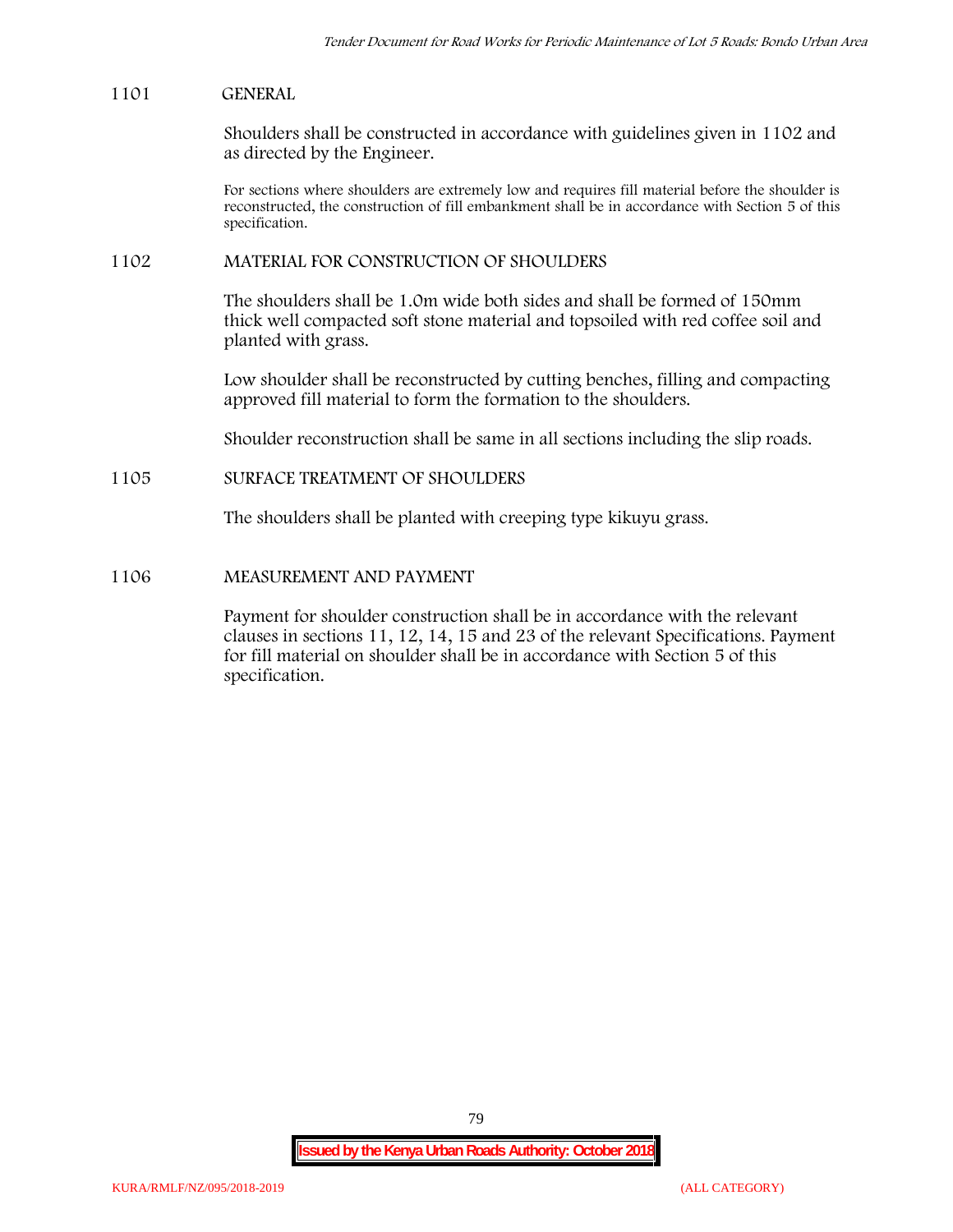#### **SECTION 12 - NATURAL MATERIAL SUBBASE AND BASE**

### **1201 GENERAL**

Where instructed by the Engineer, the Contractor shall undertake repairs, widening and reprocessing to the existing carriageway and shoulders in accordance with sections 12 and 14 of the Special Specifications.

**a) Areas to be scarified and reprocessed**

The contractor will scarify, add new material and reprocess sections as determined by the Engineer.

**b) Pavement repairs**

The Contractor will carry out repairs to base and subbase as directed by the Engineer and according to Specifications given in Sections 12 and 14 of the Standard Specifications.

**c) Pavement widening**

The Contractor shall, as directed by the Engineer, bench and compact the subgrade to 100% MDD (AASHTO T99), provide lay and compact material for subbase and base as directed by the Engineer and in accordance with Sections 5 and 12 of the Standard Specifications.

#### **1203 MATERIAL REQUIREMENTS**

Natural materials for base and subbase shall conform to the specifications given in Section 12 of the Standard Specifications for Road and Bridge Construction for cement and lime improved base and subbase.

**1209 MEASUREMENT AND PAYMENT**

Natural material for subbase and base shall be measured by the cubic metre placed and compacted upon the road calculated as the product of the compacted sectional area laid and the length.

**1210 HAND PACKED STONE**

Hand packed stone base is a layer of hand laid stone of defined size and durable in nature, laid in a manner such that when proof rolled and compacted it forms a stable and dense matrix as a road base.

**a) Material for Hand Packed Stone Base**

This shall consist of durable stone with nominal base dimensions of 75 mm square and minimum height of 150 mm or when compacted to give a layer of 150 mm. The stone shall be class C with the following requirements: **LAA 45 max ACV 32 max SSS 12 max**

80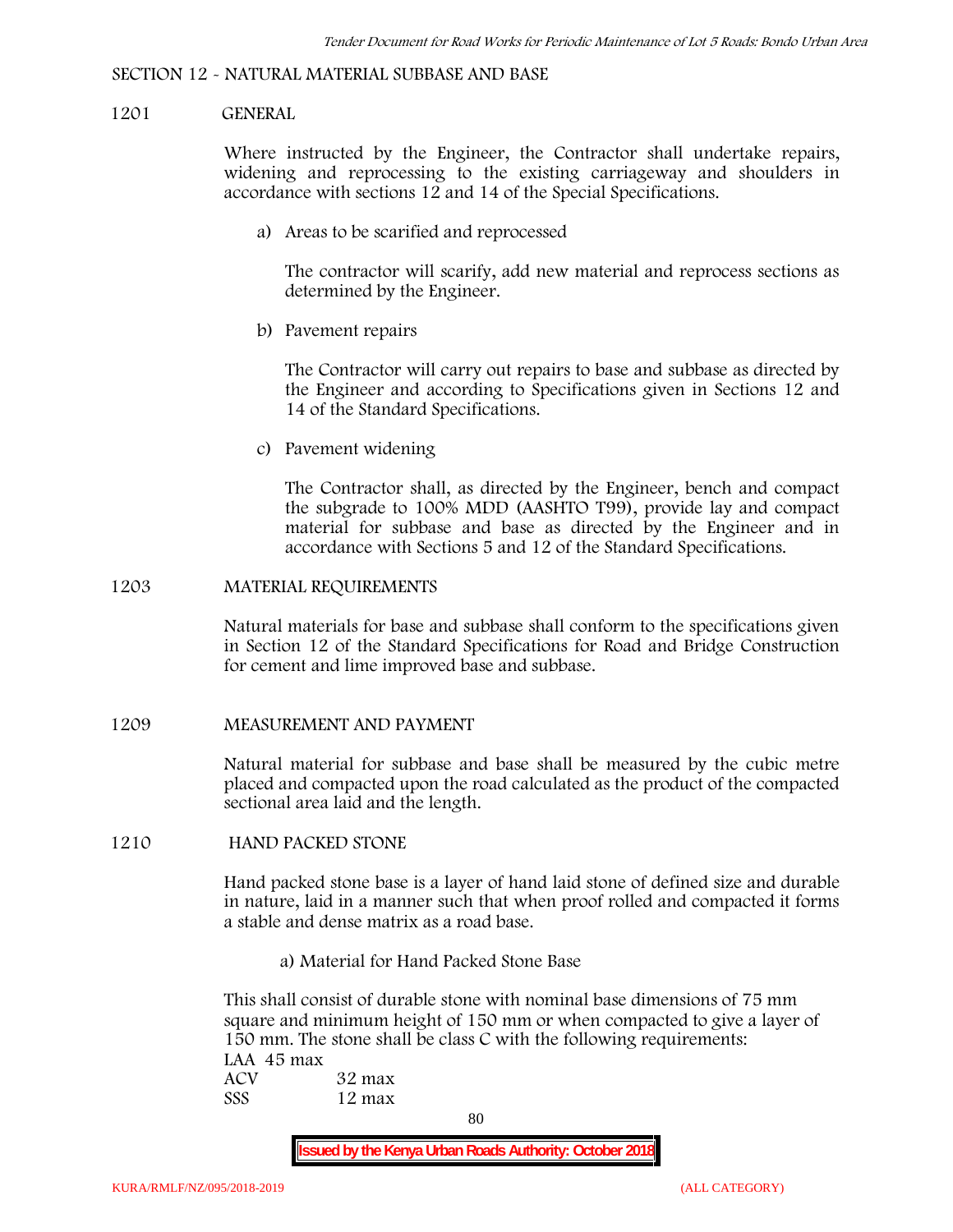| FI | 30 max  |
|----|---------|
| CR | 60 min. |

It shall be free from foreign matter. The fines passing 0.425 mm sieve shall be **NONPLASTIC**

# **b) Laying**

The stone shall be laid by hand closely together. The stone shall be carefully bedded and tightly wedged with suitable spalls. The base of the stone shall alternate with the apex in all directions or as directed by the Engineer. The layer shall be proof rolled with a loaded scrapper or truck with a minimum axle load of 8 tonnes in the presence of the Engineer who shall approve of its stability before compaction.

# **c) Compaction**

This shall be by a steel wheeled roller of at least five tonnes per metre width of roll. It shall consist of four static runs or until there is no movement under the roller. There shall follow vibratory compaction until an average dry density of 85% minimum of specific gravity of stone has been achieved. No result shall be below 82% of specific gravity. The surface of the compacted layer shall then be levelled by quarry dust (0/6 mm). The dust shall have the following specifications:

| Grading    |            |  |  |  |  |
|------------|------------|--|--|--|--|
| Sieve Size | % Passing  |  |  |  |  |
| 10         | 100        |  |  |  |  |
| 6.3        | $90 - 100$ |  |  |  |  |
|            | 75-95      |  |  |  |  |
| 2          | $50 - 70$  |  |  |  |  |
|            | $33 - 50$  |  |  |  |  |
| 0.425      | 20-33      |  |  |  |  |
| 0.300      | 16-28      |  |  |  |  |
| 0.150      | $10 - 20$  |  |  |  |  |
| 0.075      | $6 - 12$   |  |  |  |  |

The stone shall be class C

The dust shall be free from foreign matter and fines passing 0.425 mm sieve shall be **NON-PLASTIC**. The maximum layer shall be 40 mm or as directed by the Engineer

# **d) Measurement and Payment**

Payment shall be by the cubic metre laid  $(m<sup>3</sup>)$ . Measurement of volume shall be determined as the product of length and compacted thickness laid. The rate quoted for this item should include the cost for laying the levelling quarry dust layer, as no extra payment shall be made for this layer.

# **1211 REPROCESSING EXISTING PAVEMENT LAYERS**

**(b) General**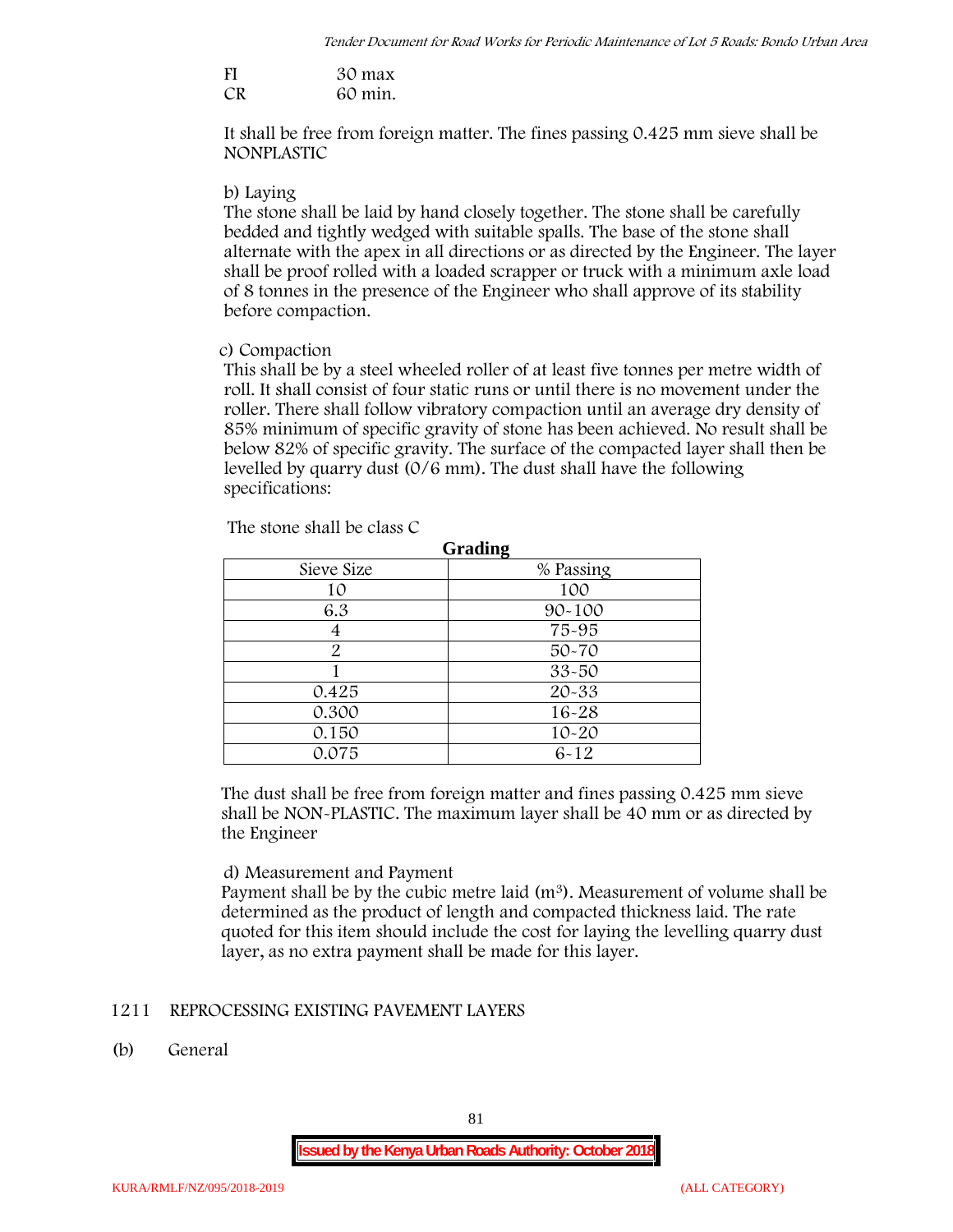The existing surfacing and the base shall be reprocessed with additional material and the composite mixture shall be compacted to form the subbase layer.

Before commencement of the work the Contractor shall propose plants and equipments he proposes to use for this activity.

The Contractor after approval of his proposal shall carry out test section in accordance with Section 3 of the Standard Specifications.

- (c) The existing surfacing and base course shall be broken up to specified depth and reprocessed in place, where required. The underlying layers shall not be damaged, and material from one layer may normally not be mixed with that of another layer. Where unauthorized mixing occurs or where the material is contaminated in any way by the actions of the Contractor, and the contaminated material does not meet the specified requirements of for the particular layer, he shall remove such material and replace it with other approved material, all at his own expense.
- (d) Any mixture composition of the new layer must not contain more than 30% of the bituminous material by volume. The mixture must not contain pieces of bound bituminous material larger than 37.5mm, and any such material shall be removed at the Contractor's cost.
- (e) The requirements for imported material used in the respective pavement layers shall comply with the limitations, norms, sizes and strengths specified in the Standard Specifications clause 1203(b) and (d) and shall be worked as per Section 14 of the Standard Specification.
- (f) Material reworked in-situ or that obtained from existing pavement is not expected to comply with the material requirements but the reworking should achieve the specified requirements.
- (g) Where the thickness of any existing pavement layer requires to be supplemented within reprocessing and the thickness of the additional material after compaction will be less than 100mm, the existing layer shall be scarified to a depth that will give a layer thickness of at least 100mm after compacting the loosened existing and the additional material.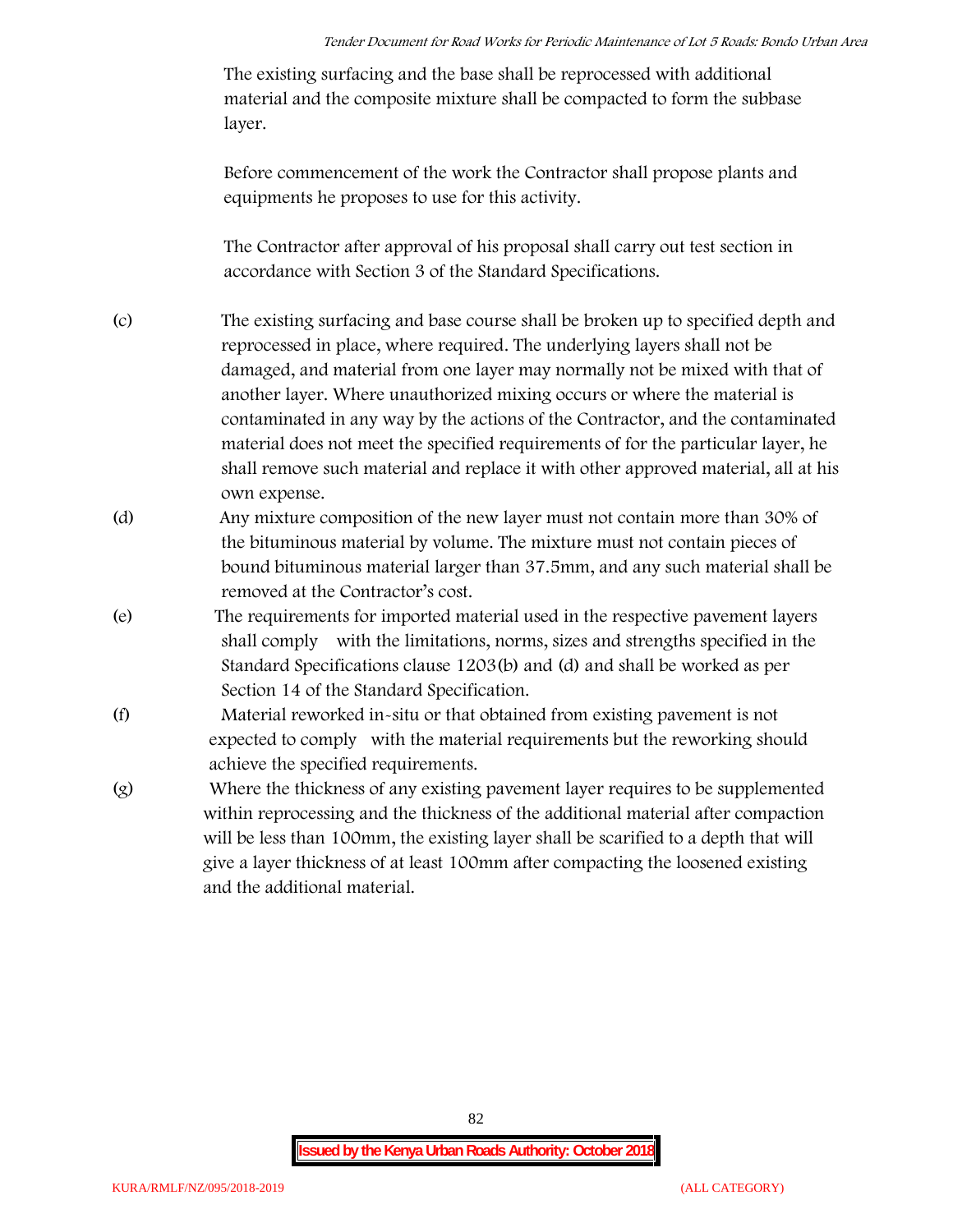# **Controlling the Reworked Depth**

The Contractor shall submit a proven method to method to control the depth of excavation, or layer to be reworked, to the Engineer for approval. The Engineer may order a trial section to be reprocessed before any major length of the road is rehabilitated.

# **Excavations**

Excavations in the pavement shall be kept dry. In the event of water penetrating the underlying layers, construction of the consecutive layers shall be postponed until the underlying layers are dry enough to accommodate the construction plant without deforming or otherwise showing distress.

Step construction shall be carried out per layer at the joint when excavating, both longitudinally (if appropriate) and perpendicular to the direction of travel. The step width shall be 500mm perpendicular to the direction of travel, and 150mm long longitudinally, unless otherwise instructed by the Engineer.

Special care shall be taken when compacting the new material at the joint, ensuring that the specified density is achieved.

# **Measurement and Payment**

(a) Item: In-situ reprocessing of existing pavement layers as subbase compacted to specified density (95% MDD AASHTO T180) and thickness.

# Unit: M<sup>3</sup>

The tendered rate shall include full compensation for breaking up the existing pavement layer to specified depth, breaking down and preparing the material and the spreading and mixing in of any additional material

(b)Item: The addition of extra gravel to subbase.

Unit: M<sup>3</sup>

The tendered rate shall include full compensation for procuring and addition of the material to the in-situ scarified layers and the transportation of the material over unlimited free-haul distance. The tendered rates will also include full compensation for prospecting for materials and any payments necessary to acquire the specified quality material.

(c) Excavation of existing bituminous pavement materials including unlimited free-haul.

Unit: M<sup>3</sup>

The tendered rates shall include full compensation for excavating the existing bituminous material from the pavement layers and for loading, transporting the material for unlimited free-haul, off-loading and disposing of the materials as specified.

(d) Excavation of the existing pavement

Unit:  $M^3$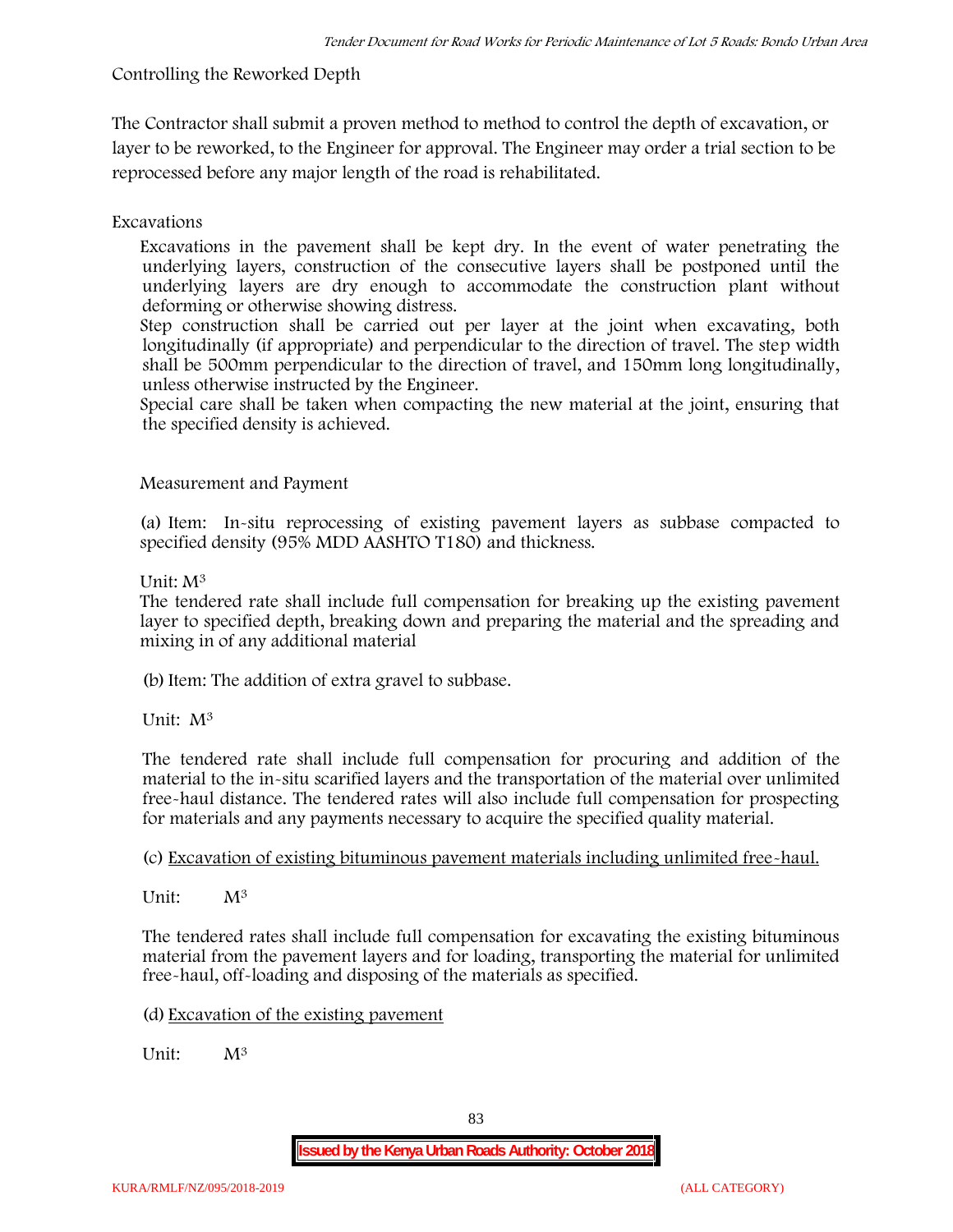The tendered rate shall include full compensation for excavating the existing material from the pavement layers and for loading, transporting the material for unlimited free-haul distance, off-loading and disposing of the material as specified.

Payment will only be made for breaking up and excavating existing pavement layers to the specified depth if the material is to be removed to spoil.

# **SECTION 15 - BITUMINOUS SURFACE TREATMENTS**

### **1501B PREPARATION OF SURFACE**

In addition to requirements of Clause 1503B of the Standard Specifications, the contractor shall prepare and Repair Cracks, Edges, Potholes and Other Failures as follows: **-**

a) **Cracks 3.0mm or less in width**

The entire crack area shall be cleaned by brushing with a wire brush and then blowing with a compressed air jet and the crack sealed with 80/100 cutback bitumen using a pouring pot or pressure lance and hand squeegee. The surface shall then de dusted with sand or crushed dust.

b) **Cracks greater than 3.0mm in width**

Before these cracks are filled a steel wire brush or router shall be used to clean them and then a compressed air jet shall be used to clean and remove any foreign or lose material in the crack until the entire crack area is clean.

When the crack and surrounding area have been thoroughly cleaned, dry sand shall be forced into the crack until it is sealed in the manner specified for cracks less than 3.0mm width.

c) **Potholes, edges and other repair areas**

Where instructed, the Contractor shall prepare areas for the repair of potholes, road edges and other repair areas by excavating off unsuitable or failed material and debris, trimming off excavated edges, cleaning and compacting the resulting surfaces and applying MC 30 or MC 70 cut-back bitumen prime coat at a rate of  $0.8-1.2$  litres/m<sup>2</sup>, all as directed by the Engineer. Measurement and payment shall be made under the relevant item of Bill No 15. Where the surface repair on potholes and edges are to be carried out, Asphalt Concrete Type I (0/14gradation) shall be used. Bituminous material for repair of failures and other repair areas shall be paid for under the relevant item of Bill No 16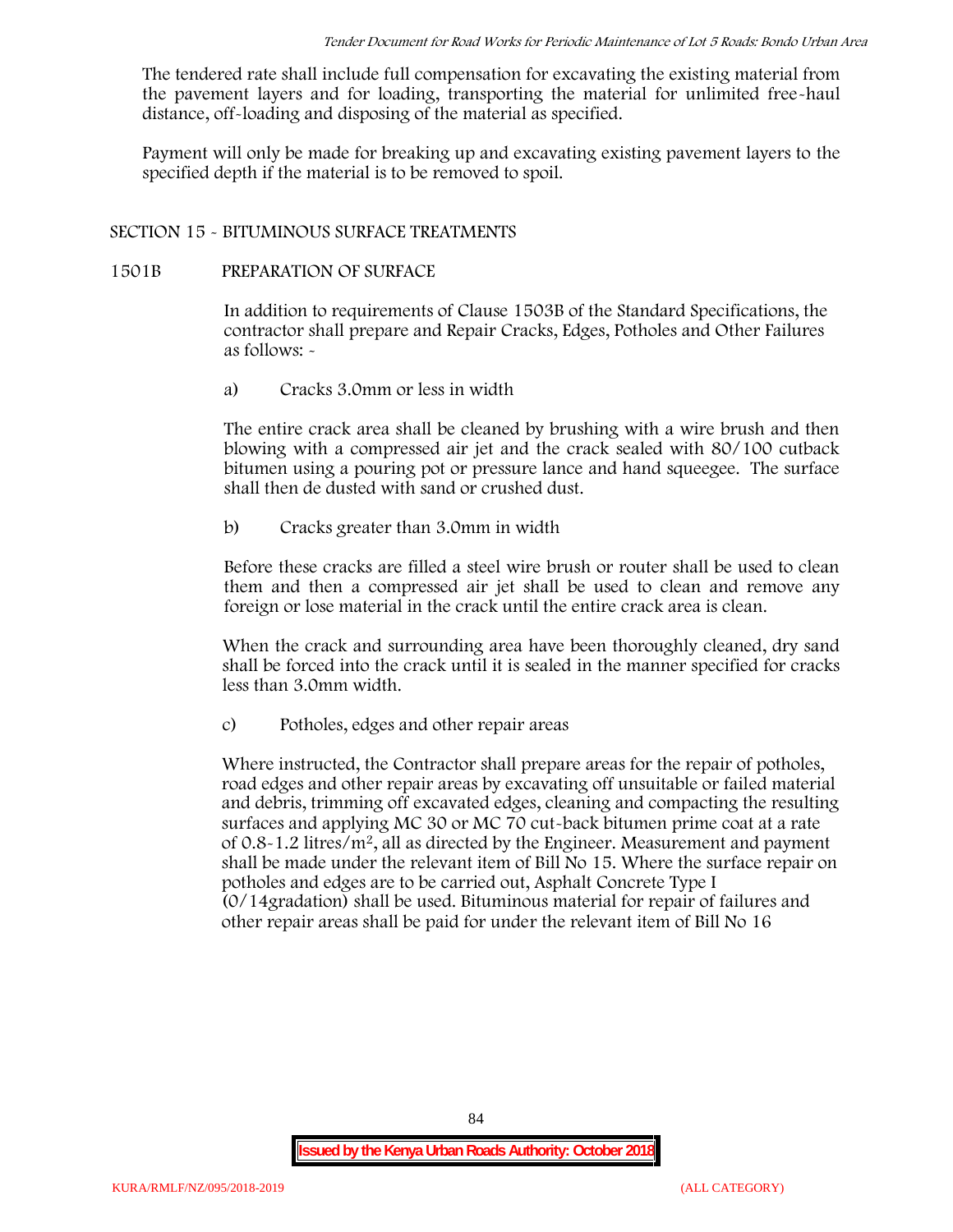#### **PART B - PRIME COAT**

### **1502B MATERIALS FOR PRIME COAT AND TACK COAT.**

For prime coat, the binder shall be a medium-curing cutback MC 70 unless otherwise directed by the Engineer.

The rate of spray of bituminous prime coat refers to the gross volume of the cutback bitumen, that is to say the volume of the bitumen plus dilatants.

Prime coat shall be applied to gravel areas that are to receive bituminous mixes as directed by the Engineer.

The tack coat shall consist of bitumen emulsion KI-60 unless otherwise directed by the Engineer.

The rates of spray of the binder shall be as instructed by the Engineer and shall generally be within the range 0.8-1.2 litres/square metre.

### **1511C MEASUREMENT AND PAYMENT**

(a) Seal coat

Seal coats shall be measured by the litre, for each type of bituminous binder for each seal coat, calculated as the product of the area in square metres sprayed and the rate of application in litres/square metres, corrected to 15.6  $\circ$  C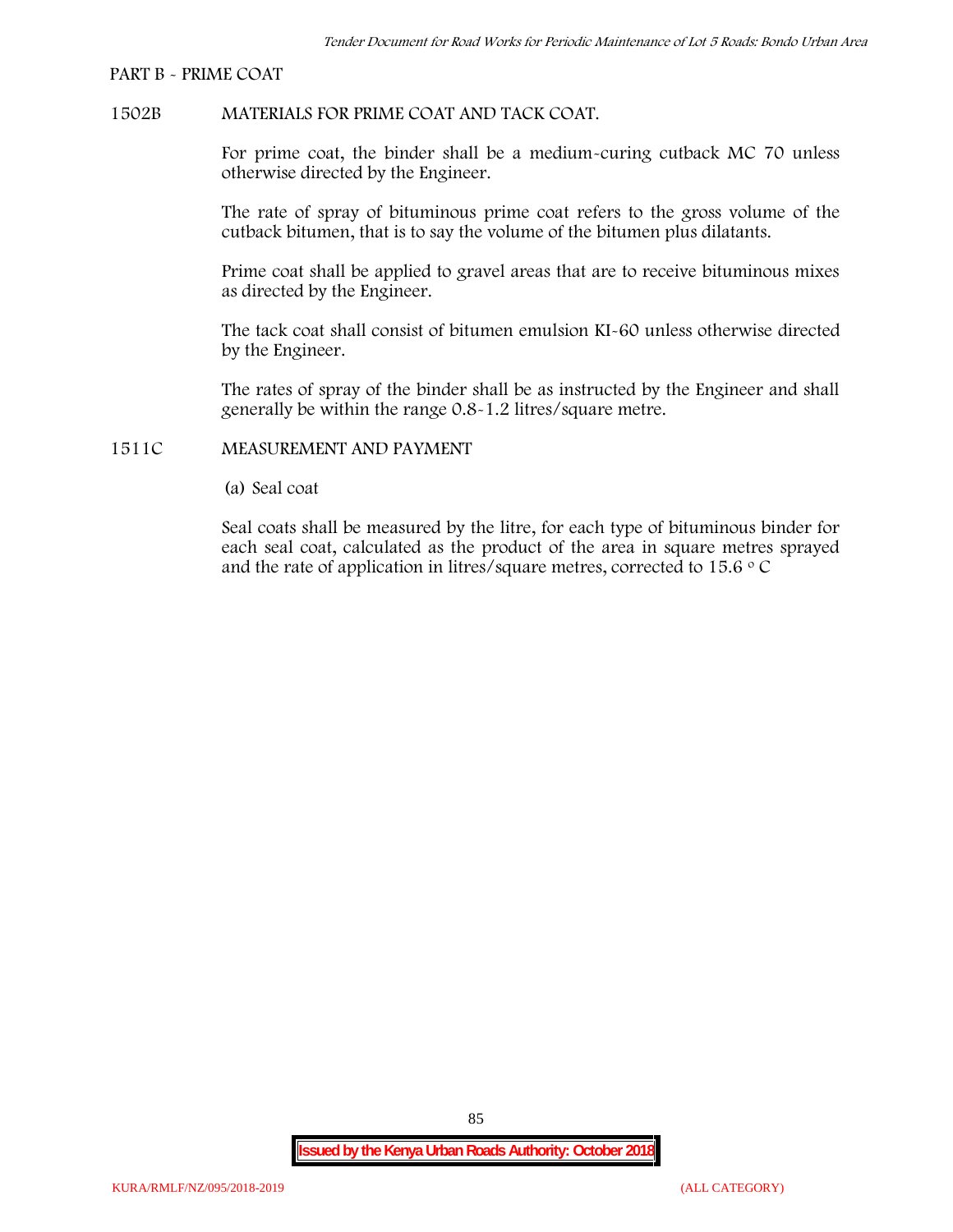**SECTION 16 - BITUMINOUS MIX BASES, BINDER COURSES AND WEARING COURSES**

This section covers different types of bituminous mixes for base and surface (wearing and binder courses) and is divided into the following parts: -

- Part A General
- Part B Asphalt Concrete for carriageway

# **PART A –GENERAL**

# **1601A SCOPE OF PART A**

Part A comprises all the general requirements for bituminous mixes, which apply to Part B as well.

### **1602A REQUIREMENTS FROM OTHER SECTIONS**

The following sections of this Specification apply to Part B of this section and shall be read in conjunction therewith:-

| Section 2  | Materials and Testing of Materials                 |
|------------|----------------------------------------------------|
| Section 3  | Setting Out and Tolerances                         |
| Section 6  | Quarries, Borrow Pits, Stockpile and Spoil Areas   |
| Section 15 | Bituminous Surface Treatments and Surface Dressing |

# **1603A CONSTRUCTION PLANT**

(a) **General**

The Contractor shall submit to the Engineer in accordance with Section 1 of its Specification, full details of the construction plant he proposes to use and the procedures he proposes to adopt for carrying out the permanent Works.

The Engineer shall have access at all times to construction plant for the purposes of inspection. The Contractor shall carry out regular calibration checks in the presence of the Engineer and shall correct forthwith any faults that are found.

All construction plant used in the mixing, laying and compacting of bituminous mixes shall be of adequate rated capacity, in good working condition, and shall be acceptable to the Engineer. Obsolete or worn-out plant will not be allowed on the work.

### (b) **Mixing Plant**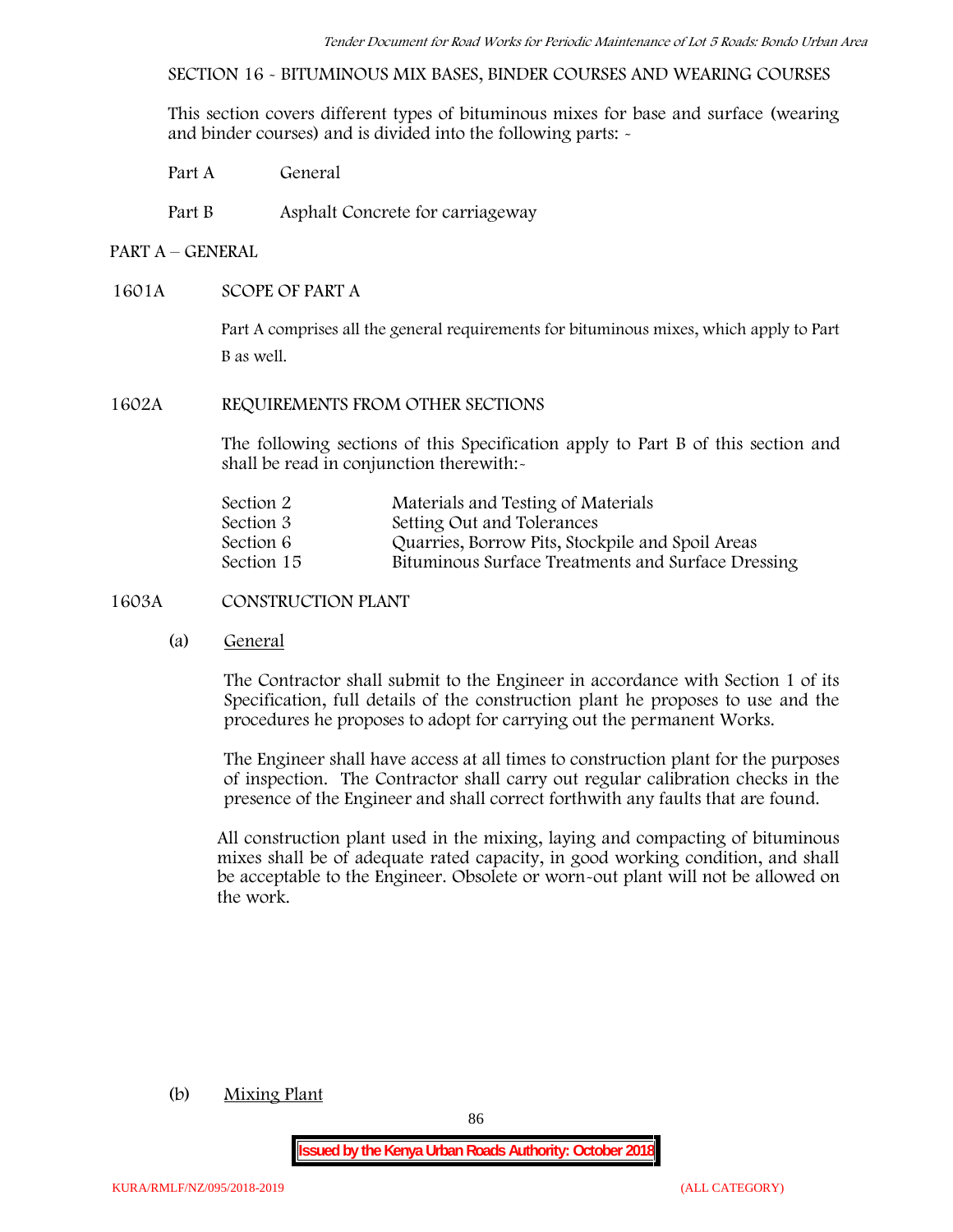Bituminous materials shall be mixed in a plant complying with ASTM Designation D995 and shall be located on the Site unless otherwise agreed by the Engineer. It shall be equipped with at least three bins for the storage of heated aggregates and a separate bin for filler. All bins shall be covered to prevent the ingress of moisture.

The plant may be either the batch-mix type or the continuous-mix type and shall be capable of regulating the composition of the mixture to within the tolerances specified in Clause 1614A of this Specification.

The bitumen tank shall be capable of maintaining its contents at the specified temperature within a tolerance of  $5^{\circ}$ C and a fixed thermometer easily read from outside the tank. Any bitumen that has been heated above  $180^{\circ}$ C or has suffered carbonisation from prolonged heating shall be removed from the plant and disposed of.

# (c) **Laying Plant**

Bituminous materials shall be laid by a self-propelled spreader finisher equipped with a hopper, delivery augers and a heated adjustable vibrating screed. It shall be capable of laying bituminous materials with no segregation, dragging, burning or other defects and within the specified level and surface regularity tolerance. Delivery augers shall terminate not more than 200mm from the edge plates.

# (d) **Compaction Plant**

The Contractor shall provide sufficient rollers of adequate size and weight to achieve the specified compaction. Prior to commencing the laying of bituminous mixes in the permanent Works the Contractor shall carry out site trials in accordance with Section 2 of this Specification to demonstrate the adequacy of his plant and to determine the optimum method of use and sequence of operation of the rollers.

It is important to achieve as high a density as possible at the time of construction and it is expected that vibrating rollers will be required to produce the best results. However, it is essential that thorough pre-construction trials are carried out to ensure that:-

- (a) The roller is set up to have the optimum amplitude and frequency of vibration for the particular material being laid
- (b) That the roller does not cause breakdown of the aggregate particles.
- (c) That the optimum compaction temperatures are established which allow compaction without causing ripple effects or other distortions of the surfacing.

**1604A PREPARATION OF SURFACE**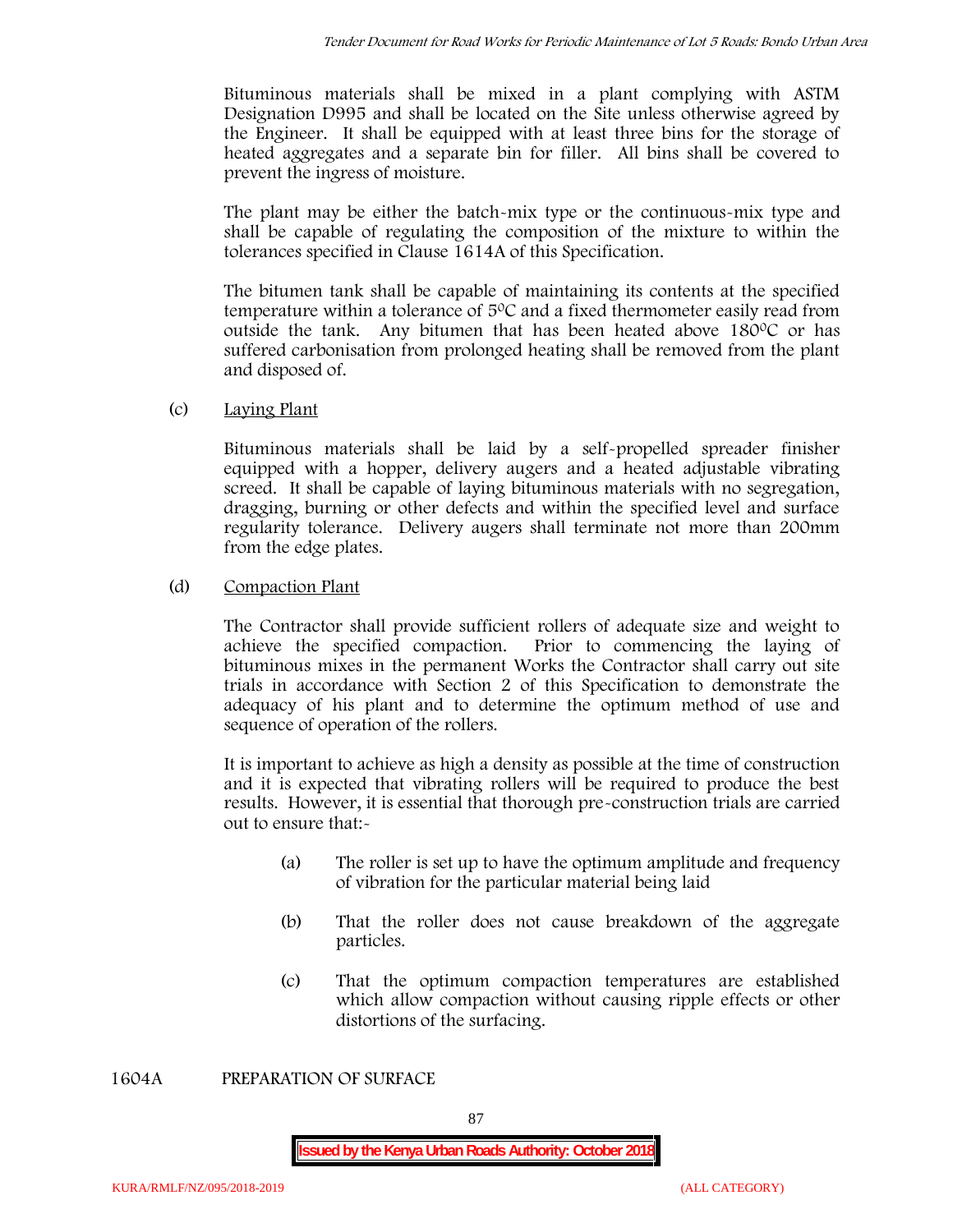Immediately before placing the bituminous mix in the pavement, the existing surface shall be cleaned of all material and foreign matter with mechanical brooms or by other approved methods. The debris shall be deposited well clear of the surface to be covered.

Any defect of the surface shall be made good and no bituminous mix shall be laid until the Engineer has approved the surface.

A tack coat shall be applied in accordance with Section 15 of this Specification. If the Engineer considers a tack coat is required prior to laying the bituminous mix or between layers of the bituminous mix, due solely to the

Contractor's method of working, then such tack coat shall be at the Contractor's expense.

# **1605A DESIGN AND WORKING MIXES**

At least two months prior to commencing work using a bituminous mix, the Contractor shall, having demonstrated that he can produce aggregates meeting the grading requirements of the Specification, submit samples of each constituent of the mix to the Engineer. The Engineer will then carry out laboratory tests in order to decide upon the proportion of each constituent of the initial design mix or mixes to be used for site trials to be carried out in accordance with Clause 1606A of this Specification.

Should the Engineer conclude from the site trials that the mix proportion or aggregate grading are to be changed, the Contractor shall submit further samples of the constituents and carry out further site trials all as directed by the Engineer.

The Engineer may instruct the alteration of the composition of the -75 micron fraction of the aggregates by the addition or substitution of mineral filler. The Engineer may also instruct the alteration of all or part of the -6.3mm fraction of the aggregates by the addition or substitution of natural sand.

The Contractor shall make the necessary adjustments to his plant to enable the revised mix to be produced.

Following laboratory and site trials the Engineer will determine the proportions of the working mix and the Contractor shall maintain this composition within the tolerances given in Clause 1614A.

Should any changes occur in the nature or source of the constituent materials, the Contractor shall advise the Engineer accordingly. The procedure set out above shall be followed in establishing the new mix design.

# **1606A SITE TRIALS**

Full scale laying and compaction site trials shall be carried out by the Contractor on all asphalt pavement materials proposed for the Works using the construction plant and methods proposed by the Contractor for constructing the Works. The trials shall be carried out with the agreement, and in the presence of the Engineer, at a location approved by the Engineer.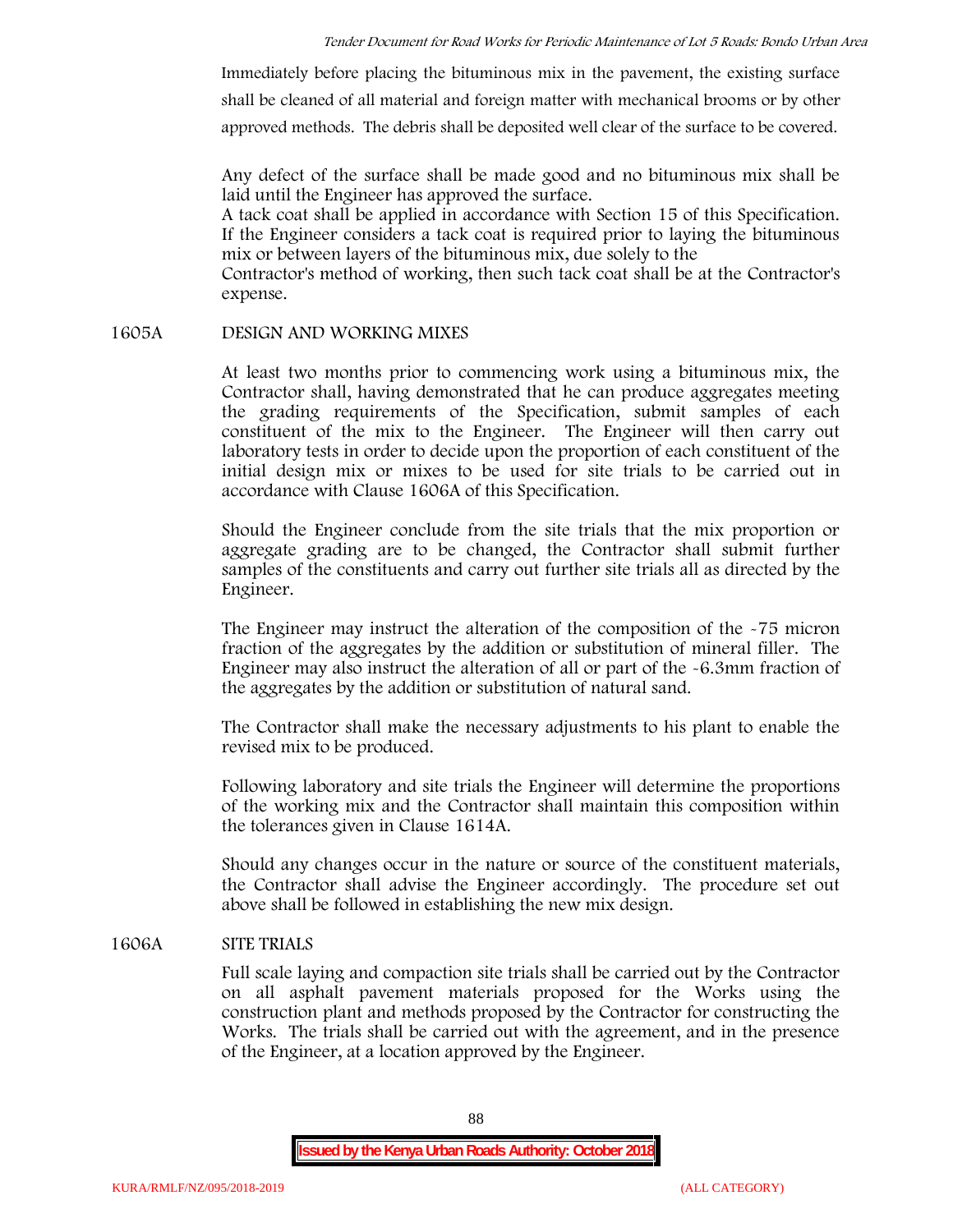The trials shall be carried out to:  $\sim$ 

- a) Test materials, designed in the laboratory, so that a workable mix that satisfies the specification requirements can be selected.
- b) To enable the Contractor to demonstrate the suitability of his mixing and compaction equipment to provide and compact the material to the specified density and to confirm that the other specified requirements of the completed asphalt pavement layer can be achieved.

Each trial area shall be at least 100 metres long and to the full construction width and depth for the material. It may form part of the Works provided it complies with this Specification. Any areas that do not comply with this Specification shall be removed.

The Contractor shall allow in his programme for conducting site trials and for carrying out the appropriate tests on them. The trial on any pavement layer shall be undertaken at least 21 days ahead of the Contractor proposing to commence full-scale work on that layer.

The Contractor shall compact each section of trial over the range of compactive effort the Contractor is proposing and the following data shall be recorded for each level of compactive effort at each site trial:  $\sim$ 

- i. The composition and grading of the material including the bitumen content and type and grade of bitumen used.
- ii. The moisture content of aggregate in the asphalt plant hot bins.
- iii. The temperature of the bitumen and aggregate immediately prior to entering the mixer, the temperature of the mix on discharge from the mixer and the temperature of the mix on commencement of laying, on commencement of compaction and on completion of compaction. The temperature of the mixture is to be measured in accordance with BS 598, Part 3, Appendix A.
- iv. The type, size, mass, width of roll, number of wheels, wheel load, tyre pressures, frequency of vibration and the number of passes of the compaction equipment, as appropriate for the type of roller.
- v. The target voids and other target properties of the mix together with the results of the laboratory tests on the mix.
- vi. The density and voids achieved.
- vii. The compacted thickness of the layer.
- viii. Any other relevant information as directed by the Engineer.

At least eight sets of tests shall be made by the Contractor and the Engineer on each 100 metres of trial for each level of compactive effort and provided all eight sets of results over the range of compactive effort proposed by the Contractor meet the specified requirements for the material then the site trial shall be deemed successful. The above data recorded in the trial shall become the agreed basis on which the particular material shall be provided and processed to achieve the specified requirements.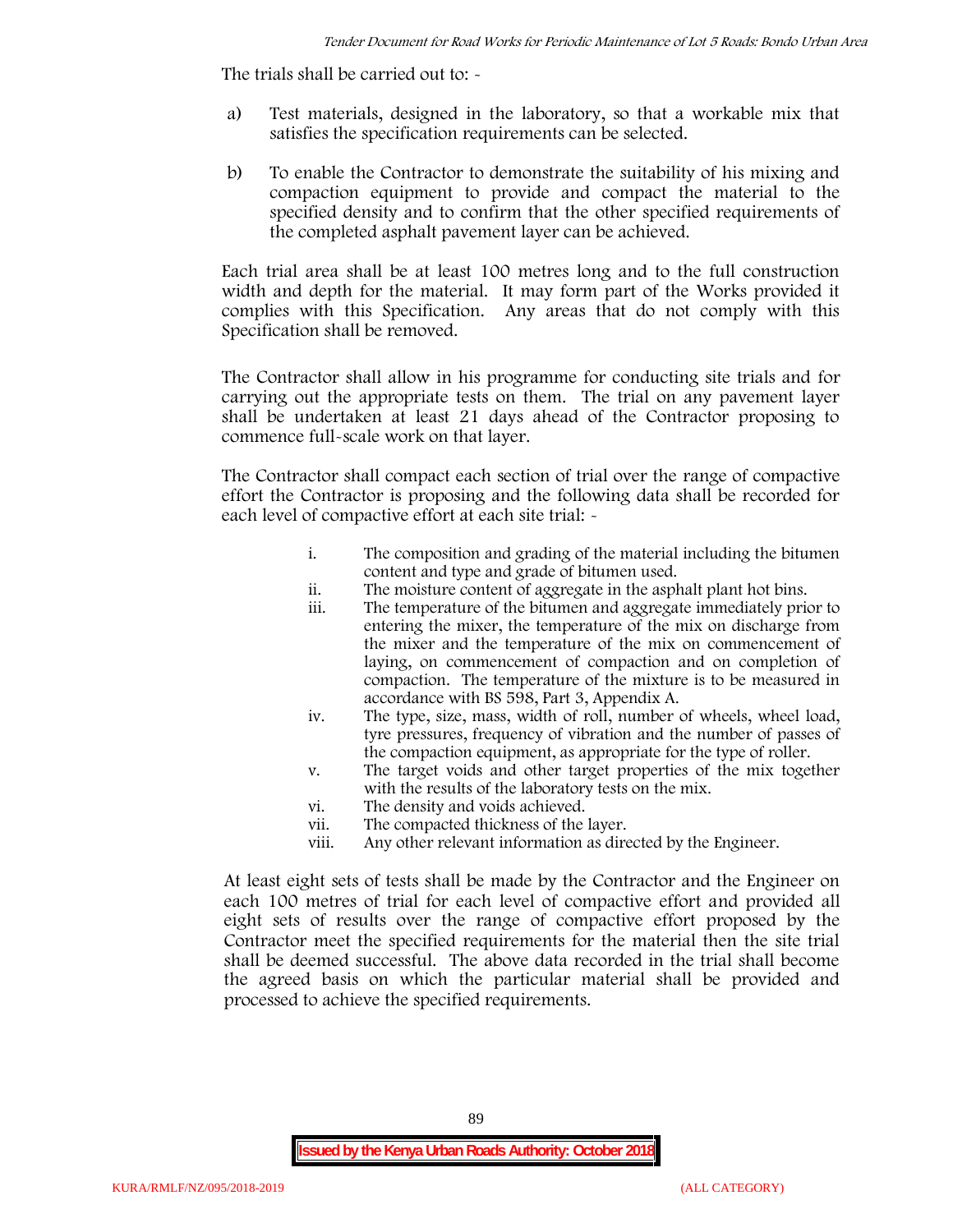#### **1607A MIXING OF AGGREGATES AND BITUMEN**

The bitumen shall be heated so that it can be distributed uniformly and care shall be taken not to overheat it. The temperature shall never exceed  $170^{\circ}$ C for 80/100-penetration grade bitumen.

The aggregates shall be dried and heated so that they are mixed at the following temperatures: -

125-1650C when 80/100 bitumen is used

The dried aggregates shall be combined in the mixer in the amount of each fraction instructed by the Engineer and the bitumen shall then be introduced into the mixer in the amount specified. The materials shall then be mixed until a complete and uniform coating of the aggregate is obtained.

The mixing time shall be the shortest required to obtain a uniform mix and thorough coating. The wet mixing time shall be determined by the Contractor and agreed by the Engineer for each plant and for each type of aggregate used. It shall normally not exceed 60 seconds.

**1608A TRANSPORTING THE MIXTURE**

The bituminous mix shall be kept free of contamination and segregation during transportation. Each load shall be covered with canvas or similar covering to protect it from the weather and dust.

### **1609A LAYING THE MIXTURE**

Immediately after the surface has been prepared and approved, the mixture shall be spread to line and level by the laying plant without segregation and dragging.

The mixture shall be placed in widths of one traffic lane at a time, unless otherwise agreed by the Engineer. The compacted thickness of any layer shall be at least 2.5 times the maximum size of the aggregate for wearing course and at least 2 times for binder course. The minimum thickness shall be 25mm.

Only on areas where irregularities or unavoidable obstacles make the use of mechanical laying impracticable, may the mixture be spread and compacted by hand.

### **1610A COMPACTION**

Immediately after the bituminous mixture has been spread, it shall be thoroughly and uniformly compacted by rolling.

The layer shall be rolled when the mixture is in such a condition that rolling does not cause undue displacement or shoving.

The number, weight and type of rollers furnished shall be sufficient to obtain the required compaction while the mixture is in a workable condition. The sequence of rolling operations shall be as agreed with the Engineer and proved

90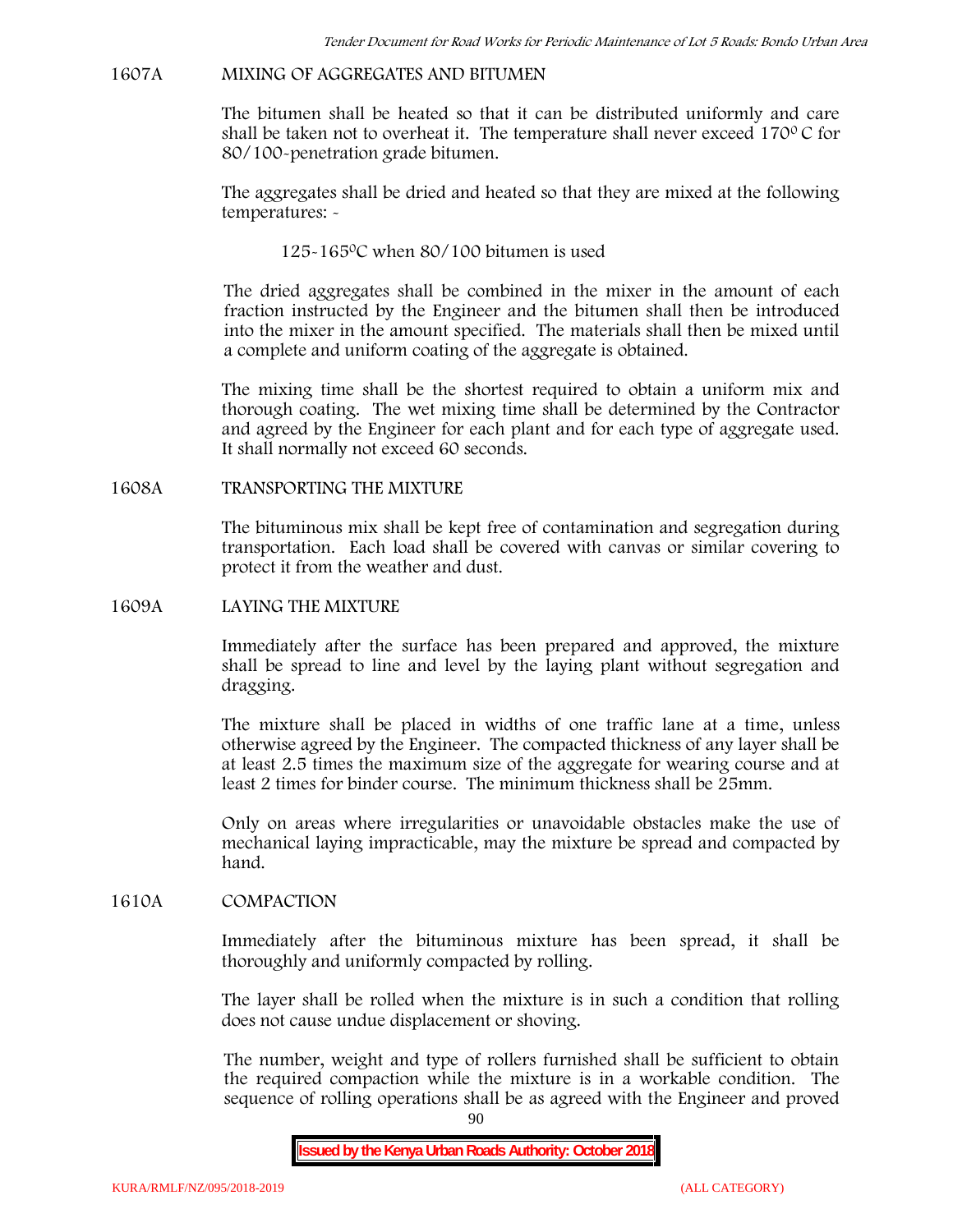during site trials. Initial rolling with steel tandem or three-wheeled roller shall follow the laying plant as closely as possible. The rollers shall be operated with the drive roll nearest the laying plant, at a slow and uniform speed (not exceeding 5 Km/Hr).

Rolling shall normally commence from the outer edge and proceed longitudinally parallel to the centreline, each trip overlapping one half of the roller width. On super elevated curves, rolling shall begin at the low side and progress to the high side. Where laying is carried out in lanes care must be taken to prevent water entrapment.

Intermediate rolling with a pneumatic-tyred or vibratory roller shall follow immediately. Final rolling with a steel-wheeled roller shall be used to eliminate marks from previous rolling.

To prevent adhesion of the mixture to the rollers, the wheels shall be kept lightly moistened with water.

In areas too small for the roller, a vibrating plate compactor or a hand tamper shall be used to achieve the specified compaction.

# **1611A FINISHING, JOINTS AND EDGES**

Any mixture that becomes loose and broken, mixed with dirt or foreign matter or is in any way defective, shall be removed and replaced with fresh hot mixture, which shall be compacted to conform to the surrounding area.

Spreading of the mixture shall be as continuous as possible. Transverse joints shall be formed by cutting neatly in a straight line across the previous run to expose the full depth of the course. The vertical face so formed shall be painted lightly with hot 80/100 penetration grade bitumen just before the additional mixture is placed against it.

Longitudinal joints shall be rolled directly behind the paving operation. The first lane shall be placed true to line and level and have an approximately vertical face. The mixture placed in the abutting lane shall then be tightly crowded against the face of the previously placed lane. The paver shall be positioned to spread material overlapping the joint face by 20-30mm. Before rolling, the excess mixture shall be raked off and discarded.

When the abutting lane is not placed in the same day, or the joint is destroyed by traffic, the edge of the lane shall be cut back as necessary, trimmed to line and painted lightly with hot 80/100 penetration grade bitumen just before the abutting lane is placed.

Any fresh mixture spread accidentally on the existing work at a joint shall be carefully removed by brooming it back on to uncompacted work, so as to avoid formation of irregularities at the joint. The finish at joints shall comply with the surface requirements and shall present the same uniformity of finish, texture and density as other sections of the work.

The edges of the course shall be rolled concurrently with or immediately after the longitudinal joint. In rolling the edges, roller wheels shall extend 50 to 100mm beyond the edge.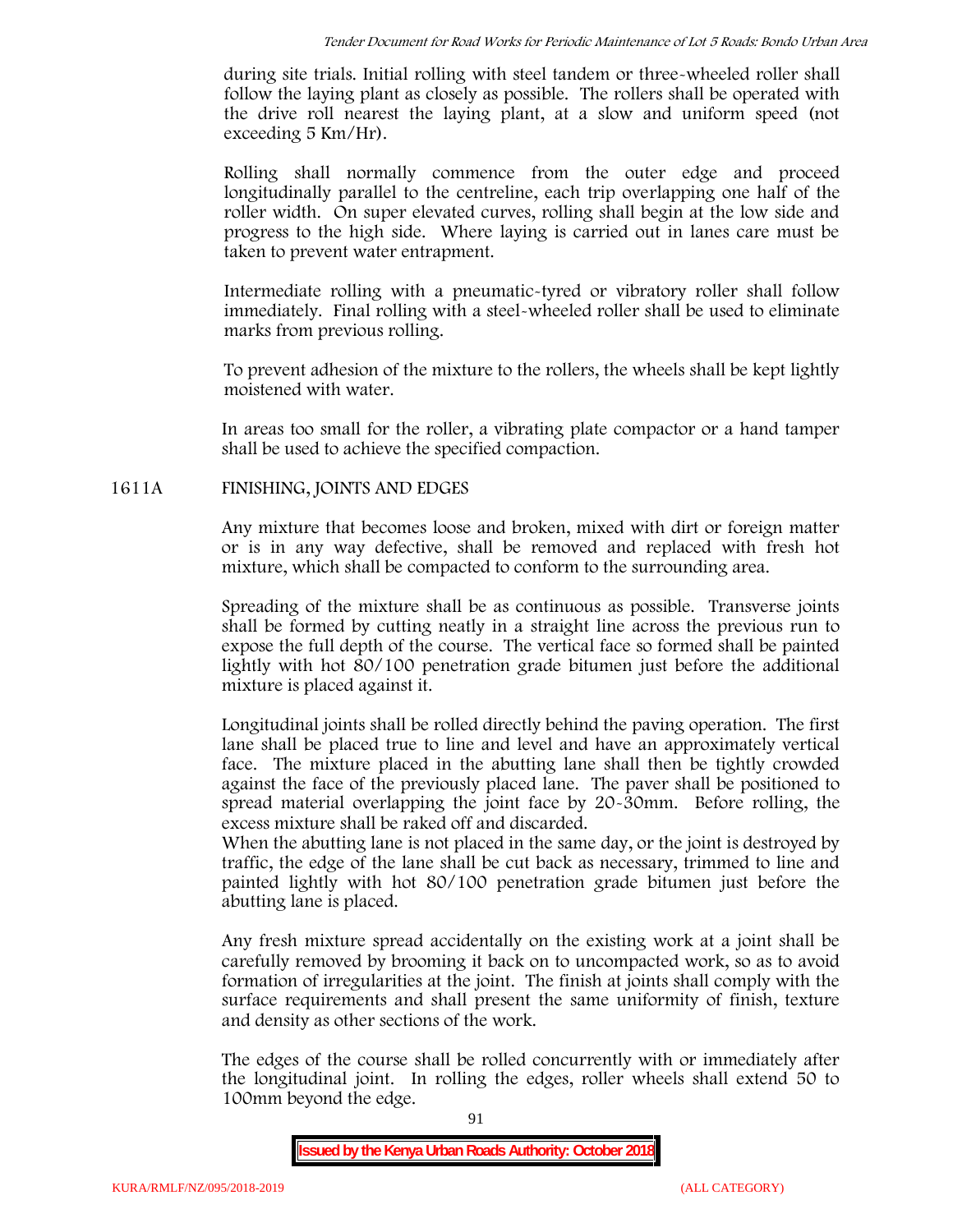### **1612A SAMPLING AND TESTING OF BITUMINOUS MIXTURES**

The sampling of bituminous mixtures shall be carried out in accordance with AASHTO T168 (ASTM Designation D979).

#### **1613A QUALITY CONTROL TESTING**

During mixing and laying of bituminous mixtures, control tests on the constituents and on the mixed material shall be carried out in accordance with Clause 1612A and Section 2 of this Specification.

If the results of any tests show that any of the constituent materials fail to comply with this Specification, the Contractor shall carry out whatever changes may be necessary to the materials or the source of supply to ensure compliance.

If the results of more than one test in ten on the mixed material show that the material fails to comply with this Specification, laying shall forthwith cease until the reason for the failure has been found and corrected. The Contractor shall remove any faulty material laid and replace it with material complying with this Specification all at his own expense.

### **1614A TOLERANCES**

Surfacing courses and base shall be constructed within the geometric tolerances specified in Section 3 of this Specification.

The Contractor shall maintain the composition of the mixture as determined from the laboratory and site trials within the following tolerances, per single test: -

| Bitumen Content         | 0.3% (by total weight of total mix)                               |
|-------------------------|-------------------------------------------------------------------|
| Passing 10mm sieve      | 6% (by total weight of dry aggregate                              |
| and larger sieves       | including mineral filler)                                         |
| Passing sieves between  | 4% (by total weight of dry aggregate                              |
| 10mm and 1.0mm sieves   | including mineral filler)                                         |
| Passing sieves between  | 3% (by total weight of dry aggregate                              |
| 1.0mm and 0.075mm sieve | including mineral filler)                                         |
| Passing 0.075mm sieve   | 2% (by total weight of dry aggregate<br>including mineral filler) |

The average amount of bitumen in any length of any layer, calculated as the product of the bitumen contents obtained from single tests and the weight of mixture represented by each test, shall not be less than the amount ordered.

The average amount of bitumen for each day's production calculated from the checked weights of mixes shall not be less than the amount ordered.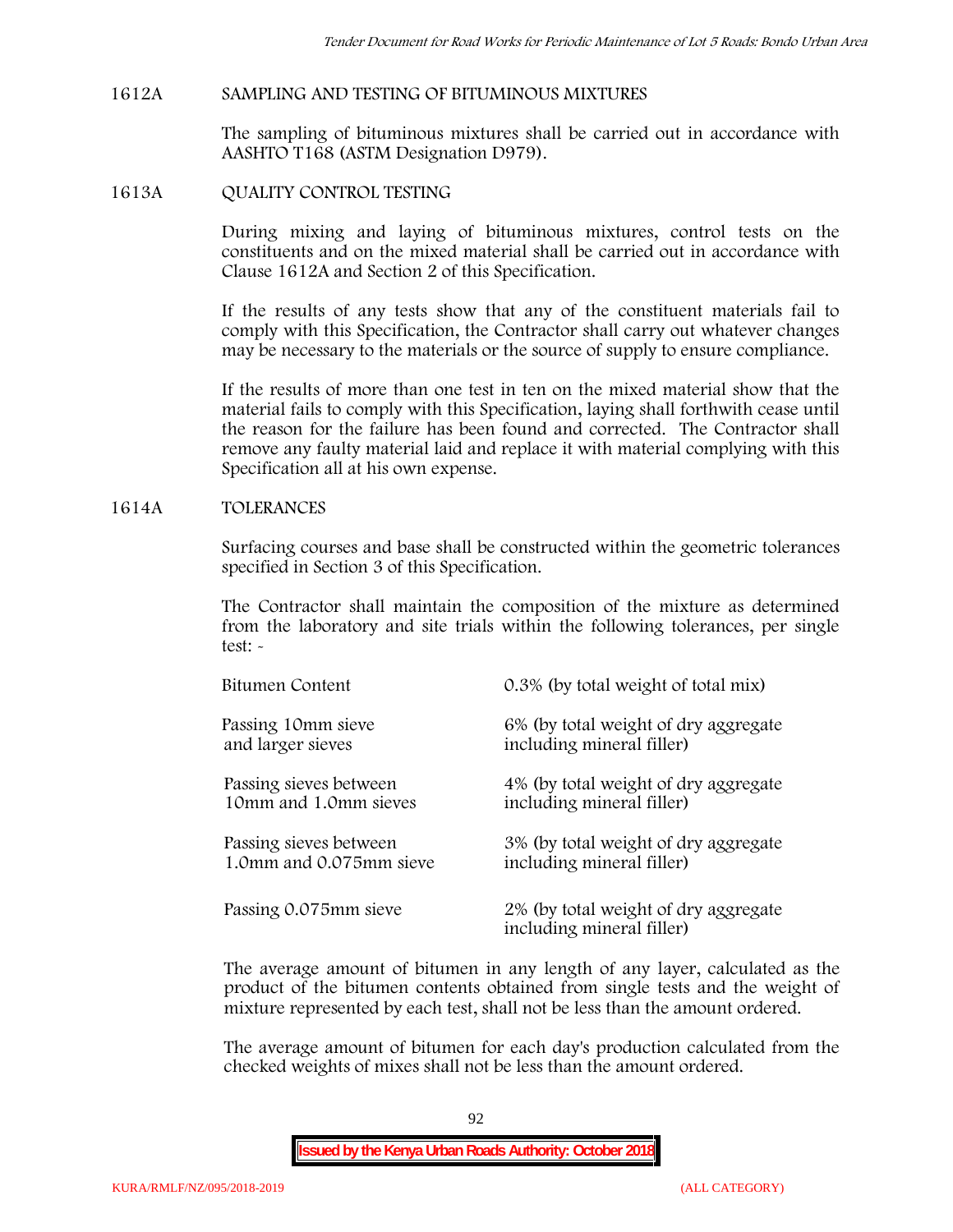The average amount of bitumen in any length of any layer, calculated as the product of the bitumen contents obtained from single tests and the weight of mixture represented by each test, shall not be less than the amount ordered.

The average amount of bitumen for each day's production calculated from the checked weights of mixes shall not be less than the amount ordered.

The final average overall width of the upper surface of a bituminous mix layer measured at six equidistant points over a length of 100m shall be at least equal to the width specified. At no point shall the distance between the centreline of the road and the edge of the upper surface of a bituminous mix layer be narrower than that specified by more than 13mm.

#### **1615A MEASUREMENT AND PAYMENT**

No separate measurement and payment shall be made for complying with the requirements of Clauses 1601A to 1614A inclusive and the Contractor shall be deemed to have allowed in his rates in Parts B and C of Section 16 of this Specification for the costs of complying with the requirements of Part A of Section 16 of this Specification

93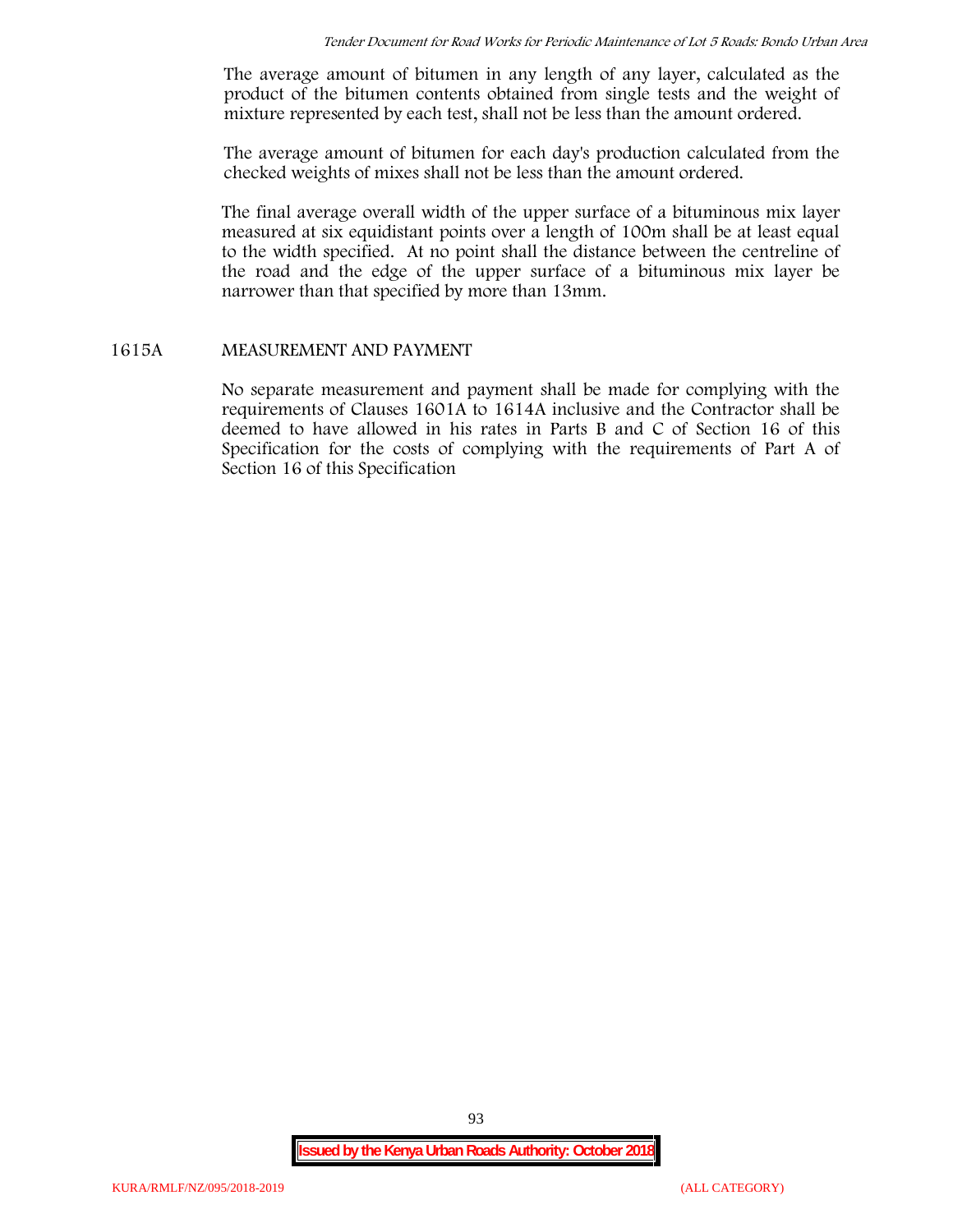#### **PART B - ASPHALT CONCRETE FOR SURFACING**

#### **1601B DEFINITION**

Asphalt concrete means a thoroughly controlled, hot-mixed, hot-laid, plant mixture of well-graded dried aggregate and penetration grade bitumen, which, when compacted forms a dense material.

A distinction is drawn between asphalt concrete Type I (High Stability) and asphalt concrete Type II (Flexible). The asphalt concrete type to be used will be Type I.

### **1602B MATERIALS FOR ASPHALT CONCRETE TYPE 1**

a) **Type of bituminous material**

The type of material to be used on severe sites will be of the continuously graded type similar to Asphaltic Concrete or Close Graded Macadam. It is essential that these materials are sealed with a single or double surface dressing or a Cape seal.

b) **Penetration Grade Bitumen**

Bitumen shall be 80/100 penetration grade since material is being laid at an altitude of more than 2,500m.

c) **Aggregate**

Coarse aggregate (retained on a 6.3mm sieve) shall consist of crushed stone free from clay, silt, organic matter and other deleterious substances. The aggregate class will be specified in the Special Specification and it shall comply with the requirements given in Table 16B-1(b). The grading for 0/20 mm for carriageway and 0/14mm for shoulders for binder course is as specified below:

| <b>Sieve size</b> | 0/20       | 0/14       |  |  |
|-------------------|------------|------------|--|--|
| 28                | 100        |            |  |  |
| 20                | $90 - 100$ | 100        |  |  |
| 14                | 75-95      | $90 - 100$ |  |  |
| 10                | 60-82      | 70-90      |  |  |
| 6.3               | $47 - 68$  | $52 - 75$  |  |  |
| 4                 | $37 - 57$  | $40 - 60$  |  |  |
| $\overline{2}$    | 25-43      | $30 - 45$  |  |  |
|                   | 18-32      | $20 - 35$  |  |  |
| 0.425             | $11 - 22$  | $12 - 24$  |  |  |
| 0.300             | $9 - 17$   | $10 - 20$  |  |  |
| 0.150             | $5 - 12$   | $6 - 14$   |  |  |
| 0.075             | $3 - 7$    | $4 - 8$    |  |  |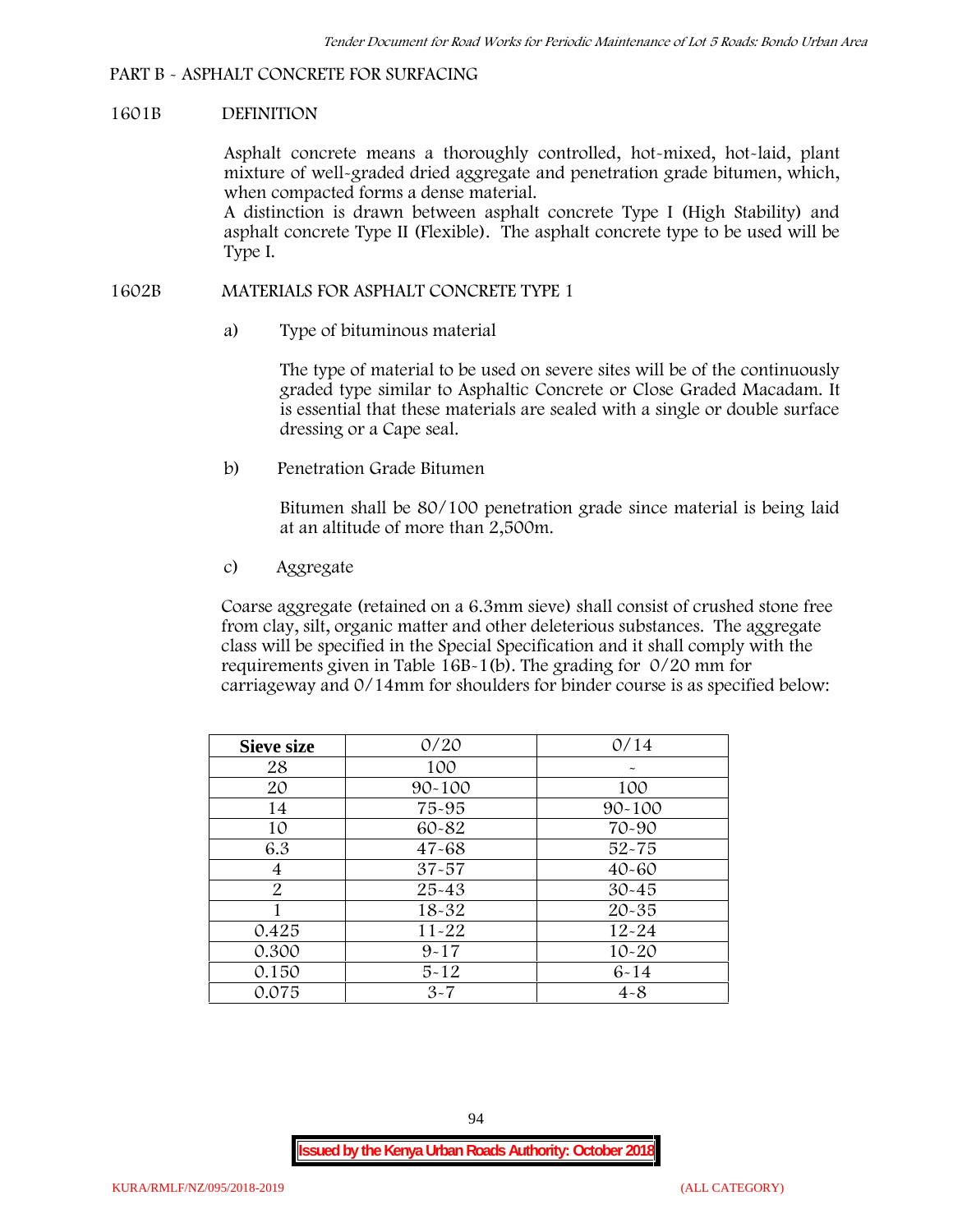| Coarse Aggregate<br>(Retained on a 6.3mm Sieve) |               |
|-------------------------------------------------|---------------|
| Test                                            | Maximum Value |
| LAA<br><b>ACV</b>                               | 30<br>25      |
| SSS                                             | 12<br>25      |

# **TABLE 16B-1(b) - REQUIREMENTS FOR COARSE AGGREGATE**

Fine aggregate (passing a 6.3mm sieve) shall be free from clay, silt, organic and other deleterious matter and shall be non-plastic. Unless otherwise specified in the Special Specification it shall consist of entirely crushed rock produced from stone having a Los Angeles Abrasion of not more than 40. The Sand Equivalent of the fine aggregate shall not be less than 40 and the SSS not more than 12.

#### **b) Mineral Filler**

Mineral Filler shall consist of ordinary Portland Cement

#### **1603B GRADING REQUIREMENTS**

The grading of the mixture of coarse and fine aggregate shall be within and approximately parallel to the grading envelopes given in Table 16B-1(b), for 0/14mm as specified for binder course, as described below.

#### **GRADING REQUIREMENTS**

To arrive at a suitable design it is necessary to investigate a number of gradings so that a workable mix, which also retains a minimum of 3 % voids at refusal density, is identified.

The largest particle size used should not be more than 25mm so that the requirements of the Marshall test method can be complied with.

Although the complete range of nominal maximum particle sizes is shown in the Tables, the total thickness of material laid should not be more than 75mm.

#### **1604B REQUIREMENTS FOR ASPHALT CONCRETE TYPE 1**

The mixture shall comply with the requirements given in Table 16B-2 as specified in the Specification. In addition, minimum Marshall Stability for 2 x 75 blows shall be 9 kN and maximum 18 kN and at compaction to refusal shall have 3% VIM.

The proportion, by weight of total mixture, of bitumen shall be  $5.0 - 6.5 %$  for  $0/14$  mm and  $4.5 - 6.5$  % for  $0/20$ mm. This shall be termed the nominal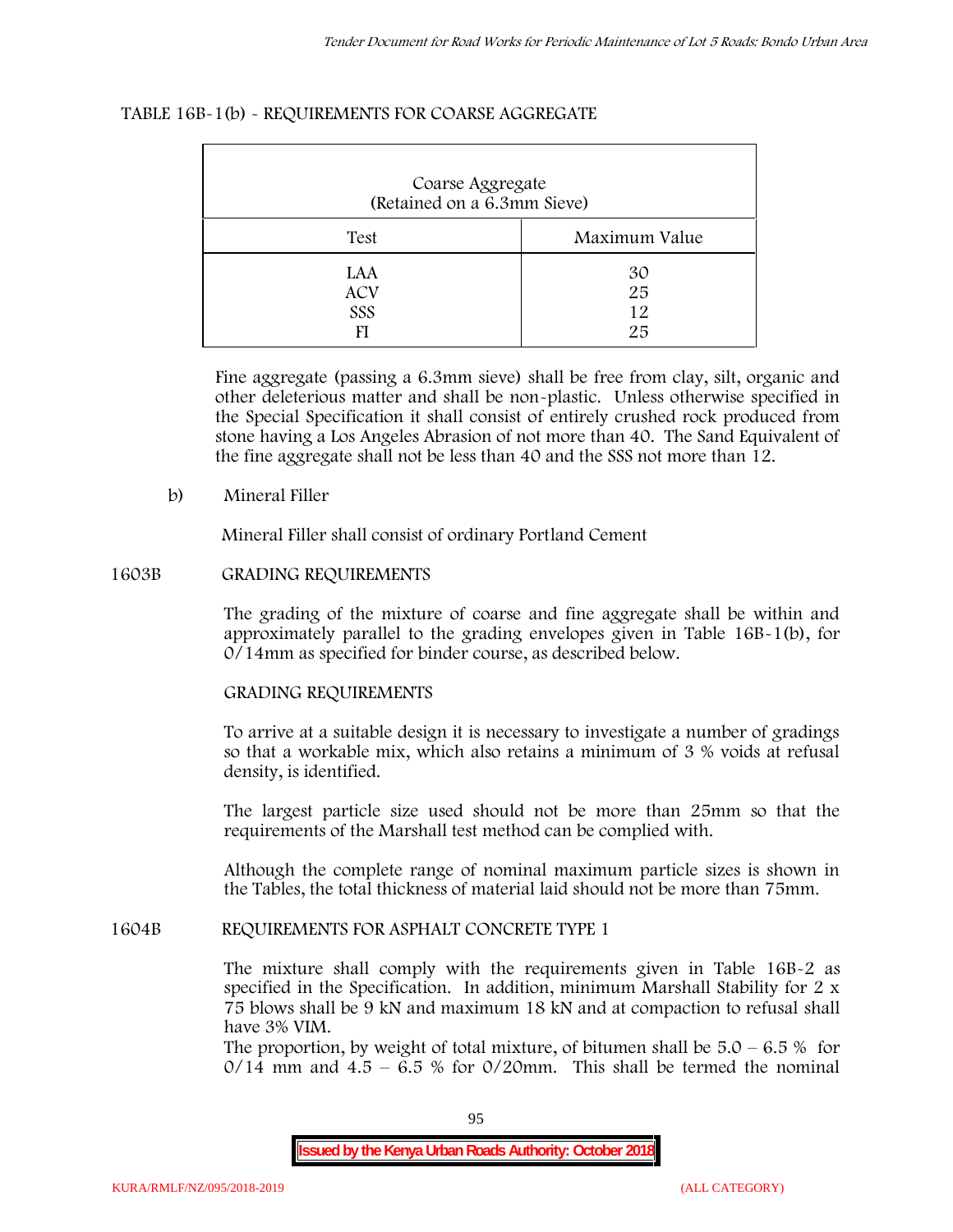binder content. The binder content of the working mix will be instructed by the Engineer following laboratory and site trials.

In order to determine the suitability of a coarse aggregate source a Marshall test programme shall be carried out. It will be advantageous to use a crushed rock which is known from past experience to give good results in this test procedure. A grading conforming to the Type I Binder Course detailed in Table 16B-1(a) 0/20 of this Specification should be tested (but with 100% passing the 25mm sieve) and it shall meet the requirements of Table 16B-2 of this Specification.

Having established the suitability of the aggregate source several grading shall be tested in the laboratory, including that used for the Marshall test, to establish relationships between bitumen content and VIM at refusal density. For each mix, samples will be made up to a range of bitumen contents and compacted to refusal using a gyratory compactor and a vibratory hammer in accordance with the procedure described in BS 598 (Part 104 : 1989), with one revision.

It should first be confirmed that compaction on one face of the sample gives the same refusal density as when the same compaction cycle is applied to both faces of the same sample. The procedure, which gives the highest density, must be used.

From the bitumen content-VIM relationship it will be possible to identify a bitumen content which corresponds to a VIM of 3 - 7%. If it is considered that the workability of the mix may be difficult then compaction trials should be undertaken. It is advisable to establish two or more gradings for compaction trials.

The mixes identified for compaction trials should be manufactured to the laboratory design bitumen content and to two other bitumen contents of +0.5% and +1% additional bitumen. Cores will be cut to determine the density of the compacted material, having completed this the core will then be reheated to  $145+/5$  C in the appropriate mould and compacted torefusal in the vibrating hammer test. To be acceptable the cores cut from the compaction trial must have a density equivalent to at least 95% of refusal density.

The compaction trials will identify a workable mix which can be made to a bitumen content which gives 3% VIM at refusal density.

#### **1605B MIXING AND LAYING HEAVY DUTY ASPHALT**

The temperature of the bitumen and aggregates when mixed shall be 110+/- 3C above the softening point (R&B) of the bitumen.

Compaction should commence as soon as the mix can support the roller without undue displacement of material and completed before the temperature of the mix falls below 900C.

The minimum thickness of individual layers should be as follows:-

| a) | For the 37.5mm mix | 65mm |  |
|----|--------------------|------|--|
| b) | For the 25.0mm mix | 60mm |  |
| C) | For the 19.0mm mix | 50mm |  |
| d) | For the 12.5mm mix | 40mm |  |
|    |                    |      |  |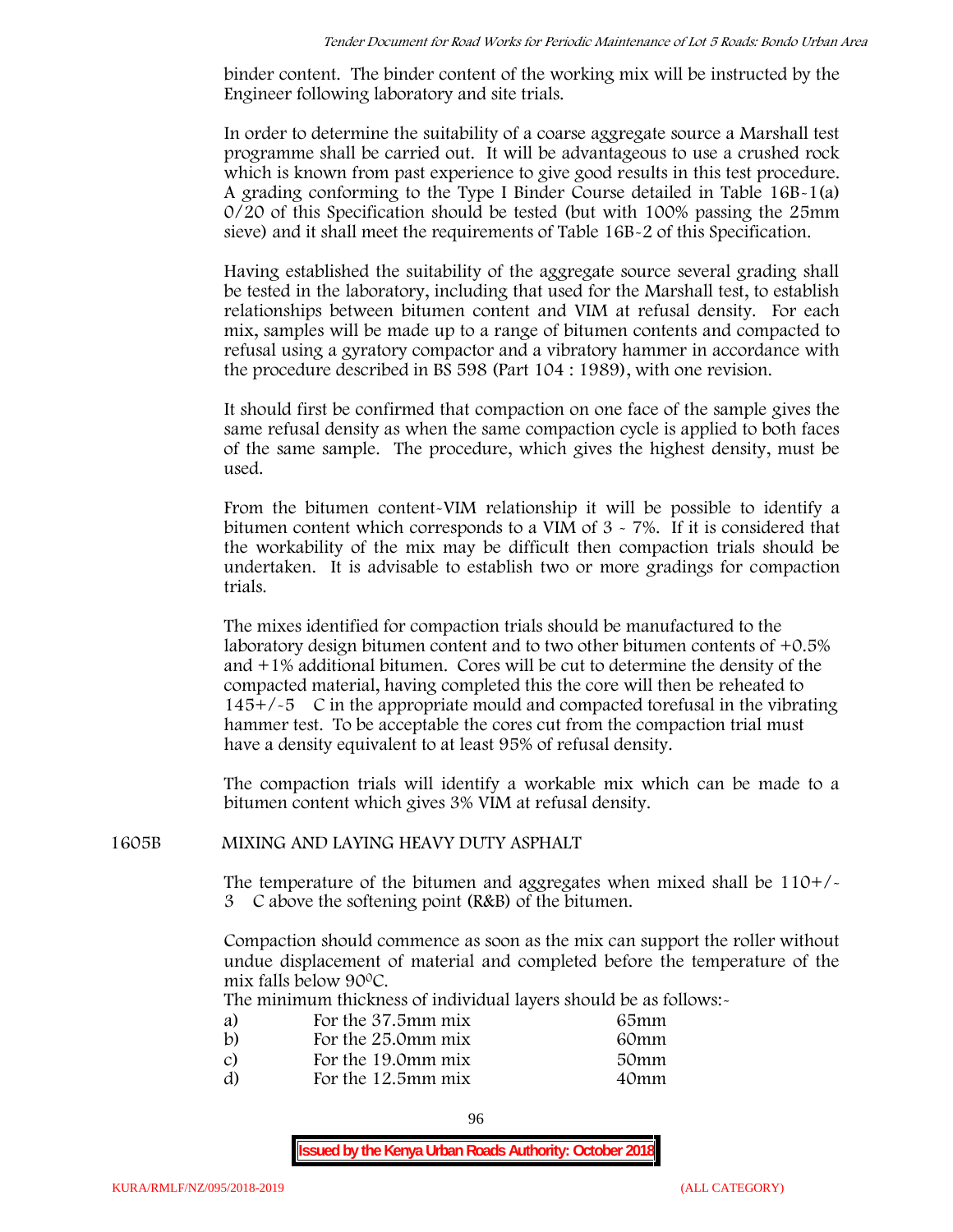### **1606B COMPACTION**

Rolling shall be continued until the voids measured in the completed layer are in accordance with the requirement for a minimum density of 98% of Marshall optimum, or, a minimum mean value of 95% of refusal density (no value less than 93%) as appropriate.

# **1607B MEASUREMENT AND PAYMENT**

a) Item : Asphalt Concrete

Unit : m<sup>3</sup> of Asphalt Concrete Used

Asphalt concrete shall be measured by the cubic metre compacted on the road calculated as the product of the length instructed to be laid and the compacted cross-sectional area shown on the Drawings or instructed by the Engineer.

The rate for asphalt concrete shall include for the cost of providing, transporting, laying and compacting the mix with the nominal binder content and complying with the requirements of Parts A and B of Section 16 of this Specification.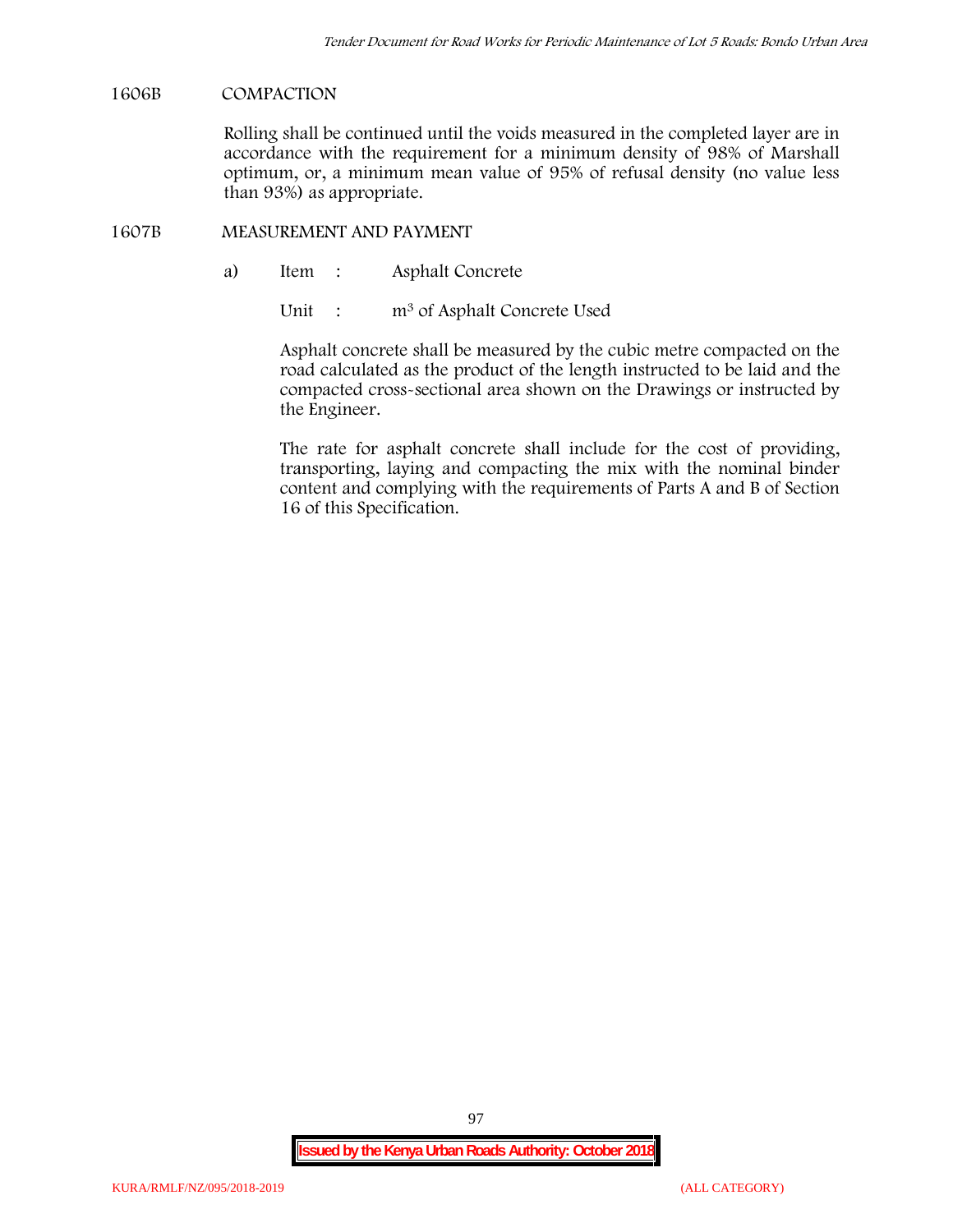### **SECTION 17 - CONCRETE WORKS**

# **1703 MATERIALS FOR CONCRETE**

This work shall consist of placing selected approved material of 250mm minimum diameter on the foundation put after excavation to receive levelling concrete in accordance with these specifications and in conformity with the lines, grades and cross sections shown on the Drawings as directed by the Engineer.

(a) **Materials**

Selected rock: The selected rock builders to be placed for this work shall be hard, sound, durable quarry stones as approved by the Engineer. Samples of the stone to be used shall be submitted to and approved by the Engineer before any stone is placed.

The maximum size of the stone boulders shall be 300mm.

(b) **Construction Method**

After completion of the structural excavation the surface of the loose soil shall be levelled and compacted. Then the stone of the above sizes shall be placed in one layer of 250mm over the compacted bed where the bottom slab will rest. Coarse sand shall be spread to fill up the voids in the stone boulders, and compaction with vibratory compactors should be performed to make this layer dense whereon a concrete of levelling course shall be placed.

(c) **Measurement and payment**

Measurement for the bedding materials shall be made in cubic metres for the completed and accepted work, measured from the dimension shown on the Drawings, unless otherwise directed by the Engineer.

Payment for the bedding Materials for Levelling Concrete Works shall be full compensation for furnishing and placing all materials, all labour equipment, tools and all other items necessary for proper completion of the work in accordance with the Drawings and specifications and as directed by the Engineer.

# **1703(A) LEVELLING CONCRETE (CLASS 15/20) FOR BOTTOM SLAB INCLUSIVE OF COST OF FORM WORKS**

This work shall consist of placing and levelling lean concrete class 15/20 over the prepared bed of stone boulders in the foundation for bottom slab and wingwalls in accordance with these specifications and which conformity with the lines, grades, thickness and typical cross-sections shown on the drawings unless otherwise directed by the Engineer.

(a) **Materials for Levelling Concrete**

Requirement for the concrete class  $15/20$  is specified as follows:-Design compressive strength (28) days : 15N/mm2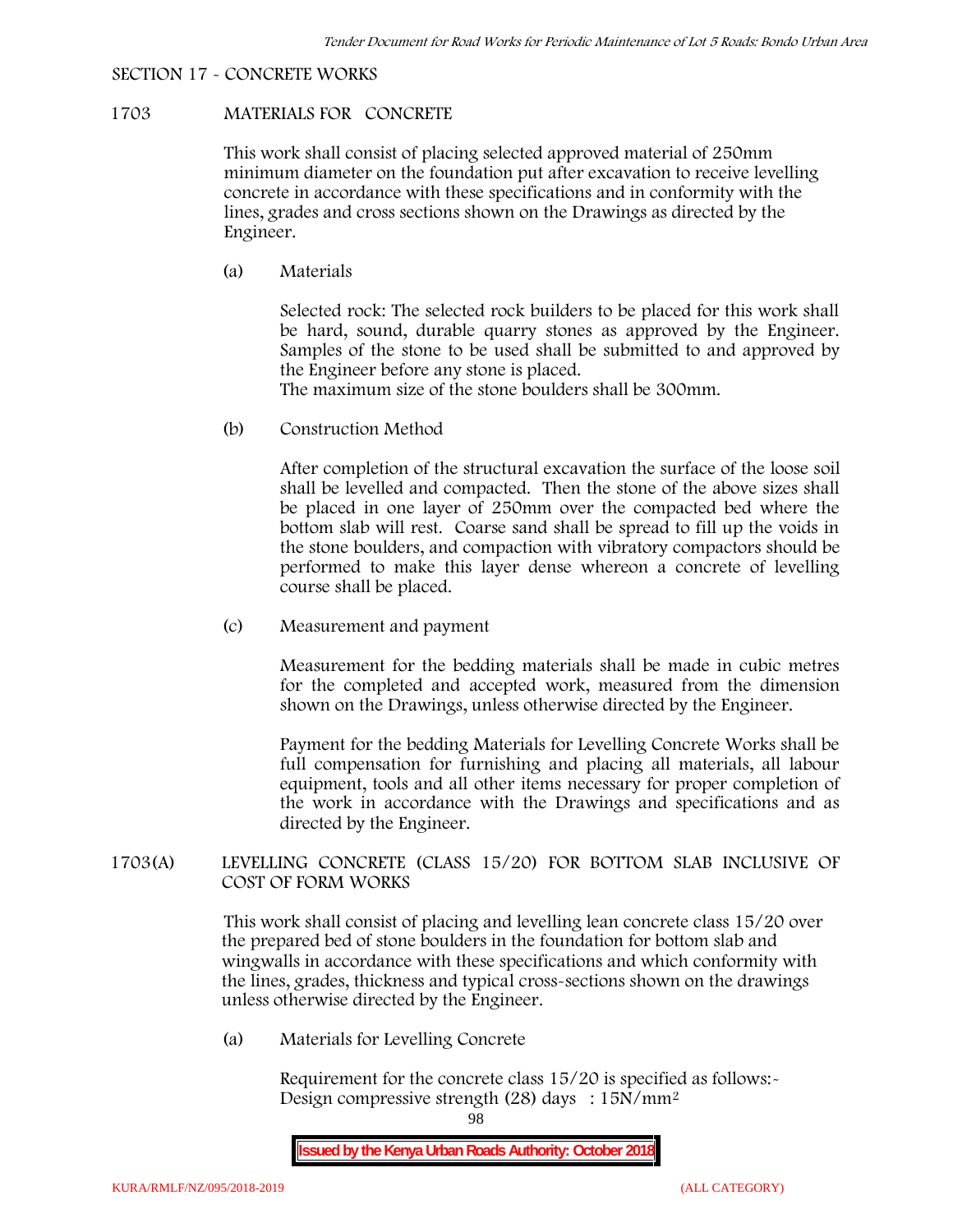Maximum size of coarse aggregate : 20mm Maximum cement content  $: 300 \text{ kg/m}^3$ . Maximum water/cement ration of 50% with slump of 80mm.

# (b) **Construction Method**

The bed of stone boulders upon which the levelling concrete will be placed shall be smooth, compacted and true to the grades and crosssection shall be set to the required lines and grades.

# **37.2** (c) **Measurement and payment**

Measurement for levelling concrete (class 15/20) shall be made in cubic metres completed and accepted levelling concrete work measured in place which is done in accordance with the Drawings and the Specifications.

Payment for this work shall be the full compensation for furnishing and placing all materials, labour, equipment and tools, and other incidentals to Specifications and as directed by the Engineer.

Pay item No. 17/02 Levelling Concrete Works (Class 15/20) for Box Culvert and wingwalls inclusive of Cost of Form works.

# **1703 (C) FORMWORK FOR CULVERT WALLS**

This work shall consist of all temporary moulds for forming the concrete for culvert walls and slabs together with all temporary construction required for their support. Unless otherwise directed by the Engineer all formworks shall be removed on completion of the walls and slabs.

(a) **Materials**

Forms shall be made of wood or metal and shall conform to the shape, lines and dimensions shown on the Drawings.

All timber shall be free from holes, loose material, knots, cracks, splits and warps or other defects affecting the strength or appearance of the finished structure.

Release Agents – Release agents shall be either neat oils containing a surface activating agent, cream emulsions, or chemical agents to be approved by the Engineer.

# (b) **Construction Method**

(i) **Formworks**

Formworks shall be designed to carry the maximum loads that may be imposed, and so be rigidly constructed as to prevent deformation due to load, drying and wetting, vibration and other causes. After forms have been set in correct location, they shall be inspected and approved by the Engineer before the concrete is placed.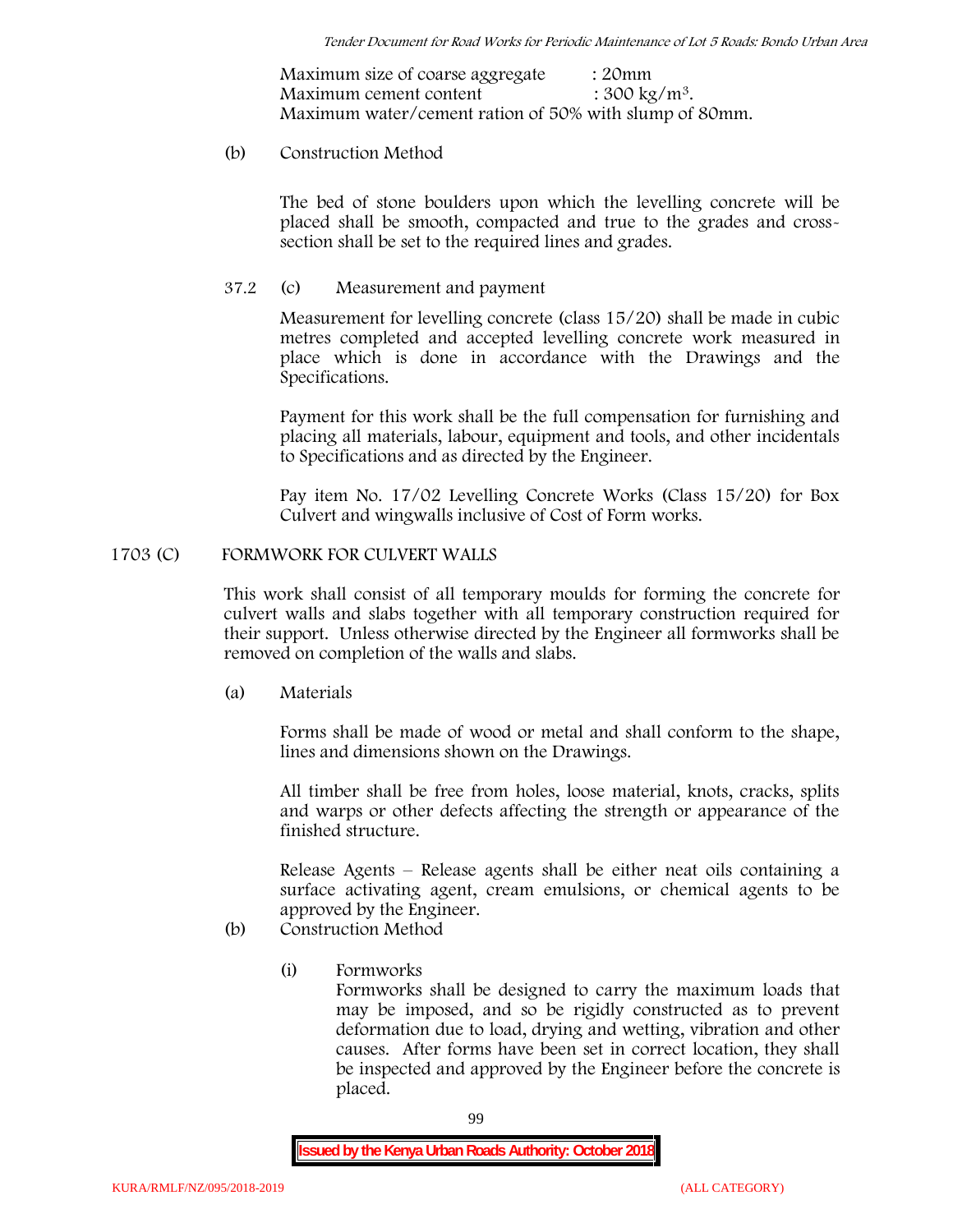If requested, the contractor shall submit to the Engineer working drawings of the forms and also, if requested, calculations to certify the rigidity of the forms.

# **1703(D) CONCRETE WORKS (CLASS 20/20) OF CULVERT WALLS AND SLABS**

This work shall consist of furnishing, mixing, delivering and placing of the concrete for the construction of culvert walls and slabs, in accordance with these Specifications and in conformity with the requirements shown on the Drawings.

Concrete class 20/20 shall be used for Culvert walls and slabs.

**(a) Concrete Materials**

(i) Cement: Cement shall be of Portland type and shall conform to the requirements of BS 12 or equivalent.

The contractor shall select only one type or brand of cement or others. Changing of type or brand of cement will not be permitted without a new mix design approved by the Engineer. All cement is subject to the Engineer's approval; however, approval of cement by the Engineer shall not relieve the Contractor of the responsibility to furnish concrete of the specified compressive strength.

Conveyance of cement by jute bags shall not be permitted. Storage in the Contractor's silo or storehouse shall not exceed more than two (2) months, and age of cement after manufacture at mill shall not exceed more than four (4) months. The Contractor shall submit to the Engineer for his approval the result of quality certificate prepared by the manufacturer.

Whenever it is found out that cement have been stored too long, moist, or caked, the cement shall be rejected and removed from the project.

# **(b) Aggregates**

Fine and coarse aggregates must be clean, hard, strong and durable, and free from absorbed chemicals, clay coating, or materials in amounts that could affect hydration, bonding, strength and durability of concrete. Grading of aggregates shall conform to the following requirements: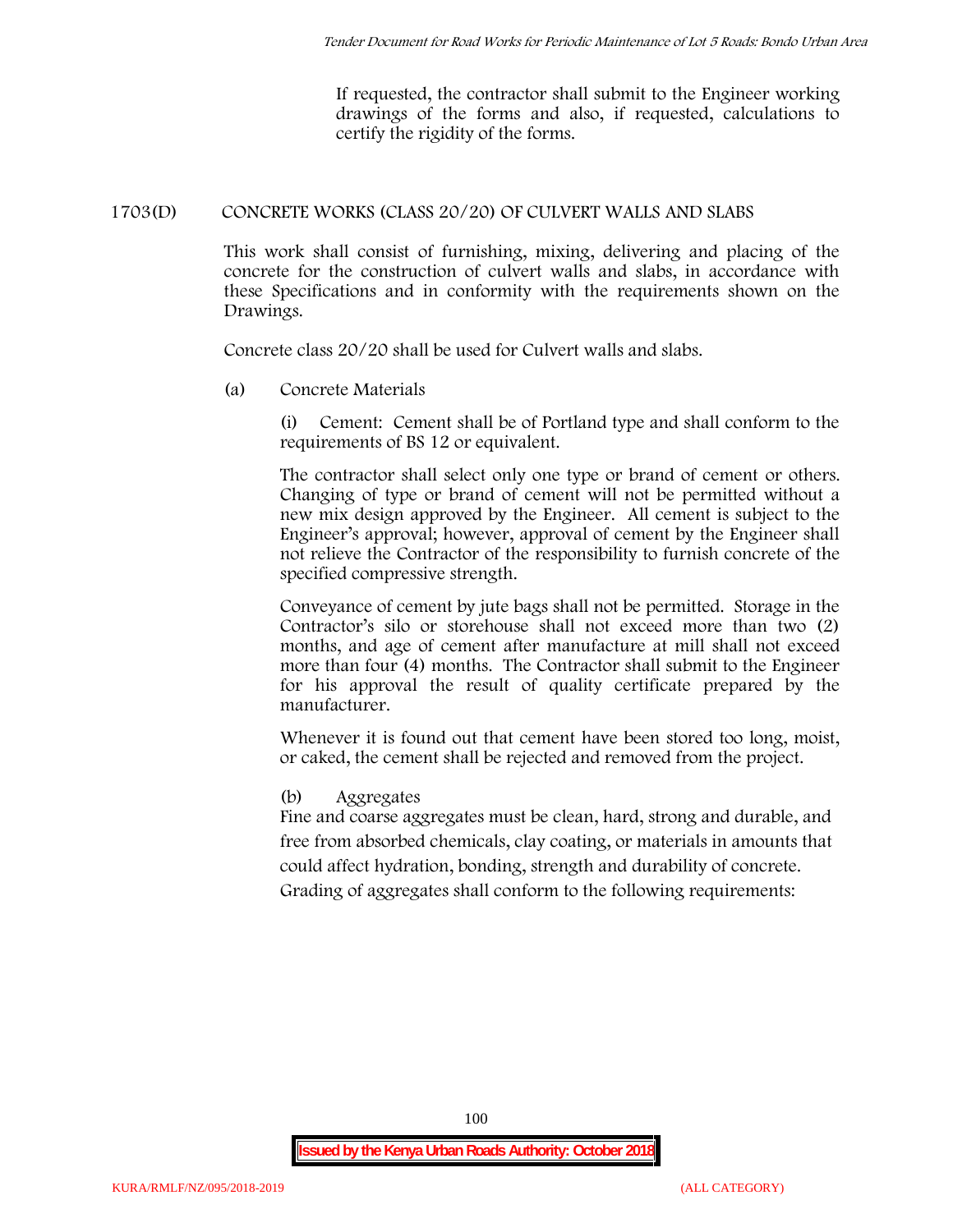**(i) Grading of Fine Aggregates**

| <b>Sieve Size</b> | <b>Percentage by Weight Passing</b> |
|-------------------|-------------------------------------|
| mm<br>10          | 100                                 |
| 5<br>mm           | 89-100                              |
| $2.5$ mm          | $60 - 100$                          |
| 1.2<br>mm         | $30 - 100$                          |
| 0.6 mm            | $15 - 54$                           |
| $0.3$ mm          | $5 - 40$                            |
| $0.15 \text{ mm}$ | $0 - 15$                            |

# **(ii) Grading of Coarse Aggregates**

| Size     |                       |                       |    | of Amounts finer than each standard sieve percentage by |    |         |          |
|----------|-----------------------|-----------------------|----|---------------------------------------------------------|----|---------|----------|
| Coarse   | weight                |                       |    |                                                         |    |         |          |
| Aggregat | 40                    | 30                    | 25 | 20                                                      | 15 |         | 局        |
|          | 2.5                   |                       |    |                                                         |    |         |          |
|          | 100                   | $\tilde{\phantom{a}}$ |    | $90 - 100$ -                                            |    | - 30-69 | $0 - 10$ |
|          | $\tilde{\phantom{a}}$ |                       |    |                                                         |    |         |          |

Other requirements for aggregates are as follows:

**(iii) Fine Aggregates**

| Fitness Modulus, AASHTO M-6                           | $: 2.3 - 3.1$      |
|-------------------------------------------------------|--------------------|
| Sodium Sulphate Soundness, AASHTO T104: Max. 10% loss |                    |
| Content of Friable Particles AASHTO 112               | : Max 1% by weight |
| Sand Equivalent, AASHTO T176                          | : Min. 75          |

**(iv) Coarse Aggregate**

| Abrasion, AASGTO T96                             | : Max. $405$ loss      |
|--------------------------------------------------|------------------------|
| Soft Fragment and shale, AASHTO M80              | : Max. $5\%$ by weight |
| Thin and elongated Pieces, AASHTO M80 : Max. 15% |                        |

**(v) Water**

All sources of water to be used with cement shall be approved by the Engineer. Water shall be free from injurious quantities of oil, alkali, vegetable matter and salt as determined by the Engineer.

**(vi) Admixture**

Only admixture, which have been tested and approved in the site laboratory through trial mixing for design proportion shall be used. Before selection of admixture, the Contractor shall submit to the Engineer the specific information or guarantees prepared by the admixture supplier.

The contractor shall not exclude the admixture from concrete proportions.

**Concrete class 20/20**

101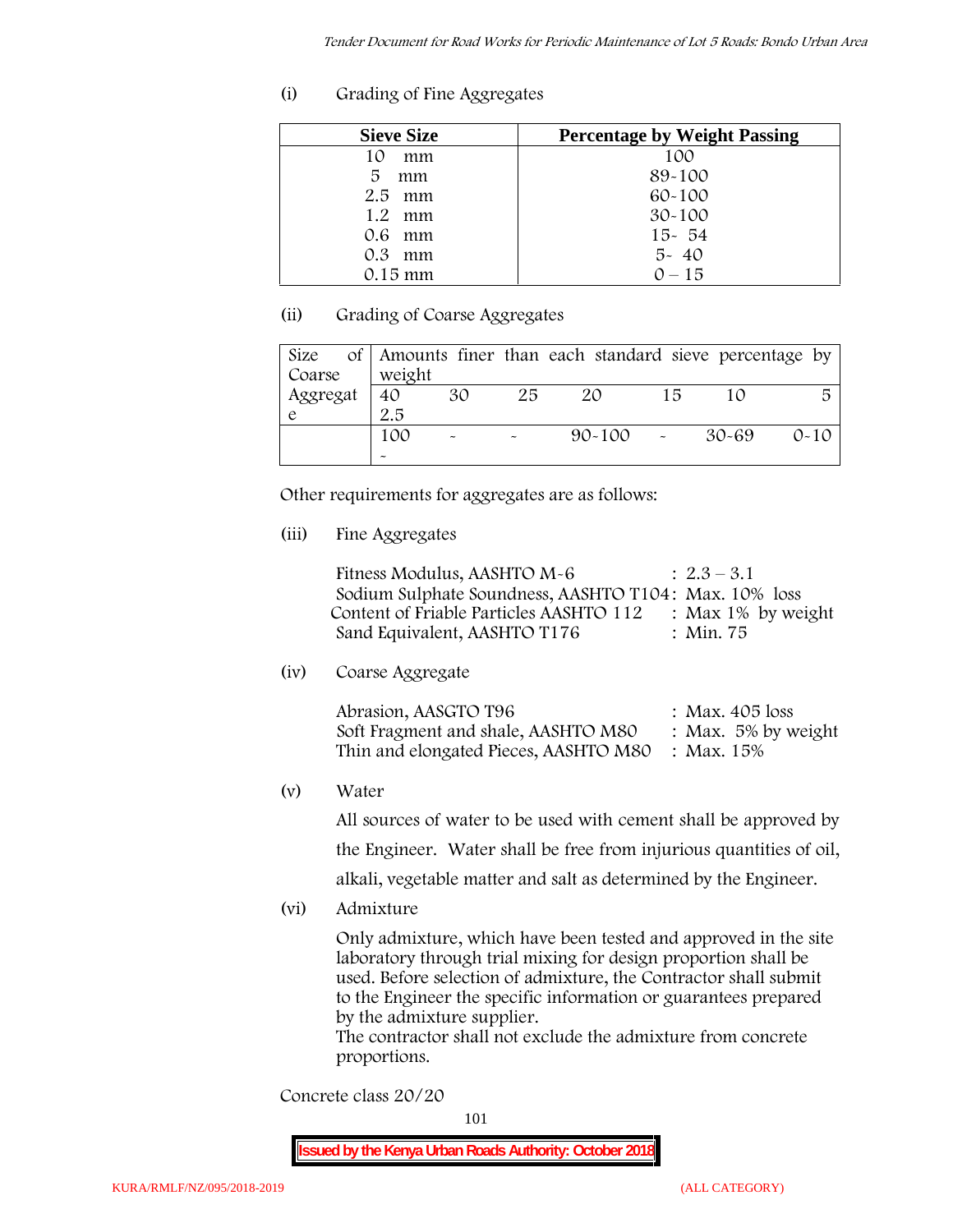Concrete class 20/20 shall be used for culvert walls and slabs. The requirements of Concrete class 20/20 are provided as follows unless otherwise the Engineer will designate any alteration.

Design compressive strength (28 days) : 20N/mm<sup>2</sup> Maximum size of coarse aggregates : 20mm Maximum water/cement ratio of 45% with slump of 80mm

(d) **Proportioning Concrete**

The Contractor shall consult with the Engineer as to mix proportions at least thirty (30) days prior to beginning the concrete work. The actual mix proportions of cement, aggregates, water and admixture shall be determined by the Contractor under supervision of the Engineer in the site laboratory.

The Contractor shall prepare the design proportions which has 120% of the strength requirement specified for the designated class of concrete.

No class of concrete shall be prepared or placed until its job-mix proportions have been approved by the Engineer.

- (e) **Concrete Work**
	- **(ii) Batching**

Batching shall be done by weight with accuracy of:

| Cement              | $\frac{1}{2}$ percent |
|---------------------|-----------------------|
| Aggregate           | $\frac{1}{2}$ percent |
| Water and Admixture | : 1 percent.          |

Equipment should be capable of measuring quantities within these tolerances for the smartest batch regularly used, as well as for larger batches.

The accuracy of batching equipment should be checked every month in the presence of the Engineer and adjusted when necessary.

**(iii) Mixing and delivery**

Slump of mixed concrete shall be checked and approved at an accuracy of +25mm against designated slump in these specifications.

**(iv) Concrete in hot weather**

No concrete shall be placed when the ambient air temperature is expected to exceed thirty three degrees celsius (330c) during placement operations).

102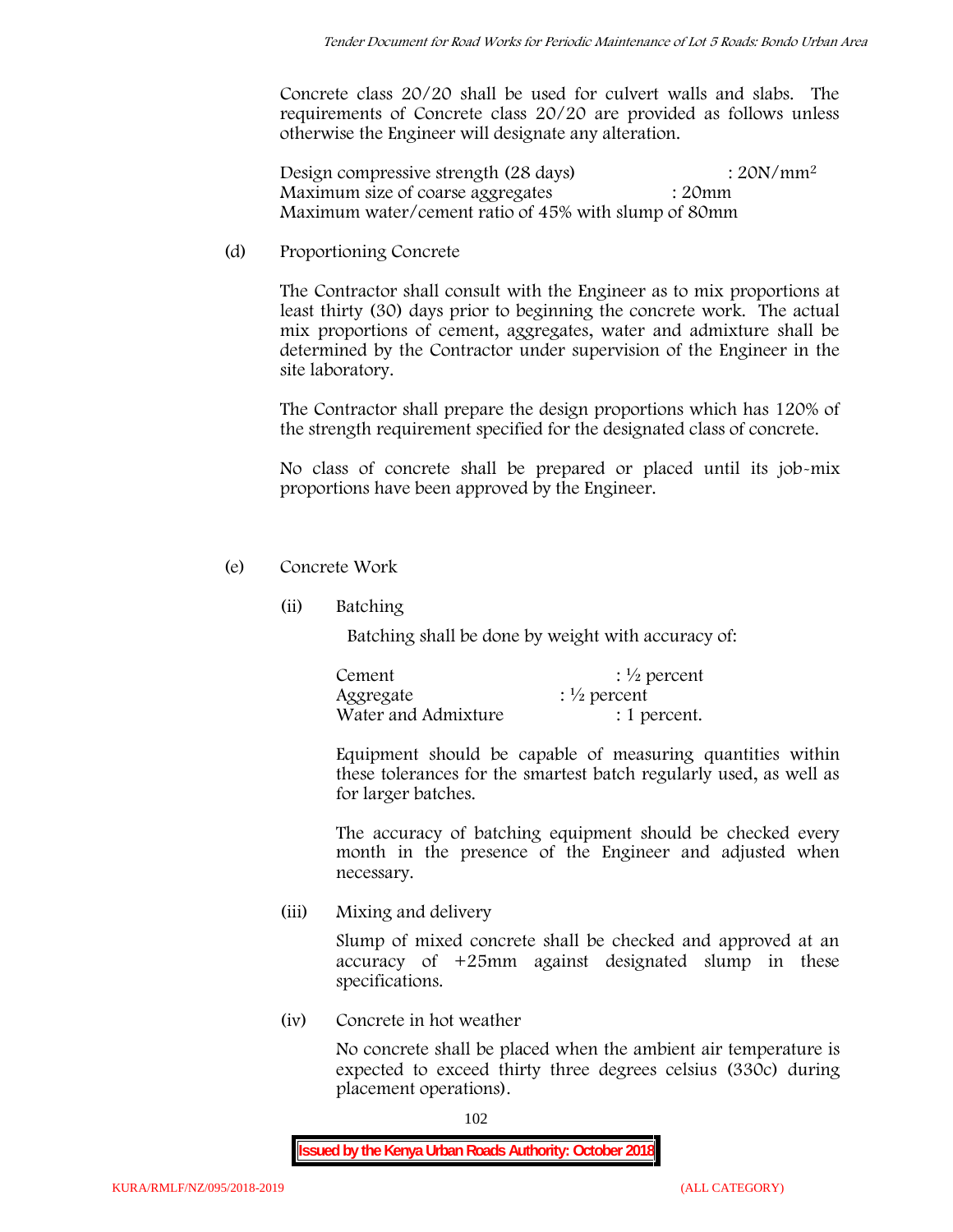*Tender Document for Road Works for Periodic Maintenance of Lot 5 Roads: Bondo Urban Area*

**(v) Concreting at night**

No concrete shall be mixed, placed or finished when natural light is insufficient, unless an adequate approved artificial lighting system is operated; such night work is subject to approval by the engineer.

**(vi) Placing**

In preparation of the placing of concrete, the interior space of forms shall be cleaned and approved by the engineer prior to placing concrete. All temporary members except tie bars to support forms shall be removed entirely from the forms and not buried in the concrete. The use of open and vertical chute shall not be permitted unless otherwise directed by the engineer.

The Contractor shall provide a sufficient number of vibrators to properly compact each batch immediately after it is placed in the forms.

(f) **Measurement and Payment**

Measurements for the Concrete Works Class 20/20 of culvert walls and slabs shall be made in cubic metres for the walls and slabs actually constructed, measured from their dimensions shown on the Drawings. Payment for the Concrete Works (Class 20/20) of culvert walls and slabs shall be the full compensation for furnishing all materials of the concrete mixing, delivering, placing and curing the concrete, equipment and tools, labour and other incidental necessary for the completion of the work in accordance with the Drawings and these Specifications and as directed by the Engineer.

# **SECTION 20 - ROAD FURNITURE**

# **2001 ROAD RESERVE BOUNDARY POSTS**

Road reserve boundary posts shall be provided as directed by the Engineer and in compliance with Standard Specification clause 2001. They shall be placed at 50m intervals along the boundary of the road reserve.

# **2003 EDGE MARKER POST**

Edge marker post shall be provided as directed by the Engineer and in compliance with Standard Specification clause clause 2003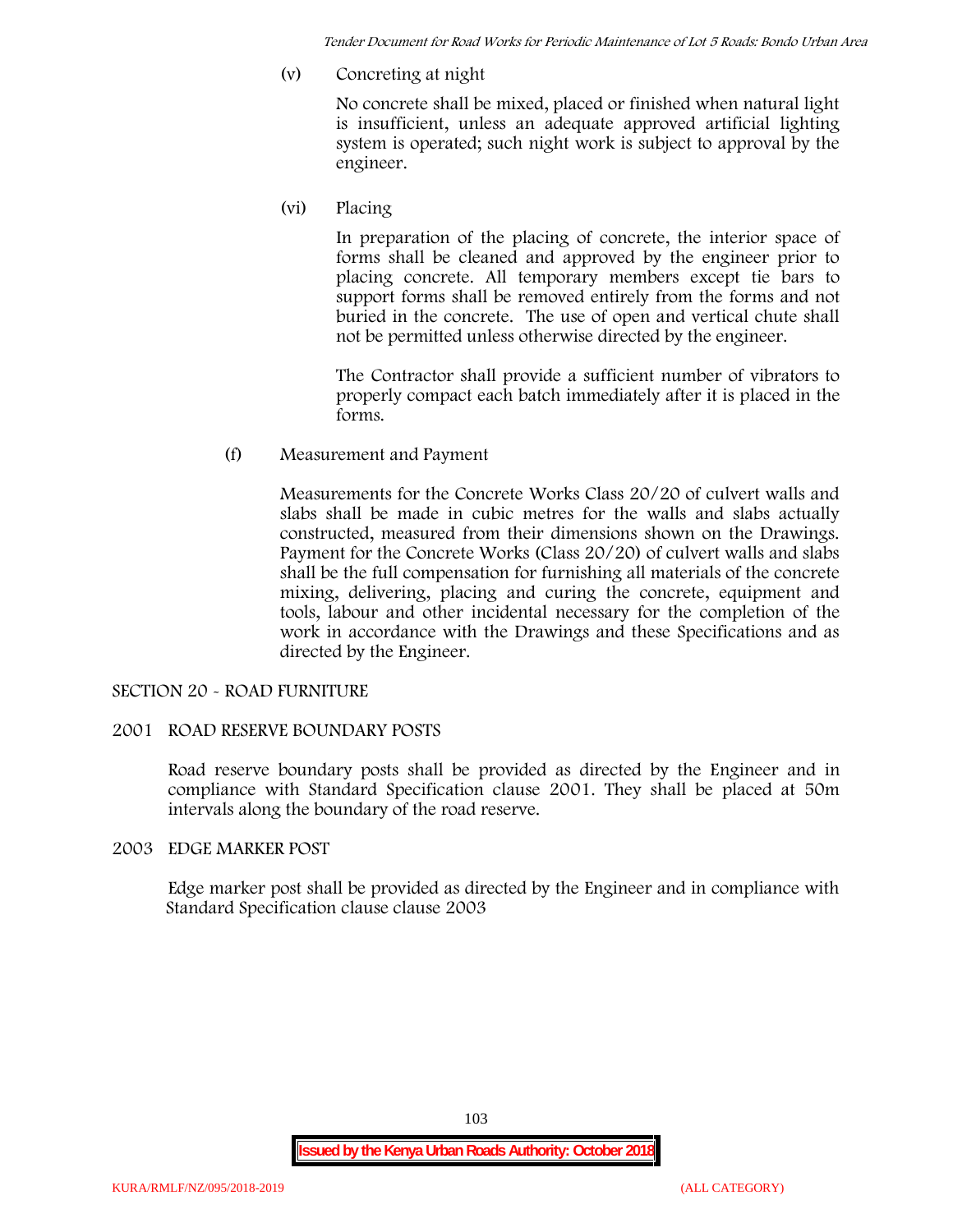#### **2004 PERMANENT ROAD SIGNS**

Permanent Road Signs shall be provided as directed by the Engineer and in compliance with the requirements of the "Manual for Traffic Signs in Kenya" Part II and standard Specification clause 2004.

#### **2004B EXISTING ROAD SIGNS**

Where directed by the Engineer, the Contractor shall take down road signs including all posts, nuts, bolts and fittings, and remove and dispose of the concrete foundation and backfill the post holes. The signs shall be stored as directed by the Engineer.

Measurement and payment for taking down road signs shall be made by the number of signs of any type and size taken down, cleaned and stored as directed.

#### **2005 ROAD MARKING**

Paint for road marking shall be internally reflectorised hot applied thermoplastic material in accordance with Clause 219 of the Standard Specification.

The rates inserted in the Bills of Quantities for road marking shall include for prior application of approved tack coat.

### **2005A RAISED PAVEMENT MARKERS – ROAD STUDS**

#### **MATERIAL**

Road studs are moulded of acrylonitrile butadiene styrene (ABS) conforming to ASTM Specification D1788 – 68, class  $5 - 2 - 2$  shell filled with inert, thermosetting compound and filler. The lens portion of the marker of the marker is of optical menthly methacrylic.

#### **CONSTRUCTION**

The road studs shall be constructed of high impact ABS containing a multi-biconvex glass lens reflector system. It shall be of monolithic construction, and not less than 98.5. m2. The height of the marker shall not exceed 17mm and the underside shall contain a non-honeycomb base (flat).

#### **REQUIREMENTS**

The markers shall conform to the following requirements

**Colour**

Shall be white, yellow or red as specified and the Retro – reflectance values should conform to the testing procedures of ASTME 809.

# **Impact Resistance**

The market shall not crack or break when tested using a 1000**-**gram weight from a height of 1 metre. (ASTM D 2444) or BS 3900 Part E3.

### **Resistance to Water Penetration**

104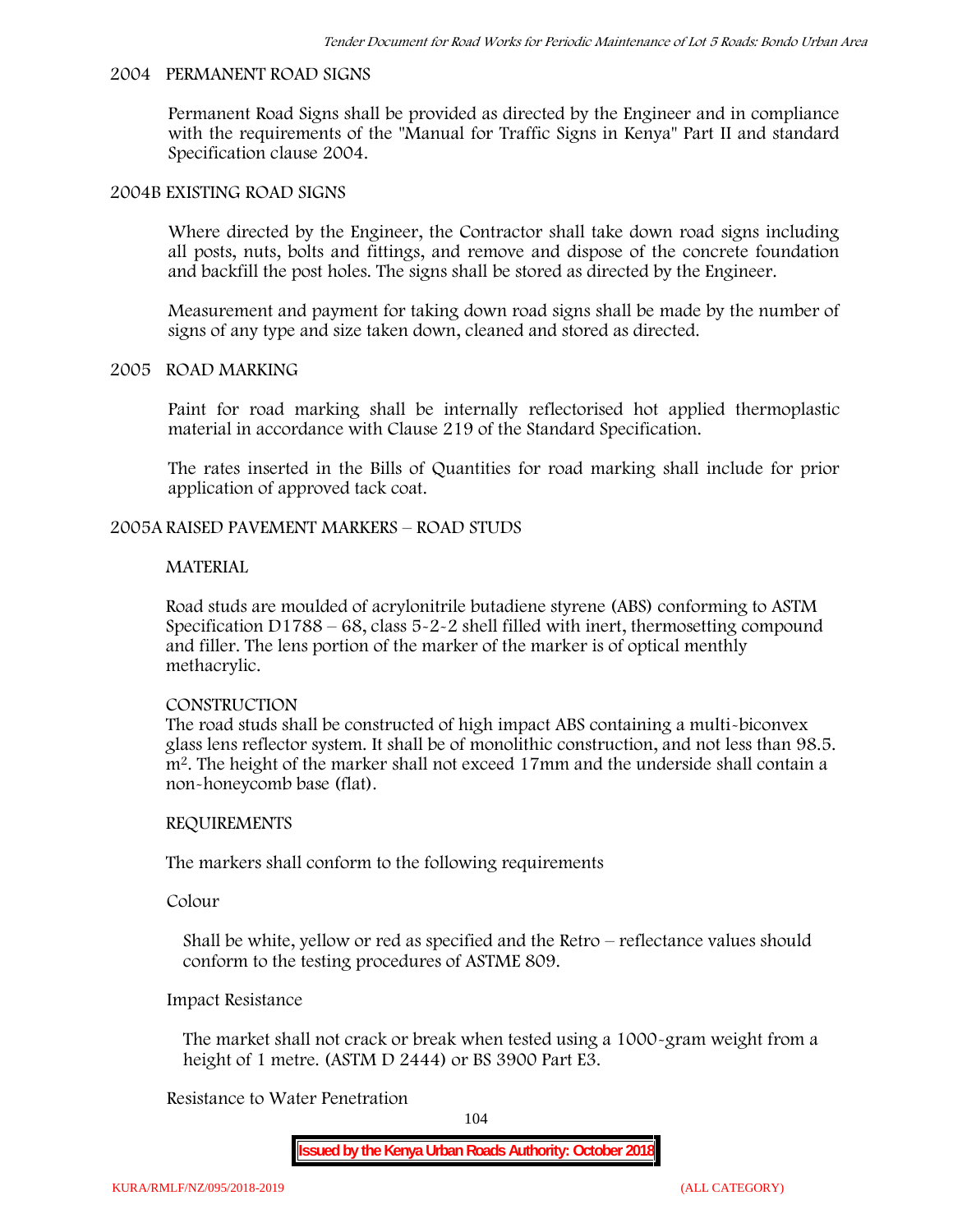Shall not have water penetration behind the lens after submerged in a water bath at 70 + 50 oF for 10 minutes. And it should still meet the reflectance Requirement. BS 998.

**Heat Resistance**

Shall comply with the initial brightness as per BS 873 Part IV of 1978

**Night Visibility**

The marker shall be bright as per BS 873 Part IV of 1978

**Compression Resistance**

There shall be no cracking sound at a pressure lower than 25 tones as per BS 873 Part IV of 1978.

**Corrosion Resistance**

After immersing a sample of Road stud in a solution containing 30g/1 of sodium chloride for 30 days, there shall not be any signs of corrosion **-**(BS998).

**NOTE**: These markers are intended for application directly to pavement surfaces and are compatible with raised pavement makers. These adhesives should be of high quality and tested for conformance to customer requirements.

# **ADHESIVES**

They shall be of Resin Type–Epoxy of 2 different components part 1 and 2 i.e Adhesive and Reactor without any volatile solvents in both.

| Pot life:             | not less than 20 minutes at 20 $\mathrm{^{\circ}C}$ |
|-----------------------|-----------------------------------------------------|
| Rotational cure time: | between 20 and 30 minutes at 20 $\degree$ C         |
| Hard cure:            | Between 40 and 60 minutes at 20 $\degree$ C         |

# **APPLICATION INSTRUCTION**

**Preparation of Pavements**

Make sure that the road surface is absolutely dry and free of oil and grease**.**

**Mixing of Adhesive**

Pour component B into the container of component A. Stir mixture by hand with a wooden or metal stick until uniform Grey Tint without a striae is obtained.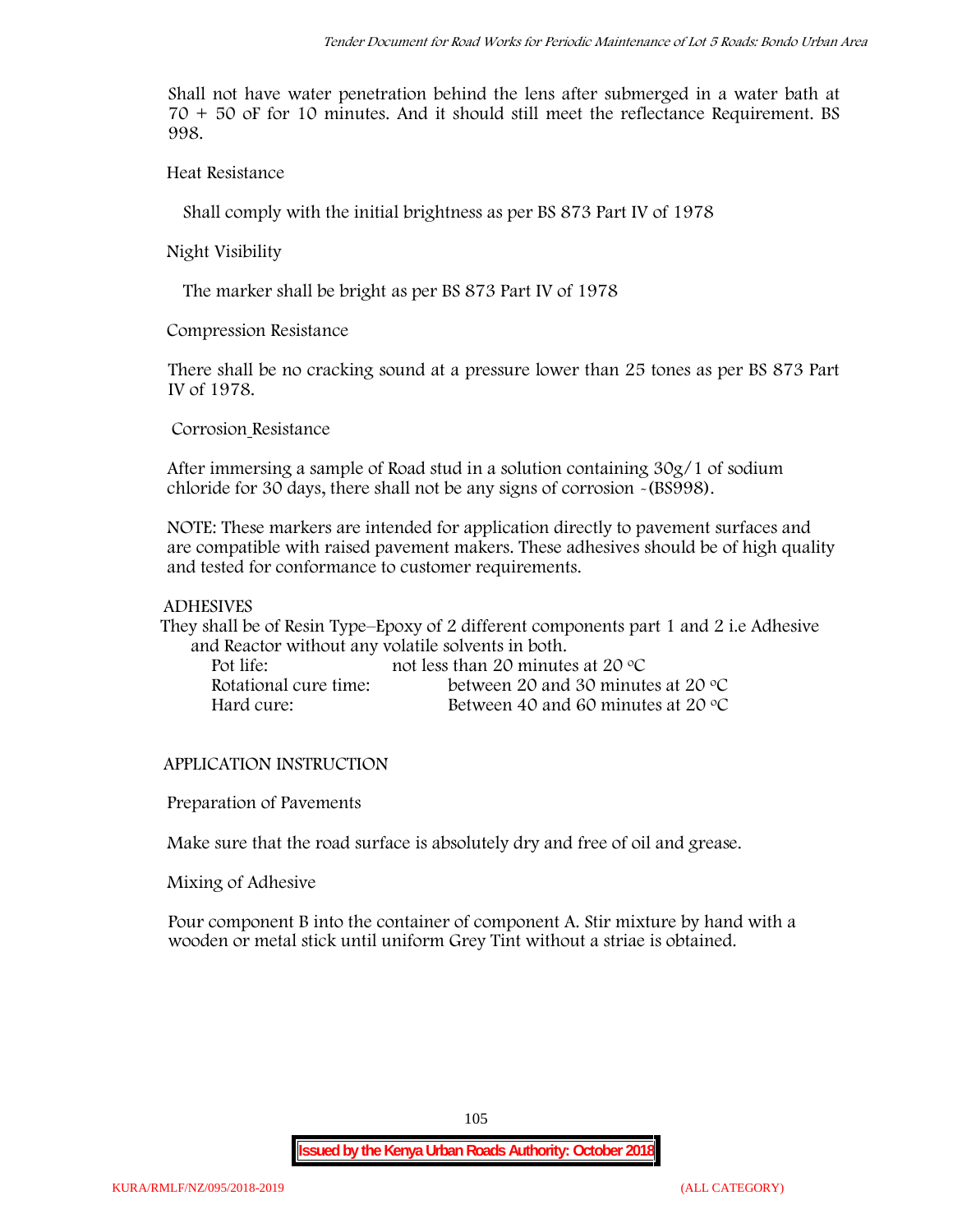# **Installation**

Pour the mixture on to the underside of the road stud. Then place the road stud firmly on the road surface. Adhesive should stand out for about 5mm to 10 mm over the edges of the stud.

**Protection from the Traffic**

Protect studs from traffic for 2 hours until the adhesive has properly hardened. Try by touching the adhesive.

**NUMBER OF STUDS NEEDED FOR LABORATORY TESTS.**

In order to approve a particular type of road stud, 4 sample road studs of each colour shall be submitted.

# **2006 GUARDRAILS**

Contrary to the Standard Specification, guardrail posts shall be concrete 200 mm diameter set vertically at least 1.2m into the shoulder as directed by the Engineer. Spacer blocks shall also be made of concrete.

Beams for guardrails shall be "Armco Flexbeam" or similar obtained from a manufacturer approved by the Engineer.

# **2007 KERBS**

a) **Vertical Joints**

Vertical joints between adjacent Kerbs shall not be greater than 5 mm in width and shall be filled with a mortar consisting of 1:3 cement: sand by volume.

# b) **Transition between flush and raised kerbs**

The transition between flush and raised kerbs (e.g. at bus bays) shall be termed as ramped kerbs. The transition between flush and raised kerbs shall occur within a length of 2.0 m.

# **2008 KILOMETRE MARKER POSTS**

Kilometre marker posts shall be provided as directed by the Engineer and in compliance with Standard Specification clause 2008.

# **2009 RUMBLE STRIPS**

Where directed by the Engineer, the Contractor shall provide, place, trim, shape and compact to line and level asphalt concrete rumble strips on the finished shoulders. This shall be done to the satisfaction of the Engineer

# **2011 MEASUREMENT AND PAYMENT**

106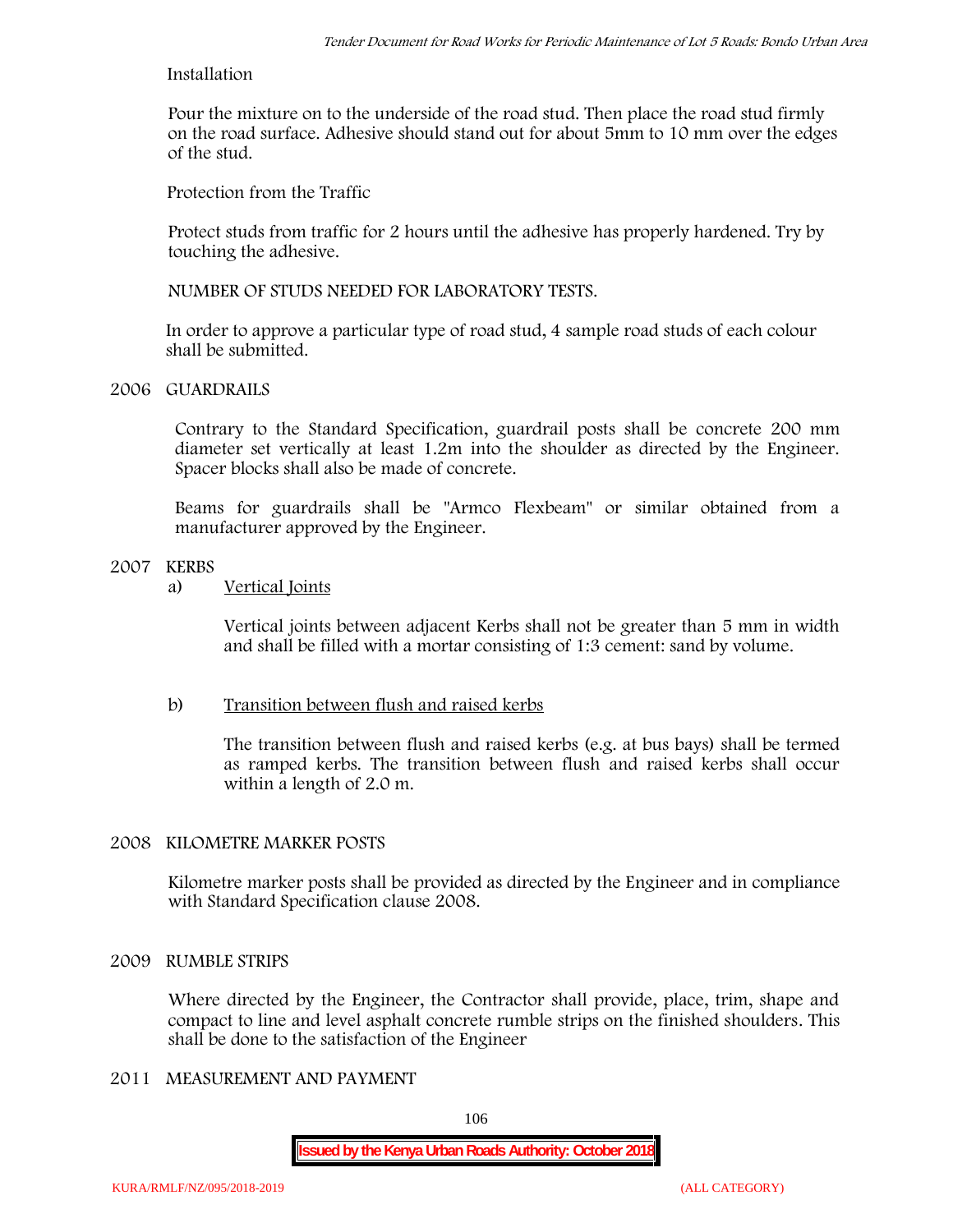# **Road reserve boundary posts**

Road reserve boundary posts shall be measured by the number erected

# **Permanent road signs**

Permanent road signs shall be measured by the number of each particular size erected.

# **Road marking**

Road markings in yellow or white material shall be measured in square metres calculated as the plan area painted.

# **Road Studs**

Road studs shall be measured by the number of each particular size erected.

# **Guardrail**

Guardrail shall be measured by the metre as the length of the guardrail constructed.

**Kerbs**

Kerbs shall be measured by the metre as the length of kerb constructed

# **SECTION 22-DAYWORKS**

# **2202 MEASUREMENTS AND PAYMENT**

(a) Plant

Where items of major plant listed in the schedule of Day works are specified by type (e.g. Concrete mixer etc.) the power rating if such items of plant are provided by the Contractor shall not be lower than the power ratings of such plant manufactured within the last two years prior to the date of BID. Any item of major plant employed upon Dayworks that has a power rating lower than specified above shall be paid for at rates lower than those in the schedule of Dayworks. The reduction in the rate payable shall be in proportion to the reduction in power rating below that specified above.

# **SECTION 23: CONCRETE PAVING BLOCKS**

This works shall consist of providing, laying and fixing of concrete paving blocks and concrete paving slabs on a sand base on the driveway and walkways and other areas as directed by the Engineer.

# **a. Concrete Paving Blocks**

The paving blocks shall be of type S of any shape fitting within a 295 mm square coordinating space and a work size thickness of at least 30 mm. The blocks shall confirm to the requirements of BS 6717:Pt. 1:1986 or Kenya standard equivalent.

The laying shall be broken at intervals of 50 m by concrete ribs of class 25 concrete.

107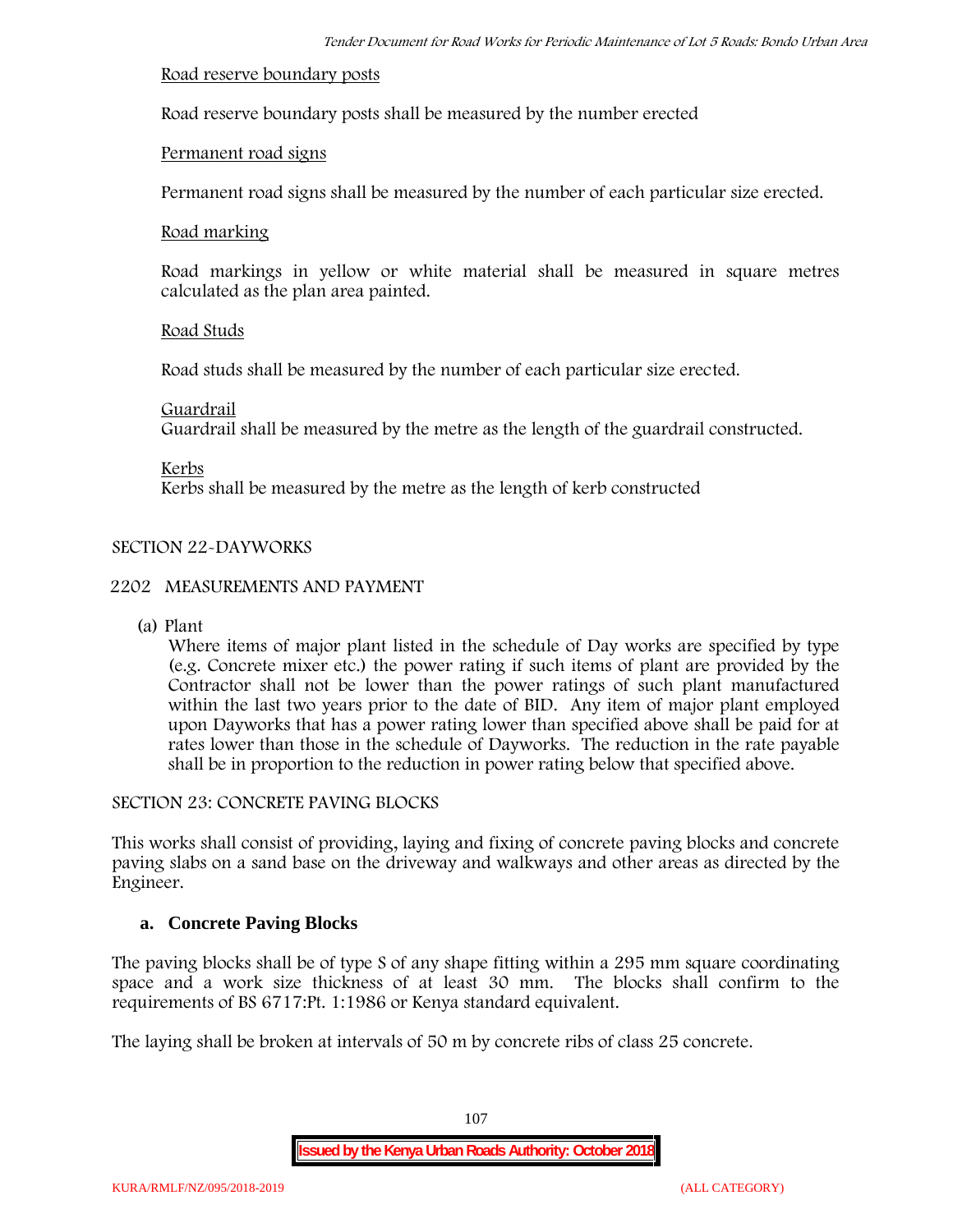The blocks shall be laid on a 40 mm minimum sand base whose specifications are as in section (b) of this specification.

#### **b. Sand For Sand Base**

Sand used as bedding for paving blocks and slabs shall be natural sand either pit or river sand. The grading shall conform and be parallel as much as possible to  $KSO2 - 95$  Parts 1 &2: 1984 for zones 1,2 or 3. The other requirements shall be as specified in section 1703 (c) of Standard Specifications.

#### **c. Measurement and Payment**

Payment for paving blocks and paving slabs shall be by square metre laid. The rate quoted would include the cost of haulage to site of the blocks, slabs and sand, as no extra payment shall be made for haulage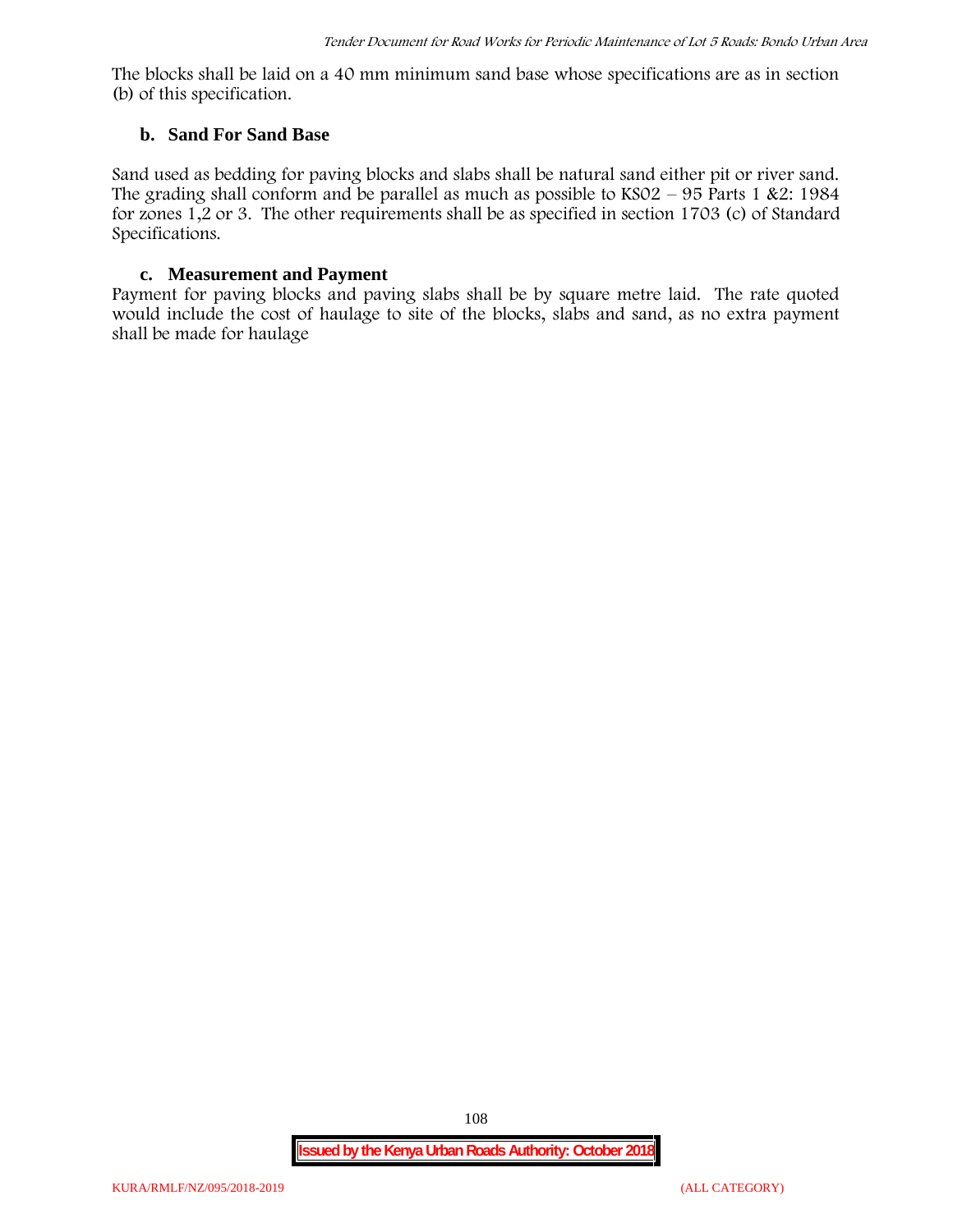**SECTION VI: SUPERVISION AND CONTRACT EVALUATION MANUAL 2012**

The Manual refers to the Ministry of Roads 'Supervision and Contract evaluation Manual for Road Maintenance Works 2012.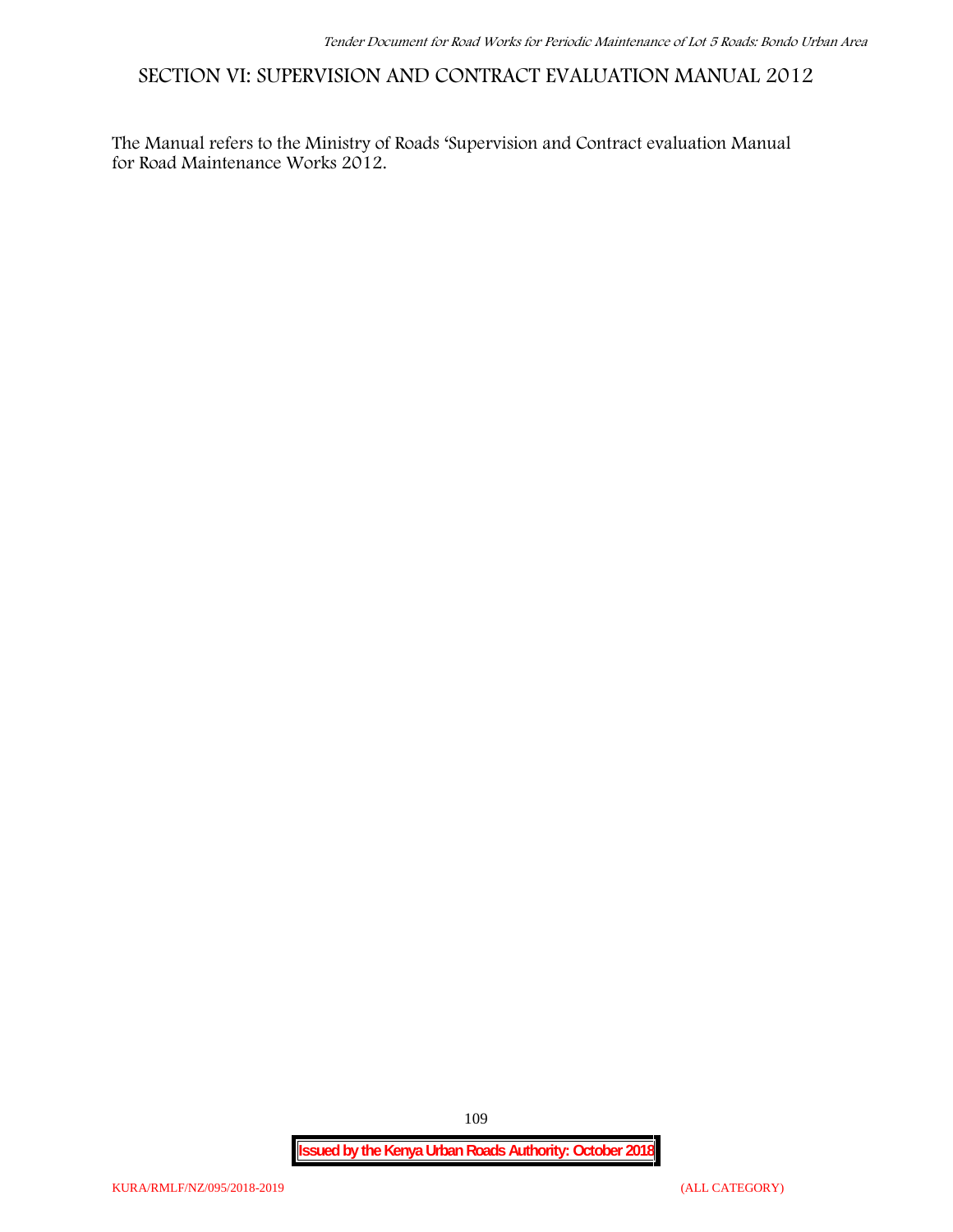# **SECTION VII: DRAWINGS**

The bidder shall provide design drawings on A3 sheets including plan and profile, typical cross-sections, layouts and standard drawings, setting out data and design reports which should include design standards used and key project features as described in section 14.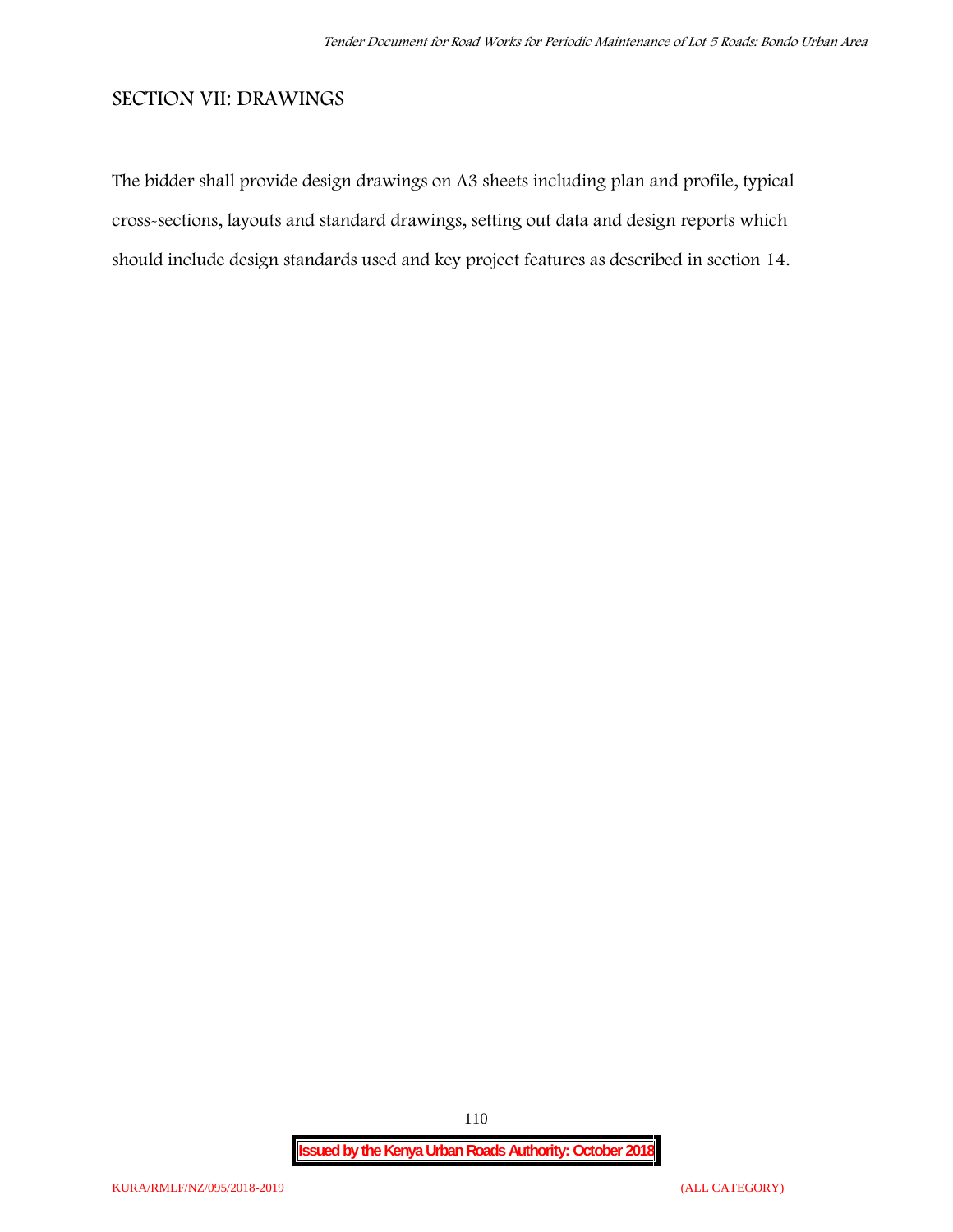# **SECTION VIII: ROAD MAINTENANCE MANUAL**

The Manual refers to the Ministry of Roads 'Road Maintenance Manual, May 2010 Edition'.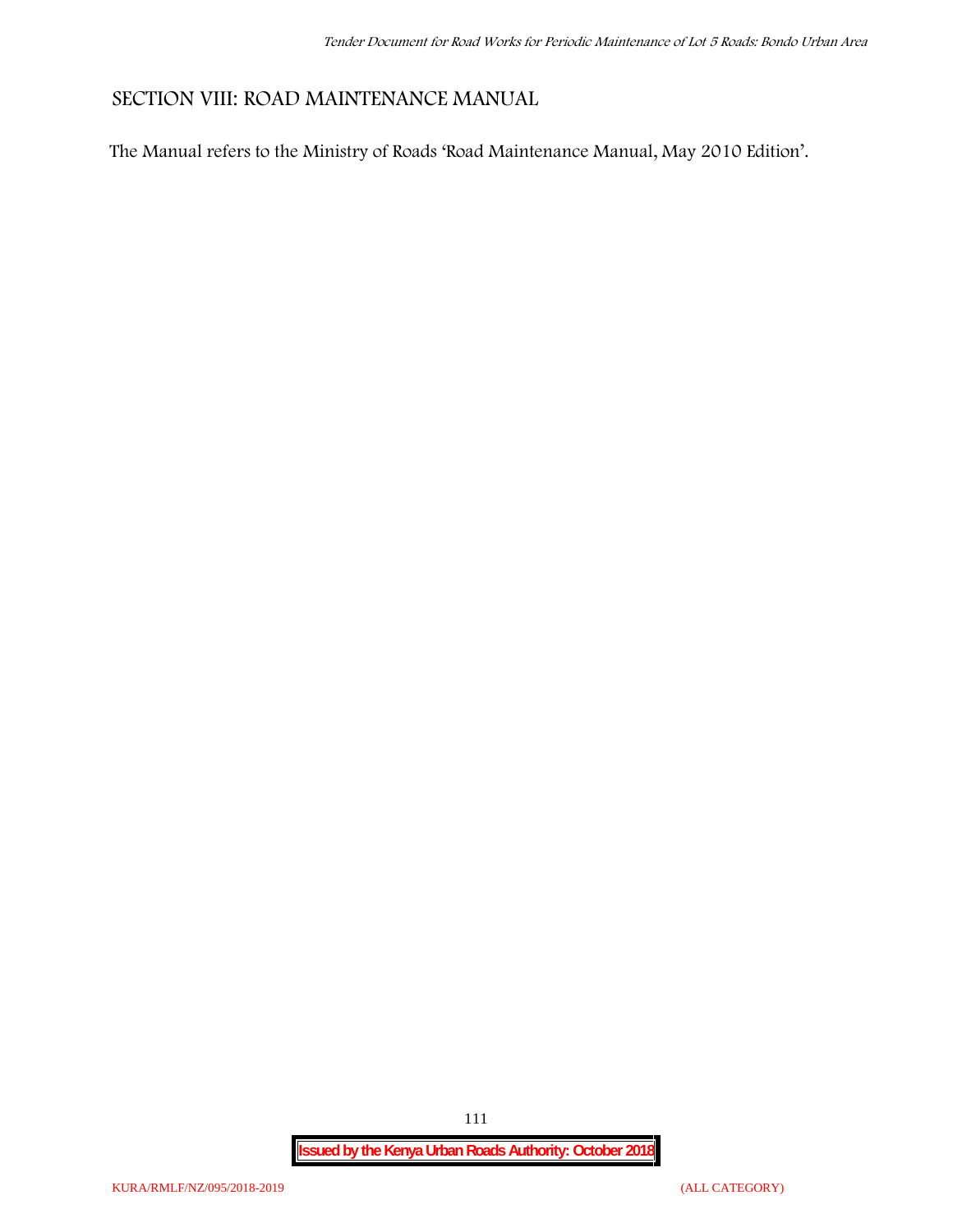# **SECTION IX: BILLS OF QUANTITIES**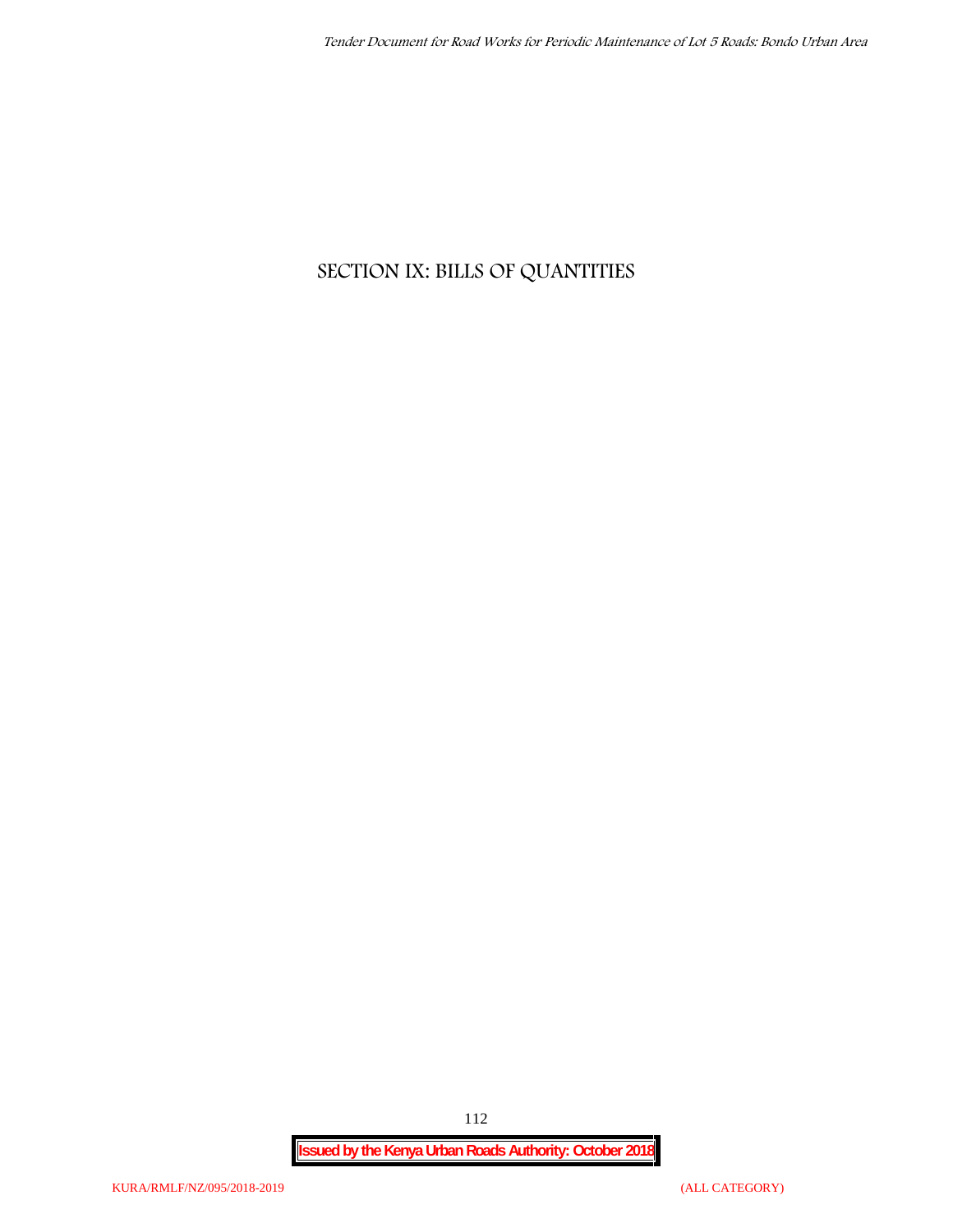#### **PREAMBLE TO BILL OF QUANTITIES**

- 1. The Bills of Quantities forms part of the Contract Documents and are to be read in conjunction with the Instructions to Bidders, Conditions of Contract Parts I and II, Specifications and Drawings.
- 2. The brief description of the items in the Bills of Quantities is purely for the purpose of identification, and in no way modifies or supersedes the detailed descriptions given in the conditions of Contract and Specifications for the full direction and description of work and materials.
- 3. The Quantities set forth in the Bills of Quantities are estimated, representing substantially the work to be carried out, and are given to provide a common basis for bidding and comparing of Bids. There is no guarantee to the Contractor that he will be required to carry out all the quantities of work indicated under any one particular item or group of items in the Bill of Quantities. The basis of payment shall be the Contractor's rates and the quantities of work actually done in fulfilment of his obligation under the Contract.
- 4. The prices and rates inserted in the Bills of Quantities will be used for valuing the work executed, and the Engineer will only measure the whole of the works executed in accordance with this Contract.
- 5. The rates inserted in any road in the tender shall apply to other roads within the same lot upon written instructions to be issued by the Engineer or his representative during execution of works and shall be used only to pay for activities of similar description and nature which may not have been included in the Bills of Quantities for that road.
- 6. A price or rate shall be entered in ink against every item in the Bills of Quantities with the exception of items that already have Provisional sums affixed thereto. The bidders are reminded that no "nil" or "included" rates or "lump-sum" discounts will be accepted. The rates for various items should include discounts if any. Bidders who fail to comply will be disqualified.
- 7. Provisional sums (including Dayworks) in the Bills of Quantities shall be expended in whole or in part at the discretion of the Engineer or his representative.
- 8. Where there are no quantities against the line item especially on dayworks, the bidder shall only fill his rates
- 9. Quantified instructions shall be extracted from the main BOQ for purposes of part implementation of the works and interim measurements/payments shall be based on the quantified instructions read together with the bills of quantities.

The price and rates entered in the Bills of Quantities shall, except insofar as it is otherwise provided under the Contract, include all Constructional plant to be used, labour, insurance, supervision, compliance testing, materials, erection, maintenance of works, overheads and profits, taxes and duties together with all general risks, liabilities and obligations set out or implied in the Contract, transport, electricity and telephones, water, use and replenishment of all consumables, including those required under the contract by the Engineer and his staff.

Errors in the pricing of the Bills of Quantities will be corrected in accordance with Clause (29) of instructions to bidders.

113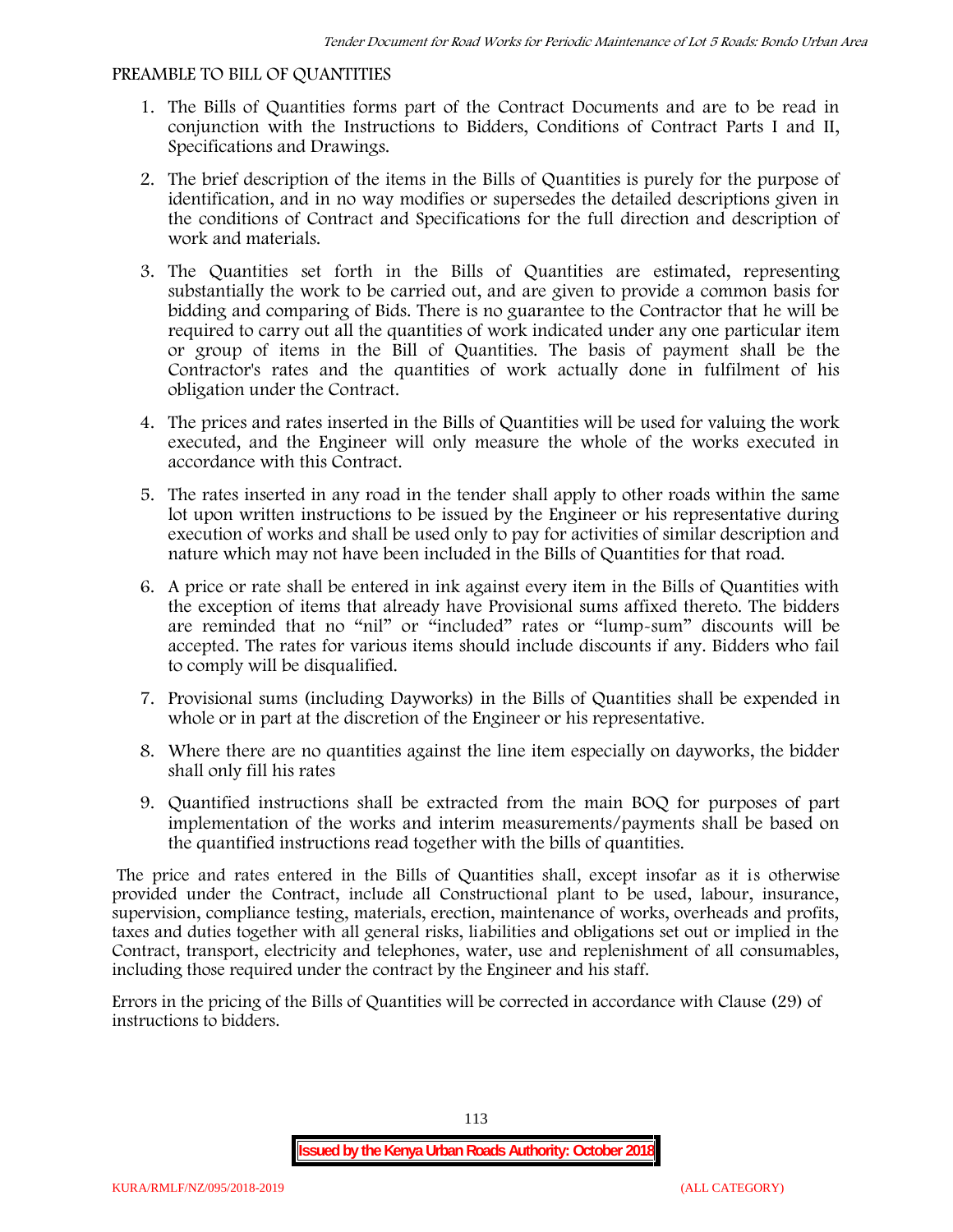### **Contract Name PERIODIC MAINTENANCE OF LOT 5 ROADS (BONDO URBAN AREA) Nyanza**

**BILL OF QUANTITIES 2018-2019 Activity Group Title** 

**Section Name Nyamira - Bondo Phase 3 (0.3KM)**

| Bill<br>No.  | <b>ITEM CODE</b> | <b>DESCRIPTION</b>                                                                                                                                                                                                    | Quantity     | <b>UNIT</b> | Unit Bid<br><b>RATE</b><br>(KShs) | <b>Bill Item</b><br>Cost<br>without<br>VAT (KSHs) |
|--------------|------------------|-----------------------------------------------------------------------------------------------------------------------------------------------------------------------------------------------------------------------|--------------|-------------|-----------------------------------|---------------------------------------------------|
| $\mathbf{1}$ | 01-80-010        | Allow a prime cost of<br>sum for material<br>testing as directed by<br>the Engineer                                                                                                                                   | $\mathbf{1}$ | PC SUM      | 30,000.00                         |                                                   |
| $\mathbf{1}$ | $01 - 80 - 011$  | Extra over item 01-80-<br>010 for contractors<br>overheads and profits                                                                                                                                                | $\mathbf{1}$ | $\%$        |                                   |                                                   |
| $\mathbf{1}$ | 01-80-026        | Allow a prime cost<br>sum for the REs<br>miscellaneuos account                                                                                                                                                        | $\mathbf{1}$ | PC SUM      | 100,000.00                        |                                                   |
| $\mathbf{1}$ | 01-80-027        | Extra over 01-80-026<br>for profits and<br>overheads                                                                                                                                                                  | $\mathbf{1}$ | $\%$        |                                   |                                                   |
| $\mathbf{1}$ | 01-80-030a       | Prime cost sum for<br>payment of allowances<br>for Engineer's site staff<br>(Permanent staff)                                                                                                                         | $\mathbf{1}$ | PC SUM      | 150,000.00                        |                                                   |
| $\mathbf{1}$ | 01-80-030b       | Extra Over on Item 01-<br>80-030a for the<br>Contractor's Overheads<br>and Profit.                                                                                                                                    | $\mathbf{1}$ | $\%$        |                                   |                                                   |
| $\mathbf{1}$ | 01-80-030        | Allow a prime cost for<br>attendance to the RE,s<br>supervisory staff<br>including overtime                                                                                                                           | $\mathbf{1}$ | PC SUM      | 150,000.00                        |                                                   |
| $\mathbf{1}$ | 01-80-031        | Include percentage of<br>PC sum in item 01-80-<br>030 for contractors<br>overhead and profit                                                                                                                          | $\mathbf{1}$ | $\%$        |                                   |                                                   |
| $\mathbf{1}$ | 01-80-038        | Provide, fuel and<br>maintain with<br>comprehensive<br>insurance cover and<br>driver 1 No. 2WD<br>vehicle, (odometer<br>reading 0-100,000) of<br>engine capacity not<br>less than 1500cc and<br>not more than 2000cc, | 9.00         | Veh.Month   |                                   |                                                   |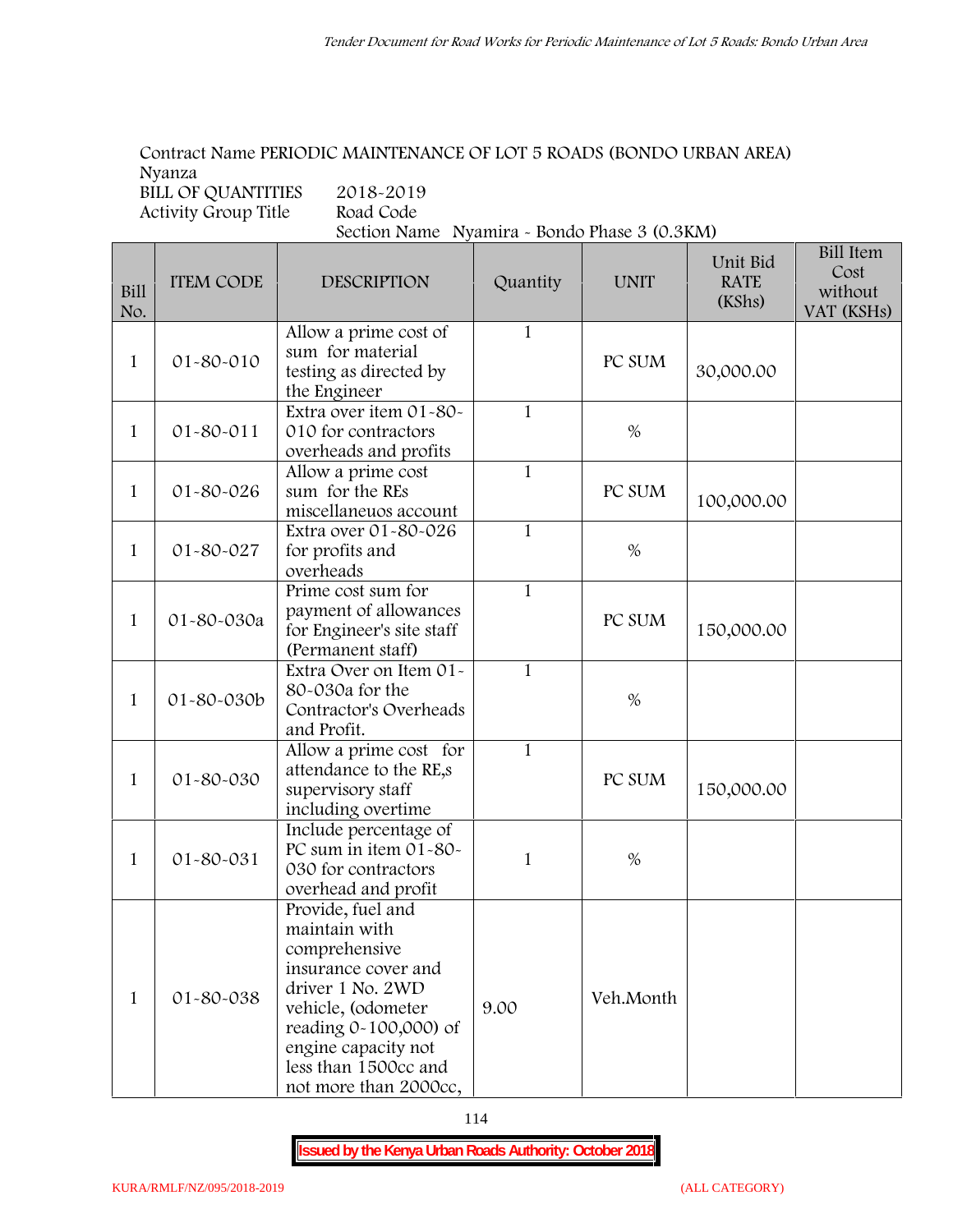|                |           | for the exclusive use of<br>the Engineer inclusive<br>of the first 4,000 km<br>per vehicle month in                                                                                                                                                                         |        |            |  |
|----------------|-----------|-----------------------------------------------------------------------------------------------------------------------------------------------------------------------------------------------------------------------------------------------------------------------------|--------|------------|--|
|                |           | accordance with clause<br>138 of the special<br>specifications                                                                                                                                                                                                              |        |            |  |
| $\overline{4}$ | 04-60-001 | Clear site on road<br>reserve including<br>removal of trees,<br>hedges, bushes and<br>other vegetation or<br>deterious organic<br>material, grub up roots<br>and back fill to 100%<br>MDD (AASHTO T99)<br>with approved<br>material in accordance<br>with the specification | 0.20   | Hactares   |  |
| 5              | 05-50-006 | Fill in soft Material and<br>compact                                                                                                                                                                                                                                        | 350.00 | Cub.Metres |  |
| 5              | 05-50-008 | Cut to spoil in soft                                                                                                                                                                                                                                                        | 735.00 | Cub.Metres |  |
| 5              | 05-60-005 | Compaction of top<br>150mm below<br>formation in cuts and<br>fills                                                                                                                                                                                                          | 315.00 | Cub.Metres |  |
| 5              | 05-50-016 | Scarify compact<br>existing ground to at<br>least 95% MDD to a<br>depth of 150mm                                                                                                                                                                                            | 270.00 | Cub.Metres |  |
| 8              | 08-60-030 | Excavate for drains<br>and pipe culverts in<br>soft material                                                                                                                                                                                                                | 342.00 | Cub.Metres |  |
| 8              | 08-60-033 | Provide, lay and join<br>600mm inner dia<br>concrete pipes                                                                                                                                                                                                                  | 24.00  | Metres     |  |
| 8              | 08-60-035 | Concrete class 15/20<br>for bed and sorrounds<br>and haunches                                                                                                                                                                                                               | 12.00  | Cub.Metres |  |
| 8              | 08-60-036 | Concrete class 25/20<br>for apron, wingwalls<br>and headwalls                                                                                                                                                                                                               | 8.00   | Cub.Metres |  |
| 8              | 08-60-037 | Provide and place A<br>142fabric mesh<br>reinforcement fabric                                                                                                                                                                                                               | 56.00  | Sq.Metres  |  |
| 8              | 08-60-047 | Provide and place class<br>25/20 concrete for<br>drain lining                                                                                                                                                                                                               | 48.00  | Cub.Metres |  |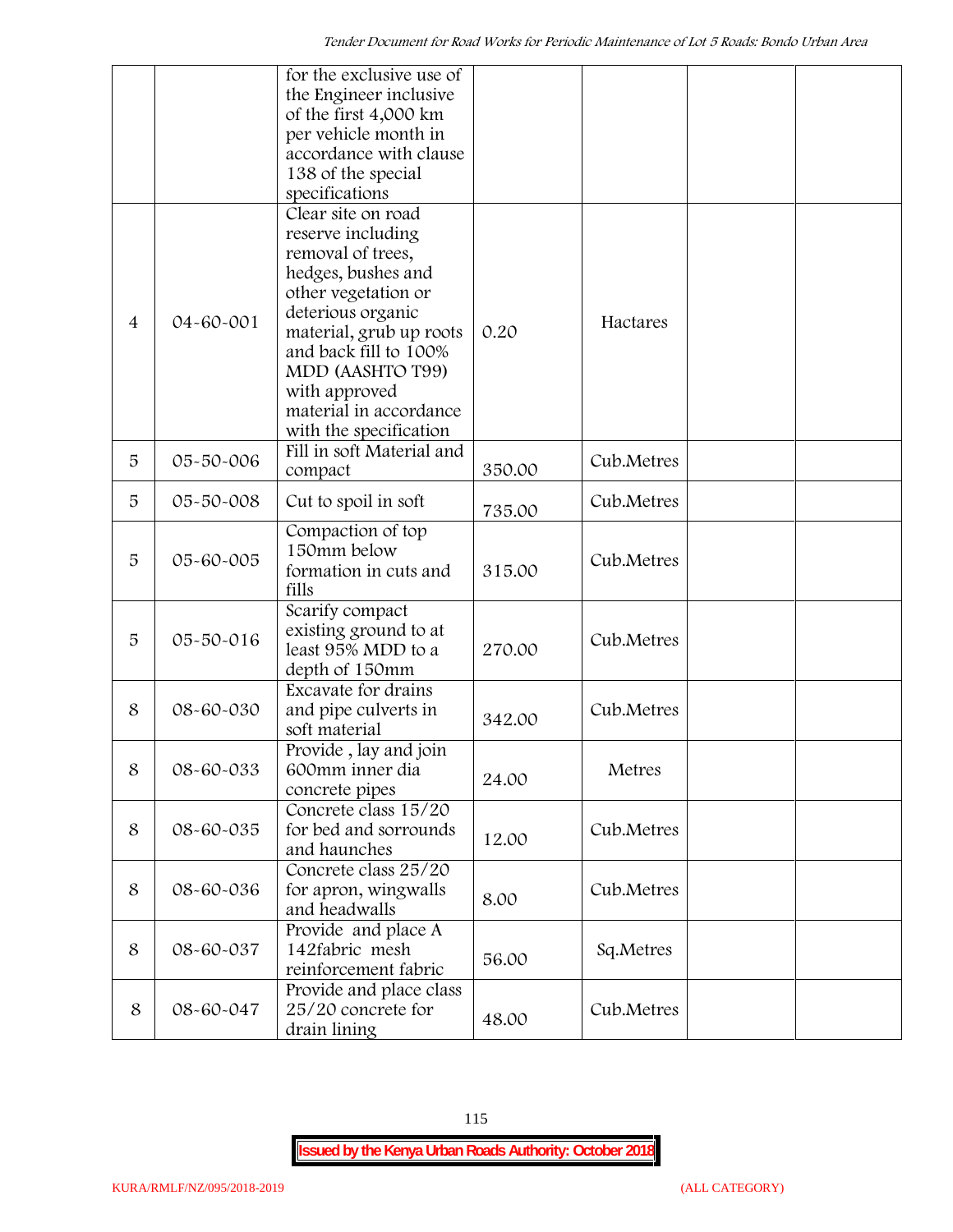| 8  | 08-90-015       | Provide and place<br>200mm thick dressed<br>stone pitching<br>including grouting to<br>outfall drains as<br>detailed in the<br>drawings or as<br>directed by the<br>Engineer including<br>grouting to outfall<br>drains as detailed in<br>the drawings or as<br>directed by the<br>Engineer | 900.00   | Sq.Metres  |  |
|----|-----------------|---------------------------------------------------------------------------------------------------------------------------------------------------------------------------------------------------------------------------------------------------------------------------------------------|----------|------------|--|
| 12 | 12-50-002       | Provide, place and<br>compact natural gravel<br>with CBR greater than<br>30% for sub-base                                                                                                                                                                                                   | 360.00   | Cub.Metres |  |
| 12 | 12-60-002       | Provide, place , spread<br>and compact natural<br>gravel base                                                                                                                                                                                                                               | 315.00   | Cub.Metres |  |
| 14 | $14 - 50 - 001$ | Provide, transport,<br>spread cement<br>stabilizer on natural<br>material                                                                                                                                                                                                                   | 18.43    | Ton        |  |
| 14 | 14-50-002       | Provide, transport,<br>spread lime stabilizer<br>on natural material                                                                                                                                                                                                                        | 9.21     | Ton        |  |
| 14 | 14-50-003       | Mixing in cement/lime<br>stabilizer into natural<br>gravel                                                                                                                                                                                                                                  | 630.00   | Cub.Metres |  |
| 14 | 14-50-004       | Curing and protection<br>of treated layers                                                                                                                                                                                                                                                  | 4,200.00 | Sq.Metres  |  |
| 15 | 15-92-001       | Provide and Spray MC<br>30 cut-back bitumen<br>as prime coat to<br>carriageway,<br>shoulders, busbays and<br>junctions at rate 0.8-<br>1.2 lts/m2 as prime<br>coat                                                                                                                          | 2,520.00 | Litres     |  |
| 16 | 16-80-001       | Provide, lay and roll<br>asphalt concrete type 1<br>(bitumn content 5-6%<br>by weight) for<br>carriageway and<br>shoulders as directed<br>by the Engineer.                                                                                                                                  | 120.00   | Cub.Metres |  |
| 16 | 16-80-003       | Provide and spray K-<br>160 as tack coat at a<br>rate of $0.8 - 1.0$ L/sq<br>metre as directed by                                                                                                                                                                                           | 2,100.00 | Litres     |  |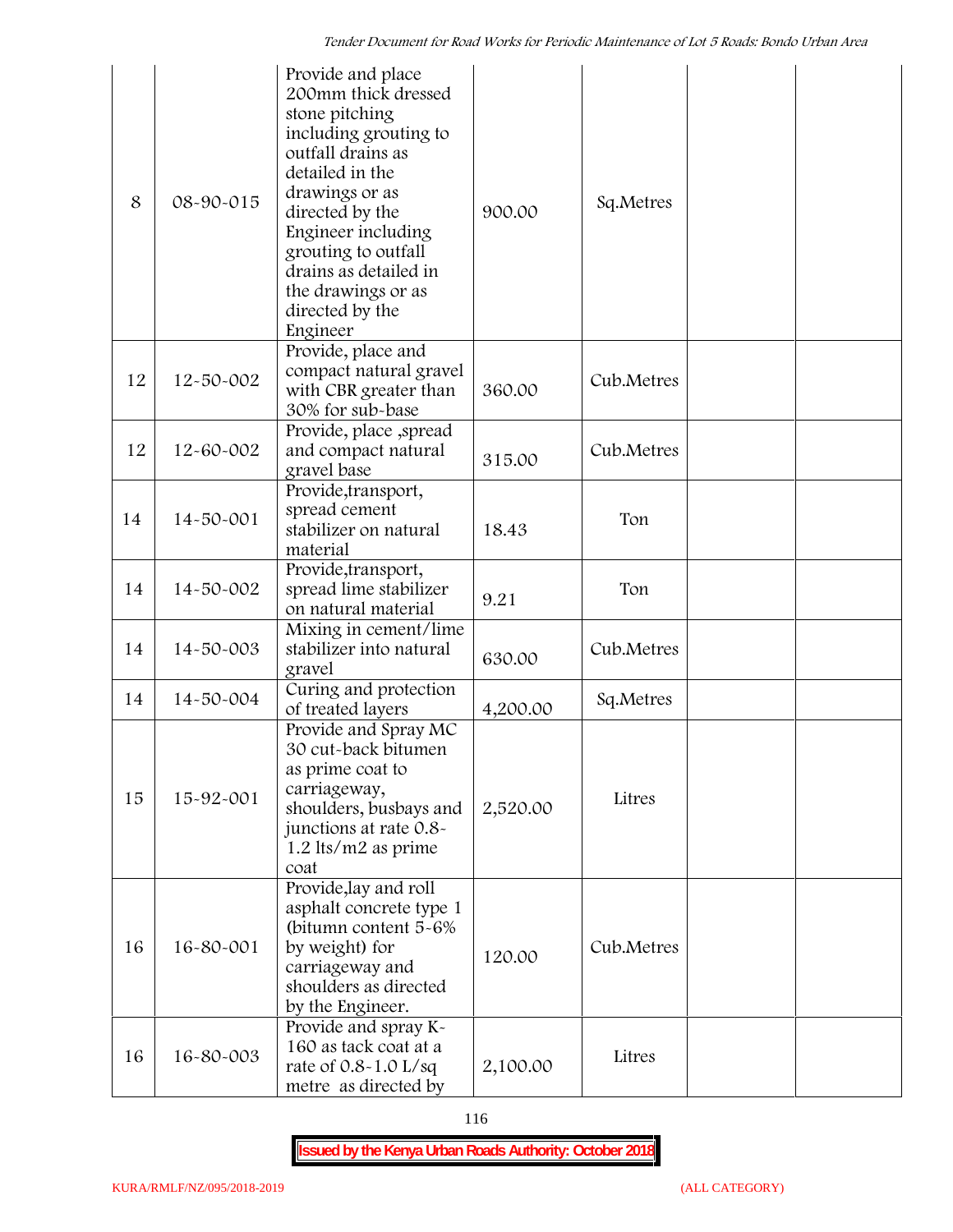|    |                 | the Engineer                                                                                                                                                                                |           |                |      |  |
|----|-----------------|---------------------------------------------------------------------------------------------------------------------------------------------------------------------------------------------|-----------|----------------|------|--|
| 17 | 17-60-005       | Provide, cut bend and<br>fix into position high<br>yield reinforcement<br>bar to BS 4461 as<br>directed and as shown<br>on the drawing                                                      | 0.35      | Ton            |      |  |
| 20 | $20 - 50 - 041$ | Speed bump<br>construction with<br>asphalt concrete                                                                                                                                         | 4.00      | Cub.Metres     |      |  |
| 20 | 20-50-041       | Provide, lay and joint<br>kerbs-flush kerbs                                                                                                                                                 | 310.00    | Metres         |      |  |
| 22 | 20-70-016       | Excavate for, provide<br>and place<br>250x125mm class<br>25/20 precast<br>concrete raised kerbs<br>in support of<br>carriageway, busbays<br>and junctuons as<br>directed by the<br>Engineer | 310.00    | Metres         |      |  |
| 22 | 22-50-002       | Unskilled Labour                                                                                                                                                                            | 30.00     | Person<br>days |      |  |
| 25 | 25-50-001a      | Implement HIV/AIDS<br>awareness campaign<br>amongst the workers<br>for the duration of the<br>Contract                                                                                      | 50,000.00 | PC SUM         | 1.00 |  |
| 25 | 25-50-001b      | Extra Over on Item 25~<br>50-030 for the<br>Contractor's Overheads<br>and Profit.                                                                                                           | 50,000.00 | $\%$           |      |  |
| 25 | 25-50-029a      | Collect, erect, brand,<br>maintain publicity sign<br>and return to the<br>employer upon expiry<br>of the contract period<br>as instructed by the<br>Engineer.                               | 1.00      | No.            |      |  |
|    |                 | Sub Total                                                                                                                                                                                   |           |                |      |  |
|    |                 | VAT @ 16%                                                                                                                                                                                   |           |                |      |  |
|    |                 | Total taken to<br>Summary                                                                                                                                                                   |           |                |      |  |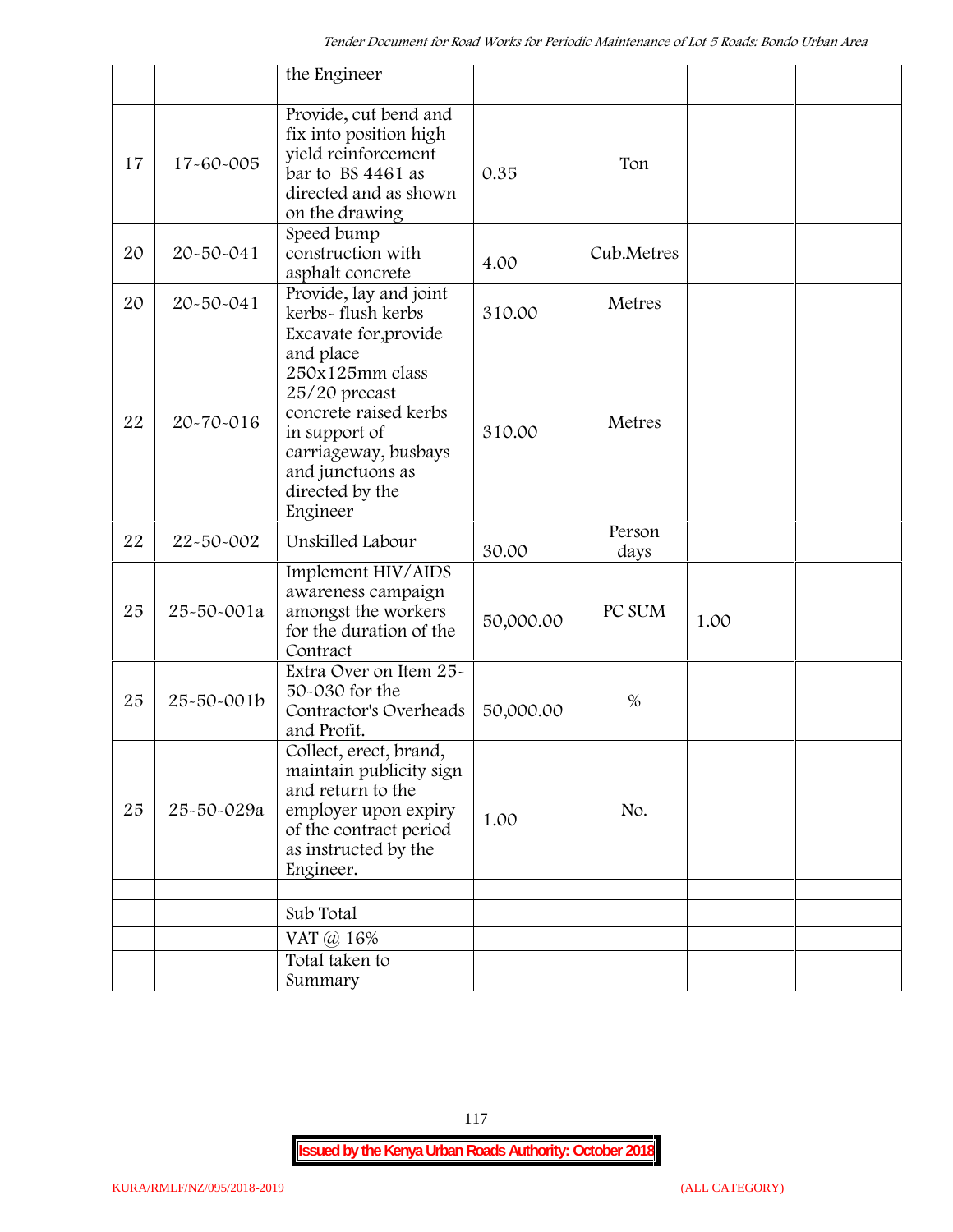|          | <b>SUMMARY OF LOT 5 ROADS</b>              |                |
|----------|--------------------------------------------|----------------|
| $S/NO$ . | Road Name                                  | Amount (Kshs.) |
| 1.       | Nyamira - Bondo Phase 3                    |                |
|          |                                            |                |
|          | Grand Total Carried Forward to Form of Bid |                |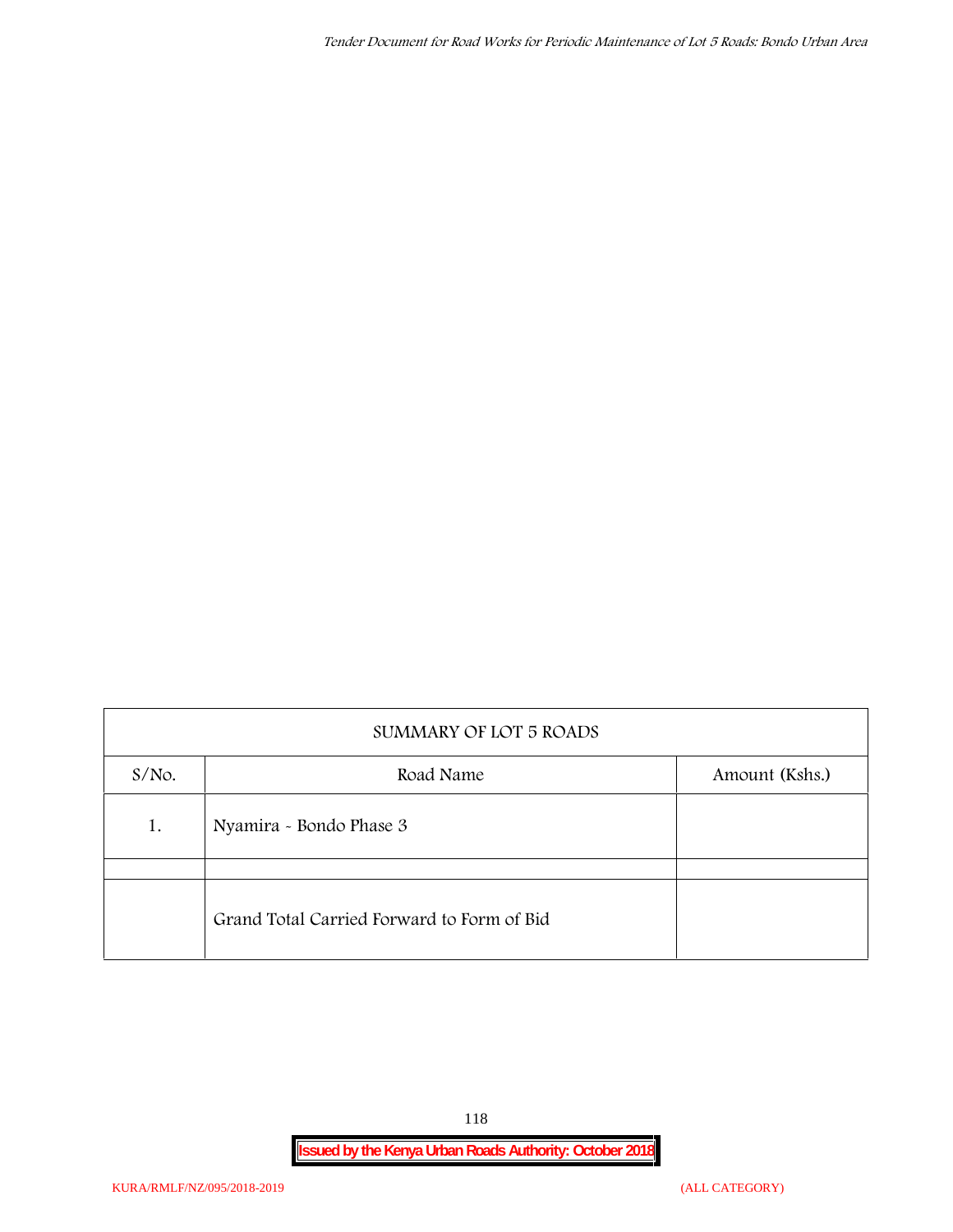*Tender Document for Road Works for Periodic Maintenance of Lot 5 Roads: Bondo Urban Area*

**Issued by the Kenya Urban Roads Authority: October 2018**

119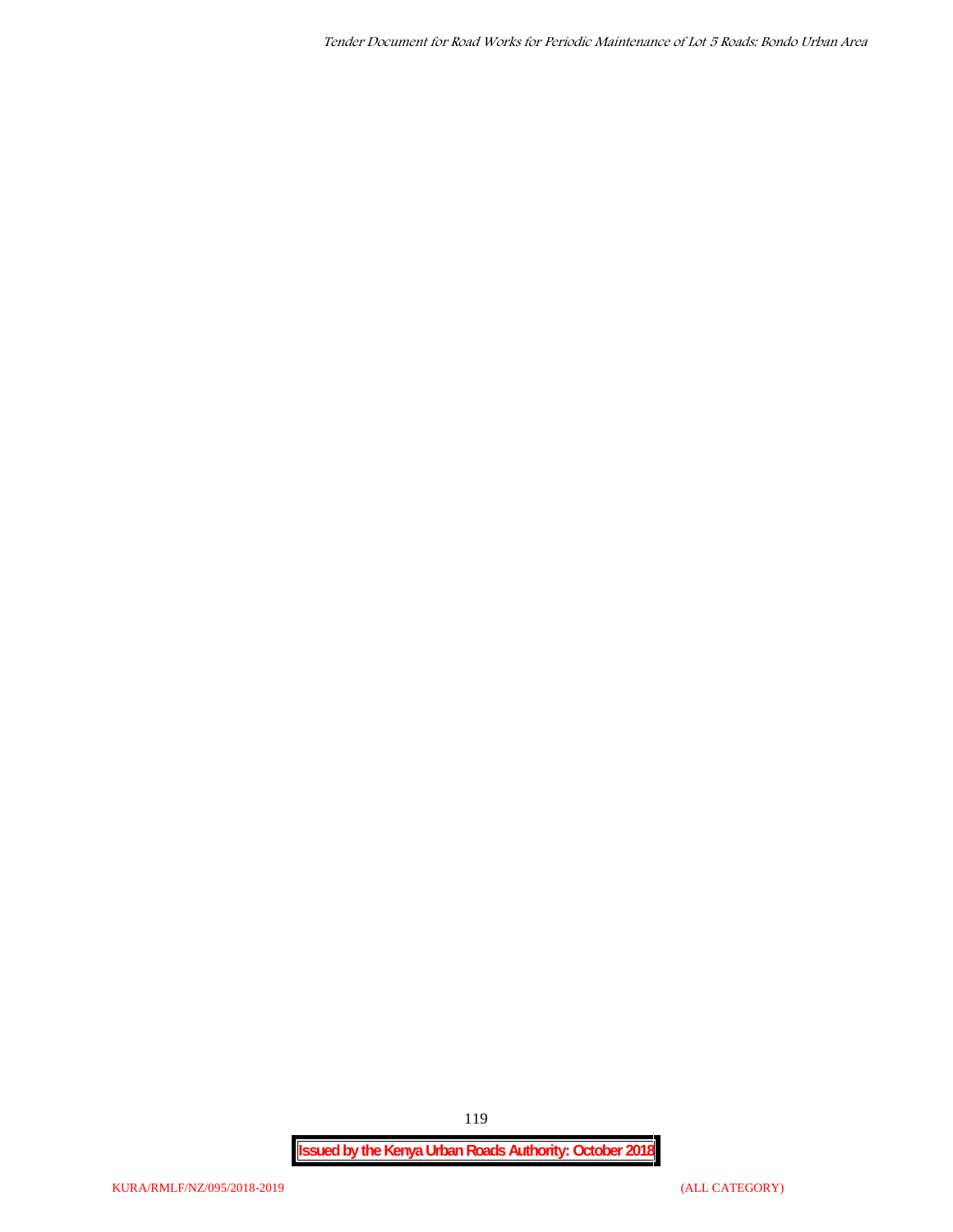# **SECTION X: STANDARD FORMS**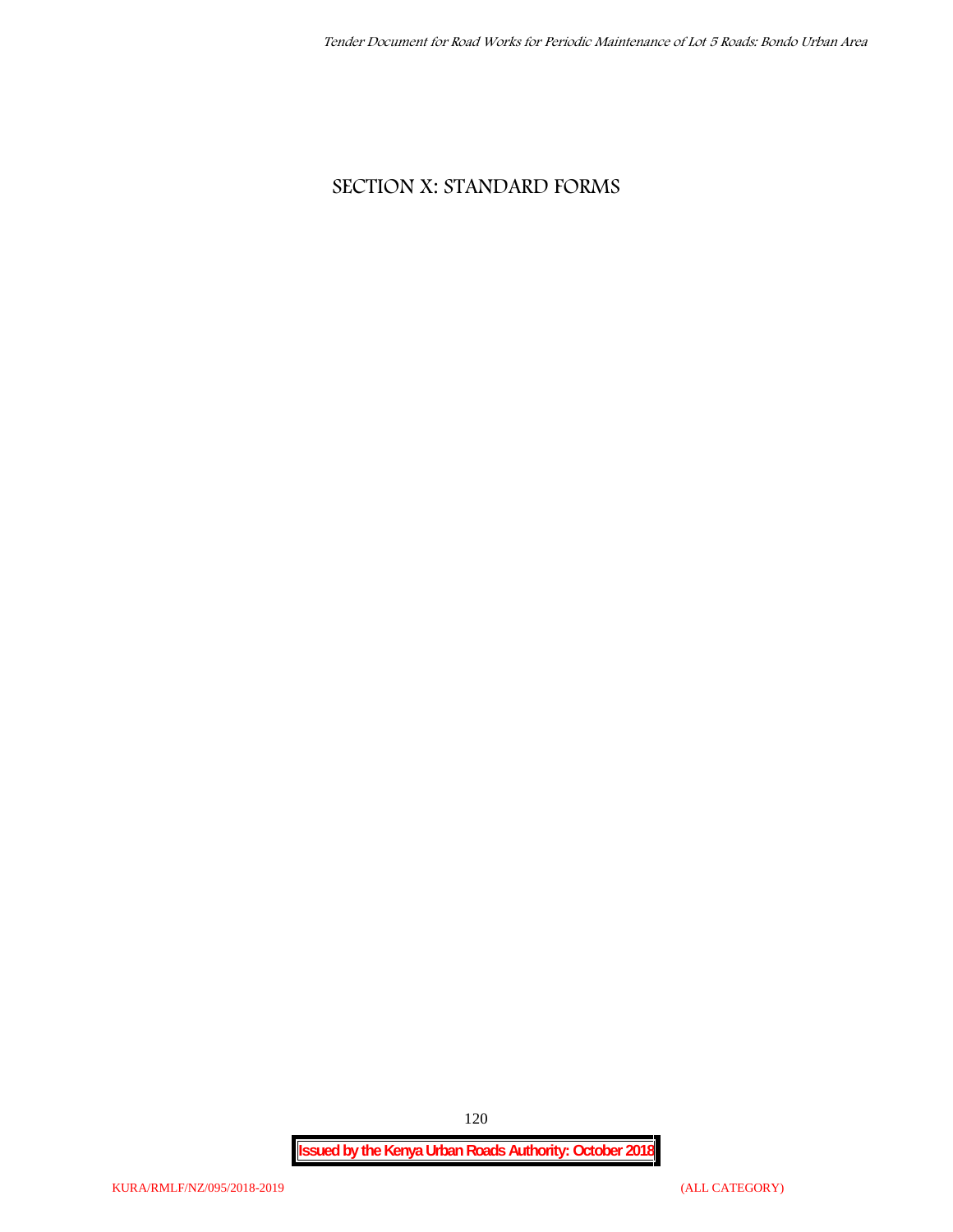# **Form of Bid**

(NOTE: The Appendix forms part of the Bid. Bidders are required to fill all the blank spaces in this form of Bid and Appendix)

**NAME OF CONTRACT:**

#### **PERIODIC MAINTENANCE OF LOT 5 ROADS: BONDO URBAN AREA**

TO: Director General, Kenya Urban Roads Authority, P. O. Box 41727-00100, **NAIROBI, KENYA**

Sir,

1. Having examined the Conditions of Contract, Specifications, Bill of Quantities, and Drawings for the execution of the above-named works we, the undersigned, offer to construct and install such works and remedy any defects therein in conformity with the said Bill of Quantities, Conditions of Contract, Specifications and Drawings for the sum of

(Insert amount in words)

………………………………………………………………………………………………..

…………………………………………………………………………………………………

(Insert amount in figures)…………………………………………………………………

as specified in the Appendix to Bid or such other sums as may be ascertained in accordance with the said Conditions.

- 2. We undertake, if our bid is accepted, to commence the works within fourteen (14) days of receipt of the Engineer's order to commence, and to complete and deliver the whole of the works comprised in the contract within the time stated in the Appendix to Bid.
- 3. If our bid is accepted we will, when required, obtain the guarantee of a Bank or other sureties (to be approved by you) to be jointly and severally bound with us in a sum not exceeding 5% of the above named sum for the due performance of the contract under the terms of a Bond to be approved by you.
- 4. We agree to abide by this bid for the period of 90 days from the date fixed for receiving the same and it shall remain binding upon us and may be extended at any time before the expiration of that period.
- 5. We understand that you are not bound to accept the lowest or any bid you may receive.
- 6. On the basis of our previous experience we are fully experienced and competent in the type of work included in this tender and we have adequate financial resources to carry

121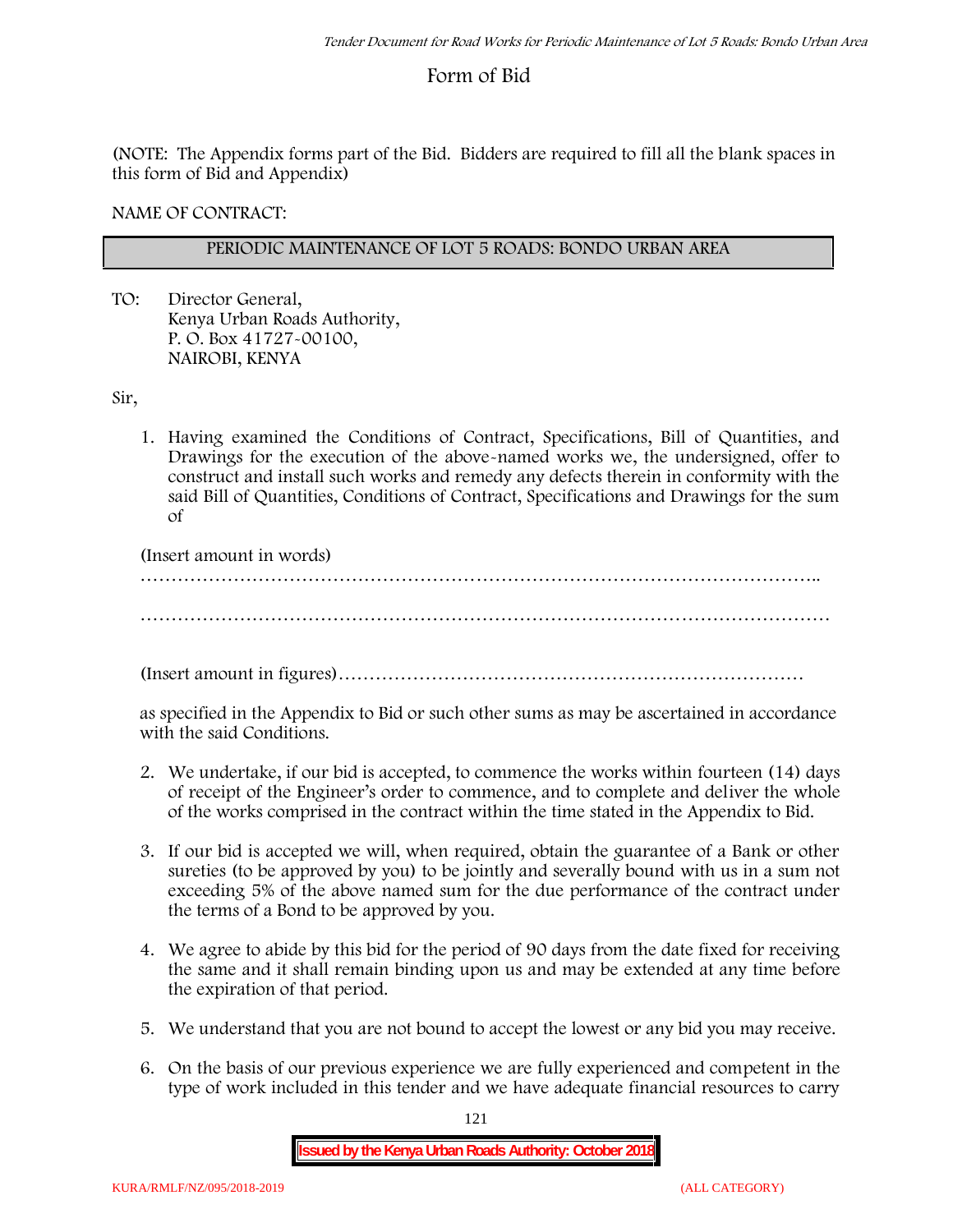out the works described within the period for completion. We are in a position to fulfil the contract for which we have tendered.

122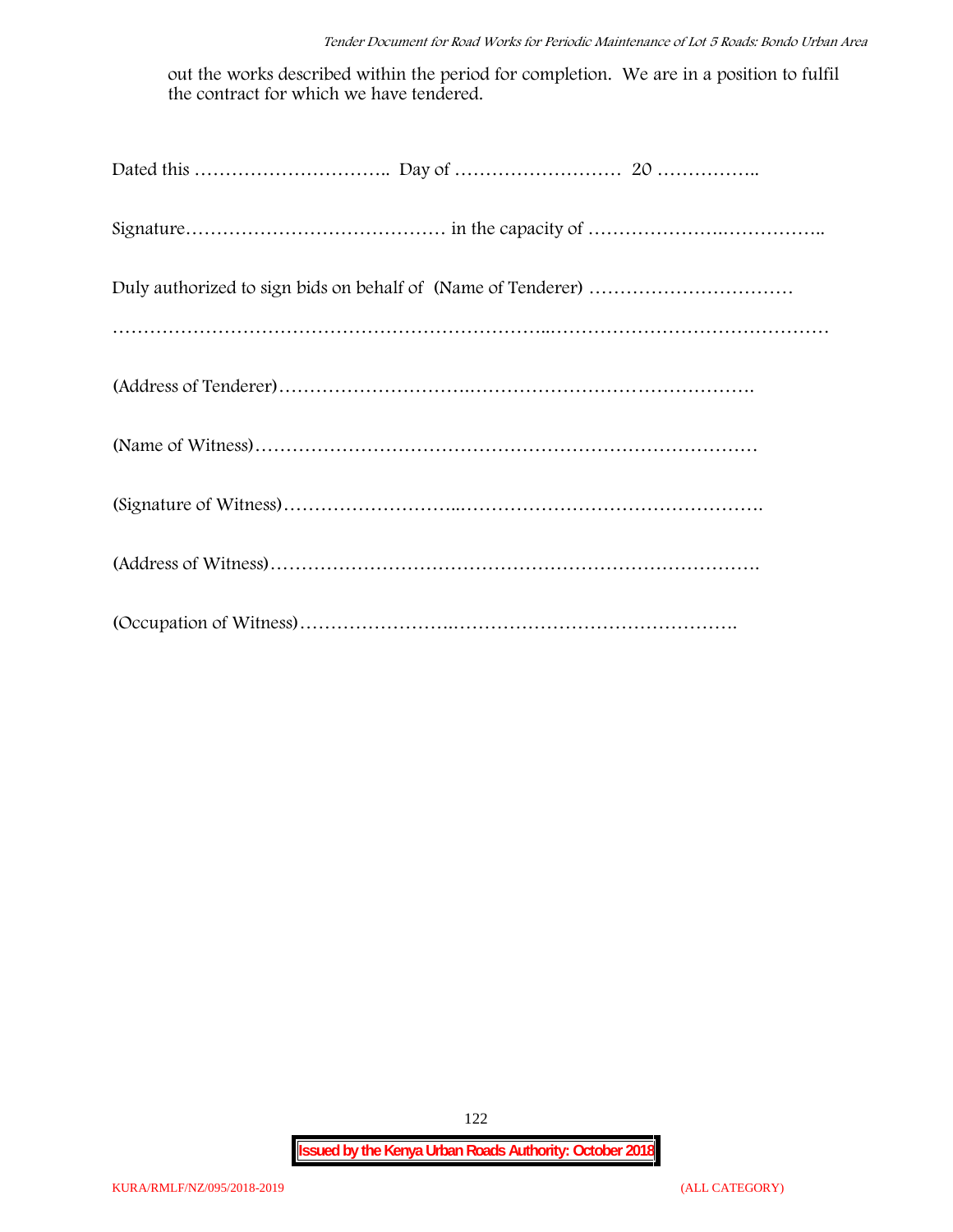**Appendix to Form of Bid**

**Issued by the Kenya Urban Roads Authority: October 2018**

123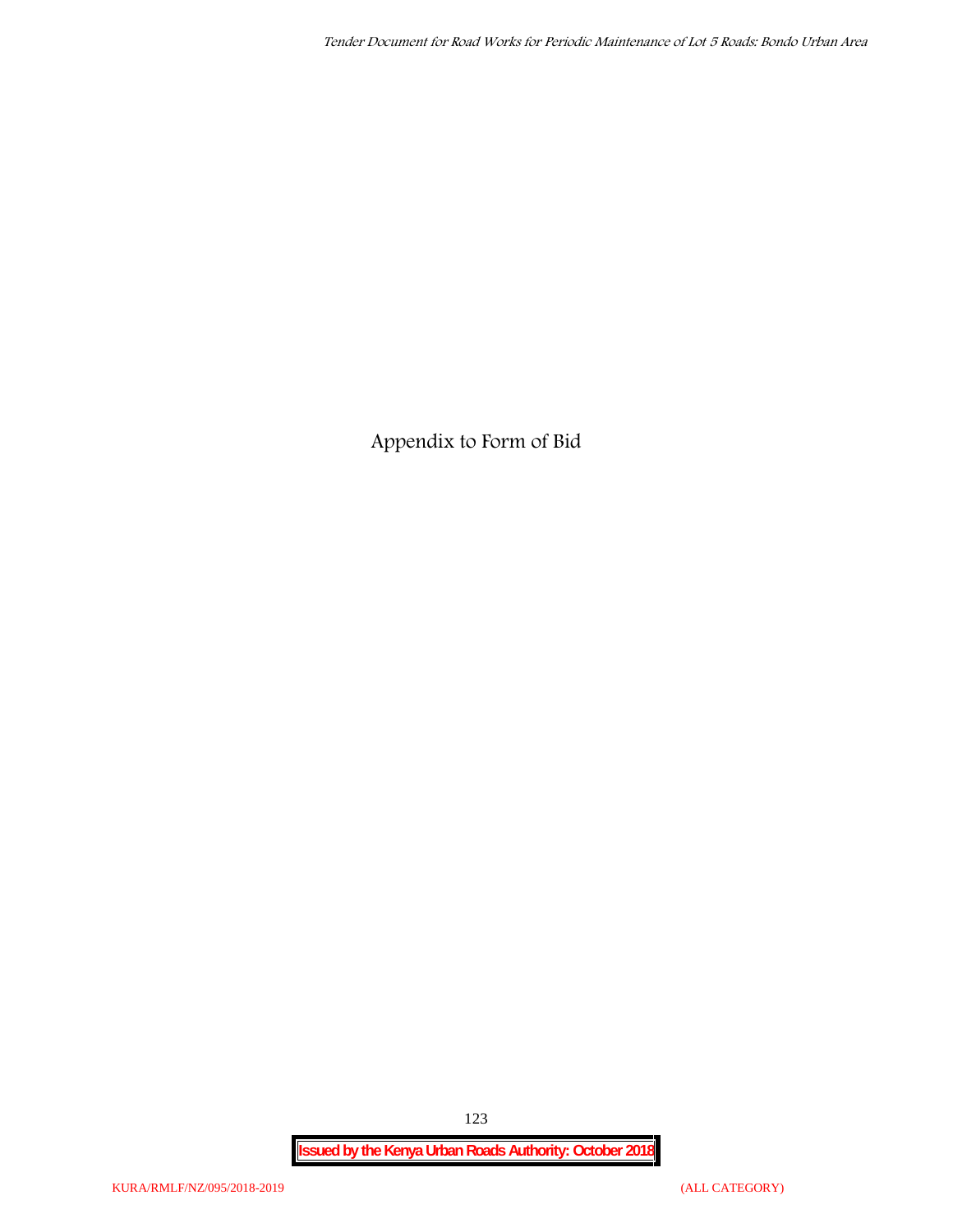| CONDITIONS OF CONTRACT                                                                                                                                                                                   | <b>CLAUSE</b>                | <b>AMOUNT</b>                                                                                                                                                                                                                                                                                                                                                                                                                                                     |
|----------------------------------------------------------------------------------------------------------------------------------------------------------------------------------------------------------|------------------------------|-------------------------------------------------------------------------------------------------------------------------------------------------------------------------------------------------------------------------------------------------------------------------------------------------------------------------------------------------------------------------------------------------------------------------------------------------------------------|
| <b>Bid Security</b>                                                                                                                                                                                      |                              | Kshs. 300,000.00 (Unconditional bank                                                                                                                                                                                                                                                                                                                                                                                                                              |
|                                                                                                                                                                                                          |                              | guarantee only)                                                                                                                                                                                                                                                                                                                                                                                                                                                   |
| Instructions in Writing                                                                                                                                                                                  | 2.5                          | Execution of works under site instructions                                                                                                                                                                                                                                                                                                                                                                                                                        |
|                                                                                                                                                                                                          |                              |                                                                                                                                                                                                                                                                                                                                                                                                                                                                   |
|                                                                                                                                                                                                          |                              |                                                                                                                                                                                                                                                                                                                                                                                                                                                                   |
|                                                                                                                                                                                                          |                              |                                                                                                                                                                                                                                                                                                                                                                                                                                                                   |
|                                                                                                                                                                                                          |                              |                                                                                                                                                                                                                                                                                                                                                                                                                                                                   |
|                                                                                                                                                                                                          |                              |                                                                                                                                                                                                                                                                                                                                                                                                                                                                   |
|                                                                                                                                                                                                          |                              |                                                                                                                                                                                                                                                                                                                                                                                                                                                                   |
|                                                                                                                                                                                                          |                              |                                                                                                                                                                                                                                                                                                                                                                                                                                                                   |
|                                                                                                                                                                                                          |                              |                                                                                                                                                                                                                                                                                                                                                                                                                                                                   |
|                                                                                                                                                                                                          |                              |                                                                                                                                                                                                                                                                                                                                                                                                                                                                   |
| Period for commencement, from Engineer's                                                                                                                                                                 | 41.1                         | 14 days                                                                                                                                                                                                                                                                                                                                                                                                                                                           |
| order to commence                                                                                                                                                                                        |                              |                                                                                                                                                                                                                                                                                                                                                                                                                                                                   |
| Time for completion                                                                                                                                                                                      | 43.1                         | (6) months                                                                                                                                                                                                                                                                                                                                                                                                                                                        |
| Amount of liquidated damages                                                                                                                                                                             | 47.1                         |                                                                                                                                                                                                                                                                                                                                                                                                                                                                   |
| Limit of liquidated damages                                                                                                                                                                              | 47.1                         | 5% of Contract Sum                                                                                                                                                                                                                                                                                                                                                                                                                                                |
| Defects Liability period                                                                                                                                                                                 | 60.3                         | 6 months                                                                                                                                                                                                                                                                                                                                                                                                                                                          |
| Percentage of Retention                                                                                                                                                                                  | 60.3                         | 5% of Interim Payment Certificate                                                                                                                                                                                                                                                                                                                                                                                                                                 |
|                                                                                                                                                                                                          | 60.3                         | 5% of Contract Sum                                                                                                                                                                                                                                                                                                                                                                                                                                                |
| Minimum amount of interim certificates                                                                                                                                                                   | 60.2                         | Kshs 2,500,000.00                                                                                                                                                                                                                                                                                                                                                                                                                                                 |
| Time within which payment to be made after                                                                                                                                                               | 60.10                        | 28 days                                                                                                                                                                                                                                                                                                                                                                                                                                                           |
| Interim Payment Certificate signed by Engineer                                                                                                                                                           |                              |                                                                                                                                                                                                                                                                                                                                                                                                                                                                   |
| Time within which payment to be made after                                                                                                                                                               | 60.10                        | 28 days                                                                                                                                                                                                                                                                                                                                                                                                                                                           |
| Final Payment Certificate signed by Engineer                                                                                                                                                             |                              |                                                                                                                                                                                                                                                                                                                                                                                                                                                                   |
| Appointer of Adjudicator                                                                                                                                                                                 | 67.3                         | The Chartered Institute of Arbitrators                                                                                                                                                                                                                                                                                                                                                                                                                            |
|                                                                                                                                                                                                          |                              | (Kenya)                                                                                                                                                                                                                                                                                                                                                                                                                                                           |
| Notice to Employer and Engineer                                                                                                                                                                          | 68.2                         | The Employers address is:                                                                                                                                                                                                                                                                                                                                                                                                                                         |
|                                                                                                                                                                                                          |                              | The Director General,                                                                                                                                                                                                                                                                                                                                                                                                                                             |
|                                                                                                                                                                                                          |                              | Kenya Urban Roads Authority (KURA),                                                                                                                                                                                                                                                                                                                                                                                                                               |
|                                                                                                                                                                                                          |                              | P.O. Box 41727 - 00100                                                                                                                                                                                                                                                                                                                                                                                                                                            |
|                                                                                                                                                                                                          |                              | <b>NAIROBI</b>                                                                                                                                                                                                                                                                                                                                                                                                                                                    |
|                                                                                                                                                                                                          |                              |                                                                                                                                                                                                                                                                                                                                                                                                                                                                   |
|                                                                                                                                                                                                          |                              |                                                                                                                                                                                                                                                                                                                                                                                                                                                                   |
|                                                                                                                                                                                                          |                              |                                                                                                                                                                                                                                                                                                                                                                                                                                                                   |
|                                                                                                                                                                                                          |                              |                                                                                                                                                                                                                                                                                                                                                                                                                                                                   |
|                                                                                                                                                                                                          |                              |                                                                                                                                                                                                                                                                                                                                                                                                                                                                   |
|                                                                                                                                                                                                          |                              | <b>NAIROBI</b>                                                                                                                                                                                                                                                                                                                                                                                                                                                    |
| Amount of Performance Security<br>(Unconditional Bank Guarantee)<br>Program to be submitted<br>Cash flow estimate to be submitted<br>Minimum amount of Third Party Insurance<br>Limit of Retention Money | 10.1<br>14.1<br>14.3<br>23.2 | from Resident Engineer to commence<br>within three (3) days<br>5 per cent of Tender Sum in the form of<br>Unconditional Bank Guarantee<br>Immediately after issuance of Order to<br>Commence<br>Immediately after issuance of Order to<br>Commence<br>1% of the Contract Sum<br>0.05% of Contract Sum per day<br>The Engineer's address is:<br>Director (Road Asset and Corridor<br>Management),<br>Kenya Urban Roads Authority (KURA),<br>P.O. Box 41727 - 00100 |

# **Appendix to Form of Bid**

Signature of Tenderer…………………………………….……. Date ………………………

124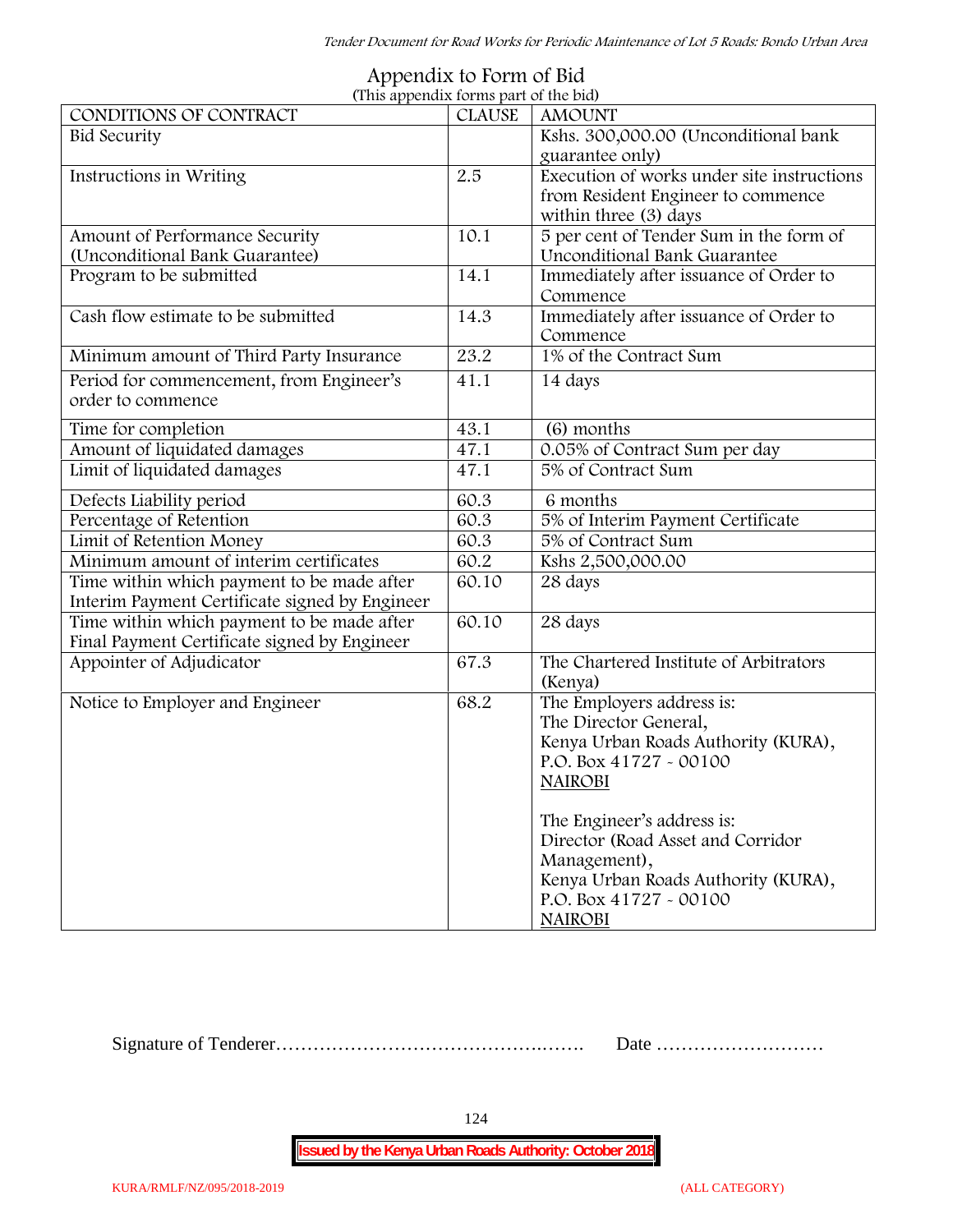**Form of Bid Security**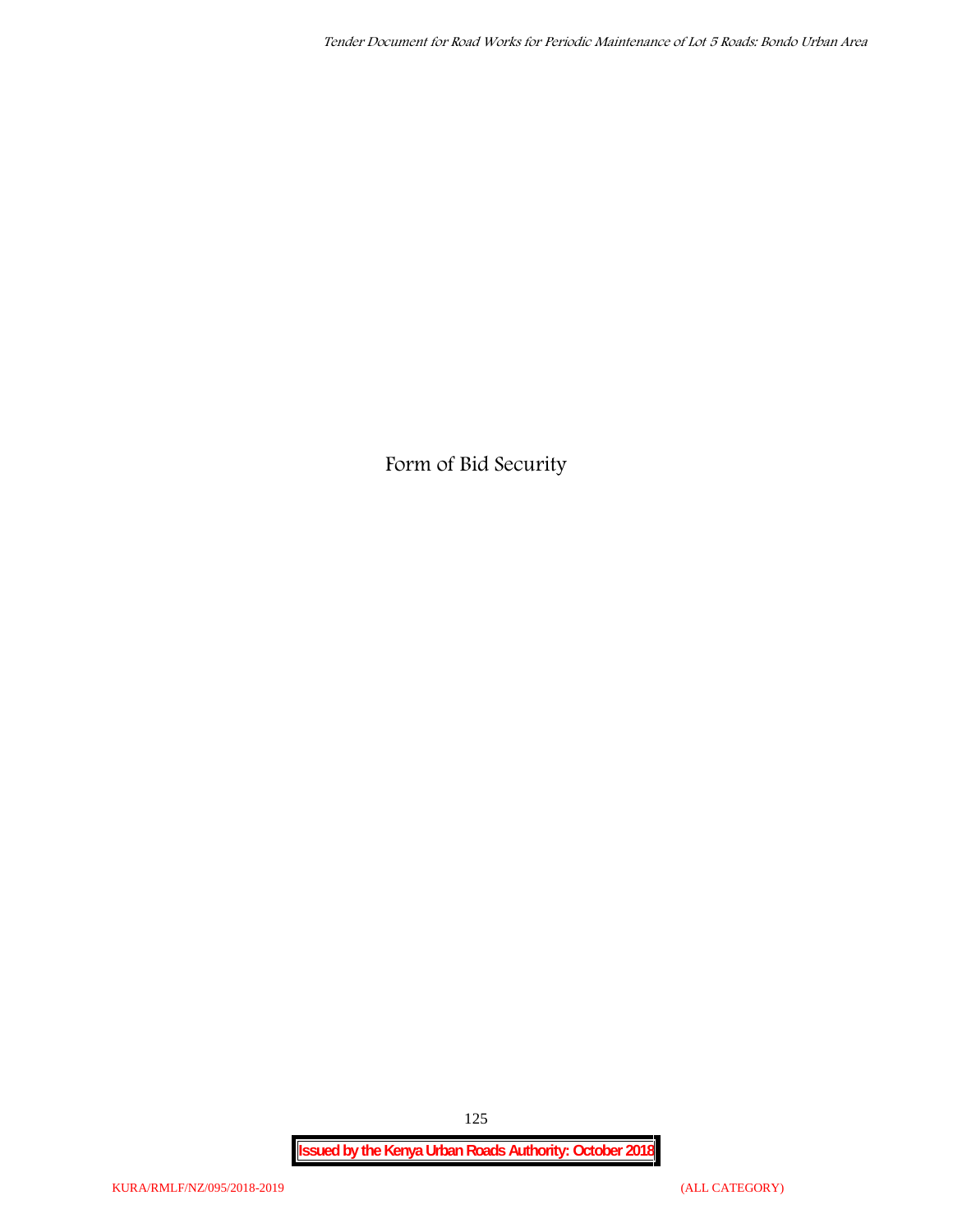#### **TENDER BANK GUARANTEE**

Note: The bidder shall complete only this form of Bank guarantee. No other Form of Bid Bond or any other forms of security will be accepted. Bidders who fail to comply with this requirement will be disqualified.

WHEREAS [*Name of bidder*]. ………………………………………………………………………………………………

(herein after called "the Bidder") has submitted his bid dated ………….…………

**for the**

#### **PERIODIC MAINTENANCE OF LOT 5 ROADS: BONDO URBAN AREA**

, hereinafter called "the bid"

KNOW ALL MEN by these presents that we [*Name of Bank*]

………………………………………………………………………………………………………

of [Name of Country]

………………………………………………………………………………………………

having our registered offices at

………………………………………………………………………………………………

(hereinafter called the Bank) are bound unto the Director General, Kenya Urban Roads Authority, (hereinafter called "the Employer") in the sum of

(in words Kshs)………………………………………………………………………….

……………………………………………………………………………………………

(In figures Kshs)……………………………………………………

for which payment will be well and truly made to the said Employer the Bank binds itself, its successors and assigns by these presents.

SEALED with the common Seal of the said Bank this ……………………… day of 20……..

126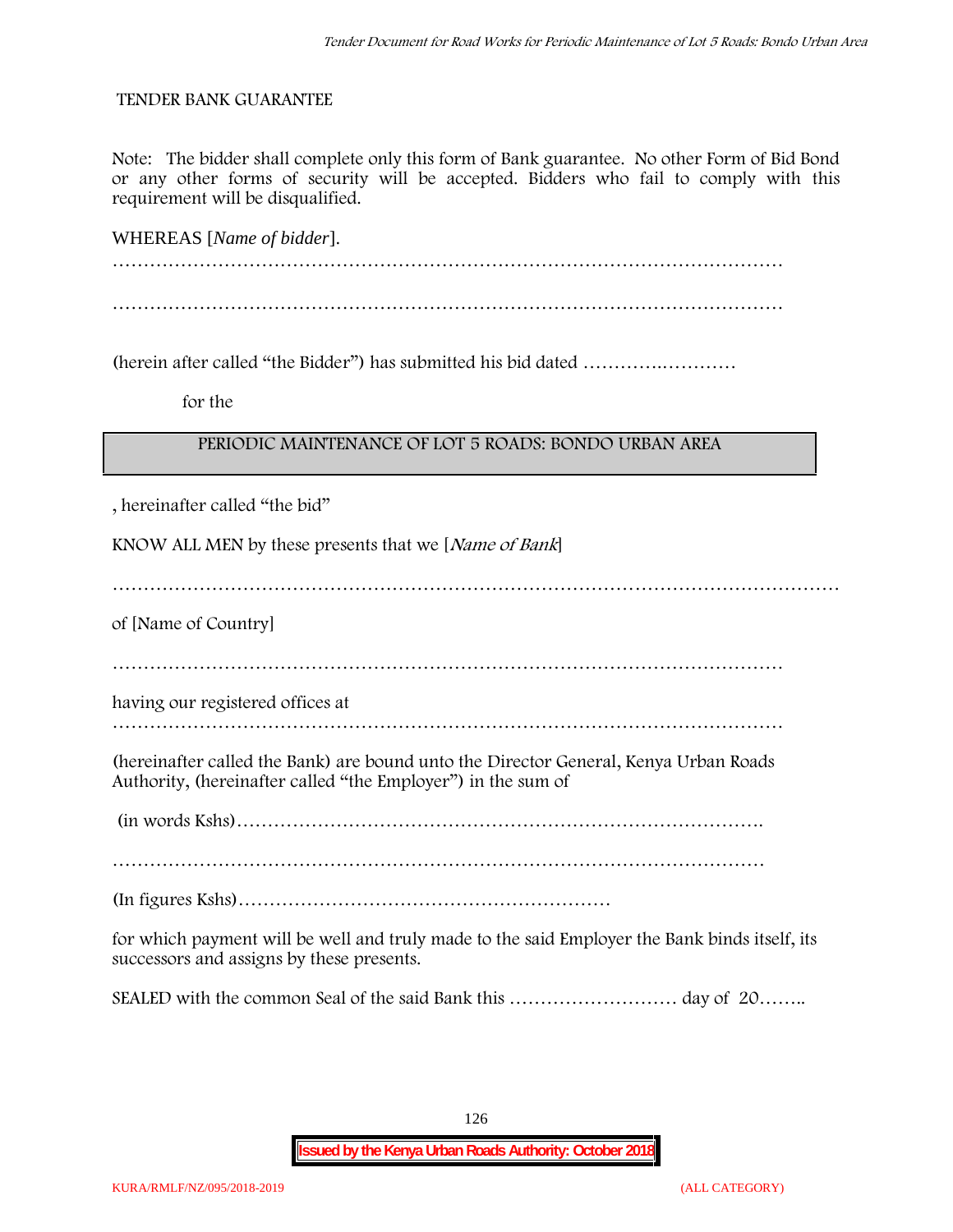#### THE CONDITIONS of this obligation are:

- 1. If the bidder withdraws his Bid during the period of bid validity specified by the Bidder on the Bid Form; or
- 2. If the Bidder refuses to accept the correction of errors in his bid; or
- 3. If the Bidder having been notified of the acceptance of his bid by the Employer during the period of bid validity

(i) Fails or refuses to execute the Form of Agreement in accordance with the Instructions to Tenderers when required or

(ii) Fails or refuses to furnish the Performance Security, in accordance with the Instructions to Bidders.

We undertake to pay to the Employer up to the above amount upon receipt of his first written demand, without the Employer having to substantiate his demand, provided that in his demand the Employer will note that the amount claimed by him is due to him owing to the occurrence of any of the above conditions, specifying the occurred condition or conditions.

This guarantee will remain in force up to and including thirty days after the date of expiration of the bid validity, as stated in the Instructions to Bidders.

At the request of the Employer the Bid validity period may be extended by mutual agreement between the Employer and the Bidder and we undertake to extend the validity of this surety accordingly without you having to inform us of such an extension of the Bid validity period if within this period the Bidder has been notified of the acceptance of his Bid. This Surety shall remain valid up to the time the Contract Agreement has been executed.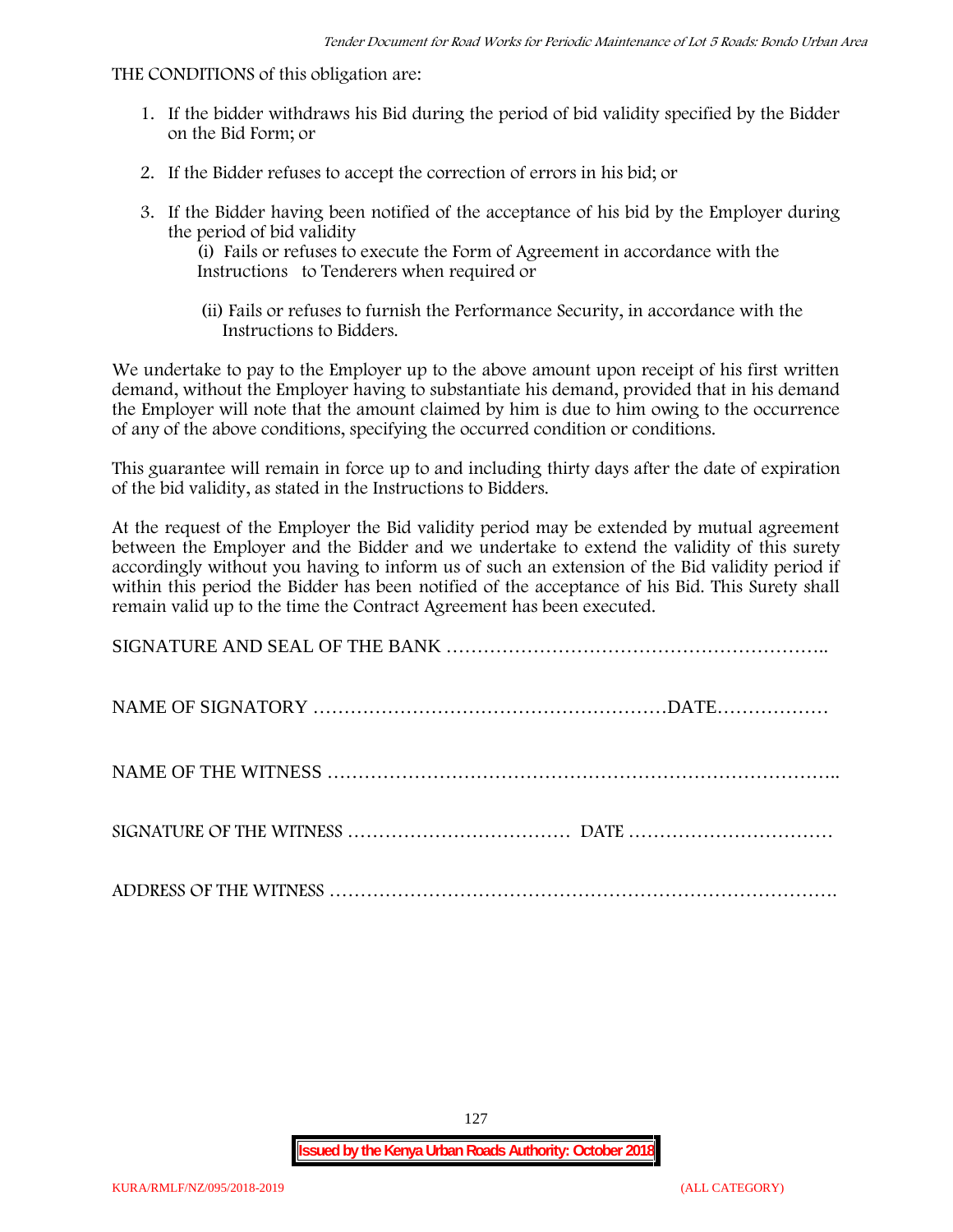# **SECTION XI: SCHEDULES OF SUPPLEMENTARY INFORMATION**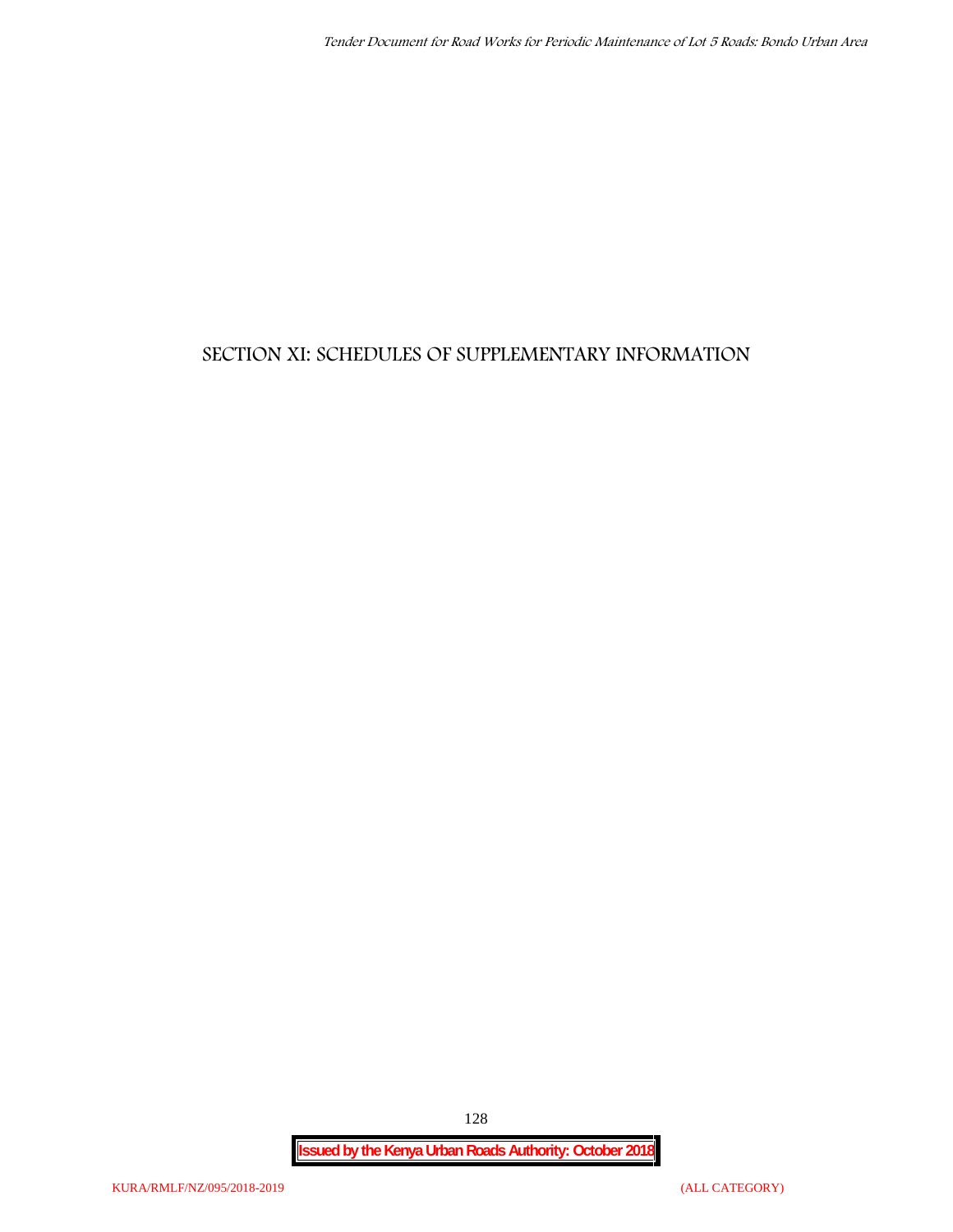| SCHEDULE 4: MAJOR ITEMS OF CONSTRUCTION PLANT AND EQUIPMENT Error! Bookmark not |  |
|---------------------------------------------------------------------------------|--|
| defined.                                                                        |  |
|                                                                                 |  |
| SCHEDULE 6: SCHEDULE OF ROADWORKS CARRIED OUT BY THE BIDER IN THE LAST          |  |
|                                                                                 |  |
|                                                                                 |  |
|                                                                                 |  |
|                                                                                 |  |
|                                                                                 |  |
| SCHEDULE 11: DECLARATION FORM (DEBARMENT)  Error! Bookmark not defined.         |  |

129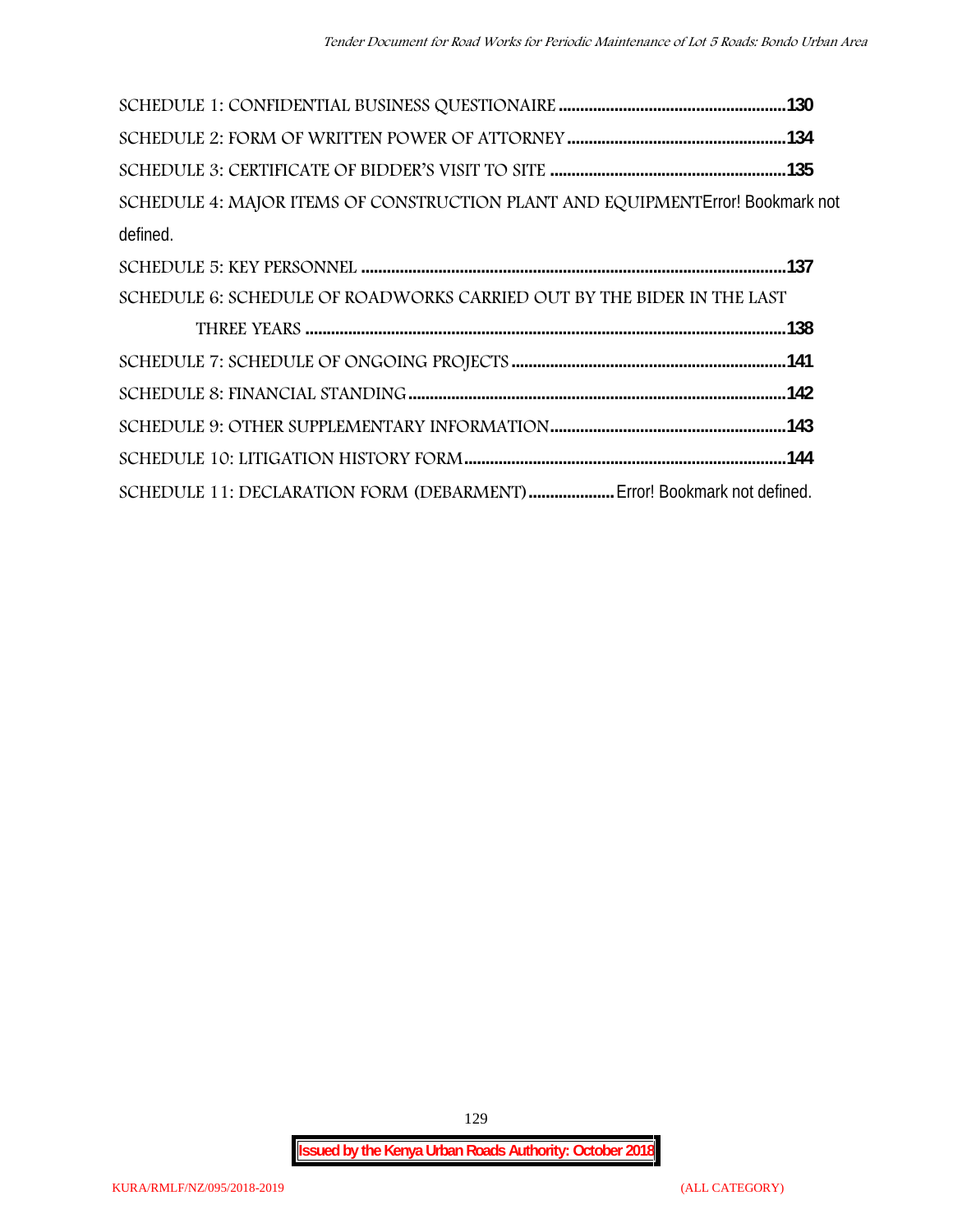#### **SCHEDULE 1: CONFIDENTIAL BUSINESS QUESTIONAIRE**

This Confidential Business Questionnaire of the Government of Kenya shall be completed by the Bidder.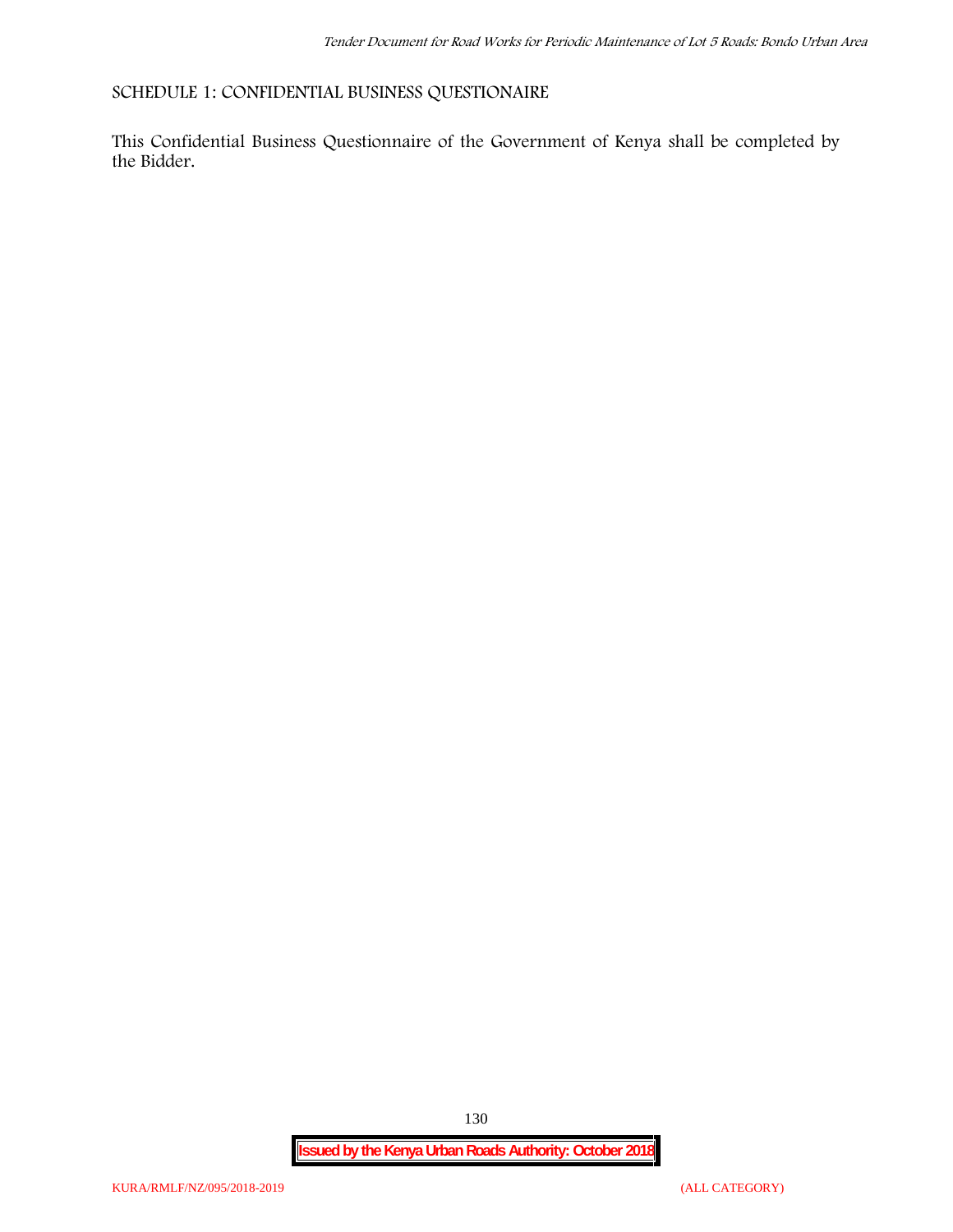#### **REPUBLIC OF KENYA**

#### **CONFIDENTIAL BUSINESS QUESTIONNAIRE**

| You are requested to give the particulars indicated in Part 1 and either Part 2 (a). $2(b)$ or $2(c)$<br>whichever applies to your type of business.<br>You are advised that it is a serious offence to give false information on this Form.<br>Part 1 - General. |
|-------------------------------------------------------------------------------------------------------------------------------------------------------------------------------------------------------------------------------------------------------------------|
| Business name                                                                                                                                                                                                                                                     |
| Location of business premises                                                                                                                                                                                                                                     |
|                                                                                                                                                                                                                                                                   |
|                                                                                                                                                                                                                                                                   |
|                                                                                                                                                                                                                                                                   |
|                                                                                                                                                                                                                                                                   |
| Maximum value of business which you can handle at any one time:                                                                                                                                                                                                   |
|                                                                                                                                                                                                                                                                   |
|                                                                                                                                                                                                                                                                   |
|                                                                                                                                                                                                                                                                   |
| Part 2(a) - Sole Proprietor:                                                                                                                                                                                                                                      |
| Your name in full                                                                                                                                                                                                                                                 |
|                                                                                                                                                                                                                                                                   |
|                                                                                                                                                                                                                                                                   |
|                                                                                                                                                                                                                                                                   |
|                                                                                                                                                                                                                                                                   |

131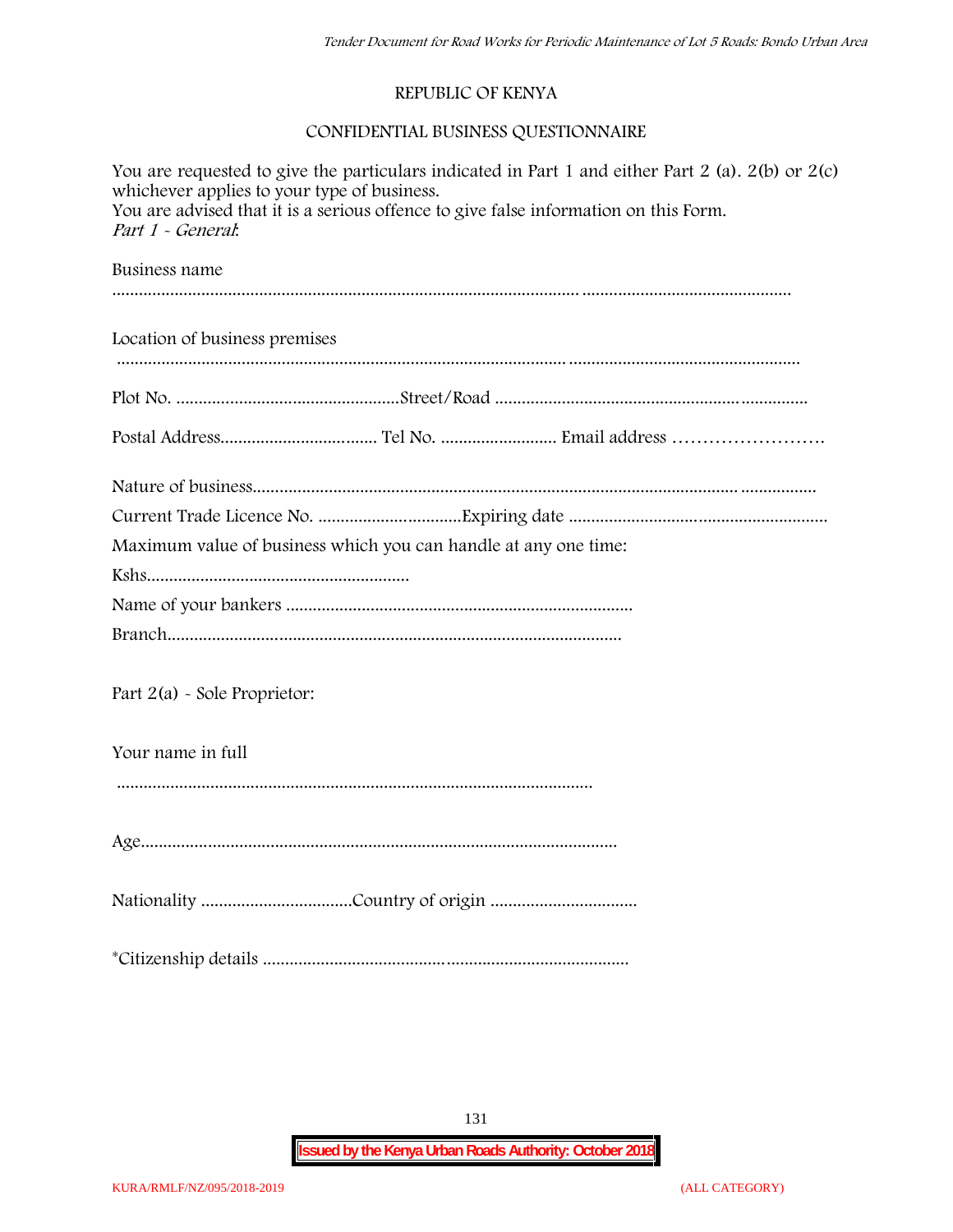| Part $2(b)$ - Partnership: |                                                          |                                  |        |
|----------------------------|----------------------------------------------------------|----------------------------------|--------|
| Name                       | Give details of partners as follows:<br>Nationality      | Citizenship Details <sup>•</sup> | Shares |
|                            |                                                          |                                  |        |
|                            |                                                          |                                  |        |
|                            |                                                          |                                  |        |
|                            |                                                          |                                  |        |
|                            |                                                          |                                  |        |
|                            | Part 2(c) - Registered Company:                          |                                  |        |
|                            |                                                          |                                  |        |
|                            | State the nominal and issued capital of the company-     |                                  |        |
|                            |                                                          |                                  |        |
|                            |                                                          |                                  |        |
| Name                       | Give details of all directors as follows:<br>Nationality | Citizenship Details <sup>•</sup> | Shares |
|                            |                                                          |                                  |        |
|                            |                                                          |                                  |        |
|                            |                                                          |                                  |        |
|                            |                                                          |                                  |        |
|                            |                                                          |                                  |        |

• Attach proof of citizenship (Compulsory)

• Attach certified copy of Form CR12 (Compulsory)

132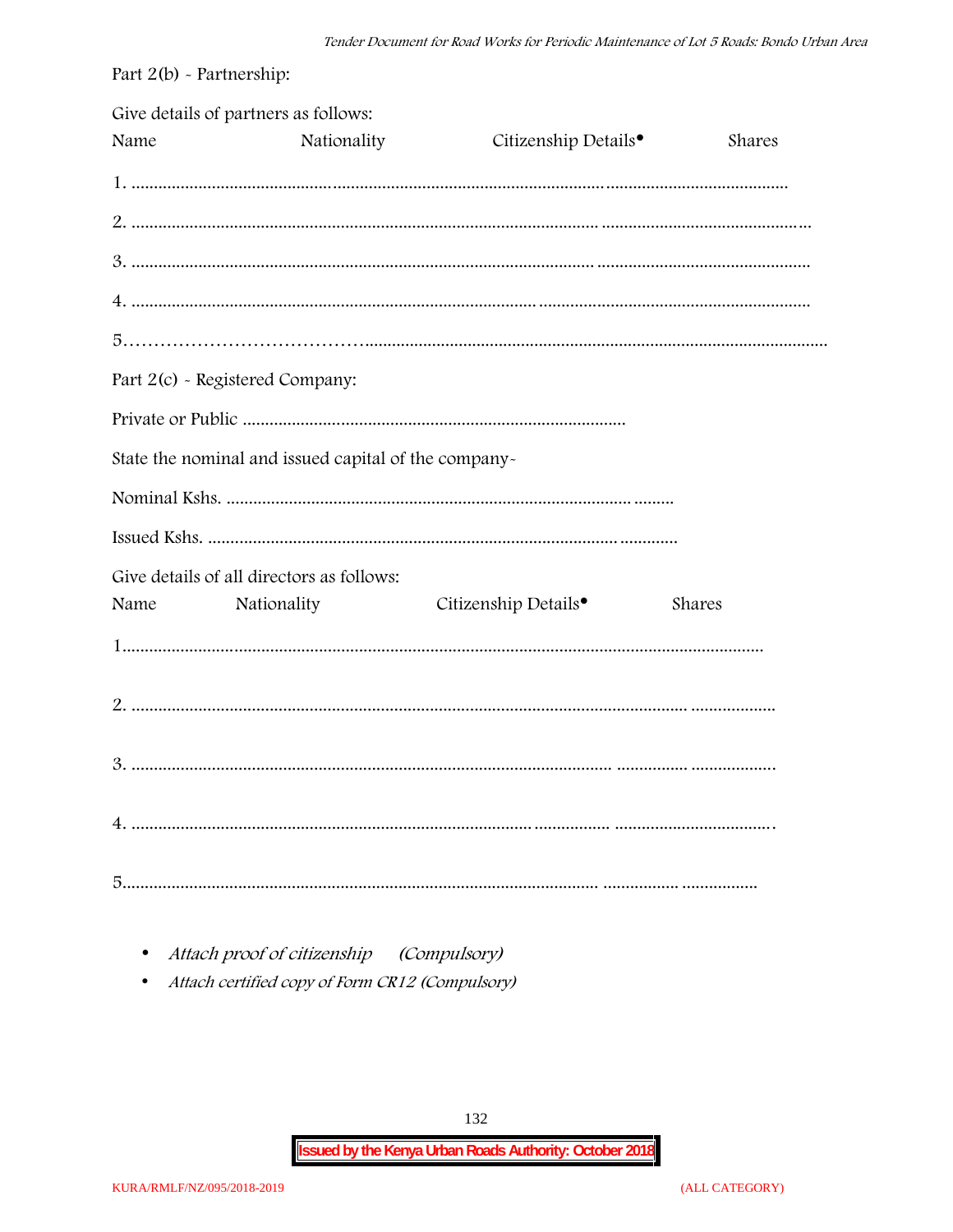Part 3: Interest in the Firm:

Is there any person / persons in the Kenya Urban Roads Authority (KURA) who has interest in this firm? Yes /No\*\*………………………….

I certify that the information given above is correct.

............................... .............................................................. Date Signature of Bidder

**\*\* Delete as necessary**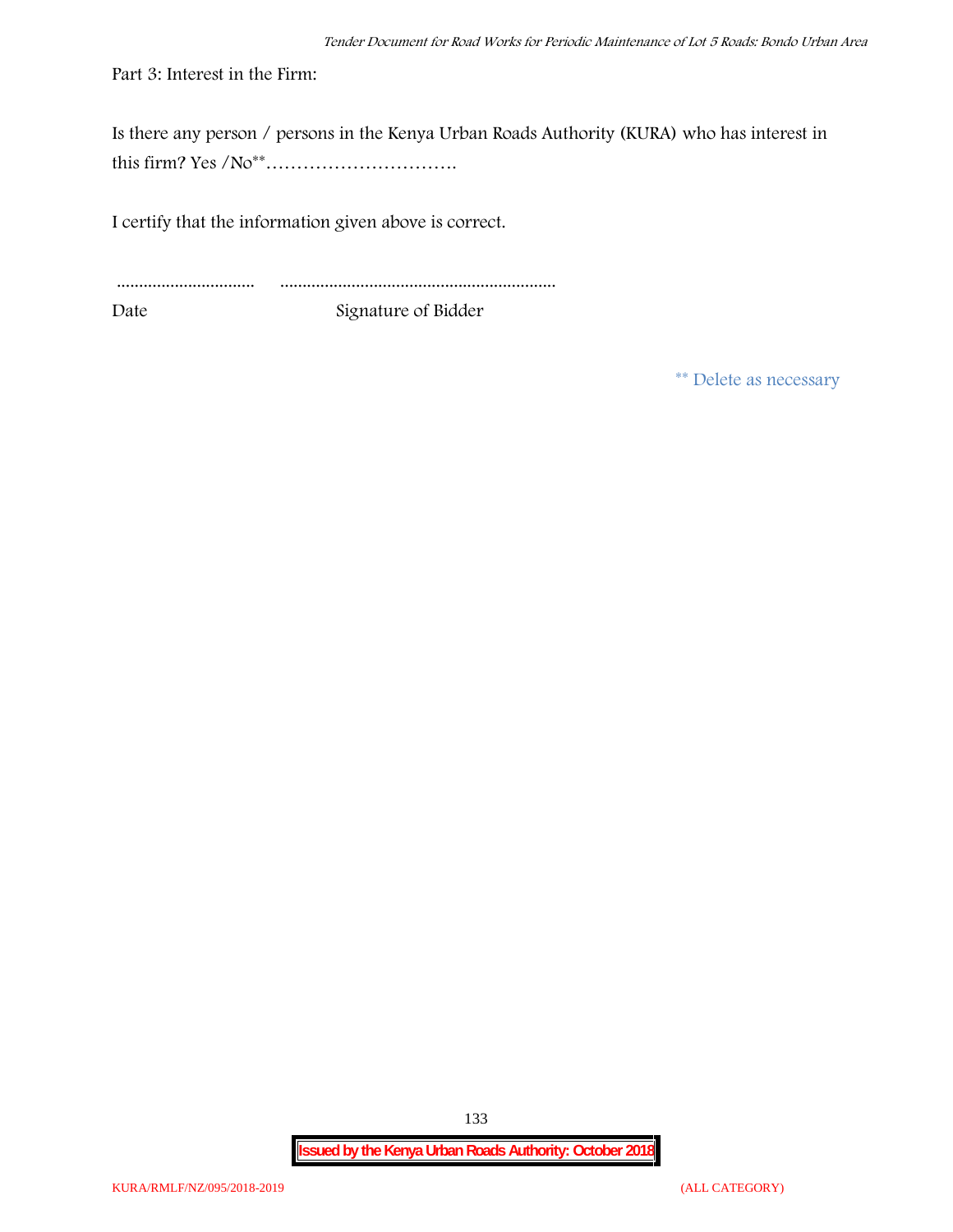#### **SCHEDULE 2: FORM OF WRITTEN POWER OF ATTORNEY**

The Bidder shall state here below the name(s) and address of his representative(s) who is/are authorized to receive on his behalf correspondence in connection with the Bid.

………………………………………………………….. (Name of Bidder's Representative in block letters)

………………………………………………………….. (Address of Bidder's Representative)

………………………………………………………….. (Signature of Bidder's Representative)

Alternate:

………………………………………………………….. (Name of Bidder's Representative in block letters)

……………………………………………………………………… (Address of Bidder's Representative)

………………………………………………………….. (Signature of Bidder's Representative)

\*To be filled by all Bidders.

\*Both representative and alternate **must** attach copy of National Identification card or Passport.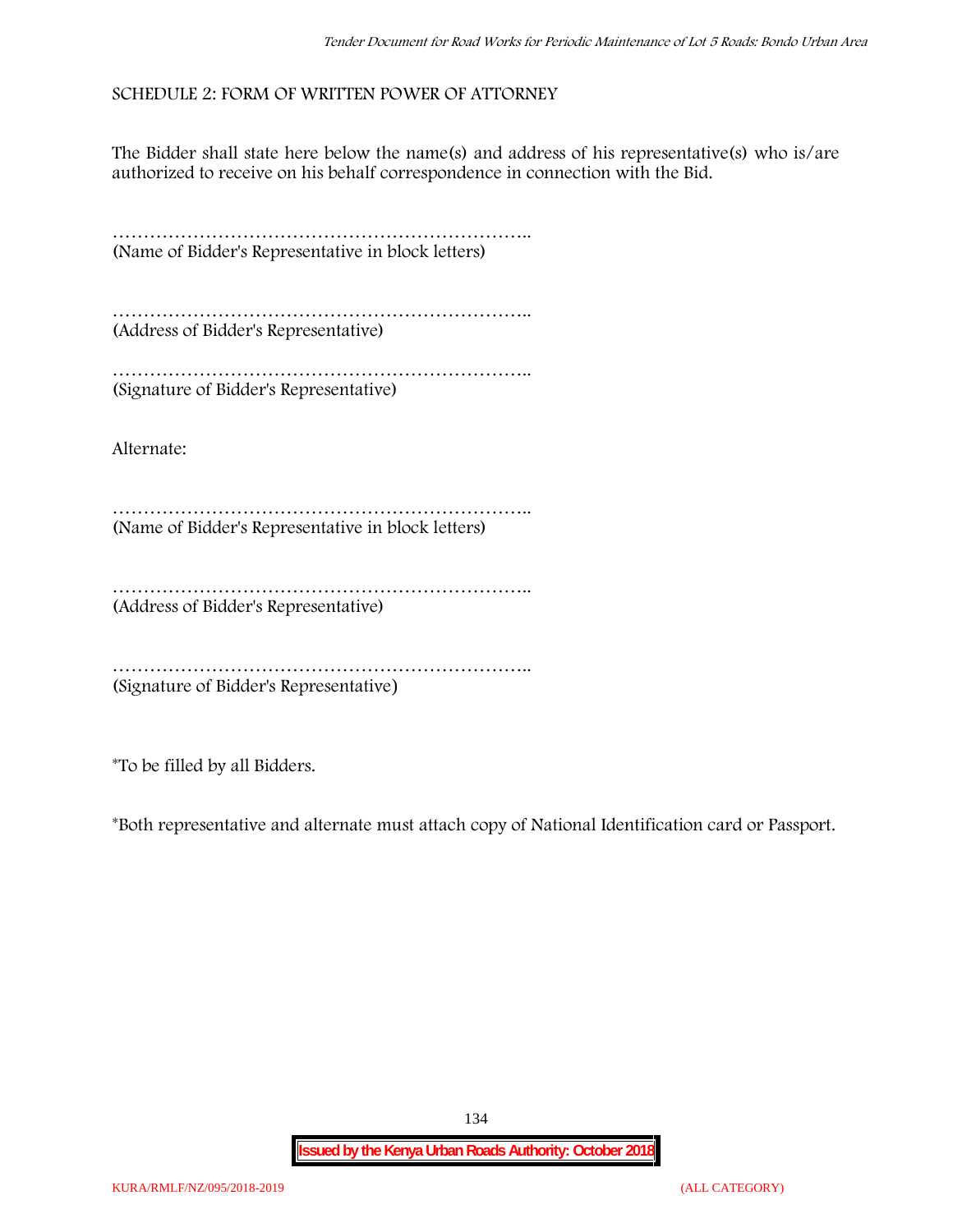| SCHEDULE 3: CERTIFICATE OF BIDDER'S VISIT TO SITE                               |  |
|---------------------------------------------------------------------------------|--|
| This is to certify that                                                         |  |
|                                                                                 |  |
|                                                                                 |  |
| Being the authorized representative/Agent of [Name of bidder]                   |  |
|                                                                                 |  |
|                                                                                 |  |
| participated in the organised inspection visit of the site of the works for the |  |
|                                                                                 |  |
| PERIODIC MAINTENANCE OF LOT 5 ROADS: BONDO URBAN AREA                           |  |
|                                                                                 |  |
| (Employer's Representative)                                                     |  |
|                                                                                 |  |

NOTE: This form is to be completed at the time of the organized site visit.

135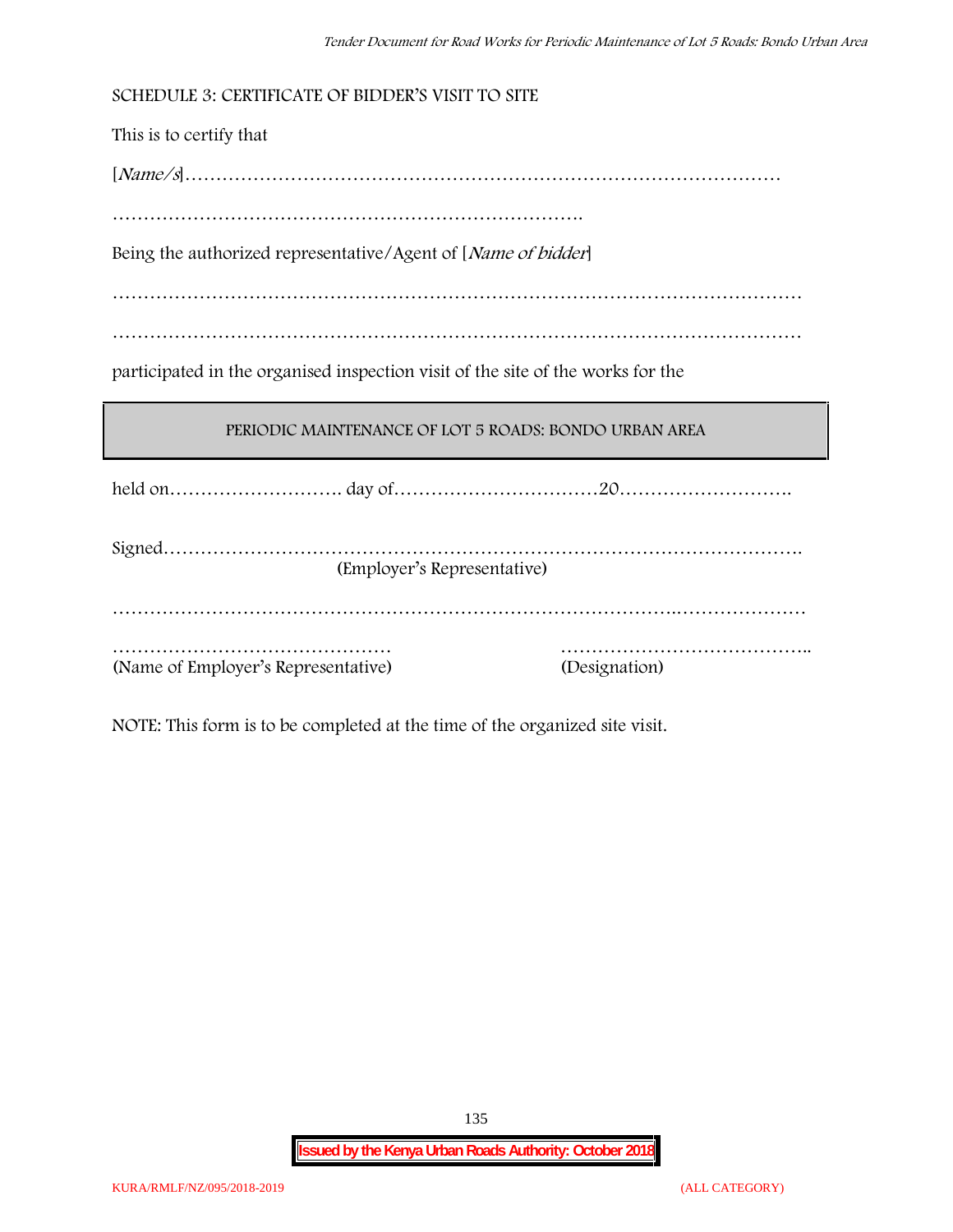#### **SCHEDULE 4: MAJOR ITEMS OF CONSTRUCTION PLANT AND EQUIPMENT**

The Bidder shall enter in this schedule all major items of plant and equipment which he proposes to bring to site. Only reliable plant in good working order and suitable for the work required of it shall be shown on this Schedule. Summary of the same shall be entered in Section 5: Qualification Criteria, Part 7.

| commence)<br>(Days after<br>Arrival on<br>Date of<br>Project   |        |  |  |  |  |  |  |
|----------------------------------------------------------------|--------|--|--|--|--|--|--|
| Power<br>Rating                                                |        |  |  |  |  |  |  |
| $\frac{Leased}{\text{imported}}$<br>Owned/                     |        |  |  |  |  |  |  |
| Source                                                         |        |  |  |  |  |  |  |
| Imported)<br>Estimated<br>CIF<br>Mombasa<br>Value<br>(If to be |        |  |  |  |  |  |  |
| Capacity t or $\mathbf{m}^3$                                   |        |  |  |  |  |  |  |
| New $_{\rm Used}$                                              |        |  |  |  |  |  |  |
| Year of Manufactur $_{\rm e}$                                  |        |  |  |  |  |  |  |
| each<br>Σό.                                                    |        |  |  |  |  |  |  |
| Description<br>Type,<br>Model,<br>Make                         |        |  |  |  |  |  |  |
| I certify that the above information is correct.               |        |  |  |  |  |  |  |
| .<br>(Signature of Bidder)                                     | (Date) |  |  |  |  |  |  |

136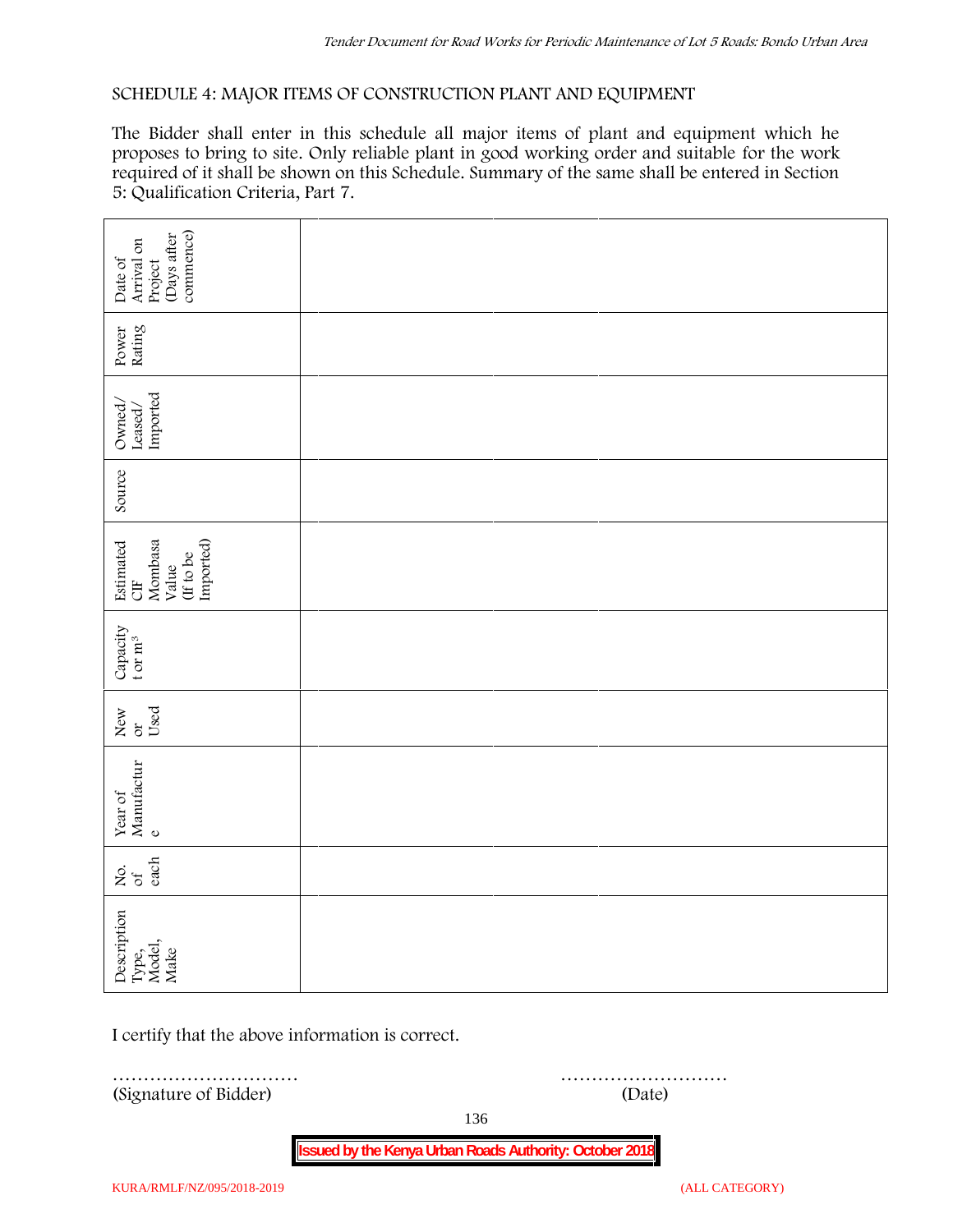#### **SCHEDULE 5: KEY PERSONNEL**

| <b>NAME</b> | <b>NATIONALITY</b> | SUMMARY OF QUALIFICATIONS AND |                                |                                 |  |
|-------------|--------------------|-------------------------------|--------------------------------|---------------------------------|--|
|             |                    | Qualifications                | General<br>Experience<br>(Yrs) | Specific<br>Experience<br>(Yrs) |  |
|             |                    |                               |                                |                                 |  |
|             |                    |                               |                                |                                 |  |
|             |                    |                               |                                |                                 |  |
|             |                    |                               |                                |                                 |  |
|             |                    |                               |                                |                                 |  |
|             |                    |                               |                                |                                 |  |
|             |                    |                               |                                |                                 |  |
|             |                    |                               |                                |                                 |  |
|             |                    |                               |                                |                                 |  |
|             |                    |                               |                                |                                 |  |
|             |                    |                               | <b>EXPERIENCE</b>              |                                 |  |

**Note:** The Bidder shall list in this schedule the key personnel he will employ from the Contractor's headquarters and from the Contractor's site office to direct and execute the work together with their qualifications, experience, position held and nationality in accordance with Clause 15.2 and 16.3 of the Conditions of Contract Part II (where required, use separate sheets to add extra data for column 4). Bidders shall attach certified copies of academic certificates, and CVs of all key staff.

I certify that the above information is correct.

(Signature of Bidder) (Date)

………………………… ………………………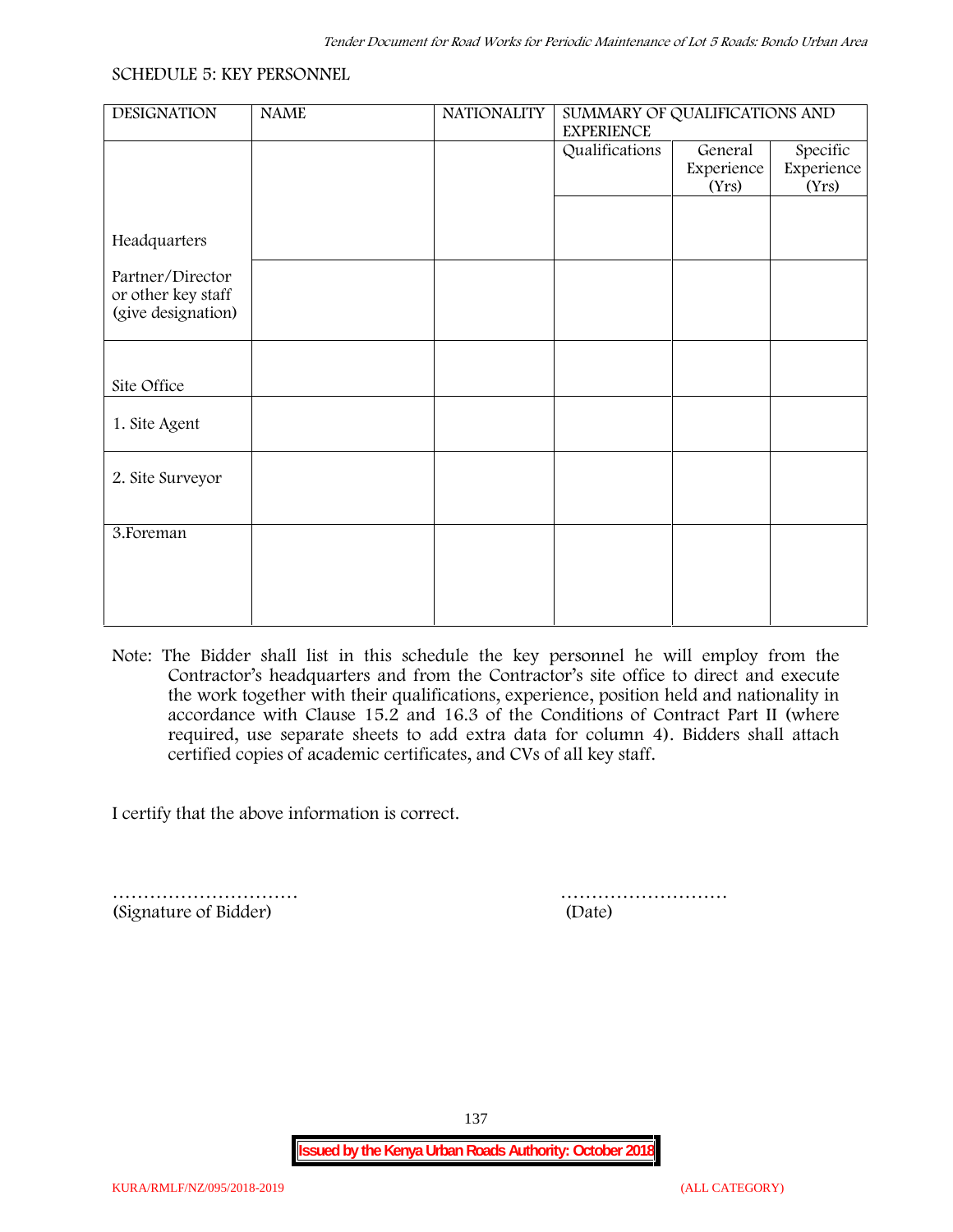#### **SCHEDULE 6: SCHEDULE OF ROADWORKS CARRIED OUT BY THE BIDER IN THE LAST THREE YEARS**

#### **SCHEDULE 6A: COMPLETED WORKS**

| DESCRIPTION OF WORKS | NAME OF CLIENT | VALUE OF<br>WORKS (KSHS) $^\ast$ | YEAR COMPLETED/<br><b>REMARKS</b> |
|----------------------|----------------|----------------------------------|-----------------------------------|
|                      |                |                                  |                                   |
|                      |                |                                  |                                   |
|                      |                |                                  |                                   |
|                      |                |                                  |                                   |
|                      |                |                                  |                                   |
|                      |                |                                  |                                   |
|                      |                |                                  |                                   |
|                      |                |                                  |                                   |
|                      |                |                                  |                                   |
|                      |                |                                  |                                   |
|                      |                |                                  |                                   |
|                      |                |                                  |                                   |
|                      |                |                                  |                                   |
|                      |                |                                  |                                   |
|                      |                |                                  |                                   |

**Note:** Bidders shall attach certified copies of letters of award (for each listed project), certified copies of completion certificates.

I certify that the above works were successfully carried out by this Bidder.

(Signature of Bidder) (Date)

………………………… ………………………

\* **Value in KShs using Central Bank of Kenya mean exchange rate at a reference date 7 days before date of BID opening**

138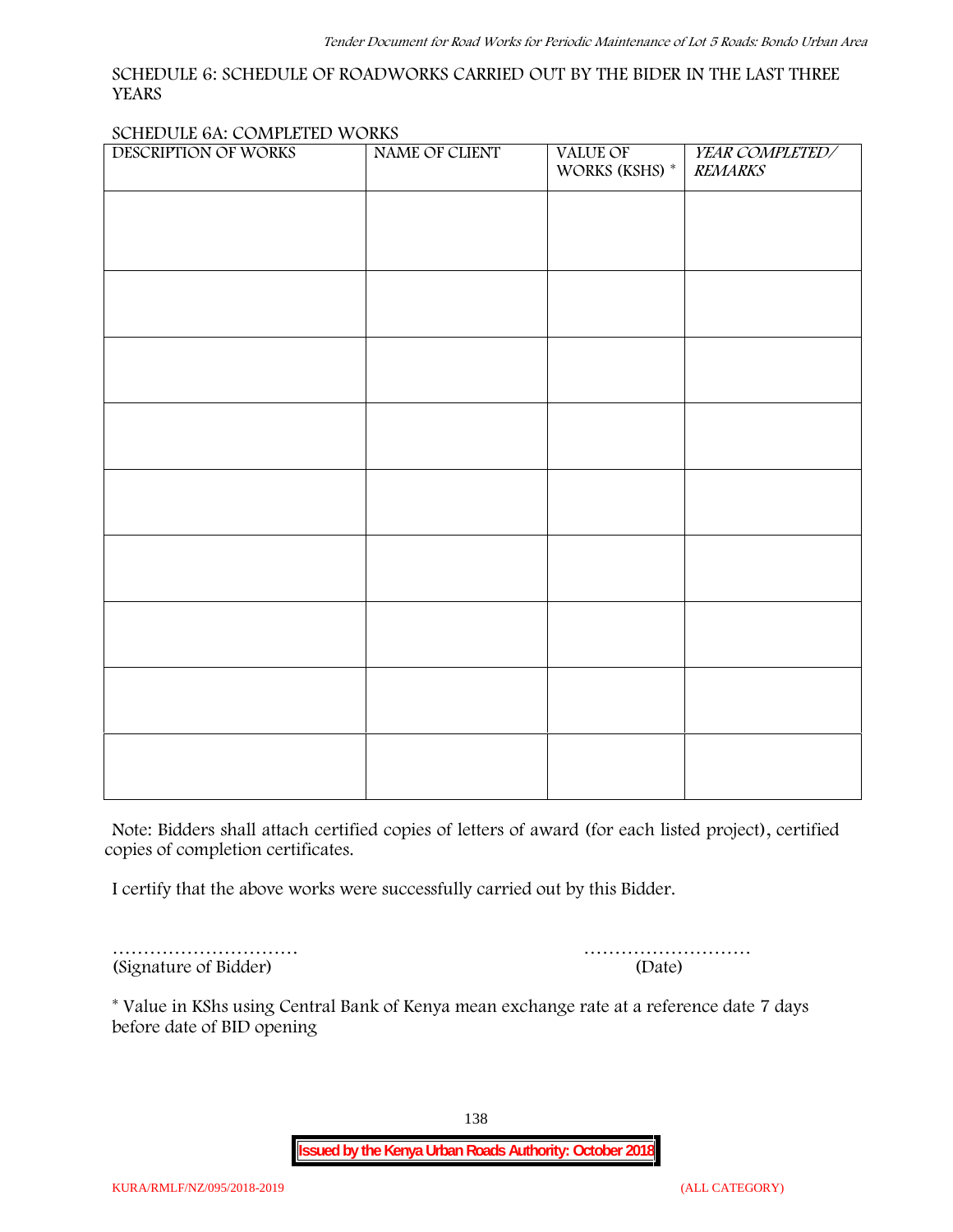#### **SCHEDULE 6B: NON-COMPLETED WORKS BEYOND COMPLETION DATE**

| DESCRIPTION OF WORKS | NAME OF CLIENT | VALUE OF<br>WORKS (KSHS) * | YEAR COMPLETED/<br><b>REMARKS</b> |
|----------------------|----------------|----------------------------|-----------------------------------|
|                      |                |                            |                                   |
|                      |                |                            |                                   |
|                      |                |                            |                                   |
|                      |                |                            |                                   |
|                      |                |                            |                                   |
|                      |                |                            |                                   |
|                      |                |                            |                                   |
|                      |                |                            |                                   |
|                      |                |                            |                                   |
|                      |                |                            |                                   |
|                      |                |                            |                                   |
|                      |                |                            |                                   |
|                      |                |                            |                                   |
|                      |                |                            |                                   |
|                      |                |                            |                                   |
|                      |                |                            |                                   |
|                      |                |                            |                                   |
|                      |                |                            |                                   |

**Note:** Bidders shall attach certified copies of letters of award (for each listed project), certified evidence for executed works for non-copleted projects e.g copy of recent payment certificate.

I certify that the above works were successfully carried out by this Bidder.

………………………… (Signature of Bidder)

|  |  |  |  |  | (Date) |  |  |  |  |  |  |  |  |  |
|--|--|--|--|--|--------|--|--|--|--|--|--|--|--|--|

\* **Value in KShs using Central Bank of Kenya mean exchange rate at a reference date 7 days before date of BID opening**

139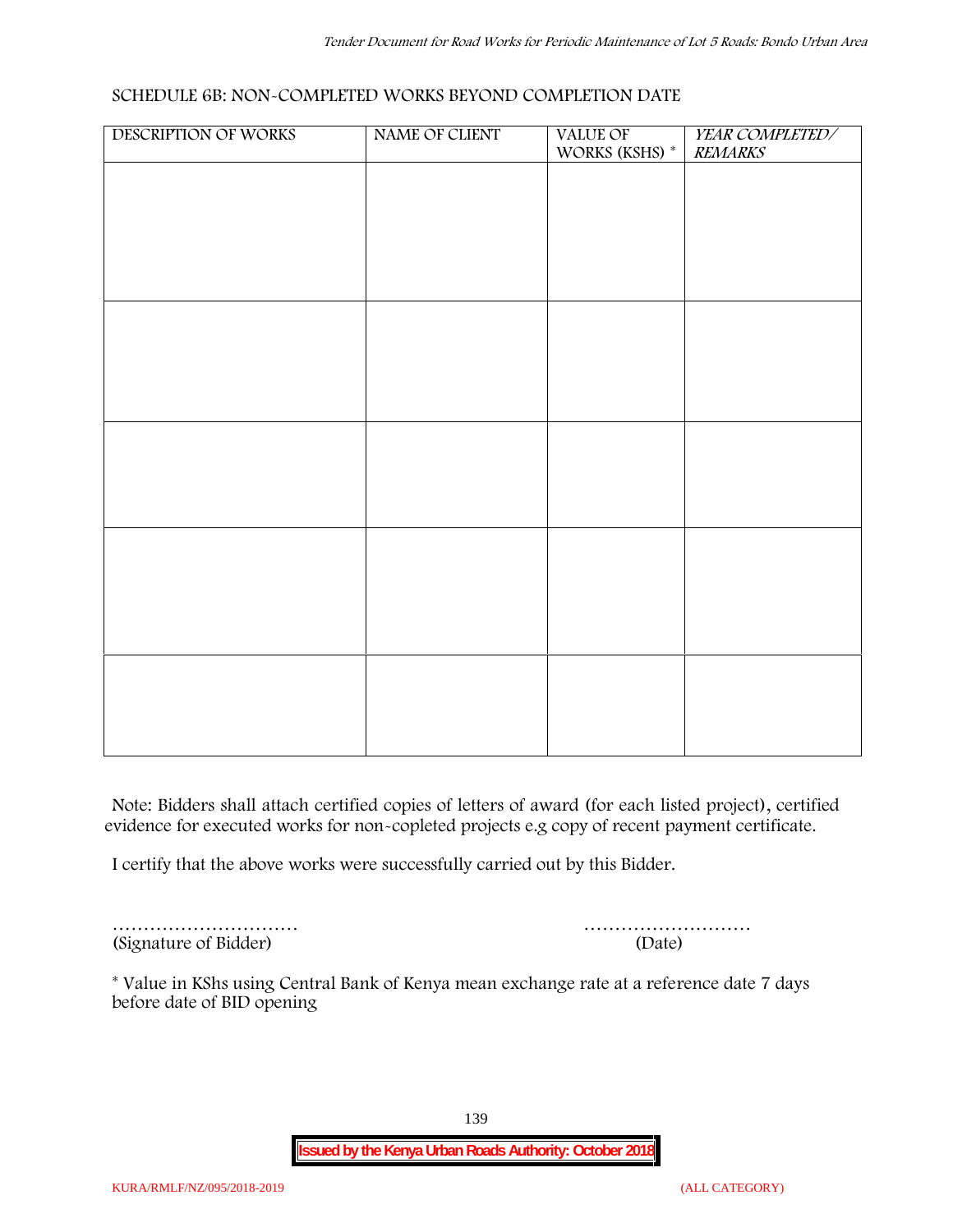## **SCHEDULE 6C: SPECIFIC EXPERIENCE**

| WORKS (KSHS) $^\ast$<br><b>REMARKS</b> | DESCRIPTION OF WORKS | NAME OF CLIENT | VALUE OF | YEAR COMPLETED/ |
|----------------------------------------|----------------------|----------------|----------|-----------------|
|                                        |                      |                |          |                 |
|                                        |                      |                |          |                 |
|                                        |                      |                |          |                 |
|                                        |                      |                |          |                 |
|                                        |                      |                |          |                 |
|                                        |                      |                |          |                 |
|                                        |                      |                |          |                 |
|                                        |                      |                |          |                 |
|                                        |                      |                |          |                 |
|                                        |                      |                |          |                 |
|                                        |                      |                |          |                 |
|                                        |                      |                |          |                 |
|                                        |                      |                |          |                 |
|                                        |                      |                |          |                 |
|                                        |                      |                |          |                 |
|                                        |                      |                |          |                 |
|                                        |                      |                |          |                 |
|                                        |                      |                |          |                 |
|                                        |                      |                |          |                 |
|                                        |                      |                |          |                 |
|                                        |                      |                |          |                 |
|                                        |                      |                |          |                 |
|                                        |                      |                |          |                 |
|                                        |                      |                |          |                 |
|                                        |                      |                |          |                 |
|                                        |                      |                |          |                 |
|                                        |                      |                |          |                 |
|                                        |                      |                |          |                 |
|                                        |                      |                |          |                 |
|                                        |                      |                |          |                 |
|                                        |                      |                |          |                 |
|                                        |                      |                |          |                 |
|                                        |                      |                |          |                 |

**Note:** Bidders shall attach certified copies of letters of award (for each listed project), certified evidence for executed works for non-completed projects e.g copy of recent payment certificate.

I certify that the above works were successfully carried out by this Bidder.

(Signature of Bidder) (Date)

………………………… ………………………

\* **Value in KShs using Central Bank of Kenya mean exchange rate at a reference date 7 day before date of BID opening**

140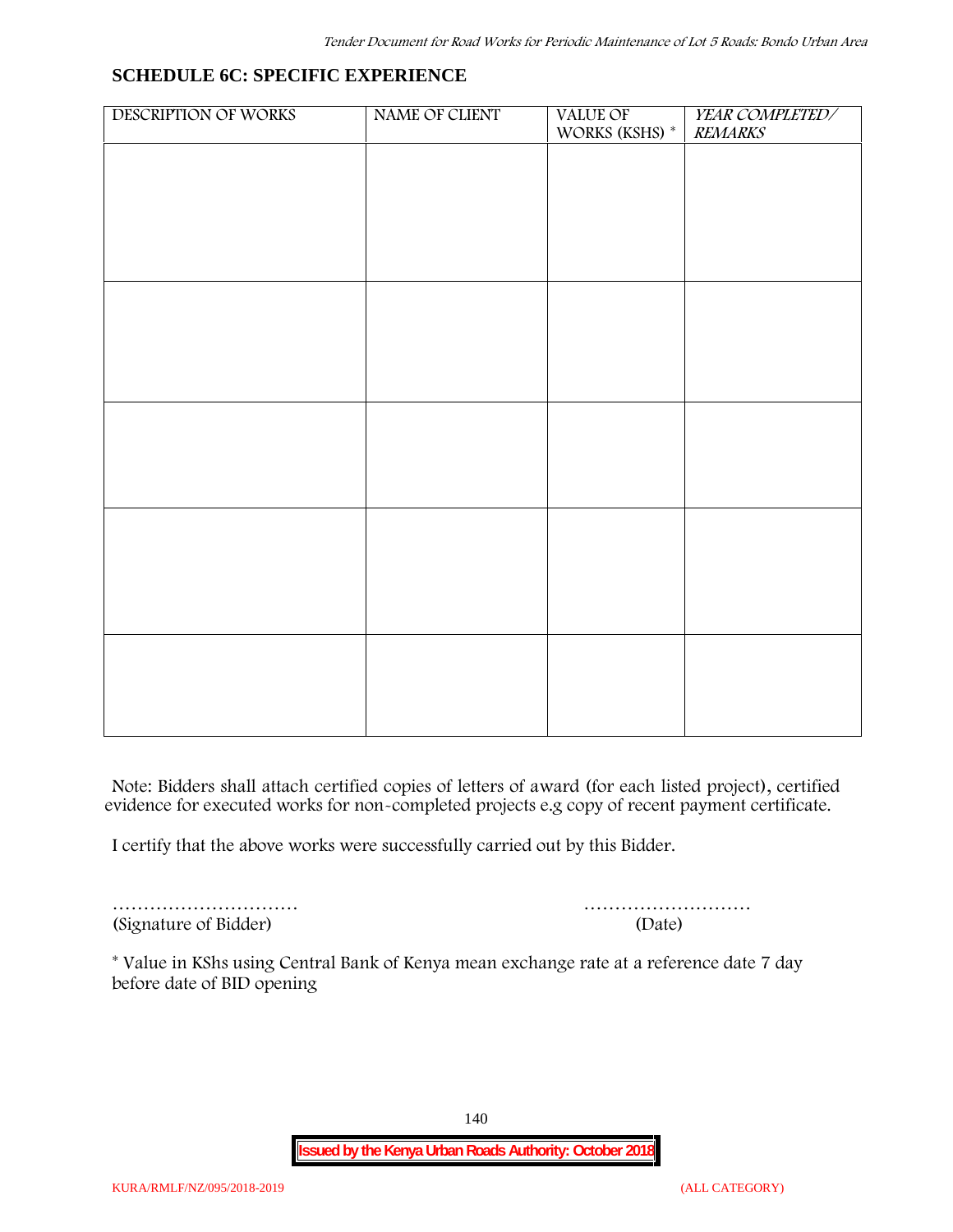| DESCRIPTION OF<br><b>WORKS</b> | NAME OF<br><b>CLIENT</b> | DATE OF<br>COMMENC<br><b>EMENT</b> | DATE OF<br><b>COMPLETION</b> | <b>VALUE OF</b><br>WORKS (KSHS) | <b>VALUE</b><br><b>COMPLE</b><br>UP TO D.<br>$\%$ |
|--------------------------------|--------------------------|------------------------------------|------------------------------|---------------------------------|---------------------------------------------------|
|                                |                          |                                    |                              |                                 |                                                   |

#### **SCHEDULE 7: SCHEDULE OF ONGOING PROJECTS**

| <b>DESCRIPTION OF</b> | NAME OF       | DATE OF                            | DATE OF    | <b>VALUE OF</b> | <b>VALUE</b>            | PHYSICALLY              |  |
|-----------------------|---------------|------------------------------------|------------|-----------------|-------------------------|-------------------------|--|
| <b>WORKS</b>          | <b>CLIENT</b> | $\mathsf{COMMENC}$<br><b>EMENT</b> | COMPLETION | WORKS (KSHS)    | COMPLETED<br>UP TO DATE | COMPLETED<br>UP TO DATE |  |
|                       |               |                                    |            |                 | $\%$                    | $\%$                    |  |
|                       |               |                                    |            |                 |                         |                         |  |
|                       |               |                                    |            |                 |                         |                         |  |
|                       |               |                                    |            |                 |                         |                         |  |
|                       |               |                                    |            |                 |                         |                         |  |
|                       |               |                                    |            |                 |                         |                         |  |
|                       |               |                                    |            |                 |                         |                         |  |
|                       |               |                                    |            |                 |                         |                         |  |
|                       |               |                                    |            |                 |                         |                         |  |
|                       |               |                                    |            |                 |                         |                         |  |
|                       |               |                                    |            |                 |                         |                         |  |
|                       |               |                                    |            |                 |                         |                         |  |
|                       |               |                                    |            |                 |                         |                         |  |
|                       |               |                                    |            |                 |                         |                         |  |
|                       |               |                                    |            |                 |                         |                         |  |
|                       |               |                                    |            |                 |                         |                         |  |
|                       |               |                                    |            |                 |                         |                         |  |
|                       |               |                                    |            |                 |                         |                         |  |
|                       |               |                                    |            |                 |                         |                         |  |
|                       |               |                                    |            |                 |                         |                         |  |
|                       |               |                                    |            |                 |                         |                         |  |
|                       |               |                                    |            |                 |                         |                         |  |
|                       |               |                                    |            |                 |                         |                         |  |
|                       |               |                                    |            |                 |                         |                         |  |

**Note:** 1. Bidders shall attach certified copies of letters of award (for each listed project) and any certified evidence for executed works e.g copy of recent payment certificate.

2. Bidders must indicate all their on-going works as at the time of bidding. Any non disclosure shall constitute non-responsiveness)

I certify that the above works are being carried out by me and that the above information is correct.

(Signature of Bidder) (Date)

………………………… ………………………

141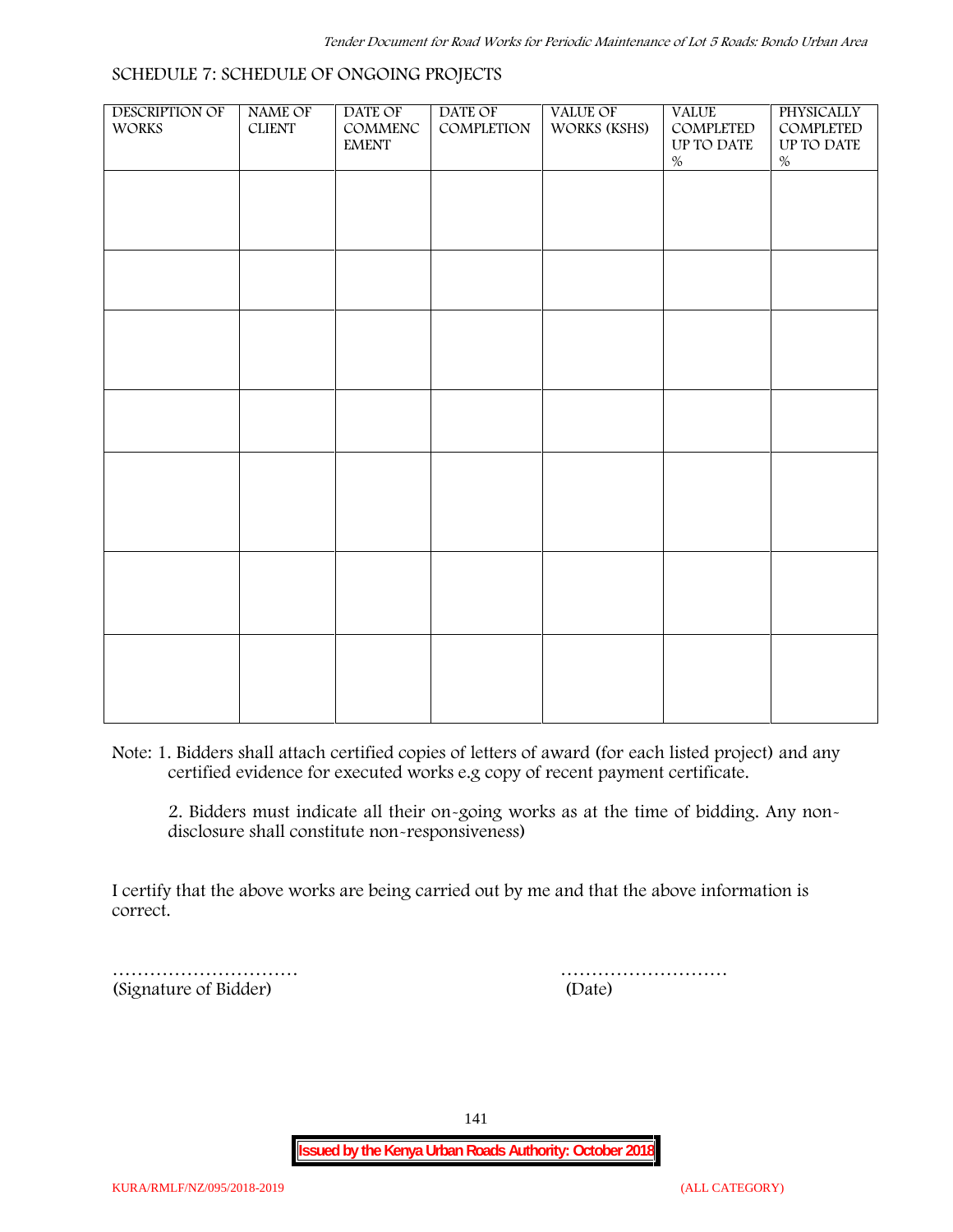#### **SCHEDULE 8: FINANCIAL STANDING**

- 1 Submit copies of audited profit and loss statements and balance sheet for the last five calendar years and estimated projection for the next two years with certified English translation where appropriate.
- 2 Give turnover figures for each of the last two (2) financial years. Quote in millions and decimal thereof.

|                               | Year 1(2016) | Year 2(2017) |
|-------------------------------|--------------|--------------|
|                               | Ksh.         | Ksh.         |
| Road works                    |              |              |
| Other civil Engineering works |              |              |
| Other (specify)               |              |              |
| Total                         |              |              |

#### SUMMARY OF ASSETS AND LIABILTIES OF THE AUDITED FINANCIAL STATEMENTS OF THE LAST TWO (2) FINANCIAL YEARS.

|                              | Year 1(2016) | Year 2(2017) |
|------------------------------|--------------|--------------|
|                              | KShs.        | KShs.        |
| 1. Total Assets              |              |              |
| 2. Current Assets            |              |              |
| 3. Bank Credit Line Value    |              |              |
| 4. Total Liabilities         |              |              |
| 5. Current Liabilities       |              |              |
| 6. Net Worth $(1-4)$         |              |              |
| 7. Working capital $(2+3-4)$ |              |              |

#### (a) Name/Address of Commercial Bank providing credit line

………………………………………………………………………………………………

………………………………………………………………………………………………

(b) Total amount of credit line KShs………………………………………………

Attach a certified copy of Undertaking of the Bank to provide the credit.

(c) Attach bank statements for the last six (6) months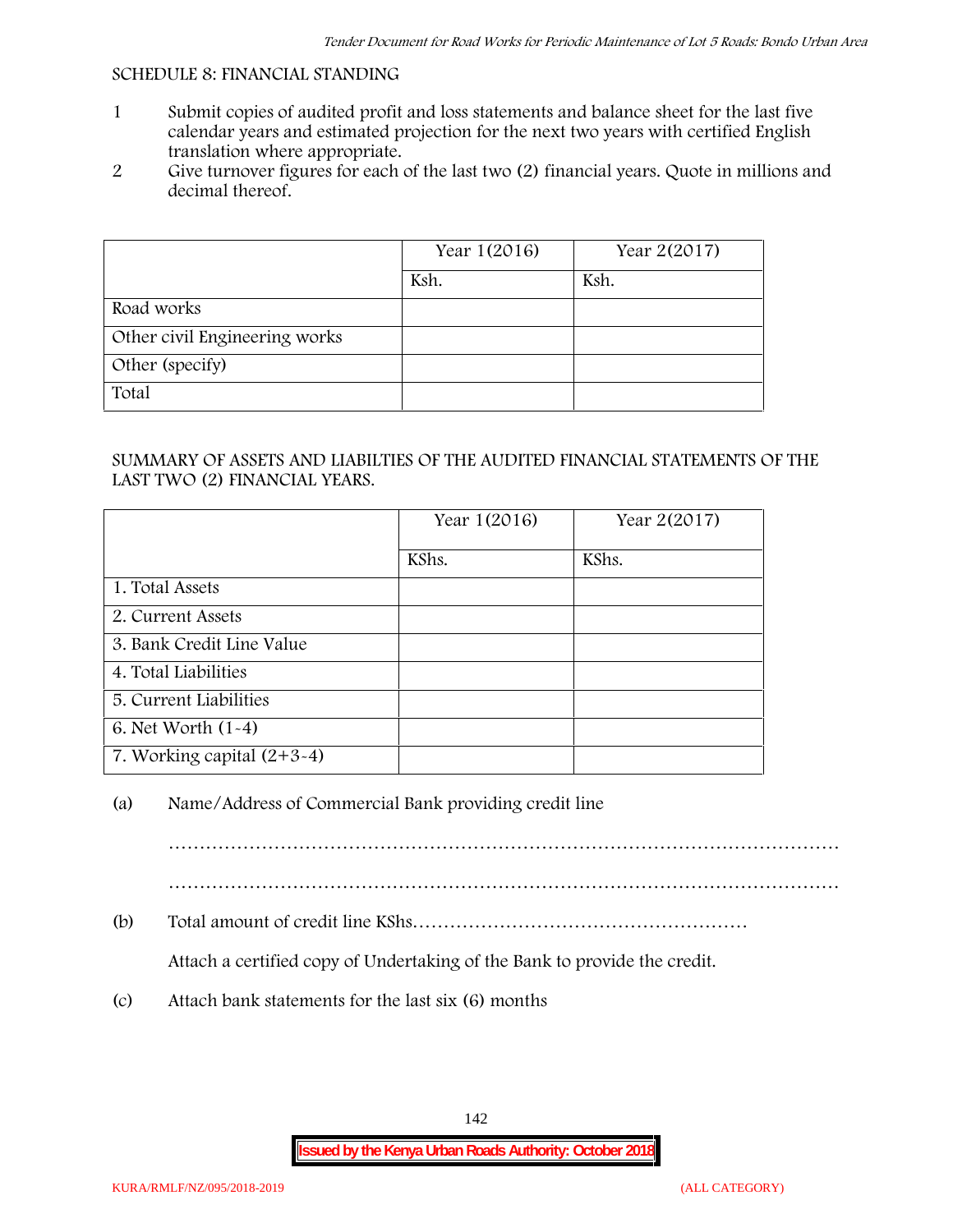#### **SCHEDULE 9: OTHER SUPPLEMENTARY INFORMATION**

Financial reports for the last three years, balance sheets, profit and loss statements, auditors' reports etc. List them below and attach copies. ………………………………………………………………………………………………… ………………………………………………………………………………………………… ………………………………………………………………………………………………… ………………………………………………………………………………………………… Evidence of access to financial resources to meet the qualification requirements. Cash in hand, lines of credit etc. List below and attach copies of supporting documents ………………………………………………………………………………………………… …………………………………………………………………………………………………. ………………………………………………………………………………………………… Name, address, telephone, telex, fax numbers and email of the Bidders Bankers who may provide reference if contacted by the Contracting Authority. ……………………………………………………………………………………………….. ………………………………………………………………………………………………. ………………………………………………………………………………………………. I certify that the above information is correct. ……………………………. …………………………………….. Date Signature of Bidder

(To be signed by authorized representative and officially stamped)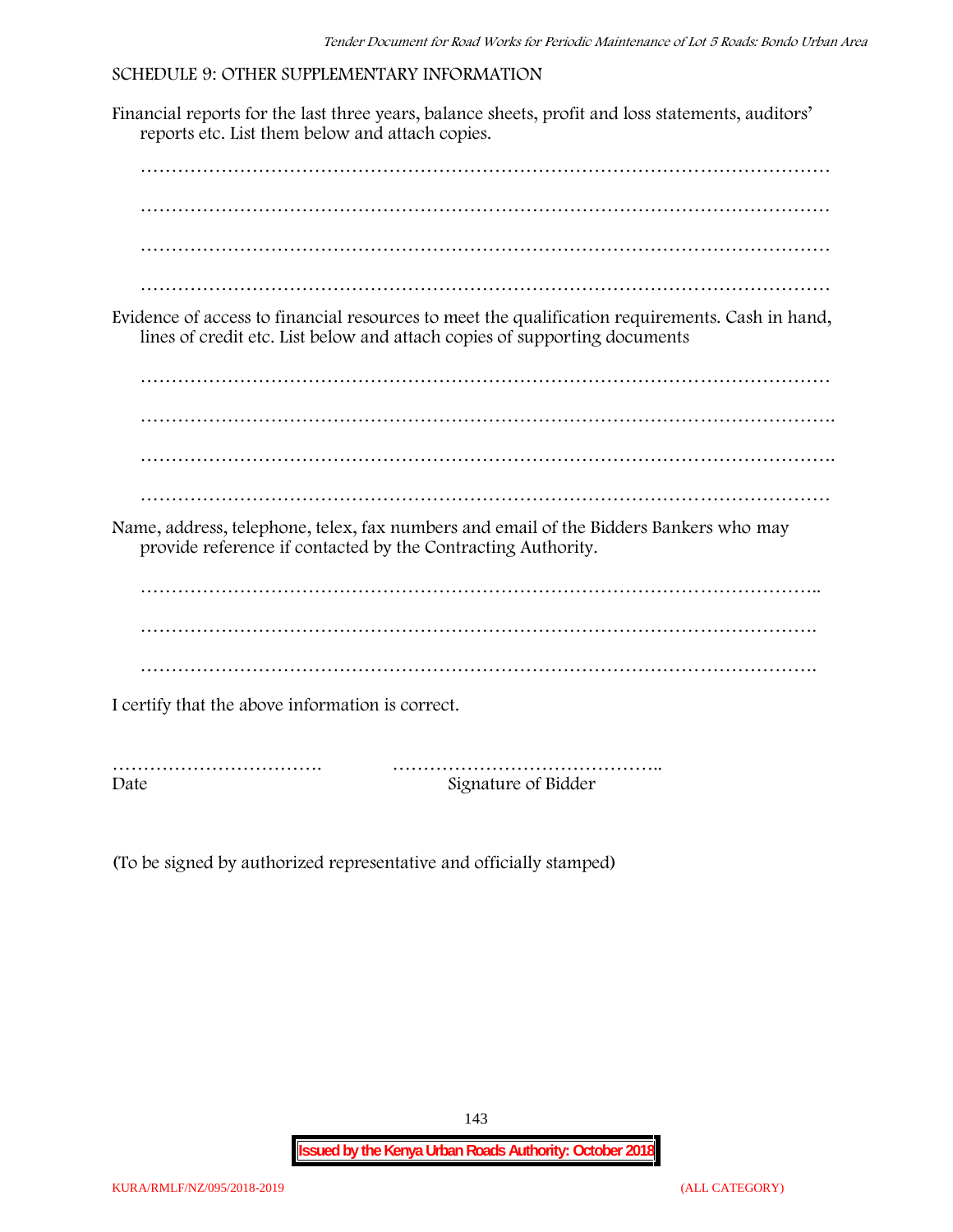## **SCHEDULE 10: LITIGATION HISTORY FORM**

Information on current litigation in which the Bidder is involved.

| <b>OTHER PARTY (IES)</b> | <b>CAUSE OF DISPUTE</b> | AMOUNT INVOLVED (KSHS) |
|--------------------------|-------------------------|------------------------|
|                          |                         |                        |
|                          |                         |                        |
|                          |                         |                        |
|                          |                         |                        |
|                          |                         |                        |

I certify that the above information is correct.

| Date | Signature of Bidder |
|------|---------------------|

(To be signed by authorized representative and officially stamped)

144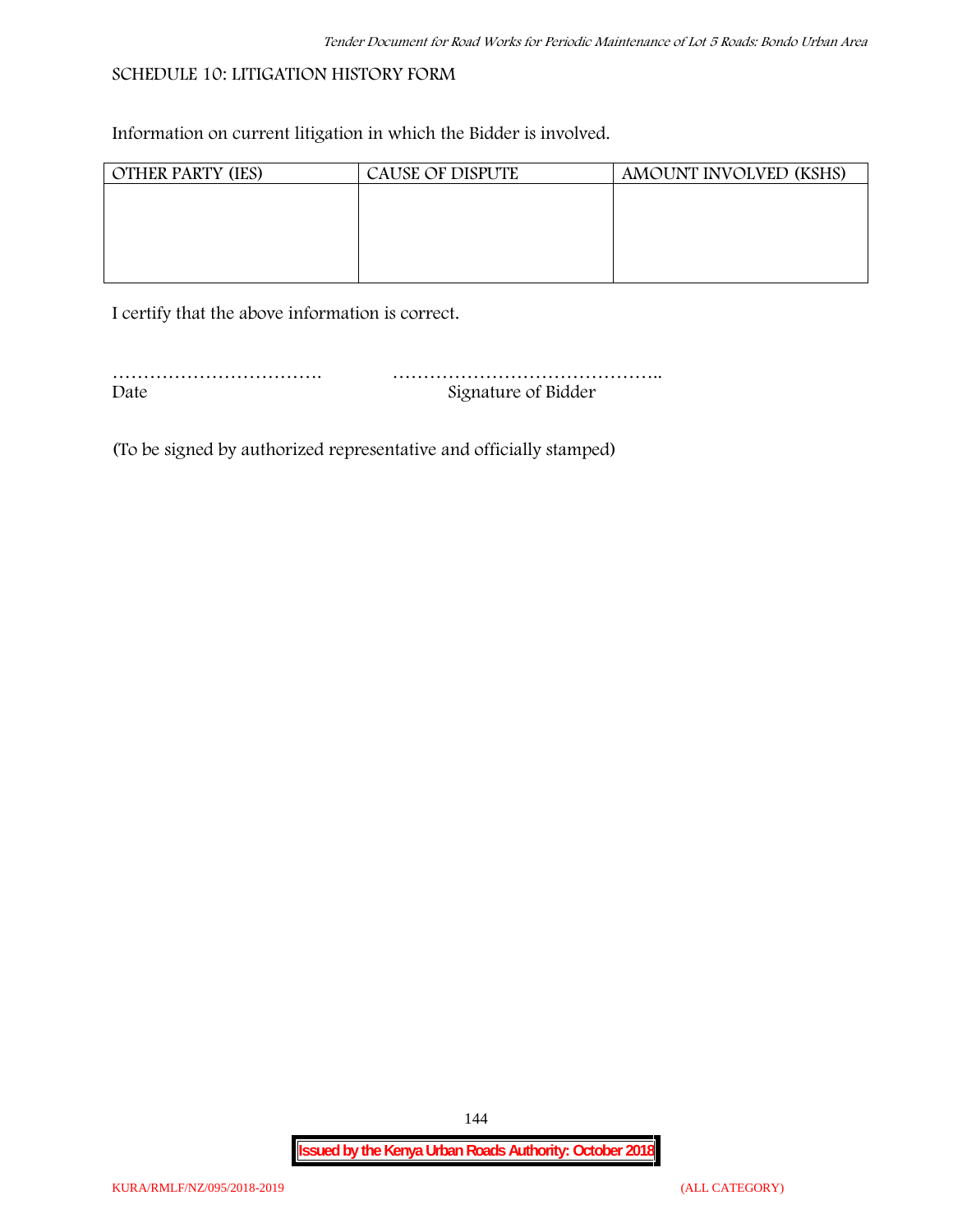# **SCHEDULE 11: DECLARATION FORM FOR BANKRUPT OR INSOLVENT**

**AND DEBARMENT** Date To The Kenya Urban Roads Authority P.O Box 41727 – 00100, IKM Place, 5th Ngong Ave, Nairobi, KENYA. Ladies and Gentlemen, The Tenderer i.e. (full name and complete physical and postal address) ……………………………………………………………………………………………………… ……………………declare the following: a) That I/ We have not been debarred from participating in public procurement by anybody,

institution or person.

b) That I/ We have not been involved in and will not be involved in corrupt and fraudulent practices regarding public procurement anywhere.

c) That I/ We are not insolvent, in receivership, bankrupt or in the process of being wound up and is not the subject of legal proceedings relating to the foregoing.

d) That I/We are not under any ongoing investigation by the Ethics and Anti-Corruption Commission (EACC) for any corrupt and/or economic crimes or practices.

e) That I/ We are not associated with any other Tenderer participating in this Tender.

f) That I/We do hereby confirm that all the information given in this tender is accurate, factual and true to the best of our knowledge.

Yours sincerely,

……………………………………………………

Name of Tenderer

………………………………………………………………………………..

Signature of duly authorised person signing the Tender

…………………………………………………………………………..

Name and Capacity of duly authorised person signing the Tender

………………………………………

Stamp or Seal of Tenderer

145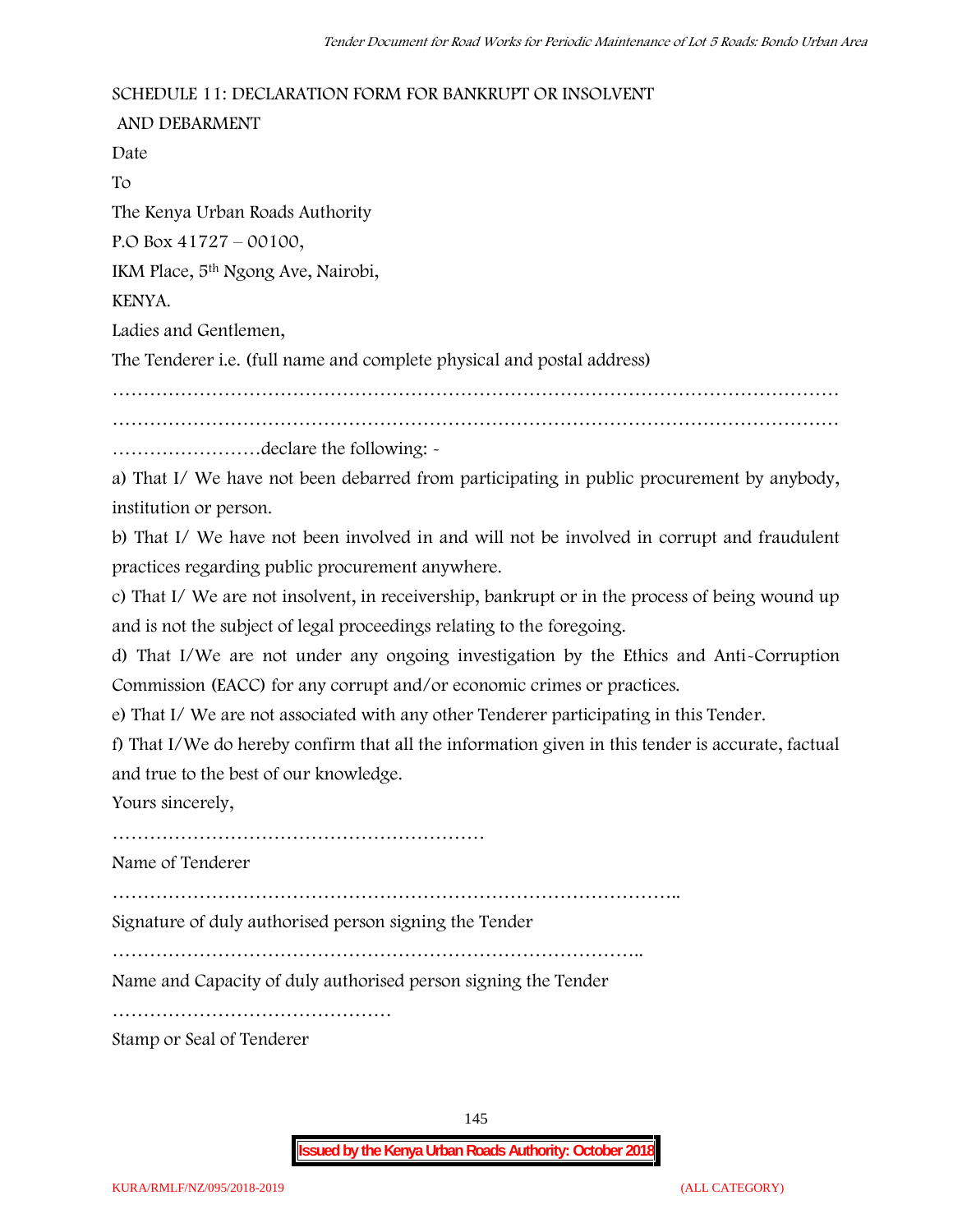# **SCHEDULE 12: ANTI CORRUPTION DECLARATION / COMMITMENT / PLEDGE FORM**

| Public Procurement is based on a free, fair and competitive tendering process which should |  |
|--------------------------------------------------------------------------------------------|--|
| not be open to abuse.                                                                      |  |

| I/We will not offer or facilitate, directly or indirectly, any inducement or reward to any |
|--------------------------------------------------------------------------------------------|
| public officer, their relations or business associates, in connection with tender No.      |
|                                                                                            |
| contract if I/We am/are successful.                                                        |

Signed by ……………………………… C.E.O. or Authorized Representative.

Date………………………………………..

**In case of sub-contracting**

Signed by ………………………………….. CEO of the firm to be subcontracted

Name……………………………………………

Designation……………………………………..

Signature………………………………….

Date………………………………………..

146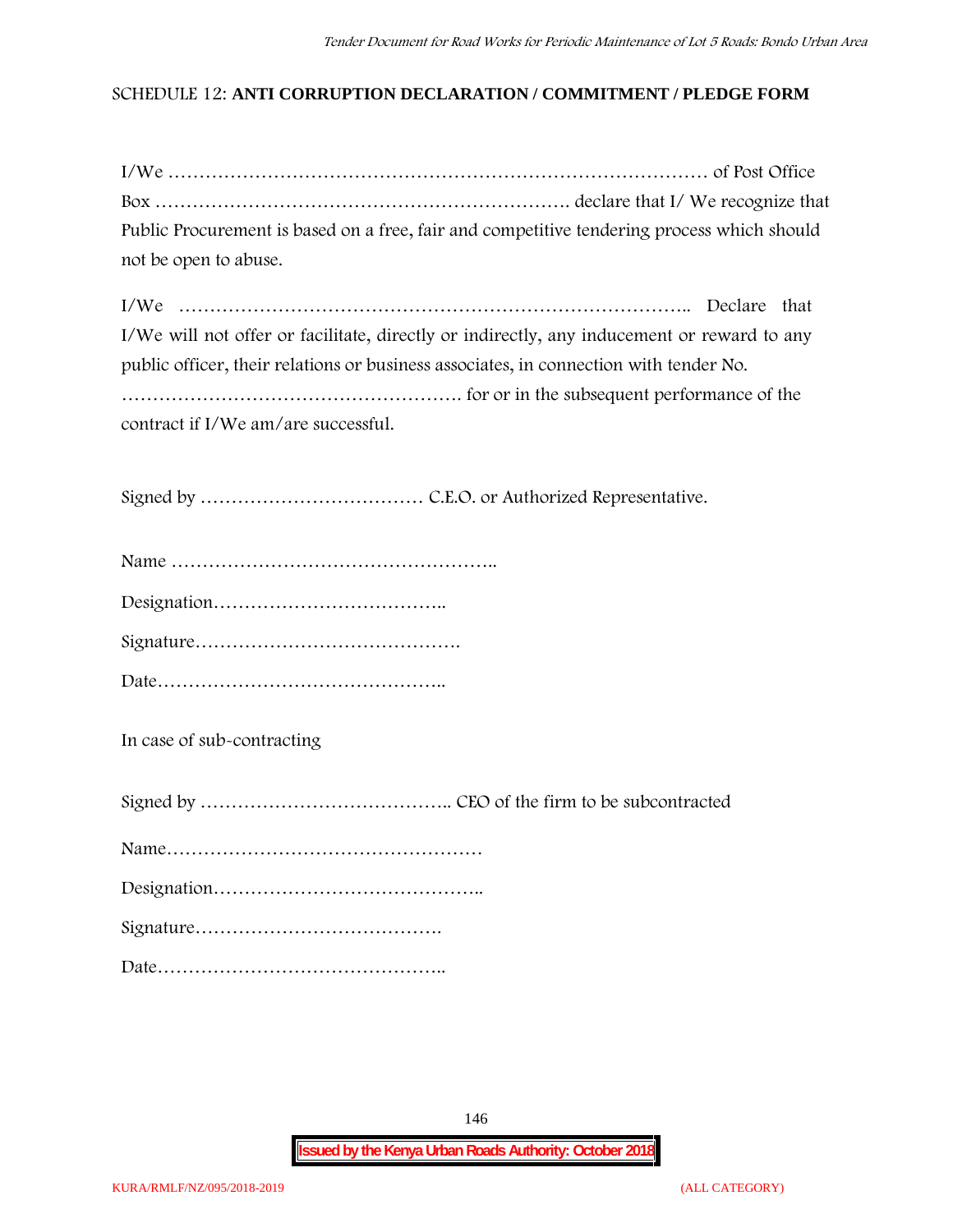# **SECTION XII: FORM OF AGREEMENT**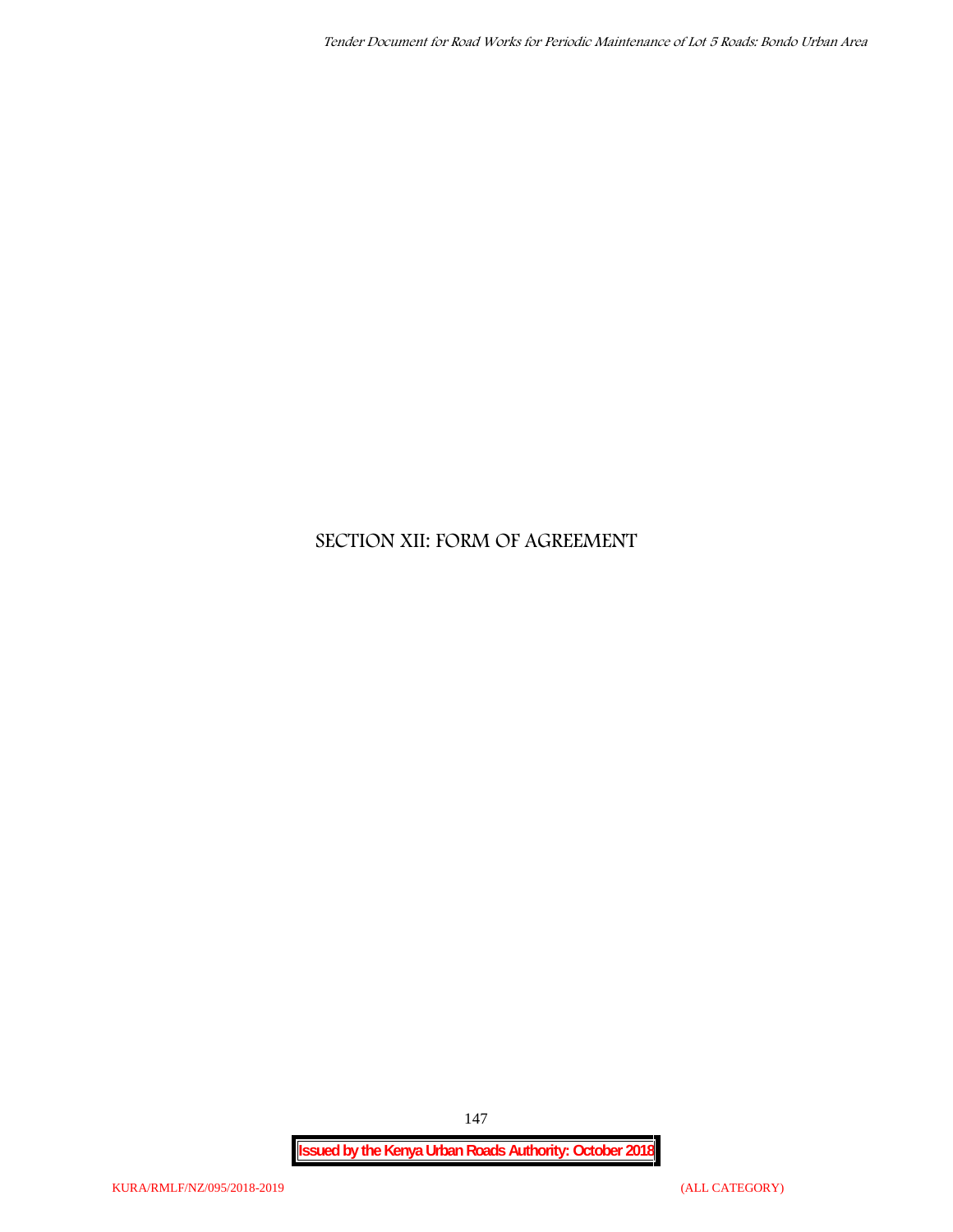# **FORM OF AGREEMENT**

THIS AGREEMENT is made on the …………………… day of …………………. 20 …………… between the **KENYA URBAN ROADS AUTHORITY** of **P. O. BOX 41727-00100, NAIROBI, KENYA** hereinafter called "the Employer" of the one part and **M/s …………………………………………………………………** hereinafter called "the Contractor" of the other part.

WHEREAS the Employer is desirous that certain works should be executed, viz.

**PERIODIC MAINTENANCE OF LOT 5 ROADS (BONDO URBAN AREA)** and has a Contract with the Contractor for the execution completion and maintenance of such works in the region NOW THIS AGREEMENT WITNESSETH as follows:

In this agreement words and expressions shall have the same meanings as are respectively assigned to them in the Conditions of Contract hereinafter referred to.

The following document shall be deemed to form and be read and construed as part of this Agreement, viz.:

- The form of bid dated **…………………………..**
- The Conditions of Contract (FIDIC IV) Part 2
- The Conditions of Contract (FIDIC IV) Part 1
- The Special Specification
- The Standard Specifications
- The Priced Bill of Quantities
- The Letter of Award and Acceptance
- Schedules of Supplementary Information
- -The Drawings
- -Other documents as may be agreed and listed

All aforesaid documents are hereinafter referred to as "The Contract".

In consideration of the payment to be made by the Employer to the Contractor, the Contractor hereby covenants with the Employer to execute, complete and maintain the works in conformity in all respects with the provisions of the Contract.

The Employer hereby covenants to pay the Contractor in consideration of the execution, completion and maintenance of the works the Contract Price at the times and in the manner prescribed by the Contract.

IN WITNESS WHEREOF the parties have hereunto set their respective hands on the day and year first above written.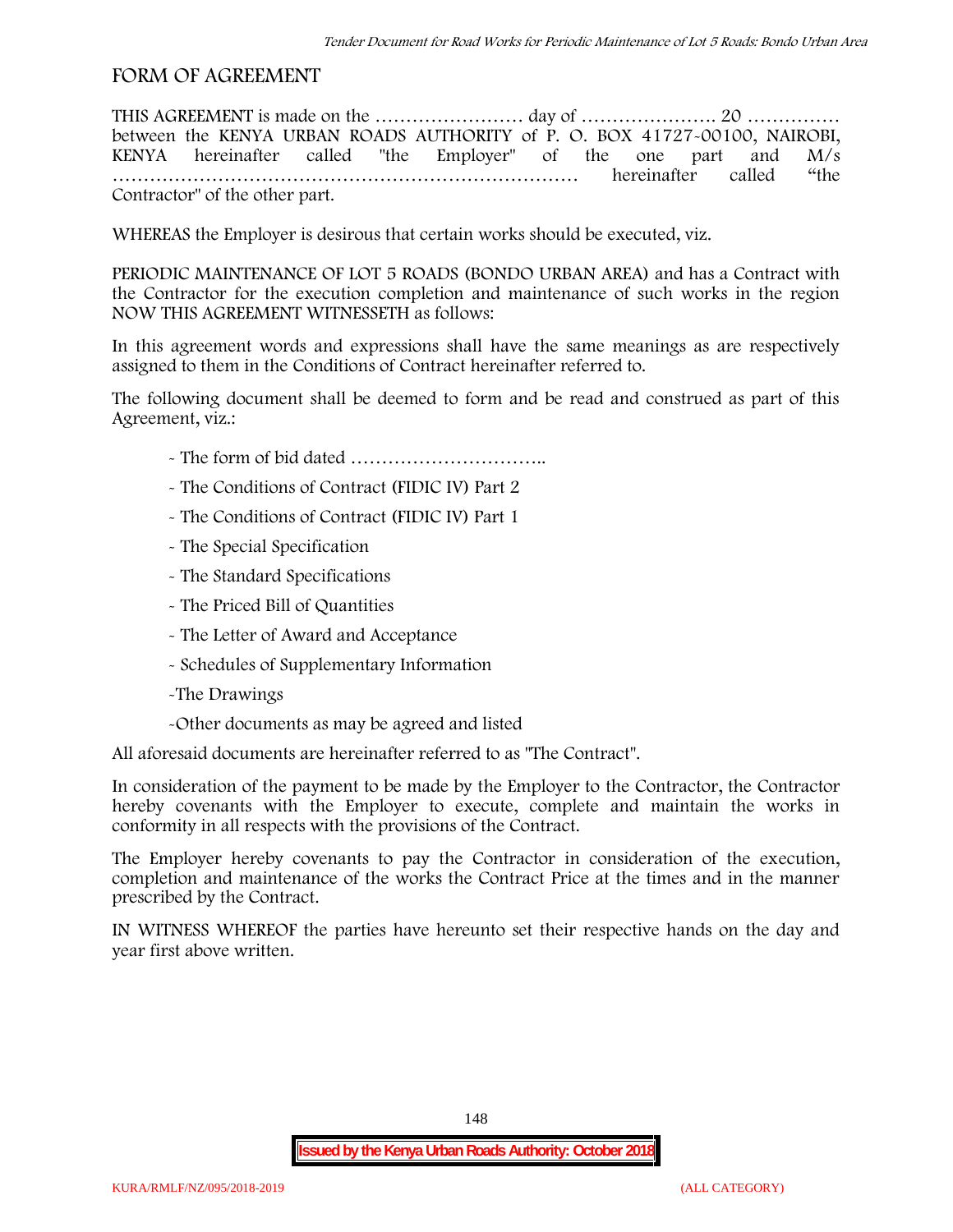### SIGNED SEALED AND DELIVERED

| By the said Employer:   | (Director General, Kenya Urban Roads Authority)<br>For and on behalf of the said Employer |
|-------------------------|-------------------------------------------------------------------------------------------|
| In the presence of:     | (Name and Designation of Witness)                                                         |
|                         | (Signature of Witness)                                                                    |
|                         | (Address Of witness)                                                                      |
|                         |                                                                                           |
| By the said Contractor: |                                                                                           |
|                         | (Signature)                                                                               |
|                         | (Name of the Director)                                                                    |
| In the presence of:     | (Name and Designation of Witness)                                                         |
|                         | (Signature of Witness)                                                                    |
|                         | (Address Of witness)                                                                      |

149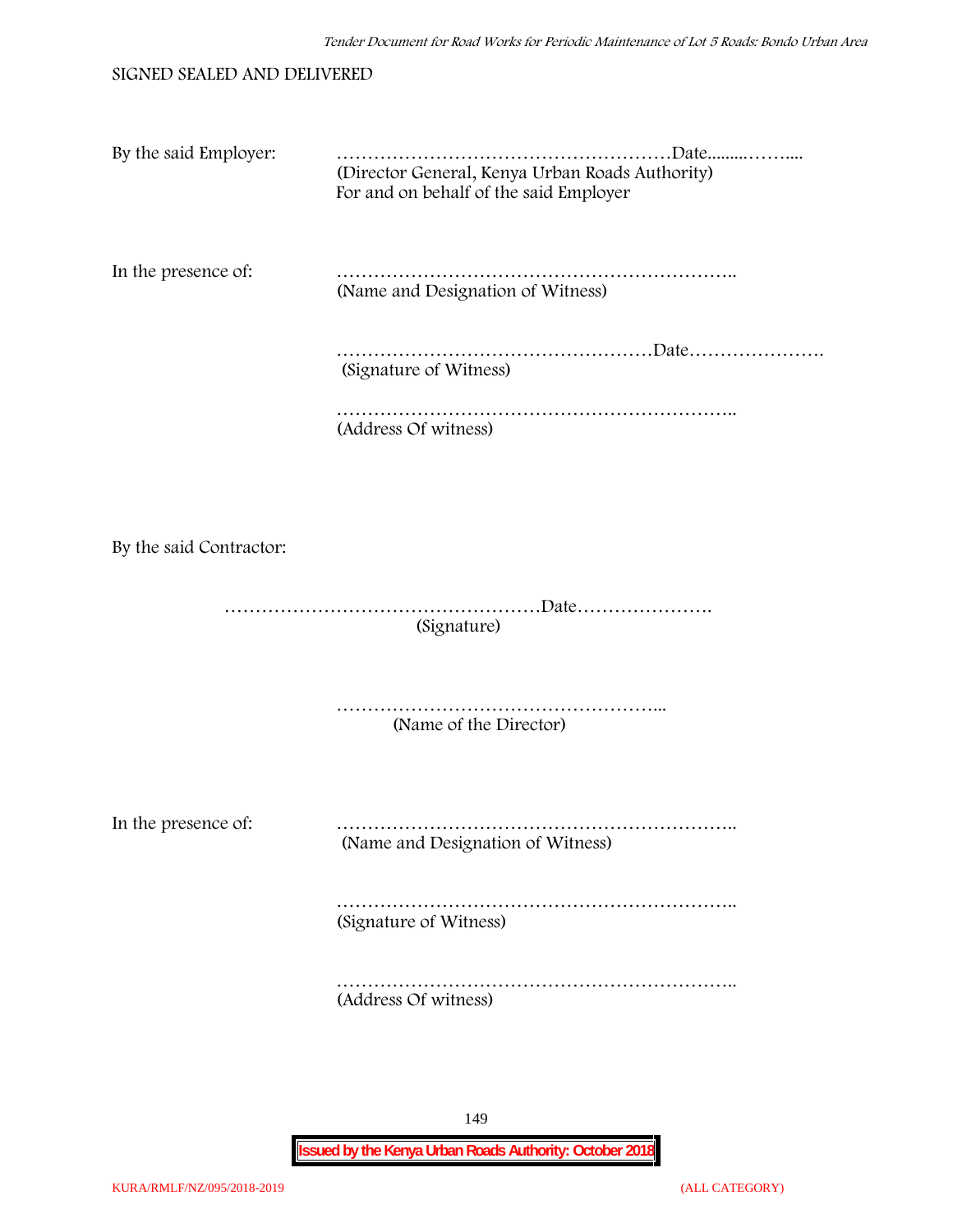# **SECTION XIII: FORM OF PERFORMANCE BANK GUARANTEE (UNCONDITIONAL)**